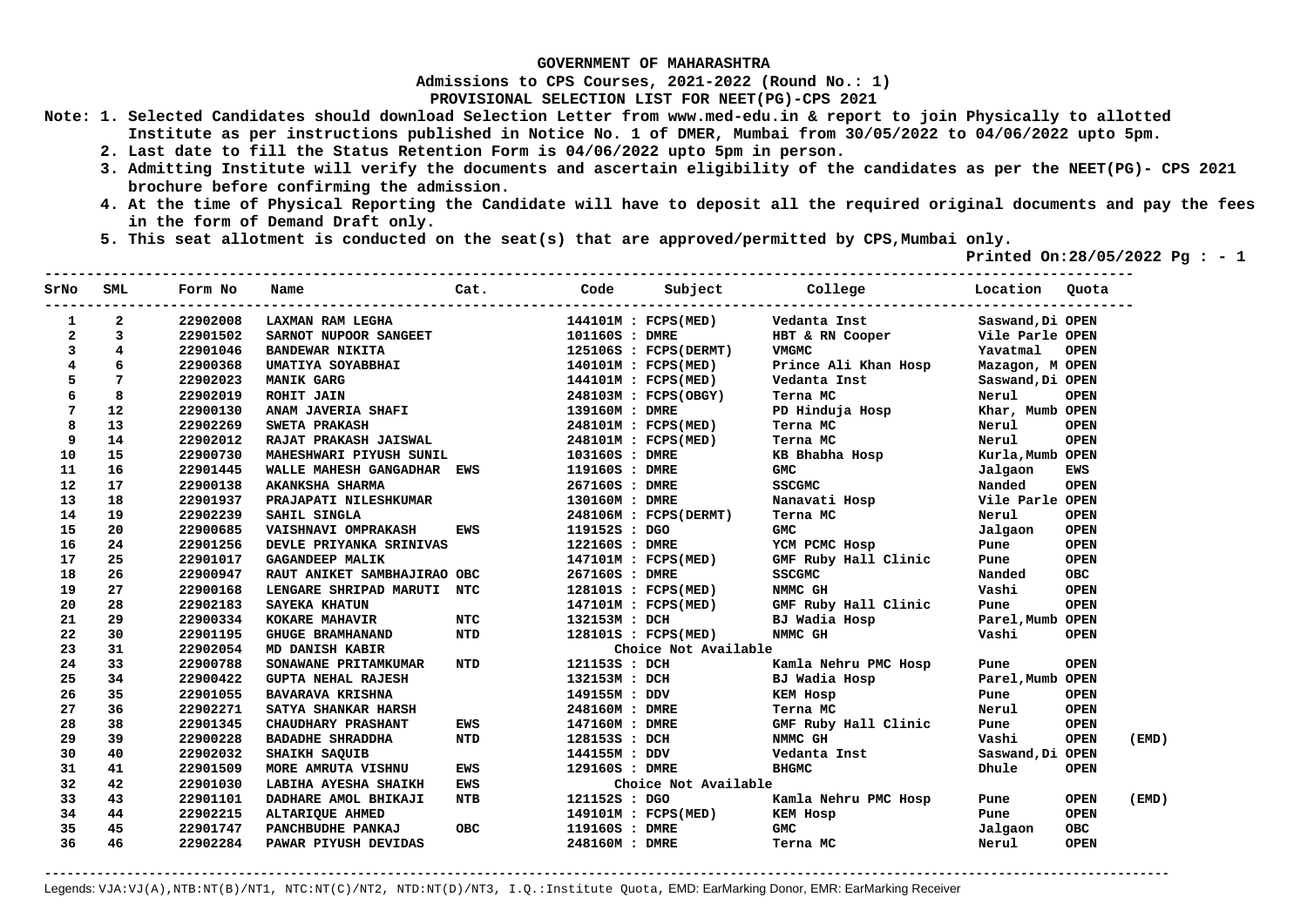**Admissions to CPS Courses, 2021-2022 (Round No.: 1)**

**PROVISIONAL SELECTION LIST FOR NEET(PG)-CPS 2021** 

**Note: 1. Selected Candidates should download Selection Letter from www.med-edu.in & report to join Physically to allotted Institute as per instructions published in Notice No. 1 of DMER, Mumbai from 30/05/2022 to 04/06/2022 upto 5pm.** 

- **2. Last date to fill the Status Retention Form is 04/06/2022 upto 5pm in person.**
- **3. Admitting Institute will verify the documents and ascertain eligibility of the candidates as per the NEET(PG)- CPS 2021 brochure before confirming the admission.**
- **4. At the time of Physical Reporting the Candidate will have to deposit all the required original documents and pay the fees in the form of Demand Draft only.**
- **5. This seat allotment is conducted on the seat(s) that are approved/permitted by CPS,Mumbai only.**

 **Printed On:28/05/2022 Pg : - 2** 

| SrNo | SML | Form No  | Name                        | Cat.       | Code           |                       | Subject College      | Location Quota   |              |       |
|------|-----|----------|-----------------------------|------------|----------------|-----------------------|----------------------|------------------|--------------|-------|
| 37   | 47  | 22900239 | GUPTA POOJA PRABHUNATH      |            | 121152S : DGO  |                       | Kamla Nehru PMC Hosp | Pune             | <b>OPEN</b>  |       |
| 38   | 49  | 22901912 | KHOSE GOVIND VASANTRAO      |            |                | 119101S : FCPS(MED)   | <b>GMC</b>           | Jalgaon          | <b>OPEN</b>  |       |
| 39   | 50  | 22901611 | SARODE HEMESH DATTATRAY OBC |            |                | 125106S : FCPS(DERMT) | <b>VMGMC</b>         | Yavatmal         | <b>OBC</b>   |       |
| 40   | 51  | 22901816 | DHUMAL SAURABH MANIKRAO OBC |            | 161152M : DGO  |                       | Noble Hosp           | Hadapsar, P OPEN |              |       |
| 41   | 52  | 22902299 | SHRUTI CHHABRA              |            | 248152M : DGO  |                       | Terna MC             | Nerul            | <b>OPEN</b>  |       |
| 42   | 53  | 22902155 | ASOLE POOJA PARMESHWAR OBC  |            | 102152S : DGO  |                       | Jagjivanram WR Hosp  | Mumbai Cen OPEN  |              | (EMD) |
| 43   | 54  | 22902106 | SHAIKH FAREHA JABEEN        | <b>OBC</b> | 119155S : DDV  |                       | <b>GMC</b>           | Jalgaon          | <b>OPEN</b>  |       |
| 44   | 55  | 22902244 | VIJAY PAL DHAYAL            |            |                | 149101M : FCPS(MED)   | KEM Hosp             | Pune             | <b>OPEN</b>  |       |
| 45   | 56  | 22901598 | VARHADE BHAGYASHRI ARUN NTD |            | 128153S : DCH  |                       | NMMC GH              | Vashi            | <b>EMNTD</b> | (EMR) |
| 46   | 57  | 22901192 | QUAZI JAVERIA KASHAF        | EWS        | 128152S : DGO  |                       | NMMC GH              | Vashi            | <b>OPEN</b>  |       |
| 47   | 58  | 22901737 | CHANDAK PRIYANKA NARESH     |            |                | 243106M : FCPS(DERMT) | Datta Meghe MC       | Hingna, Nag OPEN |              |       |
| 48   | 59  | 22901252 | SHAIKH SHIREEN A            |            | 268152S : DGO  |                       | Hyderbagh UCHC Hosp  | Nanded           | <b>OPEN</b>  |       |
| 49   | 60  | 22902241 | <b>MOOL CHAND SUTHAR</b>    |            | 248153M : DCH  |                       | Terna MC             | Nerul            | <b>OPEN</b>  |       |
| 50   | 61  | 22900260 | WAGH RAHUL SONAJI           | NTD        | 187160M : DMRE |                       | Seven Hills DC       | Aurangabad OPEN  |              |       |
| 51   | 63  | 22902137 | <b>MUKESH BHARTI</b>        |            | 144160M : DMRE |                       | Vedanta Inst         | Saswand, Di OPEN |              |       |
| 52   | 64  | 22901544 | BORADE CHITRA ARJUN         | <b>EWS</b> | 122155S : DDV  |                       | YCM PCMC Hosp        | Pune             | <b>EWS</b>   |       |
| 53   | 65  | 22901727 | NAKADE MUKESH ABHIMANYU OBC |            | 123153S : DCH  |                       | <b>GMC</b>           | Chandrapur OPEN  |              | (EMD) |
| 54   | 66  | 22900955 | SHANKURWAR KANCHAN          | <b>OBC</b> | 121152S : DGO  |                       | Kamla Nehru PMC Hosp | Pune             | <b>OBC</b>   |       |
| 55   | 67  | 22900499 | SHINDE RUSHIKESH            |            | 159160M : DMRE |                       | Ruby Alicare         | Pune             | <b>OPEN</b>  |       |
| 56   | 68  | 22900852 | MAHALE TANMAY NANDKUMAR OBC |            | 122155S : DDV  |                       | YCM PCMC Hosp        | Pune             | <b>OBC</b>   |       |
| 57   | 70  | 22900430 | PANDHARKAR MUKTA RAMESH OBC |            | 121153S : DCH  |                       | Kamla Nehru PMC Hosp | Pune             | <b>OPEN</b>  | (EMD) |
| 58   | 72  | 22902036 | <b>ASHOK SAINI</b>          |            | 144152M : DGO  |                       | Vedanta Inst         | Saswand, Di OPEN |              |       |
| 59   | 73  | 22901713 | <b>LANDGE SHUBHAM</b>       | <b>OBC</b> | 121153S : DCH  |                       | Kamla Nehru PMC Hosp | Pune             | <b>EMOBC</b> | (EMR) |
| 60   | 74  | 22902238 | <b>ASHITA KUMAWAT</b>       |            | 144155I : DDV  |                       | Vedanta Inst         | Saswand, Di I.Q. |              |       |
| 61   | 75  | 22902052 | AHMAD RAZA KHAN             |            | 205152I : DGO  |                       | Lata Mangeshkar Hosp | Nagpur           | I.Q.         |       |
| 62   | 76  | 22901035 | ANOSE PRASAD SHARAD         | <b>NTC</b> | 122160S : DMRE |                       | YCM PCMC Hosp        | Pune             | <b>NTC</b>   |       |
| 63   | 79  | 22901984 | SHWETA GAJARE               | <b>OBC</b> |                | 128101S : FCPS(MED)   | NMMC GH              | Vashi            | <b>OBC</b>   |       |
| 64   | 80  | 22900605 | DESHMUKH PAVAN LAXMAN       | <b>EWS</b> |                | 107101S : FCPS(MED)   | PT. MM Shatabdi Hosp | Govandi ,        | <b>EWS</b>   |       |
| 65   | 81  | 22901436 | TALAT SULTANA RASHEED       | <b>OBC</b> | 128152S : DGO  |                       | NMMC GH              | Vashi            | <b>OPEN</b>  |       |
| 66   | 82  | 22901127 | KEKAN VIKAS VAIJENATH       | NTD        |                | Choice Not Available  |                      |                  |              |       |
| 67   | 83  | 22901930 | PATIL VASANT TOLABARAO      | NTC        |                | 107101S : FCPS(MED)   | PT. MM Shatabdi Hosp | Govandi,         | NTC          |       |
| 68   | 84  | 22902188 | AJAI SHANKAR CHAUBEY        |            |                | 248102M : FCPS(SURG)  | Terna MC             | Nerul            | <b>OPEN</b>  |       |
| 69   | 85  | 22900114 | NIRMAL PRIYANKA SHARAD      | OBC        | 125155S : DDV  |                       | <b>VMGMC</b>         | Yavatmal         | <b>OPEN</b>  |       |
| 70   | 86  | 22902004 | NAGRE MAHESH BALKRISHNA NTD |            | 106153S : DCH  |                       | MW Desai GH          | Malad            | <b>OPEN</b>  |       |
| 71   | 87  | 22900308 | DABHI MEHULKUMAR            |            | 130155M : DDV  |                       | Nanavati Hosp        | Vile Parle OPEN  |              |       |
| 72   | 88  | 22901821 | KHOMBARE PIYUSHA SUNIL      |            | 222152M : DGO  |                       | Somashekar Hosp      | Miraj            | <b>OPEN</b>  |       |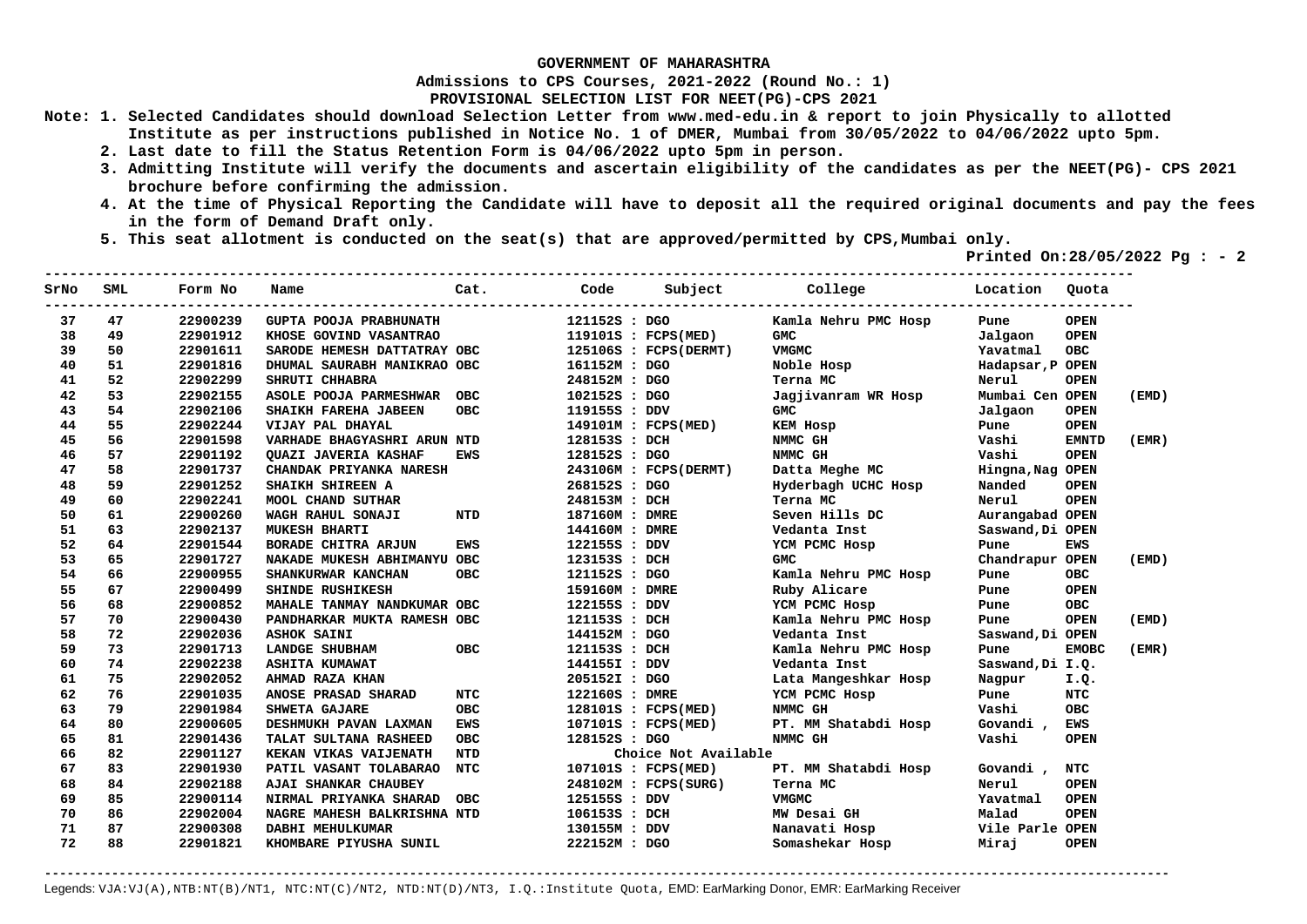**Admissions to CPS Courses, 2021-2022 (Round No.: 1)**

**PROVISIONAL SELECTION LIST FOR NEET(PG)-CPS 2021** 

- **Note: 1. Selected Candidates should download Selection Letter from www.med-edu.in & report to join Physically to allotted Institute as per instructions published in Notice No. 1 of DMER, Mumbai from 30/05/2022 to 04/06/2022 upto 5pm.** 
	- **2. Last date to fill the Status Retention Form is 04/06/2022 upto 5pm in person.**
	- **3. Admitting Institute will verify the documents and ascertain eligibility of the candidates as per the NEET(PG)- CPS 2021 brochure before confirming the admission.**
	- **4. At the time of Physical Reporting the Candidate will have to deposit all the required original documents and pay the fees in the form of Demand Draft only.**
	- **5. This seat allotment is conducted on the seat(s) that are approved/permitted by CPS,Mumbai only.**

 **Printed On:28/05/2022 Pg : - 3** 

| 22900939<br>73<br>90<br>PANDE VAIBHRUSHI PANDIT NTC<br>119151S : DOMS<br>GMC<br>Jalgaon<br>74<br>91<br>22901088<br>124152S : DGO<br><b>GMC</b><br>Gondia<br>YEDE VIVEKKUMAR<br><b>OBC</b><br>75<br>92<br>MANTHALE NEHA GANGADHAR EWS<br>22901181<br>243106M : FCPS(DERMT)<br>Datta Meghe MC<br>Hingna, Nag OPEN<br>76<br>93<br>KB Bhabha Hosp<br>22900061<br>CHAVAN NINAD ASHOK<br>103155S : DDV<br>Kurla, Mumb OPEN<br>77<br>94<br>22902243<br>Terna MC<br><b>SACHIN JAIN</b><br>248153M : DCH<br>Nerul<br>78<br>95<br>22900428<br>PRATIKSHA DAYASAGAR<br><b>OBC</b><br>126153S : DCH<br>M M Thackery Hosp<br>Nerul<br>79<br>96<br>22902247<br>Vedanta Inst<br>Saswand, Di OPEN<br>SHRESHTHA PUROHIT<br>144152M : DGO<br>80<br>97<br>22901379<br>Choice Not Available<br>SHAHNAZ SABEER AHMED | <b>OPEN</b><br><b>OPEN</b><br><b>OPEN</b><br><b>OBC</b> |
|------------------------------------------------------------------------------------------------------------------------------------------------------------------------------------------------------------------------------------------------------------------------------------------------------------------------------------------------------------------------------------------------------------------------------------------------------------------------------------------------------------------------------------------------------------------------------------------------------------------------------------------------------------------------------------------------------------------------------------------------------------------------------------------------|---------------------------------------------------------|
|                                                                                                                                                                                                                                                                                                                                                                                                                                                                                                                                                                                                                                                                                                                                                                                                |                                                         |
|                                                                                                                                                                                                                                                                                                                                                                                                                                                                                                                                                                                                                                                                                                                                                                                                |                                                         |
|                                                                                                                                                                                                                                                                                                                                                                                                                                                                                                                                                                                                                                                                                                                                                                                                |                                                         |
|                                                                                                                                                                                                                                                                                                                                                                                                                                                                                                                                                                                                                                                                                                                                                                                                |                                                         |
|                                                                                                                                                                                                                                                                                                                                                                                                                                                                                                                                                                                                                                                                                                                                                                                                |                                                         |
|                                                                                                                                                                                                                                                                                                                                                                                                                                                                                                                                                                                                                                                                                                                                                                                                |                                                         |
|                                                                                                                                                                                                                                                                                                                                                                                                                                                                                                                                                                                                                                                                                                                                                                                                |                                                         |
|                                                                                                                                                                                                                                                                                                                                                                                                                                                                                                                                                                                                                                                                                                                                                                                                |                                                         |
| 81<br>98<br>22902045<br>NALTE AKSHAY BHASKARRAO OBC<br>119101S : FCPS(MED)<br>GMC<br>Jalgaon                                                                                                                                                                                                                                                                                                                                                                                                                                                                                                                                                                                                                                                                                                   | <b>OBC</b>                                              |
| 82<br>99<br>22900892<br><b>GMC</b><br>CHAMLE ASHVINI SHIVAJI<br><b>OBC</b><br>123152S : DGO<br>Chandrapur OPEN                                                                                                                                                                                                                                                                                                                                                                                                                                                                                                                                                                                                                                                                                 | (EMD)                                                   |
| 83<br>100<br>22900052<br><b>OBC</b><br>103160S : DMRE<br>KB Bhabha Hosp<br>Kurla, Mumb OBC<br>POTPELWAR TEJAS                                                                                                                                                                                                                                                                                                                                                                                                                                                                                                                                                                                                                                                                                  |                                                         |
| 84<br>101<br>22902268<br>KHERAJ RAM<br>248155M : DDV<br>Terna MC<br>Nerul                                                                                                                                                                                                                                                                                                                                                                                                                                                                                                                                                                                                                                                                                                                      | <b>OPEN</b>                                             |
| 85<br>102<br><b>BHGMC</b><br>22900783<br>KHADKE ROHAN VIKRAM<br>129155S : DDV<br>Dhule                                                                                                                                                                                                                                                                                                                                                                                                                                                                                                                                                                                                                                                                                                         | <b>OPEN</b>                                             |
| Mumbai<br>86<br>103<br>22902262<br><b>DEEPAK KUMAR</b><br>Ruby Alicare<br>141160M : DMRE                                                                                                                                                                                                                                                                                                                                                                                                                                                                                                                                                                                                                                                                                                       | <b>OPEN</b>                                             |
| 87<br>104<br>22900075<br>DHANASHREE MUKUND BHASE<br>Holy Family Hosp<br>133153M : DCH<br>Bandra, Mum OPEN                                                                                                                                                                                                                                                                                                                                                                                                                                                                                                                                                                                                                                                                                      |                                                         |
| 88<br>105<br>22901978<br>205153I : DCH<br>Lata Mangeshkar Hosp<br><b>VIKASH KUMAR</b><br>Nagpur                                                                                                                                                                                                                                                                                                                                                                                                                                                                                                                                                                                                                                                                                                | I.Q.                                                    |
| BJ Wadia Hosp<br>89<br>106<br>22901641<br>Parel, Mumb OPEN<br>RISHABH JAIN<br>132105M : FCPS(CH)                                                                                                                                                                                                                                                                                                                                                                                                                                                                                                                                                                                                                                                                                               |                                                         |
| 90<br>108<br>22902302<br>Terna MC<br>VIRENDRA KISHOR<br>248104M : FCPS(OPTHL)<br>Nerul                                                                                                                                                                                                                                                                                                                                                                                                                                                                                                                                                                                                                                                                                                         | <b>OPEN</b>                                             |
| 109<br>22901366<br>Kamla Nehru PMC Hosp<br>91<br><b>RAHANE SAGAR BHANUDAS</b><br><b>OBC</b><br>121158S : DORTHO<br>Pune                                                                                                                                                                                                                                                                                                                                                                                                                                                                                                                                                                                                                                                                        | <b>OPEN</b>                                             |
| <b>OBC</b><br>Airoli<br>92<br>110<br>22901306<br>127153S : DCH<br>Rajmata Jijau Hosp<br>FAROOQUI TAQUIODDIN                                                                                                                                                                                                                                                                                                                                                                                                                                                                                                                                                                                                                                                                                    | <b>OPEN</b>                                             |
| Mumbai Cen EMOBC<br>93<br>112<br>22900861<br><b>OBC</b><br>102152S : DGO<br>Jagjivanram WR Hosp<br>AISHWARYA KASHINATH                                                                                                                                                                                                                                                                                                                                                                                                                                                                                                                                                                                                                                                                         | (EMR)                                                   |
| 94<br>113<br><b>NTB</b><br>Choice Not Available<br>22900855<br><b>SHRUNGARE AJAYKUMAR</b>                                                                                                                                                                                                                                                                                                                                                                                                                                                                                                                                                                                                                                                                                                      |                                                         |
| 95<br>114<br>22902140<br>144153M : DCH<br>Saswand, Di OPEN<br><b>AJIT CHOUDHARY</b><br>Vedanta Inst                                                                                                                                                                                                                                                                                                                                                                                                                                                                                                                                                                                                                                                                                            |                                                         |
| 96<br>116<br>22901427<br>SATPUTE SATYAJIT<br><b>OBC</b><br>243101M : FCPS(MED)<br>Datta Meghe MC<br>Hingna, Nag OPEN                                                                                                                                                                                                                                                                                                                                                                                                                                                                                                                                                                                                                                                                           |                                                         |
| 97<br>117<br><b>GMC</b><br>Gondia<br>22901137<br><b>RAVI BHATI</b><br>124153S : DCH                                                                                                                                                                                                                                                                                                                                                                                                                                                                                                                                                                                                                                                                                                            | <b>OPEN</b>                                             |
| 98<br>120<br>22900305<br>EKKALDEVI SNEHAL RAJESH OBC<br>BJ Wadia Hosp<br>Parel, Mumb OPEN<br>132153M : DCH                                                                                                                                                                                                                                                                                                                                                                                                                                                                                                                                                                                                                                                                                     |                                                         |
| 99<br>121<br>22900020<br>WAGHMARE RAHUL CHANDUJI SC<br><b>VMGMC</b><br>Yavatmal<br>125160S : DMRE                                                                                                                                                                                                                                                                                                                                                                                                                                                                                                                                                                                                                                                                                              | SC                                                      |
| 122<br>SHEIKH NEHA MOHAMMAD<br>100<br>22901679<br><b>EWS</b><br>121152S : DGO<br>Kamla Nehru PMC Hosp<br>Pune                                                                                                                                                                                                                                                                                                                                                                                                                                                                                                                                                                                                                                                                                  | <b>EWS</b>                                              |
| 123<br>Lata Mangeshkar Hosp<br>101<br>22902050<br>NIDHI SINGH<br>205155I : DDV<br>Nagpur                                                                                                                                                                                                                                                                                                                                                                                                                                                                                                                                                                                                                                                                                                       | I.Q.                                                    |
| 124<br>102<br>22901165<br>Datta Meghe MC<br>PISE AMOL SOPAN<br>243101M : FCPS(MED)<br>Hingna, Nag OPEN                                                                                                                                                                                                                                                                                                                                                                                                                                                                                                                                                                                                                                                                                         |                                                         |
| 125<br>22901959<br>103<br><b>BHOITE PRANALI</b><br>161160M : DMRE<br>Noble Hosp<br>Hadapsar, P OPEN                                                                                                                                                                                                                                                                                                                                                                                                                                                                                                                                                                                                                                                                                            |                                                         |
| 126<br>22901541<br>104<br>ОВС<br>126152S : DGO<br>M M Thackery Hosp<br>Nerul<br><b>GODARE ARTI ANANT</b>                                                                                                                                                                                                                                                                                                                                                                                                                                                                                                                                                                                                                                                                                       | <b>OPEN</b><br>(EMD)                                    |
| 105<br>127<br>22901281<br>126152S : DGO<br>DEORE SURBHI SHIVAJI<br>M M Thackery Hosp<br>Nerul                                                                                                                                                                                                                                                                                                                                                                                                                                                                                                                                                                                                                                                                                                  | <b>OPEN</b>                                             |
| 128<br>22902257<br>VIJAY BATHOLIYA<br>144152I : DGO<br>Vedanta Inst<br>Saswand, Di I.Q.<br>106                                                                                                                                                                                                                                                                                                                                                                                                                                                                                                                                                                                                                                                                                                 |                                                         |
| 129<br>Masai MF<br>107<br>22900201<br>PARNA YESHWANTH<br>194153M : DCH<br>Kolhapur                                                                                                                                                                                                                                                                                                                                                                                                                                                                                                                                                                                                                                                                                                             | <b>OPEN</b>                                             |
| 108<br>130<br>OBC<br><b>GMC</b><br>Gondia<br>22901652<br><b>BHAGAT MAYURI</b><br>124152S : DGO                                                                                                                                                                                                                                                                                                                                                                                                                                                                                                                                                                                                                                                                                                 | <b>OPEN</b>                                             |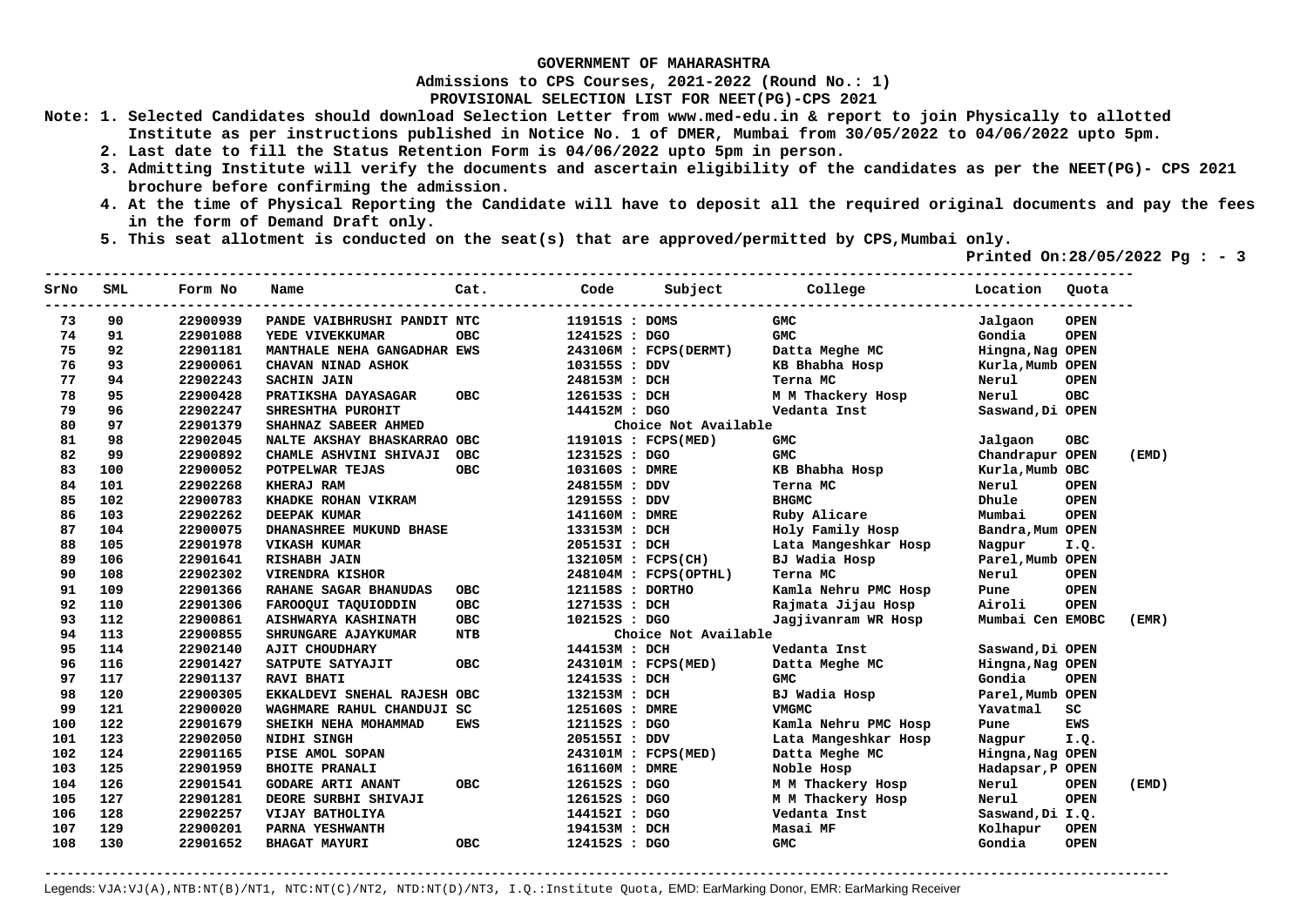**Admissions to CPS Courses, 2021-2022 (Round No.: 1)**

**PROVISIONAL SELECTION LIST FOR NEET(PG)-CPS 2021** 

- **Note: 1. Selected Candidates should download Selection Letter from www.med-edu.in & report to join Physically to allotted Institute as per instructions published in Notice No. 1 of DMER, Mumbai from 30/05/2022 to 04/06/2022 upto 5pm.** 
	- **2. Last date to fill the Status Retention Form is 04/06/2022 upto 5pm in person.**
	- **3. Admitting Institute will verify the documents and ascertain eligibility of the candidates as per the NEET(PG)- CPS 2021 brochure before confirming the admission.**
	- **4. At the time of Physical Reporting the Candidate will have to deposit all the required original documents and pay the fees in the form of Demand Draft only.**
	- **5. This seat allotment is conducted on the seat(s) that are approved/permitted by CPS,Mumbai only.**

 **Printed On:28/05/2022 Pg : - 4** 

| SrNo | SML | Form No  | Name                        | Cat.       | Code           | Subject               | <b>College</b>                    | Location         | Ouota        |       |
|------|-----|----------|-----------------------------|------------|----------------|-----------------------|-----------------------------------|------------------|--------------|-------|
| 109  | 131 | 22900900 | MUNDHE DNYANESHWAR          | NTD        | 123153S : DCH  |                       | <b>GMC</b>                        | Chandrapur OPEN  |              |       |
| 110  | 132 | 22900640 | SUMIT SHANKAR JI GIRI       |            | 147153M : DCH  |                       | GMF Ruby Hall Clinic              | Pune             | <b>OPEN</b>  |       |
| 111  | 133 | 22901593 | BAJAD GOPAL BHAGWAN         | <b>OBC</b> | 129155S : DDV  |                       | <b>BHGMC</b>                      | Dhule            | OBC          |       |
| 112  | 134 | 22901348 | PAWAR SHIVACHANDRA          | OBC        |                | 248106I : FCPS(DERMT) | Terna MC                          | Nerul            | I.Q.         |       |
| 113  | 135 | 22901571 | KHANDESHE RUTWIK MILIND OBC |            | 149155M : DDV  |                       | KEM Hosp                          | Pune             | <b>OPEN</b>  |       |
| 114  | 136 | 22901913 | IQBAL AHMAD ABDUL NABI      |            | 119156S : DA   |                       | <b>GMC</b>                        | Jalgaon          | <b>OPEN</b>  |       |
| 115  | 137 | 22900588 | PALLAVI SINGH               |            | 136152M : DGO  |                       | Masina Hosp                       | Byculla, Mu OPEN |              |       |
| 116  | 138 | 22900561 | DABHI RAHUL BHUPENDRA       | <b>PWD</b> | 201160M : DMRE |                       | Vision Radio DC                   | Latur            | <b>OPEN</b>  |       |
| 117  | 139 | 22902273 | <b>HUKAM CHAND</b>          |            | 141160M : DMRE |                       | Ruby Alicare                      | Mumbai           | <b>OPEN</b>  |       |
| 118  | 140 | 22900204 | <b>GHUGE MAYUR MADAN</b>    | NTD        | 124153S : DCH  |                       | GMC                               | Gondia           | <b>OPEN</b>  |       |
| 119  | 141 | 22900027 | SALPE KOMAL PRAKASH         | EWS        | 128153S : DCH  |                       | NMMC GH                           | Vashi            | <b>EWS</b>   |       |
| 120  | 142 | 22901663 | BHINGARE SUSMITA            |            | 127152S : DGO  |                       | Rajmata Jijau Hosp                | Airoli           | <b>OPEN</b>  |       |
| 121  | 143 | 22902139 | LEELADHAR KUMAWAT           |            | 144160M : DMRE |                       | Vedanta Inst                      | Saswand, Di OPEN |              |       |
| 122  | 144 | 22901992 | YEDTE TANUJA VENKATRAO      | OBC        | 123153S : DCH  |                       | <b>GMC</b>                        | Chandrapur EMOBC |              | (EMR) |
| 123  | 145 | 22900832 | KURVE MINALKUMAR            | <b>OBC</b> |                | Choice Not Available  |                                   |                  |              |       |
| 124  | 146 | 22900751 | AGRAWAL SHUBHAM MAHESH EWS  |            |                | Choice Not Available  |                                   |                  |              |       |
| 125  | 147 | 22902223 | <b>ARUNANSHU PAL</b>        |            | 147152M : DGO  |                       | GMF Ruby Hall Clinic              | Pune             | <b>OPEN</b>  |       |
| 126  | 148 | 22900965 | YELGATTE RUPALI             | <b>OBC</b> | 127153S : DCH  |                       | Rajmata Jijau Hosp                | Airoli           | <b>OBC</b>   |       |
| 127  | 149 | 22902044 | VIRENDRA KUMAR KALWAR       |            | 144153I : DCH  |                       | Vedanta Inst                      | Saswand, Di I.Q. |              |       |
| 128  | 150 | 22902135 | SAURABH CHAHAR              |            |                | 144102M : FCPS(SURG)  | Vedanta Inst                      | Saswand, Di OPEN |              |       |
| 129  | 151 | 22900112 | LADEWAR SAUNDARYA           |            | 120152S : DGO  |                       | HBT Trauma Care Hosp              | Jogeshwari OPEN  |              |       |
| 130  | 152 | 22900166 | LUTE KIRAN KASHINATH        |            | 127152S : DGO  |                       | Rajmata Jijau Hosp                | Airoli           | <b>OPEN</b>  |       |
| 131  | 153 | 22901005 | KHAN AASHI SHAMIM           | <b>EWS</b> | 131160M : DMRE |                       | Bhatia GH                         | Tardeo, Mu OPEN  |              |       |
| 132  | 154 | 22900367 | KHATRI JAINABBANU           |            | 132153M : DCH  |                       | BJ Wadia Hosp                     | Parel, Mumb OPEN |              |       |
| 133  | 155 | 22900276 | PAL AMIT SANAT              |            | 147155M : DDV  |                       | GMF Ruby Hall Clinic              | Pune             | <b>OPEN</b>  |       |
| 134  | 156 | 22902143 | <b>MAHESH KUMAR</b>         |            | 144152I : DGO  |                       | Vedanta Inst                      | Saswand, Di I.Q. |              |       |
| 135  | 157 | 22900223 | <b>ASHWINI SURESH</b>       | SC         | 239152M : DGO  |                       | Shri Markandey SS Rugnala Solapur |                  | <b>OPEN</b>  |       |
| 136  | 158 | 22900207 | VARSHA YUVARAJ PATOLE       |            | 160155M : DDV  |                       | Asial Inst of Hair Transp Pune    |                  | <b>OPEN</b>  |       |
| 137  | 159 | 22900884 | DEOKAR VARSHA RAJARAM       | <b>OBC</b> | 106152S : DGO  |                       | MW Desai GH                       | Malad            | <b>OPEN</b>  |       |
| 138  | 160 | 22902093 | KHAN MOHD ARMAN MOHD        |            |                | Choice Not Available  |                                   |                  |              |       |
| 139  | 161 | 22901338 | DAKWALE SINDHU MAHADEV      | <b>NTC</b> | 106152S : DGO  |                       | MW Desai GH                       | Malad            | <b>OPEN</b>  |       |
| 140  | 162 | 22900498 | KALWAGHE MAYUR RAMESH       | OBC        | 108153S : DCH  |                       | Sant Muktabai GH                  | Ghatkopar, OPEN  |              | (EMD) |
| 141  | 163 | 22900214 | CHAUKHANDE RUPALI           | <b>OBC</b> | 132153M : DCH  |                       | BJ Wadia Hosp                     | Parel, Mumb OPEN |              |       |
| 142  | 165 | 22901590 | KATHAROTIYA PRATIK          |            | 147152M : DGO  |                       | GMF Ruby Hall Clinic              | Pune             | <b>OPEN</b>  |       |
| 143  | 166 | 22901332 | <b>BHOSALE BHAGWAN</b>      | EWS        | 122151S : DOMS |                       | YCM PCMC Hosp                     | Pune             | <b>OPEN</b>  |       |
| 144  | 167 | 22901217 | ZAGADE PRANALI PRAKASH OBC  |            | 126152S : DGO  |                       | M M Thackery Hosp                 | Nerul            | <b>EMOBC</b> | (EMR) |
|      |     |          |                             |            |                |                       |                                   |                  |              |       |

**-------------------------------------------------------------------------------------------------------------------------------------------------------**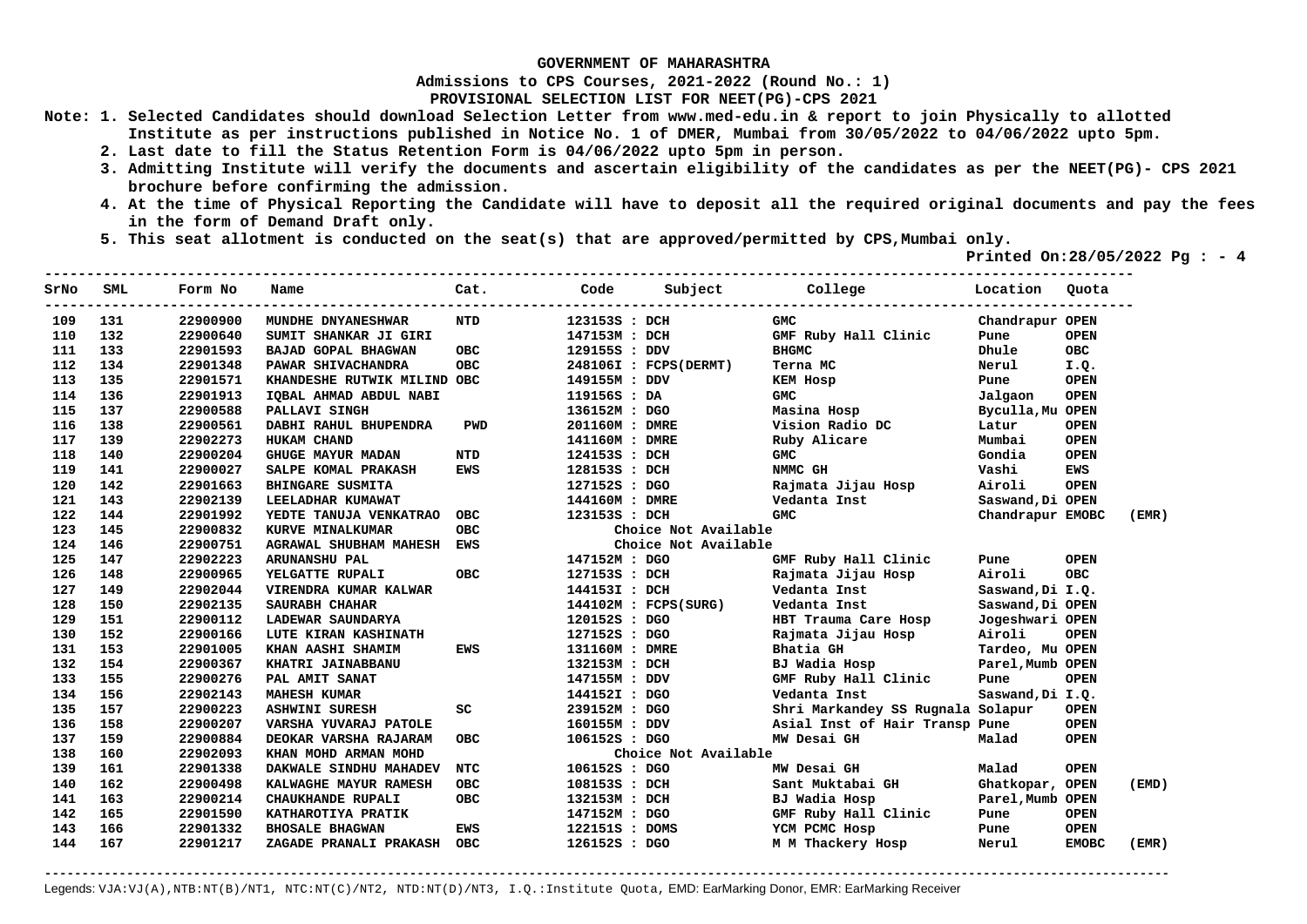**Admissions to CPS Courses, 2021-2022 (Round No.: 1)**

**PROVISIONAL SELECTION LIST FOR NEET(PG)-CPS 2021** 

- **Note: 1. Selected Candidates should download Selection Letter from www.med-edu.in & report to join Physically to allotted Institute as per instructions published in Notice No. 1 of DMER, Mumbai from 30/05/2022 to 04/06/2022 upto 5pm.** 
	- **2. Last date to fill the Status Retention Form is 04/06/2022 upto 5pm in person.**
	- **3. Admitting Institute will verify the documents and ascertain eligibility of the candidates as per the NEET(PG)- CPS 2021 brochure before confirming the admission.**
	- **4. At the time of Physical Reporting the Candidate will have to deposit all the required original documents and pay the fees in the form of Demand Draft only.**

**----------------------------------------------------------------------------------------------------------------------------------** 

 **5. This seat allotment is conducted on the seat(s) that are approved/permitted by CPS,Mumbai only.** 

 **Printed On:28/05/2022 Pg : - 5** 

| SrNo | SML | Form No  | Name                          | Cat.       | Code             | Subject                        | <b>College College</b>                    | Location         | Ouota       |       |
|------|-----|----------|-------------------------------|------------|------------------|--------------------------------|-------------------------------------------|------------------|-------------|-------|
| 145  | 168 | 22902236 | BINWADE PRAGATI VITTHAL NTD   |            | 109152S : DGO    |                                | Mother & Child Hosp                       | Borivali,        | <b>OPEN</b> |       |
| 146  | 169 | 22902043 | <b>MANISH KUMAR</b>           |            | 205160I : DMRE   |                                | Lata Mangeshkar Hosp                      | Nagpur           | I.Q.        |       |
| 147  | 170 | 22901108 | <b>JAYBHAYE SACHIN</b>        | NTD        |                  | 113152S : DGO                  | S J Phule Maternity Hosp                  | Bhandup, M OPEN  |             | (EMD) |
| 148  | 171 | 22900846 | <b>WANKHEDE VRUSHABH</b>      | <b>OBC</b> |                  | Choice Not Available           |                                           |                  |             |       |
| 149  | 172 | 22900420 | BAIG SHABNUM BEGUM            | <b>EWS</b> |                  | 119103S : FCPS(OBGY)           | <b>GMC</b>                                | Jalgaon          | <b>OPEN</b> |       |
| 150  | 173 | 22901954 | MERAJ ALI MUJAHID             | OBC        |                  | 119105S : FCPS(CH)             | <b>GMC</b>                                | Jalgaon          | <b>OPEN</b> |       |
| 151  | 174 | 22900731 | PAWAR ANAGHA VIJAY            | OBC        | 127152S : DGO    |                                | Rajmata Jijau Hosp                        | Airoli           | <b>OBC</b>  |       |
| 152  | 175 | 22900872 | DESHMUKH NIRBHAY              | OBC        |                  | Choice Not Available           |                                           |                  |             |       |
| 153  | 176 | 22900445 | <b>PASPUNOOR AISHWARYA</b>    | OBC        | 130152M : DGO    |                                | Nanavati Hosp                             | Vile Parle OPEN  |             |       |
| 154  | 177 | 22902224 | <b>SURWASE SNEHAL SHANKAR</b> |            |                  | Choice Not Available           |                                           |                  |             |       |
| 155  | 178 | 22900350 | NIKHILKUMAR VASANTBHAI        |            | 136152M : DGO    |                                | Masina Hosp                               | Byculla, Mu OPEN |             |       |
| 156  | 179 | 22901772 | PARADE ABHIJIT                |            |                  | Choice Not Available           |                                           |                  |             |       |
| 157  | 180 | 22900875 | KADAM VIJAY SUBHASHRAO OBC    |            | 112153S : DCH    |                                | Dr A Joshi Maternity Home Kurla, Mum OPEN |                  |             |       |
| 158  | 181 | 22901140 | KAMRAN YUNUS INAMDAR          |            |                  | 243102M: FCPS(SURG)            | Datta Meghe MC Mingna, Nag OPEN           |                  |             |       |
| 159  | 183 | 22901667 | DANGAR ASHWIN                 |            | 119154S : DPB    |                                | GMC                                       | Jalgaon          | <b>OPEN</b> |       |
| 160  | 184 | 22901013 | SOLANKI ATUL                  | VJA        |                  | 128101S : FCPS(MED)            | NMMC GH                                   | Vashi            | VJA         |       |
| 161  | 186 | 22902035 | JAIN SAMRUDDHI SANJAY         | EWS        | 161152M : DGO    |                                | Noble Hosp and the Noble                  | Hadapsar, P OPEN |             |       |
| 162  | 187 | 22900391 | UPASANA SONGARA               |            |                  | Choice Not Available           |                                           |                  |             |       |
| 163  | 188 | 22901424 | <b>BUJADE PUJA KAILAS</b>     | OBC        |                  | 119103S : FCPS(OBGY)           | <b>GMC</b>                                | Jalgaon          | OBC         |       |
| 164  | 189 | 22901943 | ZADAFIYA VISHAL               |            | 132153M : DCH    |                                | BJ Wadia Hosp                             | Parel, Mumb OPEN |             |       |
| 165  | 190 | 22900261 | AKHANI RIDDHI                 |            | 168152M : DGO    |                                | GMF Ruby Hall Clinic                      | Wanowarie, OPEN  |             |       |
| 166  | 191 | 22901466 | SHAHNILA FIRDOUS JAMEEL EWS   |            | 123152S : DGO    |                                | <b>GMC</b>                                | Chandrapur EWS   |             |       |
| 167  | 192 | 22901254 | UMME SHURAIK RAFEEDA          | <b>NTB</b> | 128152S : DGO    |                                | NMMC GH                                   | Vashi            | <b>NTB</b>  |       |
| 168  | 193 | 22901298 | PAWAR POOJA SUBHASH           | VJA        | 108152S : DGO    |                                | Sant Muktabai GH                          | Ghatkopar, VJA   |             |       |
| 169  | 195 | 22901039 | SHIRKE MAYUR LAXMAN           | EWS        | 128158S : DORTHO |                                | NMMC GH                                   | Vashi            | <b>EWS</b>  |       |
| 170  | 196 | 22901187 | AGRAWAL ARTI SANTOSH          | <b>EWS</b> | 119152S : DGO    |                                | <b>GMC</b>                                | Jalgaon          | <b>EWS</b>  |       |
| 171  | 197 | 22900586 | ANSARI AAESHA NAZIR           |            |                  | 118152s : DGO<br>126153s : DCH | SVD Savarkar Hosp                         | Mulund Eas OPEN  |             |       |
| 172  | 198 | 22901794 | SHAIKH MUSTAQEEM              | EWS        |                  |                                | M M Thackery Hosp                         | Nerul            | <b>EWS</b>  |       |
| 173  | 199 | 22900084 | MOMIN SARAH SOHEL             | <b>OBC</b> | 109152S : DGO    |                                | Mother & Child Hosp                       | Borivali,        | OBC         |       |
| 174  | 200 | 22901380 | ANSARI KAINAT KHALID          |            | 117152S : DGO    |                                | KS Phule Hosp                             | Borivali,        | <b>OPEN</b> |       |
| 175  | 201 | 22900216 | KARANDE ANIRUDDHA             |            | 122161S : TDD    |                                | YCM PCMC Hosp                             | Pune             | <b>OPEN</b> |       |
| 176  | 203 | 22900415 | PRASHANT GANESHRAO            | EWS        | 127153S : DCH    |                                | Rajmata Jijau Hosp                        | Airoli           | <b>EWS</b>  |       |
| 177  | 204 | 22900650 | TUSHAR DILIPRAO BOLKE         | <b>OBC</b> |                  | Choice Not Available           |                                           |                  |             |       |
| 178  | 205 | 22902290 | ARUP MISHRA                   |            | 167152M : DGO    |                                | Wcare Multispecialty Hosp wagholi, D OPEN |                  |             |       |
| 179  | 206 | 22900989 | PUHUP UTTAM                   |            | 139152M : DGO    |                                | PD Hinduja Hosp                           | Khar, Mumb OPEN  |             |       |
| 180  | 207 | 22901576 | SHINDE SACHIN EKNATH          | SC.        | 129160S : DMRE   |                                | <b>BHGMC</b>                              | Dhule            | sc          |       |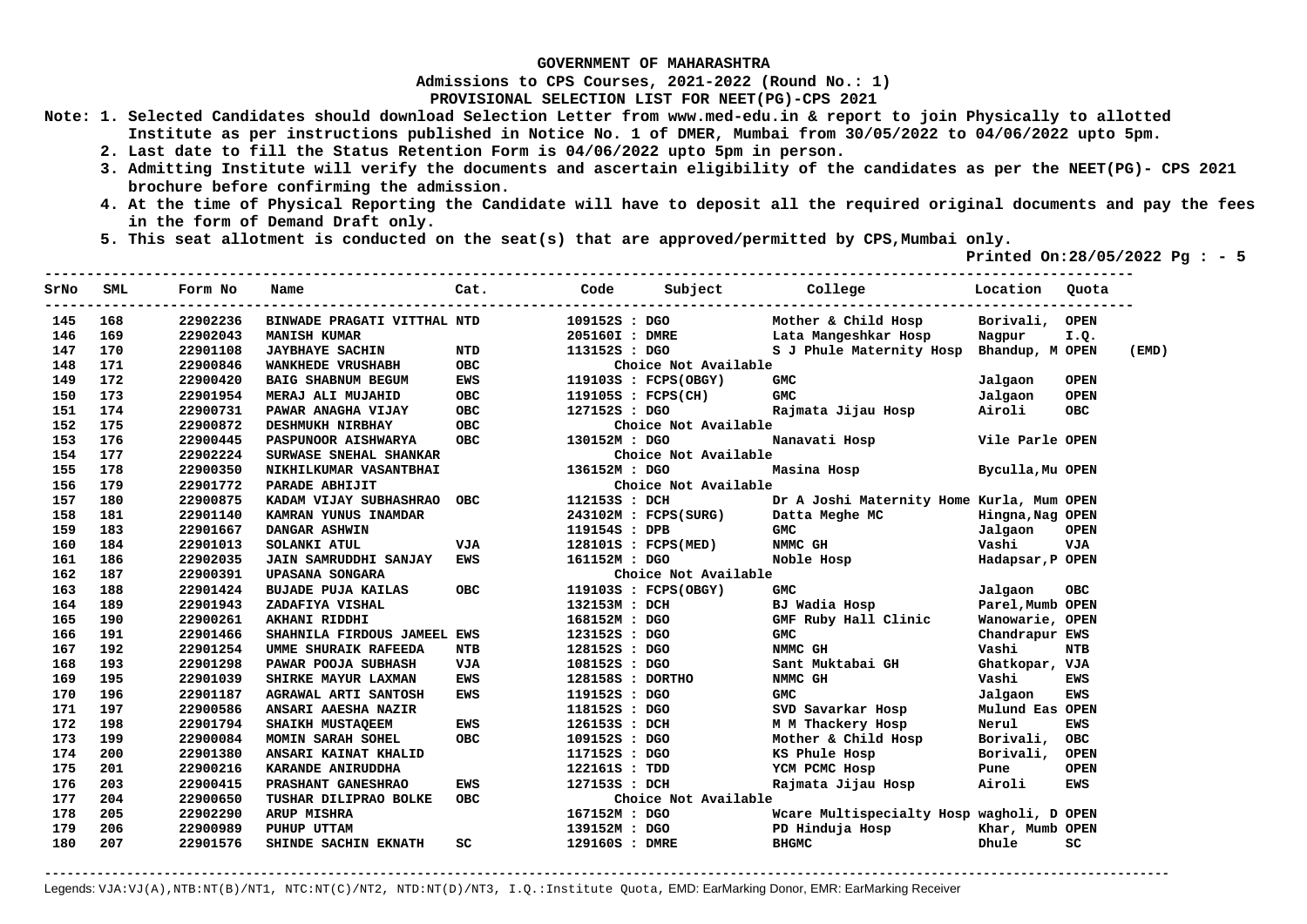**Admissions to CPS Courses, 2021-2022 (Round No.: 1)**

**PROVISIONAL SELECTION LIST FOR NEET(PG)-CPS 2021** 

- **Note: 1. Selected Candidates should download Selection Letter from www.med-edu.in & report to join Physically to allotted Institute as per instructions published in Notice No. 1 of DMER, Mumbai from 30/05/2022 to 04/06/2022 upto 5pm.** 
	- **2. Last date to fill the Status Retention Form is 04/06/2022 upto 5pm in person.**
	- **3. Admitting Institute will verify the documents and ascertain eligibility of the candidates as per the NEET(PG)- CPS 2021 brochure before confirming the admission.**
	- **4. At the time of Physical Reporting the Candidate will have to deposit all the required original documents and pay the fees in the form of Demand Draft only.**
	- **5. This seat allotment is conducted on the seat(s) that are approved/permitted by CPS,Mumbai only.**

 **Printed On:28/05/2022 Pg : - 6** 

| SrNo | SML | Form No  | Name                        | Cat.       | Code             | Subject College                 |                                           | Location         | Quota       |       |
|------|-----|----------|-----------------------------|------------|------------------|---------------------------------|-------------------------------------------|------------------|-------------|-------|
| 181  | 208 | 22901177 | MUNGEKAR SNEHAL SUNIL       | EWS        |                  | Choice Not Available            |                                           |                  |             |       |
| 182  | 209 | 22901031 | RAHATAL SHUBHAM SURESH NTC  |            |                  | Choice Not Available            |                                           |                  |             |       |
| 183  | 210 | 22900043 | ALANDKAR DNYANESH           |            | 110153S : DCH    |                                 | Marol Maternity Home                      | Andheri, M OPEN  |             |       |
| 184  | 211 | 22900229 | PATEL KENA GIRISHBHAI       |            | 130153M : DCH    |                                 | Nanavati Hosp                             | Vile Parle OPEN  |             |       |
| 185  | 212 | 22901072 | <b>GOSAVI PRIYANKA</b>      | <b>NTB</b> | 171160M : DMRE   |                                 | Manipal Hosp                              | Khardi, Dis OPEN |             |       |
| 186  | 213 | 22901942 | <b>RAJAT KUMAR</b>          |            | 113153S : DCH    |                                 | S J Phule Maternity Hosp                  | Bhandup, M OPEN  |             |       |
| 187  | 214 | 22901271 | SINDHU PRITI                |            | 252155M : DDV    |                                 | Trimurti Bahuuddeshiya SS New Panvel OPEN |                  |             |       |
| 188  | 215 | 22900591 | LOHIYA SHUBHAM              | <b>EWS</b> | 140160M : DMRE   |                                 | Prince Ali Khan Hosp                      | Mazagon, M OPEN  |             |       |
| 189  | 216 | 22901731 | KENI SUPRIYA DILIP          | <b>OBC</b> | 136153M : DCH    |                                 | Masina Hosp                               | Byculla, Mu OPEN |             |       |
| 190  | 217 | 22901521 | <b>GORAKHIA PALAK</b>       |            | 170152M : DGO    |                                 | MAEERS Vishwaraj Hosp                     | Loni Kalbh OPEN  |             |       |
| 191  | 218 | 22901811 | SHAIKH JUNED HANIF          | <b>EWS</b> |                  | Choice Not Available            |                                           |                  |             |       |
| 192  | 219 | 22901048 | <b>BIRGALE NISHA</b>        | <b>NTC</b> | 111152S : DGO    |                                 | Oshiwara Maternity Home                   | Jogeshwari OPEN  |             |       |
| 193  | 220 | 22900251 | SEVANKAR SUPRIYA            | <b>OBC</b> | 123152S : DGO    |                                 | <b>GMC</b>                                | Chandrapur EMOBC |             | (EMR) |
| 194  | 221 | 22901620 | <b>RAJ KUMAR</b>            |            |                  | Choice Not Available            |                                           |                  |             |       |
| 195  | 222 | 22900255 | CHAVAN SAGAR PRALHAD        | <b>OBC</b> | 161160M : DMRE   |                                 | Noble Hosp                                | Hadapsar, P OPEN |             |       |
| 196  | 223 | 22901886 | CHANDRUVA NIDHI DEEPAK      |            |                  | Choice Not Available            |                                           |                  |             |       |
| 197  | 224 | 22901238 | <b>JAISINGPURE SAMIDHA</b>  | <b>OBC</b> | 111152S : DGO    |                                 | Oshiwara Maternity Home                   | Jogeshwari OBC   |             |       |
| 198  | 225 | 22900714 | AMAN ARORA                  |            |                  | 161153M : DCH                   | Noble Hosp                                | Hadapsar, P OPEN |             |       |
| 199  | 226 | 22900365 | MAWAL ANIKET BHAUSAHEB OBC  |            | 114152S : DGO    |                                 | Matoshri R Ambedkar Mater Chembur Na OPEN |                  |             |       |
| 200  | 227 | 22900590 | MIRZA SUFIYANBAIG           |            |                  | Choice Not Available            |                                           |                  |             |       |
| 201  | 228 | 22900626 | <b>SANGEETA KUMARI</b>      |            |                  | 205152M : DGO<br>פראם · המפוזרי | Lata Mangeshkar Hosp                      | Nagpur           | <b>OPEN</b> |       |
| 202  | 229 | 22901505 | HIPPARKAR SUJATA            | <b>EWS</b> |                  | 237152M : DGO<br>148152M : DGO  | Ashwini Sahakari Rugnalay Solapur         |                  | <b>OPEN</b> |       |
| 203  | 230 | 22902249 | <b>BHUNGANI NILKANTH</b>    |            | 148152M : DGO    |                                 | Kamat MF & RC                             | Pune             | <b>OPEN</b> |       |
| 204  | 231 | 22901878 | <b>ANKUR PANDEY</b>         |            |                  | 108102S : FCPS(SURG)            | Sant Muktabai GH                          | Ghatkopar, OPEN  |             |       |
| 205  | 232 | 22901539 | ZEENATUL FIRDAUS DOCTOR OBC |            |                  | Choice Not Available            |                                           |                  |             |       |
| 206  | 233 | 22901999 | RATHOD RAHUL NAMDEO         | <b>VJA</b> | 119158S : DORTHO |                                 | <b>GMC</b>                                | Jalgaon          | <b>OPEN</b> |       |
| 207  | 234 | 22901384 | JHA VISHAL VINAY            |            |                  | 111153S : DCH                   | Oshiwara Maternity Home                   | Jogeshwari OPEN  |             |       |
| 208  | 235 | 22901784 | SHUBHAM BALASAHEB PAWAR     |            |                  | 115152S : DGO                   | Haji Md Haji Saboo Siddig Prabhadevi OPEN |                  |             |       |
| 209  | 236 | 22901353 | AMBHORE UNMESH RAMESH       | SC         | 121152S : DGO    |                                 | Kamla Nehru PMC Hosp                      | Pune             | SC          |       |
| 210  | 237 | 22901792 | KADU NIKHIL CHANDRAKANT OBC |            |                  | Choice Not Available            |                                           |                  |             |       |
| 211  | 238 | 22901051 | <b>DUDHEKAR AMRUTA</b>      | <b>EWS</b> |                  | 119103S : FCPS(OBGY)            | <b>GMC</b>                                | Jalqaon          | EWS         |       |
| 212  | 239 | 22901711 | SRIVASTAVA DIKSHA           |            |                  | Choice Not Available            |                                           |                  |             |       |
| 213  | 241 | 22900435 | PHALGUNI DIXIT              |            | 146152M : DGO    |                                 | Dwarika Sangamnerkar                      | Pune             | <b>OPEN</b> |       |
| 214  | 242 | 22900476 | <b>GOHIL BRIJRAJSINH</b>    |            | 161153M : DCH    |                                 | Noble Hosp                                | Hadapsar, P OPEN |             |       |
| 215  | 243 | 22900076 | <b>RAI RANJEET</b>          |            |                  | Choice Not Available            |                                           |                  |             |       |
| 216  | 244 | 22900719 | THAKKAR DARSHIL RAJESH      |            | 131153M : DCH    |                                 | Bhatia GH                                 | Tardeo, Mu OPEN  |             |       |
|      |     |          |                             |            |                  |                                 |                                           |                  |             |       |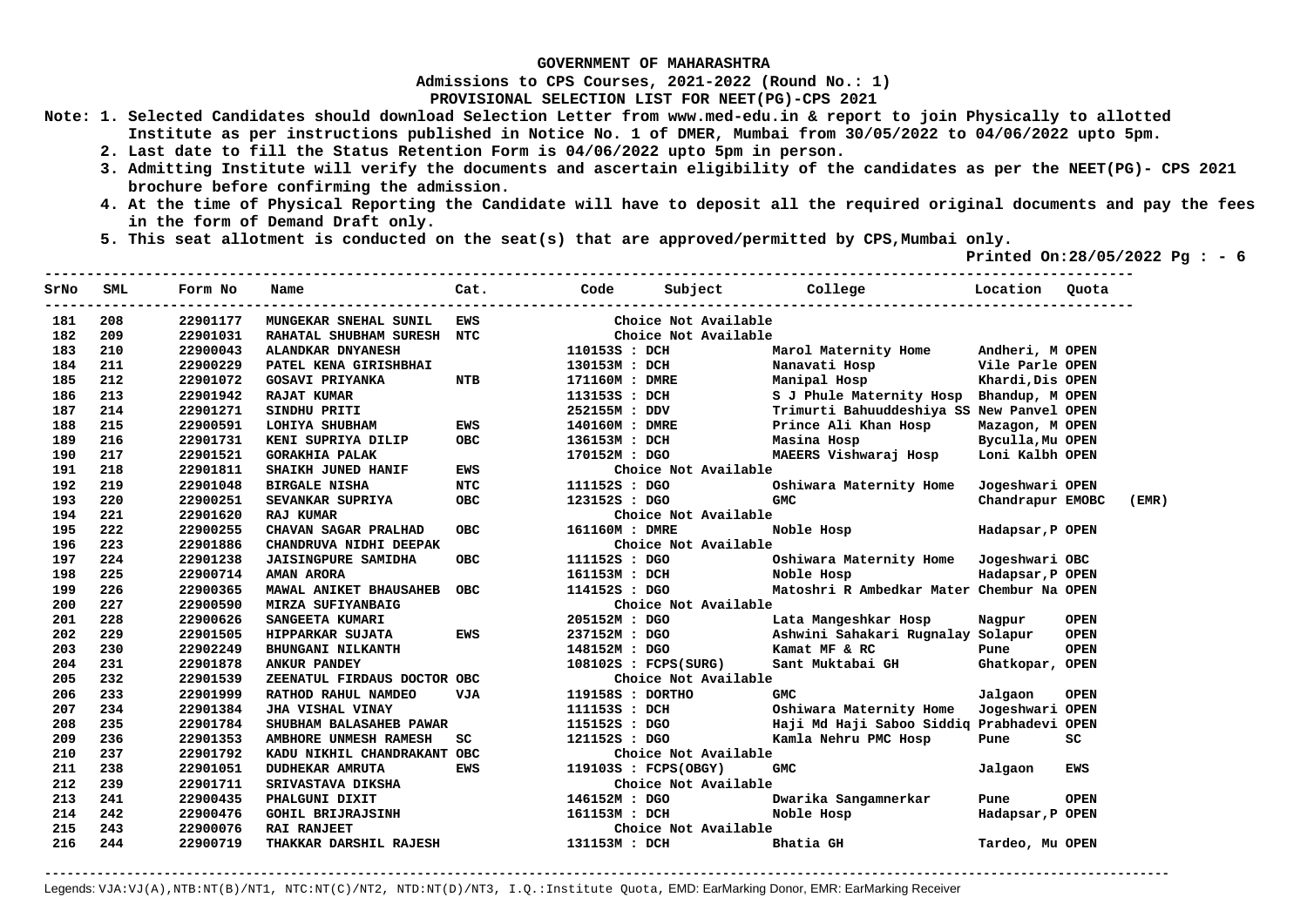**Admissions to CPS Courses, 2021-2022 (Round No.: 1)**

**PROVISIONAL SELECTION LIST FOR NEET(PG)-CPS 2021** 

**Note: 1. Selected Candidates should download Selection Letter from www.med-edu.in & report to join Physically to allotted Institute as per instructions published in Notice No. 1 of DMER, Mumbai from 30/05/2022 to 04/06/2022 upto 5pm.** 

- **2. Last date to fill the Status Retention Form is 04/06/2022 upto 5pm in person.**
- **3. Admitting Institute will verify the documents and ascertain eligibility of the candidates as per the NEET(PG)- CPS 2021 brochure before confirming the admission.**
- **4. At the time of Physical Reporting the Candidate will have to deposit all the required original documents and pay the fees in the form of Demand Draft only.**

**----------------------------------------------------------------------------------------------------------------------------------** 

 **5. This seat allotment is conducted on the seat(s) that are approved/permitted by CPS,Mumbai only.** 

 **Printed On:28/05/2022 Pg : - 7** 

| SrNo | SML | Form No  | Name                        | Cat.       | Code             |                      | Subject College Location                   |                  | Ouota       |       |
|------|-----|----------|-----------------------------|------------|------------------|----------------------|--------------------------------------------|------------------|-------------|-------|
| 217  | 245 | 22902168 | THAKKAR MAYURKUMAR          |            |                  | Choice Not Available |                                            |                  |             |       |
| 218  | 246 | 22901270 | KHEDKAR DIPALI NIVRUTTI NTD |            | 113152S : DGO    |                      | S J Phule Maternity Hosp Bhandup, M EMNTD  |                  |             | (EMR) |
| 219  | 247 | 22900770 | PULISHETTY RAGHU            |            |                  | 137153M : DCH        | B Parekh Hosp                              | Ghatkopar, OPEN  |             |       |
| 220  | 248 | 22902295 | PANCHAL DEEPALI             | OBC        | 114152S : DGO    |                      | Matoshri R Ambedkar Mater Chembur Na OBC   |                  |             |       |
| 221  | 249 | 22902033 | PRIYADARSHINI OJHA          |            |                  | Choice Not Available |                                            |                  |             |       |
| 222  | 250 | 22901493 | SHWETA SUNIL PATIL          | OBC        | 163155M: DDV     |                      | Skin & Surgery Internatio Kothrud, Pu OPEN |                  |             |       |
| 223  | 251 | 22900913 | DEORE SNEHAL ARVIND         | <b>OBC</b> | 118152S : DGO    |                      | SVD Savarkar Hosp                          | Mulund Eas OBC   |             |       |
| 224  | 253 | 22900035 | <b>NAMRA ZAHEER</b>         |            | 263160M : DMRE   |                      | BMCs Krsnaa DC asso with Jogeshwari OPEN   |                  |             |       |
| 225  | 254 | 22900539 | PANSARE SOBIYA              |            | 137153M : DCH    |                      |                                            |                  |             |       |
| 226  | 255 | 22901715 | MUKTA SHREERAM PANDE        |            | 188160M : DMRE   |                      |                                            |                  |             |       |
| 227  | 256 | 22901471 | MOREY DNYANESHWAR           | ОВС        | 123158S : DORTHO |                      |                                            |                  |             |       |
| 228  | 257 | 22901503 | ANSARI LAMATUNNOOR          | <b>OBC</b> | 203160M : DMRE   |                      | Vivekanand MFRC                            | Latur            | <b>OPEN</b> |       |
| 229  | 258 | 22901208 | <b>MANJARE KALYANI</b>      | OBC        |                  | 268152S : DGO        | Hyderbagh UCHC Hosp                        | Nanded           | <b>OBC</b>  |       |
| 230  | 259 | 22901018 | ASHUTOSH BHARTIYA           |            |                  | Choice Not Available |                                            |                  |             |       |
| 231  | 260 | 22901288 | KUMBHAR SNEHAL SHRIRAM OBC  |            | 196152M : DGO    |                      | Patki Research Foundation Kolhapur OPEN    |                  |             |       |
| 232  | 261 | 22900331 | MACHALE VRUSHALI ATUL       |            |                  | 157152M : DGO        | Jivraj Venichand Shah Cha Baramati, D OPEN |                  |             |       |
| 233  | 262 | 22901700 | MODI BHATE JESIKA           |            |                  | 171153M : DCH        | Manipal Hosp Khardi, Dis OPEN              |                  |             |       |
| 234  | 263 | 22900246 | <b>BARKASE ANUPAMA</b>      | <b>OBC</b> |                  | 252155M : DDV        | Trimurti Bahuuddeshiya SS New Panvel OPEN  |                  |             |       |
| 235  | 264 | 22901012 | NUPOOR AHUJA                |            |                  | Choice Not Available |                                            |                  |             |       |
| 236  | 265 | 22901585 | THORAT MITHILA ABHAY        |            | 246153M : DCH    |                      | Dr. Mohites Amrut MF                       | Panvel           | <b>OPEN</b> |       |
| 237  | 266 | 22901736 | SRINIVASAN SRUTHI C D       |            |                  | Choice Not Available |                                            |                  |             |       |
| 238  | 267 | 22900990 | <b>DESHMUKH PRIYANKA</b>    | EWS        | 170160M : DMRE   |                      | MAEERS Vishwaraj Hosp                      | Loni Kalbh OPEN  |             |       |
| 239  | 268 | 22901477 | <b>GEHANI KANCHAN</b>       |            | 180152M : DGO    |                      | <b>PDMC</b>                                | Amravati         | <b>OPEN</b> |       |
| 240  | 269 | 22900521 | MULE ABHIJEET BAPURAO       | <b>EWS</b> | 159160M : DMRE   |                      | Ruby Alicare                               | Pune             | <b>OPEN</b> |       |
| 241  | 270 | 22900899 | BAVALIYA IMTIYAZ            |            |                  | Choice Not Available |                                            |                  |             |       |
| 242  | 271 | 22901002 | MANDAN PRANAY RAMESH        |            | 244160M : DMRE   |                      | Sanjeevan Hosp                             | Yavatmal         | <b>OPEN</b> |       |
| 243  | 272 | 22900835 | CHAVADA MUKESHBHAI          |            |                  | 187160M : DMRE       | Seven Hills DC                             | Aurangabad OPEN  |             |       |
| 244  | 273 | 22901420 | CHAVHAN VANISHREE           | <b>VJA</b> | 112152S : DGO    |                      | Dr A Joshi Maternity Home Kurla, Mum VJA   |                  |             |       |
| 245  | 274 | 22901142 | MOHARKAR AKHIL MINADAS      | OBC        |                  | Choice Not Available |                                            |                  |             |       |
| 246  | 275 | 22901719 | DHABE SAGAR SUDHAKAR        | <b>OBC</b> | 108153S : DCH    |                      | Sant Muktabai GH                           | Ghatkopar, EMOBC |             | (EMR) |
| 247  | 276 | 22900949 | DESHMUKH AKSHAY ANIL        | <b>EWS</b> | 106153S : DCH    |                      | MW Desai GH                                | Malad            | <b>EWS</b>  |       |
| 248  | 277 | 22900495 | SAKINA BILGRAMI SYED        |            | 130153I : DCH    |                      | Nanavati Hosp                              | Vile Parle I.Q.  |             |       |
| 249  | 279 | 22901209 | PATIL VIDYA VITHALRAO       |            | 196152M : DGO    |                      | Patki Research Foundation Kolhapur         |                  | <b>OPEN</b> |       |
| 250  | 280 | 22902150 | SAJINA A G                  |            | 145153M : DCH    |                      | Chinmay Inst                               | Pune             | <b>OPEN</b> |       |
| 251  | 282 | 22901691 | <b>DUBEY PALLAVI RAJESH</b> |            | 142160M : DMRE   |                      | Zen Multispeciality Hosp Chembur, M OPEN   |                  |             |       |
| 252  | 283 | 22900800 | PATIL POOJA MOHANRAO        | EWS        | 108152S : DGO    |                      | Sant Muktabai GH                           | Ghatkopar, EWS   |             |       |
|      |     |          |                             |            |                  |                      |                                            |                  |             |       |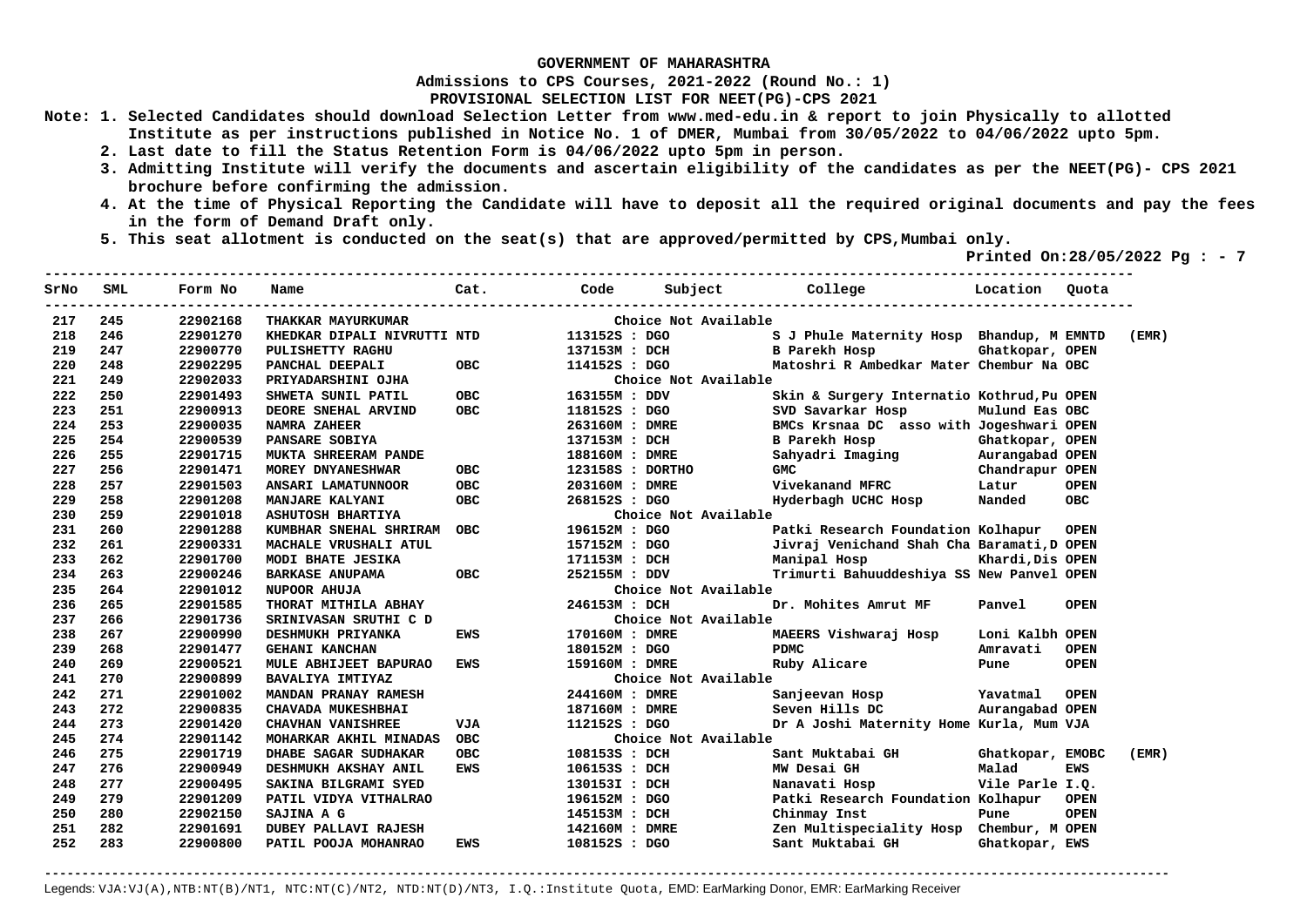**Admissions to CPS Courses, 2021-2022 (Round No.: 1)**

**PROVISIONAL SELECTION LIST FOR NEET(PG)-CPS 2021** 

- **Note: 1. Selected Candidates should download Selection Letter from www.med-edu.in & report to join Physically to allotted Institute as per instructions published in Notice No. 1 of DMER, Mumbai from 30/05/2022 to 04/06/2022 upto 5pm.** 
	- **2. Last date to fill the Status Retention Form is 04/06/2022 upto 5pm in person.**
	- **3. Admitting Institute will verify the documents and ascertain eligibility of the candidates as per the NEET(PG)- CPS 2021 brochure before confirming the admission.**

 $-1.1$ 

- **4. At the time of Physical Reporting the Candidate will have to deposit all the required original documents and pay the fees in the form of Demand Draft only.**
- **5. This seat allotment is conducted on the seat(s) that are approved/permitted by CPS,Mumbai only.**

 **Printed On:28/05/2022 Pg : - 8** 

| SrNo | SML | Form No  | Name                               | Cat.       | Code             | Subject                | College                                    | Location         | Quota       |       |
|------|-----|----------|------------------------------------|------------|------------------|------------------------|--------------------------------------------|------------------|-------------|-------|
| 253  | 284 | 22900132 | DSOUZA SIMONA WILSON               | <b>EWS</b> |                  | Choice Not Available   |                                            |                  |             |       |
| 254  | 285 | 22900443 | <b>BHUNGANI KARTIK</b>             |            | 246153M : DCH    |                        | Dr. Mohites Amrut MF                       | Panvel           | <b>OPEN</b> |       |
| 255  | 286 | 22900533 | KULKARNI SANIKA JAYANT EWS         |            | 160155M : DDV    |                        | Asial Inst of Hair Transp Pune             |                  | <b>OPEN</b> |       |
| 256  | 287 | 22900398 | SHINDE NILKANTH MAHADU             | EWS        | 104161S : TDD    |                        | KB Bhabha Hosp                             | Bandra, Mum EWS  |             |       |
| 257  | 288 | 22900225 | PATEL MAULESH                      |            | 148152M : DGO    |                        | Kamat MF & RC                              | Pune             | <b>OPEN</b> |       |
| 258  | 289 | 22900867 | HAMID ALWIN NASRUDIN               |            | 162152M : DGO    |                        | Dr. Patankar MF                            | Pune             | <b>OPEN</b> |       |
| 259  | 290 | 22900098 | <b>RITU RAJAN</b>                  |            | 243153M : DCH    |                        | Datta Meghe MC                             | Hingna, Nag OPEN |             |       |
| 260  | 291 | 22902280 | <b>BHOIR PRANJALI GIRISH</b>       | OBC        |                  | 140101I : FCPS(MED)    | Prince Ali Khan Hosp                       | Mazagon, M I.Q.  |             |       |
| 261  | 292 | 22900186 | SAHIL SINGHAL                      |            |                  | $128102S$ : FCPS(SURG) | NMMC GH                                    | Vashi            | <b>OPEN</b> |       |
| 262  | 293 | 22900077 | BENSHEYA J RAJ                     |            | 250152M : DGO    |                        | Yashoda Hosp                               | Kamothe, N OPEN  |             |       |
| 263  | 294 | 22900177 | <b>KASHMIRA PATLE</b>              | OBC        | 207152M : DGO    |                        | MSS Mahal Maternity Home                   | Nagpur           | <b>OPEN</b> |       |
| 264  | 295 | 22900490 | YERAMWAR MONIKA BALAJI EWS         |            | 110152S : DGO    |                        | Marol Maternity Home                       | Andheri, M EWS   |             |       |
| 265  | 296 | 22900467 | MURUDKAR JAYSHREE                  | <b>OBC</b> | 185152M : DGO    |                        | Dr. Hedgewar Hosp                          | Aurangabad OPEN  |             |       |
| 266  | 297 | 22901349 | <b>BHUSKADE SNEHAL</b>             | <b>OBC</b> |                  | Choice Not Available   |                                            |                  |             |       |
| 267  | 298 | 22901595 | SOMANI RAJSHREE RAMLAL             |            | 207152M : DGO    |                        | MSS Mahal Maternity Home                   | Nagpur           | <b>OPEN</b> |       |
| 268  | 299 | 22900417 | PATEL MARGISHA                     |            | 170153M : DCH    |                        | MAEERS Vishwaraj Hosp                      | Loni Kalbh OPEN  |             |       |
| 269  | 300 | 22900327 | MAHALE MAYURI MANMATH              |            | 259152M : DGO    |                        | Pawana MF                                  | Maval, Dis OPEN  |             |       |
| 270  | 301 | 22900082 | MOHAMMED NAMDAR KHAN               | EWS        | 261153M : DCH    |                        | SSP Care Adv Paed                          | Nanded           | <b>OPEN</b> |       |
| 271  | 302 | 22901479 | KAPSE MANISHA TRYAMBAK OBC         |            |                  | Choice Not Available   |                                            |                  |             |       |
| 272  | 303 | 22901280 | <b>GHULE BALAPRASAD</b>            | NTD        |                  | Choice Not Available   |                                            |                  |             |       |
| 273  | 304 | 22901796 | PAWAR VIKAS MANOHAR                | VJA        | 102158S : DORTHO |                        | Jagjivanram WR Hosp                        | Mumbai Cen OPEN  |             |       |
| 274  | 305 | 22901481 | <b>NAYAK URJITA PRASAD</b>         |            | 102159S : DPM    |                        | Jagjivanram WR Hosp                        | Mumbai Cen OPEN  |             |       |
| 275  | 306 | 22902120 | GARVIT GODAWAT                     |            |                  | Choice Not Available   |                                            |                  |             |       |
| 276  | 307 | 22901096 | CH SRINIVAS                        |            | 155153M : DCH    |                        | Unique MF                                  | Pimpri-Chi OPEN  |             |       |
| 277  | 308 | 22900733 | AAKANKSHA SINGH                    |            |                  | Choice Not Available   |                                            |                  |             |       |
| 278  | 309 | 22901016 | ANJAN SWAPNIL PANDURANG EWS        |            |                  | Choice Not Available   |                                            |                  |             |       |
| 279  | 310 | 22902255 | PEERA RAM                          |            |                  | 243103M : FCPS(OBGY)   | Datta Meghe MC                             | Hingna, Nag OPEN |             |       |
| 280  | 311 | 22901866 | APARNA G VIJAYAN                   |            | 155153M : DCH    |                        | Unique MF                                  | Pimpri-Chi OPEN  |             |       |
| 281  | 312 | 22900773 | BHALERAO KUNAL NARAYAN OBC         |            | 106158S : DORTHO |                        | MW Desai GH                                | Malad            | <b>OPEN</b> | (EMD) |
| 282  | 313 | 22901448 | GUPTA JYOTI JITENDRA               |            | 237152M : DGO    |                        | Ashwini Sahakari Rugnalay Solapur          |                  | <b>OPEN</b> |       |
| 283  | 314 | 22900666 | ANSARI IMTIYAZ AHMAD               | <b>OBC</b> | 110153S : DCH    |                        | Marol Maternity Home                       | Andheri, M OBC   |             |       |
| 284  | 315 | 22901958 | <b>GOSAVI ABHISHEK SANDEEP NTB</b> |            | 257153M : DCH    |                        | Safalya Nur Home                           | Nashik           | <b>OPEN</b> |       |
| 285  | 316 | 22902207 | SHAIKH ADNAN AFSAR                 |            | 158160M : DMRE   |                        | Deoyani Multispeciality H Kothrud, Pu OPEN |                  |             |       |
| 286  | 317 | 22900627 | <b>JADHAV ABHIJIT</b>              | EWS        | 251153M : DCH    |                        | Chirayu Children Hosp                      | New Panvel OPEN  |             |       |
| 287  | 318 | 22900727 | PANCHAL MEHUL                      |            | 243152M : DGO    |                        | Datta Meghe MC                             | Hingna, Nag OPEN |             |       |
| 288  | 319 | 22900776 | SHIRSAT AMAR BHAGWAN               | SC         |                  | 119101S : FCPS(MED)    | <b>GMC</b>                                 | Jalgaon          | sc          |       |
|      |     |          |                                    |            |                  |                        |                                            |                  |             |       |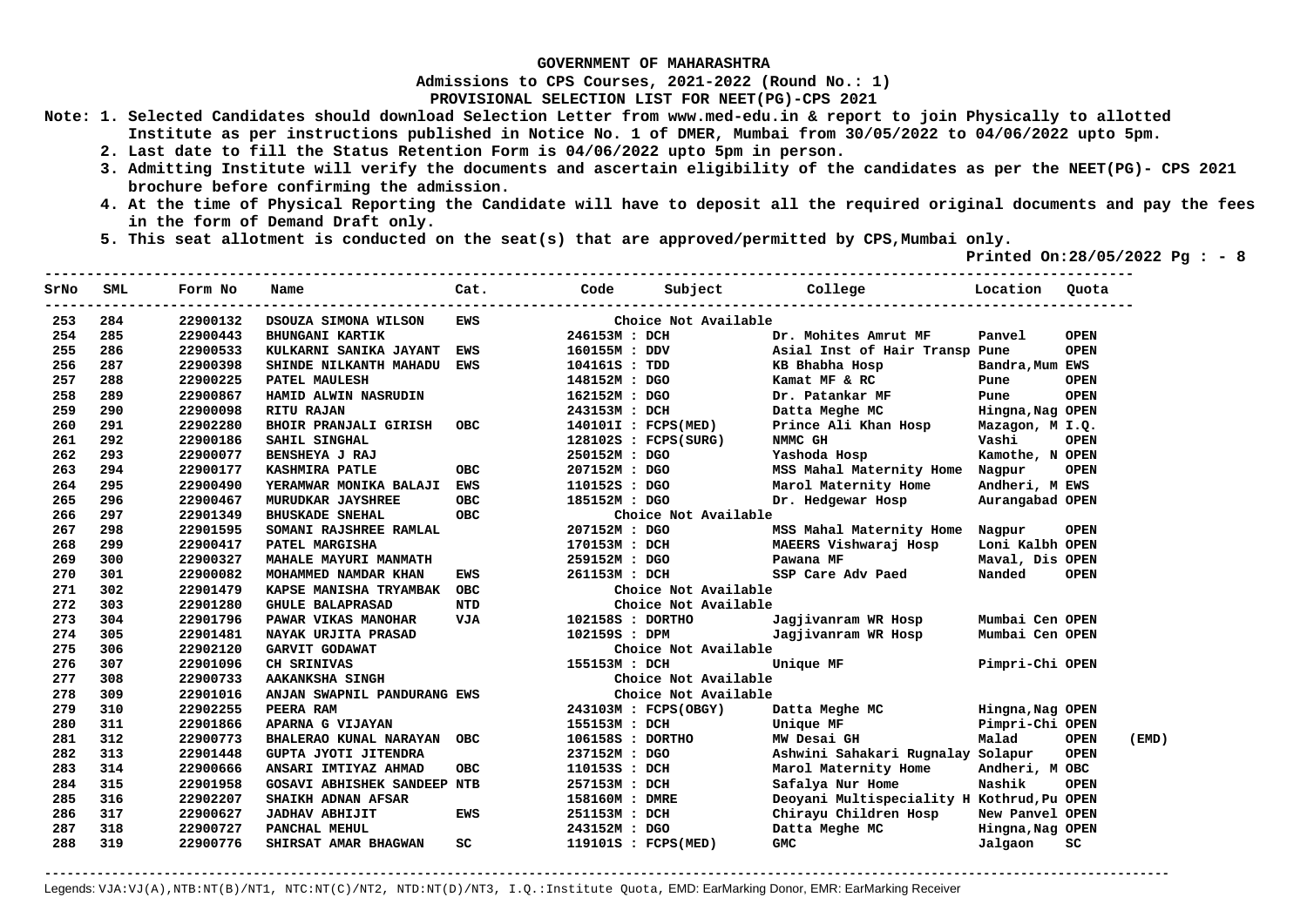**Admissions to CPS Courses, 2021-2022 (Round No.: 1)**

**PROVISIONAL SELECTION LIST FOR NEET(PG)-CPS 2021** 

- **Note: 1. Selected Candidates should download Selection Letter from www.med-edu.in & report to join Physically to allotted Institute as per instructions published in Notice No. 1 of DMER, Mumbai from 30/05/2022 to 04/06/2022 upto 5pm.** 
	- **2. Last date to fill the Status Retention Form is 04/06/2022 upto 5pm in person.**
	- **3. Admitting Institute will verify the documents and ascertain eligibility of the candidates as per the NEET(PG)- CPS 2021 brochure before confirming the admission.**
	- **4. At the time of Physical Reporting the Candidate will have to deposit all the required original documents and pay the fees in the form of Demand Draft only.**
	- **5. This seat allotment is conducted on the seat(s) that are approved/permitted by CPS,Mumbai only.**

 **Printed On:28/05/2022 Pg : - 9**   $-1.1$ 

| SrNo | <b>SML</b> | Form No  | Name                           | Cat.       | Code             | Subject                | College                                   | Location         | Quota       |
|------|------------|----------|--------------------------------|------------|------------------|------------------------|-------------------------------------------|------------------|-------------|
| 289  | 321        | 22900815 | MOHD SAYEED A REHMAN           |            | 145153M : DCH    |                        | Chinmay Inst                              | Pune             | <b>OPEN</b> |
| 290  | 322        | 22901553 | MOHAMMED AASEM KHAN            |            |                  | Choice Not Available   |                                           |                  |             |
| 291  | 323        | 22900159 | GAIKWAD DEEPJYOTI              |            | 146152M : DGO    |                        | Dwarika Sangamnerkar                      | Pune             | <b>OPEN</b> |
| 292  | 324        | 22900820 | CHAUDHARI AJINKYA              | <b>EWS</b> | 125158S : DORTHO |                        | <b>VMGMC</b>                              | Yavatmal         | <b>OPEN</b> |
| 293  | 325        | 22901863 | BUDHAWAT VANDANA               | NTD        | 188160M : DMRE   |                        | Sahyadri Imaging                          | Aurangabad OPEN  |             |
| 294  | 326        | 22900672 | MUNDE GOVIND PANDITRAO         | NTD        |                  | Choice Not Available   |                                           |                  |             |
| 295  | 327        | 22902107 | KADAM ANUKUL ASHOKRAO          | <b>EWS</b> |                  | Choice Not Available   |                                           |                  |             |
| 296  | 328        | 22900501 | MAHTANI HOORAMANI              | <b>EWS</b> |                  | 128102S : FCPS(SURG)   | NMMC GH                                   | Vashi            | <b>EWS</b>  |
| 297  | 329        | 22900647 | POONAM DALIP KUMAR             |            | 250152M : DGO    |                        | Yashoda Hosp                              | Kamothe, N OPEN  |             |
| 298  | 330        | 22900747 | SALI KIMAYA RAMESH             |            | 162152M : DGO    |                        | Dr. Patankar MF                           | Pune             | <b>OPEN</b> |
| 299  | 331        | 22900234 | TANYA ABRAHAM                  |            | 136152I : DGO    |                        | Masina Hosp                               | Byculla, Mu I.Q. |             |
| 300  | 332        | 22901237 | PAYAL MOTIRAM JIBHAKATE OBC    |            | 208152M : DGO    |                        | Orange City Hosp                          | Nagpur           | <b>OPEN</b> |
| 301  | 334        | 22900798 | KHUTALE VAIBHAV                | OBC.       | 113153S : DCH    |                        | S J Phule Maternity Hosp Bhandup, M OBC   |                  |             |
| 302  | 335        | 22902055 | <b>GUPTA SIDDESH TRIBHUVAN</b> |            |                  | Choice Not Available   |                                           |                  |             |
| 303  | 336        | 22901705 | PARALKAR HEMA TULSIDAS         | <b>OBC</b> |                  | Choice Not Available   |                                           |                  |             |
| 304  | 337        | 22900333 | <b>BHOSALE SUPRIYA</b>         |            | 166152M : DGO    |                        | Rising Medicare Hosp                      | Khardi, Di OPEN  |             |
| 305  | 338        | 22901523 | MUNDHE SUMIT DATTATRAYA NTD    |            |                  | Choice Not Available   |                                           |                  |             |
| 306  | 339        | 22900083 | <b>MADRE AKSHAY RAMESHRAO</b>  | <b>OBC</b> | 237153M : DCH    |                        | Ashwini Sahakari Rugnalay Solapur         |                  | <b>OPEN</b> |
| 307  | 340        | 22901419 | CHAUDHARI JIVRAJBHAI           |            |                  | 132105M : FCPS(CH)     | BJ Wadia Hosp                             | Parel, Mumb OPEN |             |
| 308  | 341        | 22901450 | <b>GUTTE CHITRA BABURAO</b>    | NTD        |                  | Choice Not Available   |                                           |                  |             |
| 309  | 342        | 22900085 | <b>VRAJESH VYAS</b>            |            | 251153M : DCH    |                        | Chirayu Children Hosp                     | New Panvel OPEN  |             |
| 310  | 343        | 22900940 | RODAGE SATISH                  | <b>EWS</b> | 167153M : DCH    |                        | Wcare Multispecialty Hosp wagholi, D OPEN |                  |             |
| 311  | 344        | 22900310 | TRIVEDI KEYUR                  |            | 171160M : DMRE   |                        | Manipal Hosp                              | Khardi, Dis OPEN |             |
| 312  | 346        | 22901908 | SORIYA HIMANSHI                |            |                  | Choice Not Available   |                                           |                  |             |
| 313  | 347        | 22900993 | <b>BAGLANE VIJAY GOKUL</b>     | <b>EWS</b> | 125158S : DORTHO |                        | <b>VMGMC</b>                              | Yavatmal         | <b>EWS</b>  |
| 314  | 348        | 22902278 | SULENDRA KUMAR                 |            | 248152I : DGO    |                        | Terna MC                                  | Nerul            | I.Q.        |
| 315  | 349        | 22901160 | SAWANT ANURADHA KAILASH        |            | 239152M: DGO     |                        | Shri Markandey SS Rugnala Solapur         |                  | <b>OPEN</b> |
| 316  | 350        | 22900022 | VAZ NANCY SHAVER               |            | 265160M : DMRE   |                        | PMC's Krsnaa DC asso with Pune            |                  | <b>OPEN</b> |
| 317  | 351        | 22900665 | DEEPAK KUMAR                   |            | 205153M : DCH    |                        | Lata Mangeshkar Hosp                      | Nagpur           | <b>OPEN</b> |
| 318  | 352        | 22900996 | WAVRE BABURAO ASHROBA          | <b>EWS</b> | 166152M : DGO    |                        | Rising Medicare Hosp                      | Khardi, Di OPEN  |             |
| 319  | 353        | 22901482 | TANDEL PALAK MAHENDRA          |            | 233155M : DDV    |                        | Late Krishnarao Chavan Cl Karad, Sat OPEN |                  |             |
| 320  | 354        | 22901982 | LAXMIDHAR IBRAHIM              |            | 149159M : DPM    |                        | <b>KEM HOSP</b>                           | Pune             | <b>OPEN</b> |
| 321  | 356        | 22900487 | AANAL MEHUL DAMANI             |            | 136152I : DGO    |                        | Masina Hosp                               | Byculla, Mu I.Q. |             |
| 322  | 357        | 22900123 | VYAS MRUDUL RAMESH             |            | 243152M : DGO    |                        | Datta Meghe MC                            | Hingna, Nag OPEN |             |
| 323  | 358        | 22900183 | RANVIJAY SINGH                 |            |                  | $105102S$ : FCPS(SURG) | Smt. MT Agarwal GH                        | Mumbai           | <b>OPEN</b> |
| 324  | 359        | 22900674 | CHORDIYA ANKITA                |            | 237155M : DDV    |                        | Ashwini Sahakari Rugnalay Solapur         |                  | <b>OPEN</b> |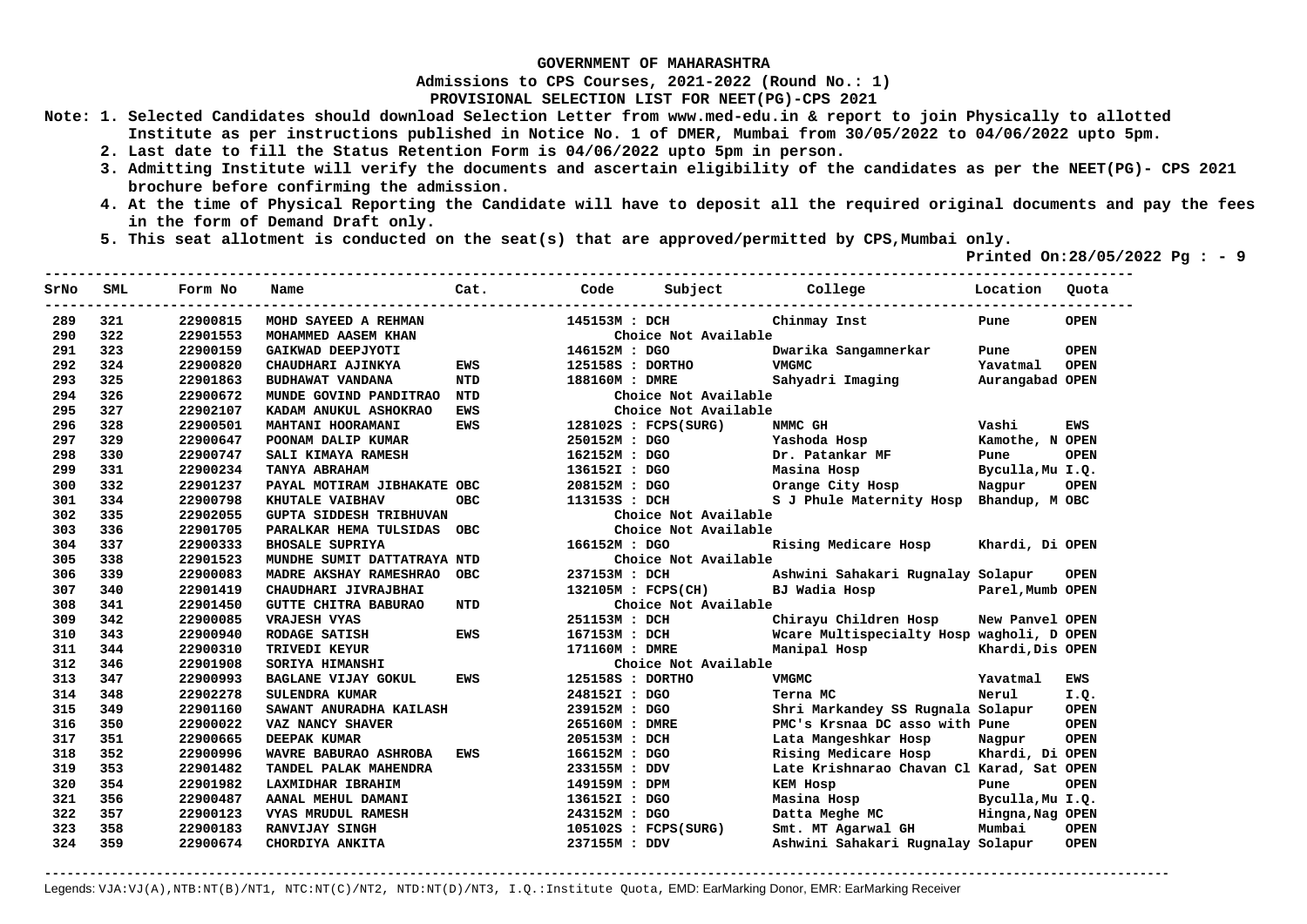**Admissions to CPS Courses, 2021-2022 (Round No.: 1)**

**PROVISIONAL SELECTION LIST FOR NEET(PG)-CPS 2021** 

- **Note: 1. Selected Candidates should download Selection Letter from www.med-edu.in & report to join Physically to allotted Institute as per instructions published in Notice No. 1 of DMER, Mumbai from 30/05/2022 to 04/06/2022 upto 5pm.** 
	- **2. Last date to fill the Status Retention Form is 04/06/2022 upto 5pm in person.**
	- **3. Admitting Institute will verify the documents and ascertain eligibility of the candidates as per the NEET(PG)- CPS 2021 brochure before confirming the admission.**
	- **4. At the time of Physical Reporting the Candidate will have to deposit all the required original documents and pay the fees in the form of Demand Draft only.**

**----------------------------------------------------------------------------------------------------------------------------------** 

 **5. This seat allotment is conducted on the seat(s) that are approved/permitted by CPS,Mumbai only.** 

 **Printed On:28/05/2022 Pg : - 10** 

| SrNo | SML | Form No  | Name                        | Cat.       | Code               | Subject                 | College<br><b>Example 1</b> Location       |                  | Ouota       |       |
|------|-----|----------|-----------------------------|------------|--------------------|-------------------------|--------------------------------------------|------------------|-------------|-------|
| 325  | 360 | 22900671 | NARULE AKASH VIJAY          | <b>OBC</b> |                    | Choice Not Available    |                                            |                  |             |       |
| 326  | 362 | 22901640 | RATHOD MANISHA SHIVAJI VJA  |            | 106153S : DCH      |                         | MW Desai GH                                | Malad            | VJA         |       |
| 327  | 364 | 22900519 | MODH SOORAJ                 |            |                    | Choice Not Available    |                                            |                  |             |       |
| 328  | 365 | 22901793 | MUNDE GANESH ASHOK          | <b>NTD</b> |                    | Choice Not Available    |                                            |                  |             |       |
| 329  | 366 | 22902022 | BADMERA MUKESH MANOHAR OBC  |            | 104156S : DA       |                         | KB Bhabha Hosp                             | Bandra, Mum OPEN |             | (EMD) |
| 330  | 367 | 22902057 | MANE SURAJ SANJAY           |            | 161152I : DGO      |                         | Noble Hosp                                 | Hadapsar, P I.Q. |             |       |
| 331  | 368 | 22902062 | <b>JETHALIYA NAVAL</b>      | <b>EWS</b> |                    | Choice Not Available    |                                            |                  |             |       |
| 332  | 369 | 22900721 | <b>GAUTAM NITINBHAI</b>     |            | 243155M : DDV      |                         | Datta Meghe MC                             | Hingna, Nag OPEN |             |       |
| 333  | 370 | 22901343 | CHAUDHARY JALDIP            |            | 130152I : DGO      |                         | Nanavati Hosp                              | Vile Parle I.Q.  |             |       |
| 334  | 371 | 22901929 | <b>ITALIYA DARSHAK</b>      |            | 165153M : DCH      |                         | Vatsalya Mother & Child C Bhosari, D OPEN  |                  |             |       |
| 335  | 372 | 22900877 | MAYKER AMOL SUBHASHRAO EWS  |            | 107161S : TDD      |                         | PT. MM Shatabdi Hosp                       | Govandi, OPEN    |             |       |
| 336  | 373 | 22901887 | SANTOKI SAVANKUMAR          |            | 131153I : DCH      |                         | Bhatia GH                                  | Tardeo, Mu I.Q.  |             |       |
| 337  | 374 | 22900614 | CHAVAN SWAPNALI RAM         |            | 240152M : DGO      |                         | Shobha Nur Home                            | Solapur          | <b>OPEN</b> |       |
| 338  | 375 | 22900927 | DABHI TAPAN                 |            | 157152M : DGO      |                         | Jivraj Venichand Shah Cha Baramati, D OPEN |                  |             |       |
| 339  | 376 | 22901233 | KENJALE RIDDHI              |            | 233155M : DDV      |                         | Late Krishnarao Chavan Cl Karad, Sat OPEN  |                  |             |       |
| 340  | 377 | 22901646 | GAJJAR CHIRAG KESHAVLAL     |            | 153160M : DMRE     |                         | Sachin Kamble Inst                         | Moshi, Dist OPEN |             |       |
| 341  | 378 | 22900920 | TIPARADI SONALI             | OBC.       | 158160M : DMRE     |                         | Deoyani Multispeciality H Kothrud, Pu OPEN |                  |             |       |
| 342  | 379 | 22900569 | CHAVAN VAISHNAVI VIJAY      |            |                    | Choice Not Available    |                                            |                  |             |       |
| 343  | 380 | 22900348 | SAWADE DIPALI               | OBC        | 212152M : DGO      |                         | Ankur Womens Hosp                          | Nanded           | <b>OPEN</b> |       |
| 344  | 381 | 22900574 | PRIYANKA RAI                |            | 207152I : DGO      |                         | MSS Mahal Maternity Home                   | Nagpur           | I.Q.        |       |
| 345  | 382 | 22902091 | SWAPNIL SHASHIDHARAN        |            | 150153M : DCH      |                         | Shripal Children Hosp                      | Baramati, D OPEN |             |       |
| 346  | 383 | 22902256 | SOLANKI VIVEK               | <b>VJA</b> |                    | $119104S$ : FCPS(OPTHL) | GMC                                        | Jalgaon          | <b>OPEN</b> |       |
| 347  | 384 | 22900692 | LOKESH BANDEBUCHE           | <b>OBC</b> | 180153M : DCH      |                         | <b>PDMC</b>                                | Amravati         | <b>OPEN</b> |       |
| 348  | 385 | 22901098 | RATHOD RAHUL BABURAO        | VJA        | 237153M : DCH      |                         | Ashwini Sahakari Rugnalay Solapur          |                  | <b>OPEN</b> |       |
| 349  | 386 | 22901019 | PATIL GAURAV DILIP          | <b>OBC</b> | 132105M : FCPS(CH) |                         | BJ Wadia Hosp                              | Parel, Mumb OPEN |             |       |
| 350  | 387 | 22900242 | RAJOLE SUPRIYA SUBHASH      |            | 263160M : DMRE     |                         | BMCs Krsnaa DC asso with Jogeshwari OPEN   |                  |             |       |
| 351  | 388 | 22901625 | DOSHI PARTH NIKHIL          |            |                    | Choice Not Available    |                                            |                  |             |       |
| 352  | 389 | 22901392 | DONTHULA LOKESH             |            | 185153M : DCH      |                         | Dr. Hedgewar Hosp                          | Aurangabad OPEN  |             |       |
| 353  | 390 | 22901738 | NISHAD ANAND PAHADI         | <b>NTB</b> | 104156S : DA       |                         | KB Bhabha Hosp                             | Bandra, Mum OPEN |             |       |
| 354  | 391 | 22900258 | TAMBOLI SEEFANA MUJMIL      | <b>OBC</b> | 200152M : DGO      |                         | Vaishnavi Hosp                             | Latur            | <b>OPEN</b> |       |
| 355  | 392 | 22901774 | GANGADHAR KERBA NARAWDE NTB |            |                    | $120102S$ : FCPS(SURG)  | HBT Trauma Care Hosp                       | Jogeshwari OPEN  |             | (EMD) |
| 356  | 393 | 22902202 | PATIL ASHLESHA AJAY         | EWS        | 107159S : DPM      |                         | PT. MM Shatabdi Hosp                       | Govandi ,        | <b>OPEN</b> |       |
| 357  | 394 | 22901009 | AKSHAYKUMAR DAMODAR         | <b>OBC</b> | 205155M : DDV      |                         | Lata Mangeshkar Hosp                       | Nagpur           | <b>OPEN</b> |       |
| 358  | 395 | 22900763 | <b>PUJA SINGH</b>           |            | 139152I : DGO      |                         | PD Hinduja Hosp                            | Khar, Mumb I.Q.  |             |       |
| 359  | 396 | 22900555 | RAMYA DOMMETI               |            | 146152I : DGO      |                         | Dwarika Sangamnerkar                       | Pune             | I.Q.        |       |
| 360  | 397 | 22901524 | SOLANKE SACHINKUMAR         | <b>OBC</b> | 256160M : DMRE     |                         | Akshay DC                                  | Sangli           | <b>OPEN</b> |       |
|      |     |          |                             |            |                    |                         |                                            |                  |             |       |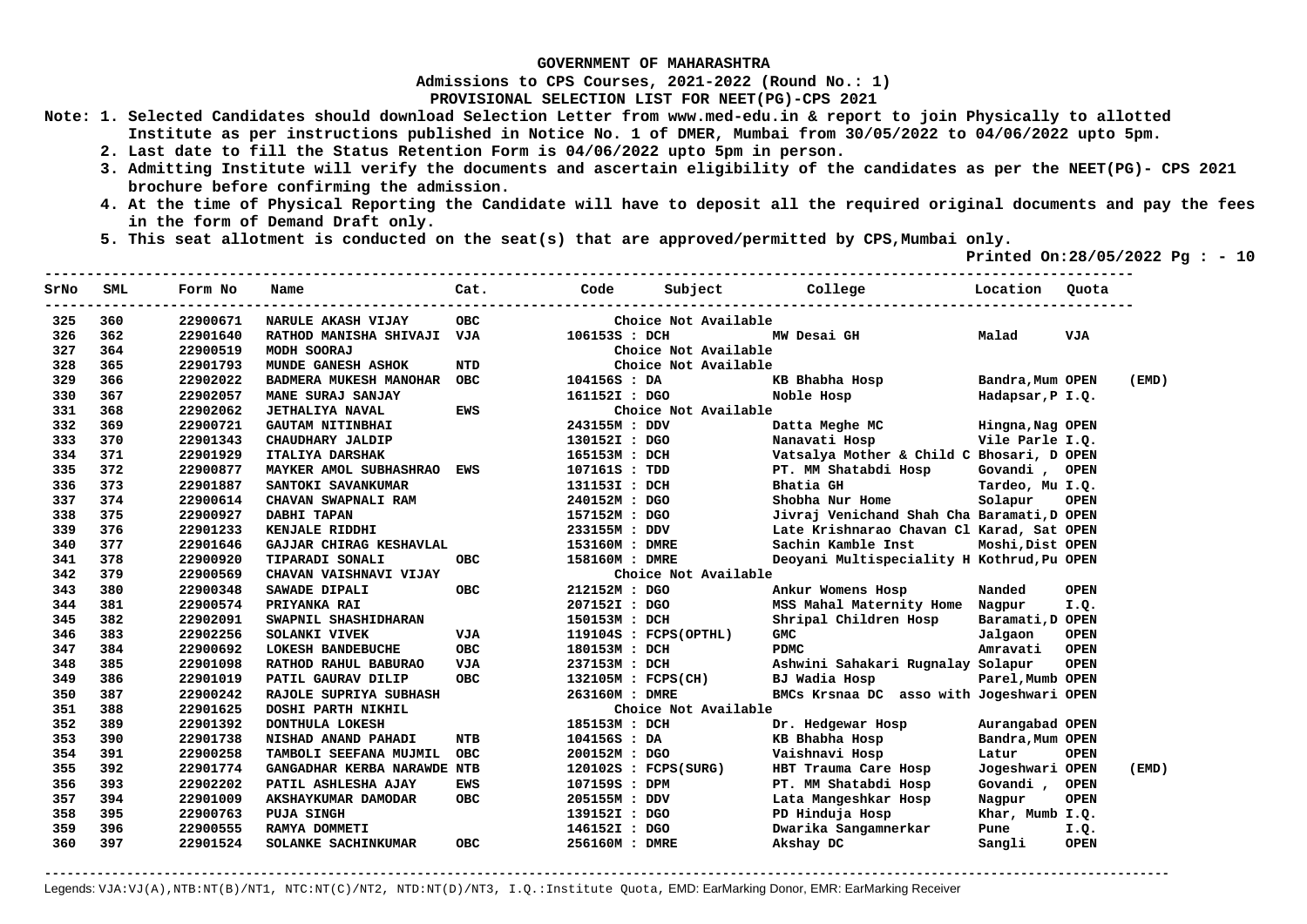**Admissions to CPS Courses, 2021-2022 (Round No.: 1)**

**PROVISIONAL SELECTION LIST FOR NEET(PG)-CPS 2021** 

- **Note: 1. Selected Candidates should download Selection Letter from www.med-edu.in & report to join Physically to allotted Institute as per instructions published in Notice No. 1 of DMER, Mumbai from 30/05/2022 to 04/06/2022 upto 5pm.** 
	- **2. Last date to fill the Status Retention Form is 04/06/2022 upto 5pm in person.**
	- **3. Admitting Institute will verify the documents and ascertain eligibility of the candidates as per the NEET(PG)- CPS 2021 brochure before confirming the admission.**
	- **4. At the time of Physical Reporting the Candidate will have to deposit all the required original documents and pay the fees in the form of Demand Draft only.**

**----------------------------------------------------------------------------------------------------------------------------------** 

 **5. This seat allotment is conducted on the seat(s) that are approved/permitted by CPS,Mumbai only.** 

 **Printed On:28/05/2022 Pg : - 11** 

| SrNo | SML | Form No  | Name                         | Cat.       | Code          | Subject College       |                                            | Location         | Quota       |
|------|-----|----------|------------------------------|------------|---------------|-----------------------|--------------------------------------------|------------------|-------------|
| 361  | 398 | 22901347 | PILARE YASHPAL               | <b>OBC</b> | 230152M : DGO |                       | Amrit MF& Nandadeep Hosp Satara            |                  | <b>OPEN</b> |
| 362  | 399 | 22900882 | MAHAJAN SHUBHANGI            | <b>OBC</b> |               | 120102S : FCPS(SURG)  | HBT Trauma Care Hosp                       | Jogeshwari OBC   |             |
| 363  | 400 | 22900529 | PATIL SHEETAL RAMHARI        | <b>EWS</b> |               | Choice Not Available  |                                            |                  |             |
| 364  | 401 | 22901724 | SHAIKH MOHD MOHTASHIM        | <b>EWS</b> |               | Choice Not Available  |                                            |                  |             |
| 365  | 402 | 22900881 | BHAGAT SWAPNIL BABURAO       | SC         | 128155S : DDV |                       | NMMC GH                                    | Vashi            | <b>SC</b>   |
| 366  | 403 | 22900144 | <b>ANUSHKA MISHRA</b>        |            |               | Choice Not Available  |                                            |                  |             |
| 367  | 404 | 22900505 | KALE AKANKSHA GULABRAO OBC   |            | 185152I : DGO |                       | Dr. Hedgewar Hosp                          | Aurangabad I.Q.  |             |
| 368  | 405 | 22901236 | INSHA LODHI                  |            | 181152M : DGO |                       | Anand Hosp                                 | Vaijapur, A OPEN |             |
| 369  | 406 | 22900980 | VISHWAKARMA UDAYAN           |            |               | Choice Not Available  |                                            |                  |             |
| 370  | 407 | 22901451 | MOHIT BHATI                  |            | 154153M : DCH |                       | Sant Dnyaneshwar MER                       | Pune             | <b>OPEN</b> |
| 371  | 408 | 22900813 | DESHMUKH SAURABH NARESH OBC  |            | 241153M : DCH |                       | Span Paed & Neonatal Crit Solapur          |                  | <b>OPEN</b> |
| 372  | 409 | 22901584 | PARMAR SHIKHA PRAVIN         |            | 128156S : DA  |                       | NMMC GH                                    | Vashi            | <b>OPEN</b> |
| 373  | 410 | 22901868 | <b>SIKHA GURJAR</b>          |            | 202152M : DGO |                       | Dr. S.B. Gugale Hosp & Wa Latur            |                  | <b>OPEN</b> |
| 374  | 411 | 22900140 | KUMARI SHILPI MODI           |            | 207152I : DGO |                       | MSS Mahal Maternity Home Nagpur            |                  | I.Q.        |
| 375  | 412 | 22900691 | TAZAK SHIBA MOHD IQBAL       |            | 165153M : DCH |                       | Vatsalya Mother & Child C Bhosari, D OPEN  |                  |             |
| 376  | 413 | 22900567 | MANOJ KUMAR CHANDRA          |            |               | 243106I : FCPS(DERMT) | Datta Meghe MC                             | Hingna, Nag I.Q. |             |
| 377  | 414 | 22900757 | PANDEY NEETU AMBIKA          |            |               | 132105M : FCPS(CH)    | BJ Wadia Hosp Narel, Mumb OPEN             |                  |             |
| 378  | 415 | 22901358 | JHA SAGAR VINAY              |            | 218152M : DGO |                       | MMC Wanless Hosp                           | Mirai            | <b>OPEN</b> |
| 379  | 416 | 22901174 | SOLANKE AKSHAY BHAGWAN VJA   |            |               | 189152M : DGO         | Jilla IVF Clinics                          | Aurangabad OPEN  |             |
| 380  | 417 | 22901824 | KAMELWAR SURAJ RAMDAS        | <b>NTC</b> | 111153S : DCH |                       | Oshiwara Maternity Home                    | Jogeshwari NTC   |             |
| 381  | 418 | 22901474 | BIDGAR ASHWINI SUNILRAO NTC  |            | 163155M : DDV |                       | Skin & Surgery Internatio Kothrud, Pu OPEN |                  |             |
| 382  | 419 | 22900438 | GAIKWAD NIKITA PRASHANT VJA  |            |               | 119102S : FCPS(SURG)  | GMC                                        | Jalgaon          | <b>OPEN</b> |
| 383  | 420 | 22901780 | SAWANT SHAIBAZ SIRAJ         |            |               | Choice Not Available  |                                            |                  |             |
| 384  | 421 | 22902198 | <b>BHISE KIRTI RAJABHAU</b>  | EWS        |               | Choice Not Available  |                                            |                  |             |
| 385  | 422 | 22901822 | ANAND PRAKASH GUPTA          |            | 243153M : DCH |                       | Datta Meghe MC                             | Hingna, Nag OPEN |             |
| 386  | 423 | 22901562 | RADADIYA DIPAKKUMAR          |            |               | 149101I : FCPS(MED)   | KEM Hosp                                   | Pune             | I.Q.        |
| 387  | 424 | 22900803 | SWATI KAPOOR                 |            |               | 147152I : DGO         | GMF Ruby Hall Clinic                       | Pune             | I.Q.        |
| 388  | 426 | 22901744 | <b>GOLEY VITTHAL GAJANAN</b> | <b>OBC</b> |               | 107161S : TDD         | PT. MM Shatabdi Hosp                       | Govandi, OBC     |             |
| 389  | 427 | 22902128 | AGHARA VIVEK VINODBHAI       |            | 154153M : DCH |                       | Sant Dnyaneshwar MER                       | Pune             | <b>OPEN</b> |
| 390  | 428 | 22900156 | KOTA POOJITHA REDDY          |            | 238153M : DCH |                       | Navjeen Children Hosp                      | Pandharpur OPEN  |             |
| 391  | 429 | 22901234 | DONGARWAR SNEHAL DEORAO OBC  |            |               | Choice Not Available  |                                            |                  |             |
| 392  | 433 | 22901801 | WAGH PRASHANT KAILAS         | <b>OBC</b> | 150153M : DCH |                       | Shripal Children Hosp                      | Baramati, D OPEN |             |
| 393  | 434 | 22901216 | ANIL KUMAR AGRAWAL           |            |               | 140108M : FCPS(ORTHO) | Prince Ali Khan Hosp Mazagon, M OPEN       |                  |             |
| 394  | 435 | 22902092 | <b>ANKUR SOMANI</b>          |            |               | Choice Not Available  |                                            |                  |             |
| 395  | 436 | 22901686 | SMRITI YADAV                 |            |               | Choice Not Available  |                                            |                  |             |
| 396  | 437 | 22900347 | SURAM PRANEETHA              |            | 241153M : DCH |                       | Span Paed & Neonatal Crit Solapur          |                  | <b>OPEN</b> |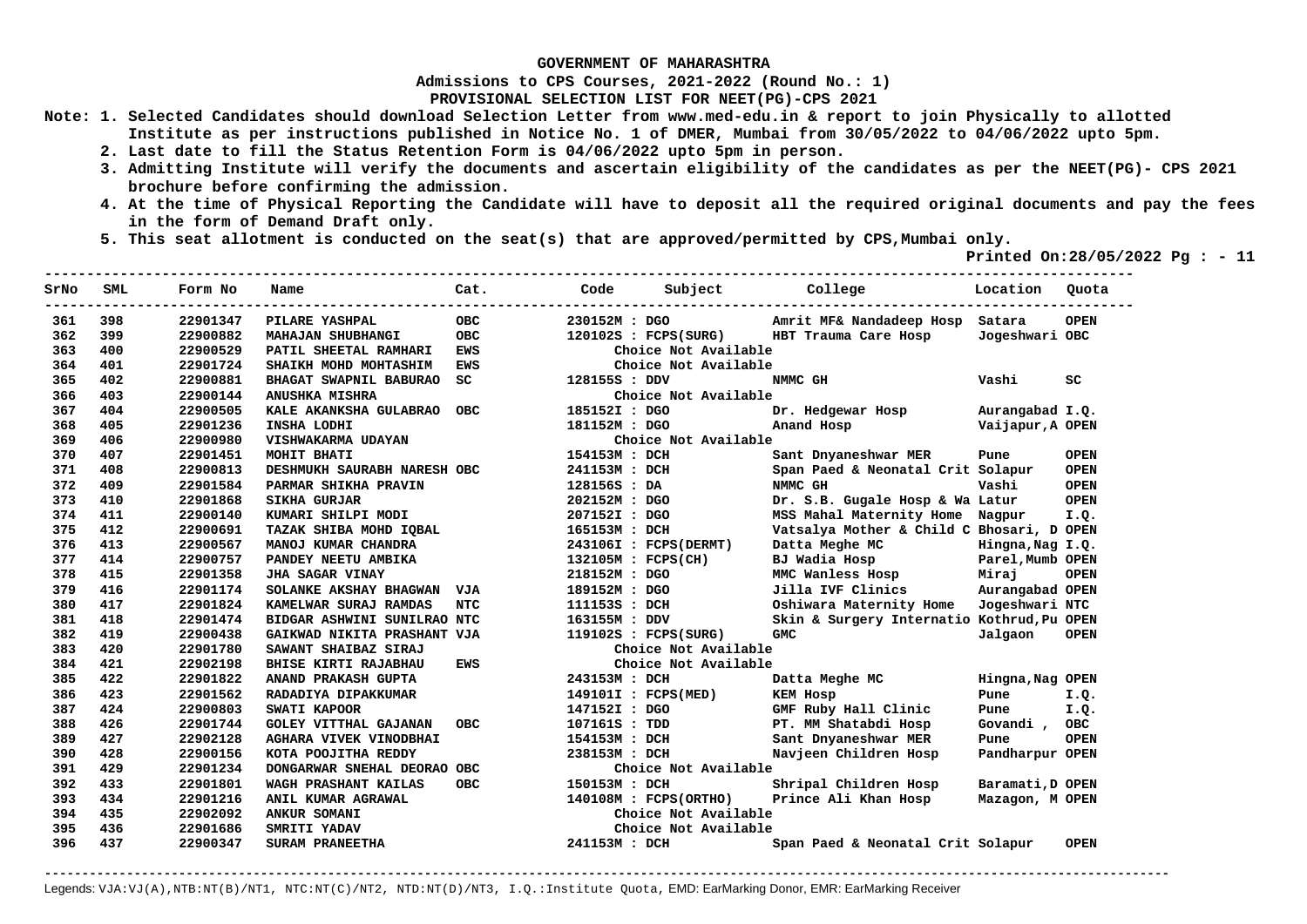**Admissions to CPS Courses, 2021-2022 (Round No.: 1)**

**PROVISIONAL SELECTION LIST FOR NEET(PG)-CPS 2021** 

- **Note: 1. Selected Candidates should download Selection Letter from www.med-edu.in & report to join Physically to allotted Institute as per instructions published in Notice No. 1 of DMER, Mumbai from 30/05/2022 to 04/06/2022 upto 5pm.** 
	- **2. Last date to fill the Status Retention Form is 04/06/2022 upto 5pm in person.**
	- **3. Admitting Institute will verify the documents and ascertain eligibility of the candidates as per the NEET(PG)- CPS 2021 brochure before confirming the admission.**
	- **4. At the time of Physical Reporting the Candidate will have to deposit all the required original documents and pay the fees in the form of Demand Draft only.**
	- **5. This seat allotment is conducted on the seat(s) that are approved/permitted by CPS,Mumbai only.**

 **Printed On:28/05/2022 Pg : - 12**   $-1.1$ 

| SrNo | <b>SML</b> | Form No  | Name                           | Cat.                                                                                                            | Code             | Subject              | College                                    | Location         | Quota               |       |
|------|------------|----------|--------------------------------|-----------------------------------------------------------------------------------------------------------------|------------------|----------------------|--------------------------------------------|------------------|---------------------|-------|
| 397  | 438        | 22900638 | DEGLOORKAR CHANDARANI NTB      |                                                                                                                 | 121152S : DGO    |                      | Kamla Nehru PMC Hosp                       | Pune             | <b>EMNTB</b>        | (EMR) |
| 398  | 439        | 22902212 | PADOL DIKSHA DEVIDAS           | <b>EWS</b>                                                                                                      |                  | Choice Not Available |                                            |                  |                     |       |
| 399  | 440        | 22900480 | <b>MANDAR JAIN</b>             |                                                                                                                 | 205160M : DMRE   |                      | Lata Mangeshkar Hosp                       | Nagpur           | <b>OPEN</b>         |       |
| 400  | 441        | 22900141 | THOMBRE SIDDHI RAJESH          |                                                                                                                 |                  | 255152M : DGO        | Kingsway Hosp                              | Nagpur           | <b>OPEN</b>         |       |
| 401  | 442        | 22900841 | PATKAR CHINMAY RAJENDRA        |                                                                                                                 |                  | 253159M : DPM        | Jagruti Rehabiliation Cen Taloja, Nav OPEN |                  |                     |       |
| 402  | 443        | 22900979 | SHAIKH MOHAMMAD ADIL           |                                                                                                                 |                  | 254102M : FCPS(SURG) | JMF's Hosp                                 | Dhule            | <b>OPEN</b>         |       |
| 403  | 444        | 22901022 | WAGH SHARAYU SHESHRAO          | ОВС                                                                                                             | 244152M : DGO    |                      | Sanjeevan Hosp                             | Yavatmal         | <b>OPEN</b>         |       |
| 404  | 445        | 22900273 | DHAKNE ARATI DATTATRAY NTD     |                                                                                                                 |                  | Choice Not Available |                                            |                  |                     |       |
| 405  | 446        | 22901615 | <b>BHISADE RASESHWARI</b>      | OBC                                                                                                             | 265160M : DMRE   |                      | PMC's Krsnaa DC asso with Pune             |                  | <b>OPEN</b>         |       |
| 406  | 447        | 22902266 | <b>AYUSH SINGHAL</b>           |                                                                                                                 | 144160I : DMRE   |                      | Vedanta Inst                               | Saswand, Di I.Q. |                     |       |
| 407  | 448        | 22900531 | SUDIPTA SAHA                   |                                                                                                                 |                  | Choice Not Available |                                            |                  |                     |       |
| 408  | 449        | 22900473 | <b>RAKESH M</b>                |                                                                                                                 | 255153M : DCH    |                      | Kingsway Hosp                              | Nagpur           | <b>OPEN</b>         |       |
| 409  | 450        | 22900970 | <b>GAIKWAD PRAGATI</b>         | SC and the set of the set of the set of the set of the set of the set of the set of the set of the set of the s | 125155S : DDV    |                      | VMGMC                                      | Yavatmal         | $\operatorname{sc}$ |       |
| 410  | 451        | 22901407 | THAWARE DHANANJAY              | <b>EWS</b>                                                                                                      | 105158S : DORTHO |                      | Smt. MT Agarwal GH                         | Mumbai           | <b>OPEN</b>         |       |
| 411  | 452        | 22901102 | YADAV AJIT AMRITLAL            |                                                                                                                 | 141160I : DMRE   |                      | Ruby Alicare                               | Mumbai           | I.Q.                |       |
| 412  | 453        | 22900403 | <b>WANJARI SURESHRAO</b>       | <b>OBC</b>                                                                                                      | 180152I : DGO    |                      | <b>PDMC</b>                                | Amravati         | I.Q.                |       |
| 413  | 454        | 22901011 | <b>MASKE SAGAR DILIP</b>       | <b>OBC</b>                                                                                                      |                  | 234155M : DDV        | Dr. Mahajan's Clinic & Sam Satara          |                  | <b>OPEN</b>         |       |
| 414  | 455        | 22900447 | SAVALIYA HARDIK                |                                                                                                                 |                  | 147160I : DMRE       | GMF Ruby Hall Clinic                       | Pune             | I.Q.                |       |
| 415  | 456        | 22902316 | ZAPADIYA SANDHYABEN            |                                                                                                                 | 192152M : DGO    |                      | Shree Gurudatta CFS Hospi Dhule            |                  | <b>OPEN</b>         |       |
| 416  | 457        | 22902305 | KAPIL GANGIL                   |                                                                                                                 |                  | Choice Not Available |                                            |                  |                     |       |
| 417  | 458        | 22900036 | PENDOTA SUSMITHA               |                                                                                                                 | 218153M : DCH    |                      | MMC Wanless Hosp                           | Miraj            | <b>OPEN</b>         |       |
| 418  | 460        | 22900091 | MOHINI KUMARI                  |                                                                                                                 |                  | 192152M : DGO        | Shree Gurudatta CFS Hospi Dhule            |                  | <b>OPEN</b>         |       |
| 419  | 461        | 22901701 | SALDANHA JACQUELINE            |                                                                                                                 |                  | 167155M : DDV        | Wcare Multispecialty Hosp wagholi, D OPEN  |                  |                     |       |
| 420  | 462        | 22901902 | ALISHA BHATNAGAR               |                                                                                                                 | 168152I : DGO    |                      | GMF Ruby Hall Clinic Wanowarie, I.Q.       |                  |                     |       |
| 421  | 463        | 22901182 | REPAKA PRATHIBHA               |                                                                                                                 | 212152M : DGO    |                      | Ankur Womens Hosp<br>SSP Care Adv Paed     | Nanded           | <b>OPEN</b>         |       |
| 422  | 464        | 22901538 | <b>RAKESH KUMAR</b>            |                                                                                                                 | 261153M : DCH    |                      |                                            | Nanded           | <b>OPEN</b>         |       |
| 423  | 465        | 22901674 | <b>SHEWALE ANUJA BHASKAR</b>   | OBC                                                                                                             | 181152M : DGO    |                      | Anand Hosp<br>PDMC                         | Vaijapur, A OPEN |                     |       |
| 424  | 466        | 22901313 | BADE SWAPNIL SHAMRAO           |                                                                                                                 | 180153I : DCH    |                      | PDMC                                       | Amravati I.Q.    |                     |       |
| 425  | 467        | 22901373 | SANA KHANAM TOUFEEQ            | <b>EWS</b>                                                                                                      | 189152M : DGO    |                      | Jilla IVF Clinics                          | Aurangabad OPEN  |                     |       |
| 426  | 468        | 22900577 | PAREKH INJUMAM                 |                                                                                                                 |                  | Choice Not Available |                                            |                  |                     |       |
| 427  | 469        | 22900871 | <b>JOSHI KARAN YOGESHKUMAR</b> |                                                                                                                 | 248153I : DCH    |                      | Terna MC                                   | Nerul            | I.Q.                |       |
| 428  | 470        | 22902026 | <b>KHAIRNAR DHANSHRI</b>       | <b>OBC</b>                                                                                                      |                  | Choice Not Available |                                            |                  |                     |       |
| 429  | 471        | 22901105 | DEEPIKA SHARMA                 |                                                                                                                 | 202152M : DGO    |                      | Dr. S.B. Gugale Hosp & Wa Latur            |                  | <b>OPEN</b>         |       |
| 430  | 472        | 22900828 | JADHAO DHANASHRI VASANT VJA    |                                                                                                                 |                  | Choice Not Available |                                            |                  |                     |       |
| 431  | 473        | 22901468 | <b>MAHAJAN MANISHA</b>         | <b>OBC</b>                                                                                                      | 213152M : DGO    |                      | Jijamata Hosp                              | Nanded           | <b>OPEN</b>         |       |
| 432  | 474        | 22901264 | KAZI MOHAMMEDFAIZAN            |                                                                                                                 | 166153M : DCH    |                      | Rising Medicare Hosp                       | Khardi, Di OPEN  |                     |       |
|      |            |          |                                |                                                                                                                 |                  |                      |                                            |                  |                     |       |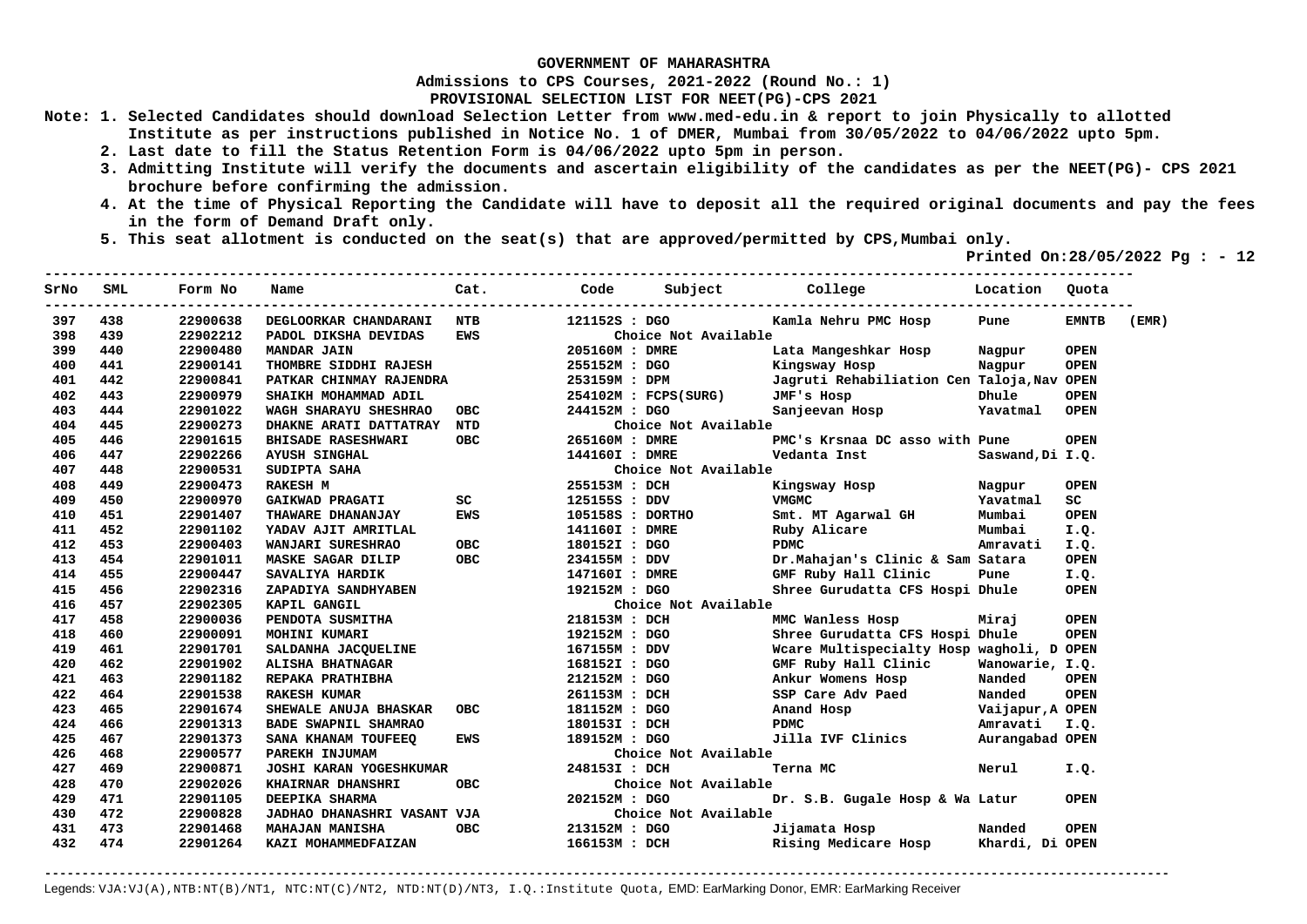**Admissions to CPS Courses, 2021-2022 (Round No.: 1)**

**PROVISIONAL SELECTION LIST FOR NEET(PG)-CPS 2021** 

- **Note: 1. Selected Candidates should download Selection Letter from www.med-edu.in & report to join Physically to allotted Institute as per instructions published in Notice No. 1 of DMER, Mumbai from 30/05/2022 to 04/06/2022 upto 5pm.** 
	- **2. Last date to fill the Status Retention Form is 04/06/2022 upto 5pm in person.**
	- **3. Admitting Institute will verify the documents and ascertain eligibility of the candidates as per the NEET(PG)- CPS 2021 brochure before confirming the admission.**
	- **4. At the time of Physical Reporting the Candidate will have to deposit all the required original documents and pay the fees in the form of Demand Draft only.**
	- **5. This seat allotment is conducted on the seat(s) that are approved/permitted by CPS,Mumbai only.**

 **Printed On:28/05/2022 Pg : - 13**   $-1.1$ 

| SrNo | SML | Form No  | Name                          | Cat.       | Code             | Subject              | College                                      | Location          | Ouota       |
|------|-----|----------|-------------------------------|------------|------------------|----------------------|----------------------------------------------|-------------------|-------------|
| 433  | 475 | 22901841 | <b>PATADIYA SAGAR</b>         |            |                  | Choice Not Available |                                              |                   |             |
| 434  | 476 | 22901760 | <b>NAUSHAD AKHTAR</b>         |            |                  | 248101I : FCPS(MED)  | Terna MC                                     | Nerul             | I.Q.        |
| 435  | 477 | 22900364 | SHIRSAT PRASHANT              | SC         |                  | 127153S : DCH        | Rajmata Jijau Hosp                           | Airoli            | SC          |
| 436  | 478 | 22900312 | NAGVEKAR VAIBHAVI NANDU OBC   |            |                  | 133153I : DCH        | Holy Family Hosp                             | Bandra, Mum I.Q.  |             |
| 437  | 479 | 22900457 | SHAIKH AZIMUDDIN              |            |                  | 176153M : DCH        | Nelson Memorial Children Nashik              |                   | <b>OPEN</b> |
| 438  | 480 | 22901770 | <b>JOSHI ANJALI</b>           |            |                  | Choice Not Available |                                              |                   |             |
| 439  | 481 | 22901067 | NIRMOHI VIJAYBHAI DESAI       |            | 141160I : DMRE   |                      | Ruby Alicare                                 | Mumbai            | I.Q.        |
| 440  | 482 | 22901439 | <b>JADHAV RAJESH NAMDEV</b>   | VJA        |                  | Choice Not Available |                                              |                   |             |
| 441  | 483 | 22901802 | KATHOLE RUPALI WAMAN          | <b>OBC</b> | 119156S : DA     |                      | <b>GMC</b>                                   | Jalgaon           | <b>OPEN</b> |
| 442  | 484 | 22900794 | NANDANWAR CHITESH DILIP OBC   |            | 208153M : DCH    |                      | Orange City Hosp                             | Nagpur            | <b>OPEN</b> |
| 443  | 485 | 22901882 | POTE SONAL VIJAY              | <b>OBC</b> |                  | Choice Not Available |                                              |                   |             |
| 444  | 486 | 22900904 | PATIL HARSHVARDHAN            | <b>EWS</b> |                  | 120102S : FCPS(SURG) | HBT Trauma Care Hosp                         | Jogeshwari EWS    |             |
| 445  | 488 | 22901507 | MOREY AKASH DHANANJAY         | SC         | 124153S : DCH    |                      | <b>GMC</b>                                   | Gondia            | SC          |
| 446  | 489 | 22900172 | PAWAR SHAM GAMPU              | <b>VJA</b> | 264160M : DMRE   |                      | PMC's Krsnaa DC asso with Pune               |                   | <b>OPEN</b> |
| 447  | 490 | 22901487 | ALI SARA ANSAR                | EWS        |                  | 266152M : DGO        | Global Maharashtra Hosp                      | Jamner, Di OPEN   |             |
| 448  | 491 | 22900266 | <b>SHAIKH FALAKNASHEEN</b>    | EWS        | 176153M : DCH    |                      | Nelson Memorial Children Nashik              |                   | <b>OPEN</b> |
| 449  | 492 | 22901656 | KARANDE KARUNA KUMAR          | SC         | 192155M : DDV    |                      | Shree Gurudatta CFS Hospi Dhule              |                   | <b>OPEN</b> |
| 450  | 493 | 22901125 | SHAIKH ZOYA YUNUS             | <b>OBC</b> | 147152I : DGO    |                      | GMF Ruby Hall Clinic                         | Pune              | I.Q.        |
| 451  | 494 | 22900030 | RABBANI SHAMS PARVEZ          |            | 260152M : DGO    |                      | Panacea Hosp Yeola, Nash OPEN                |                   |             |
| 452  | 495 | 22900991 | <b>RAUT ABHISHEK RAJENDRA</b> | <b>OBC</b> | 255153M : DCH    |                      | Kingsway Hosp                                | Nagpur            | <b>OPEN</b> |
| 453  | 496 | 22902071 | GALANI SHUBHAM RAJKUMAR       |            | 124158S : DORTHO |                      | <b>GMC</b>                                   | Gondia            | <b>OPEN</b> |
| 454  | 497 | 22900612 | AHER MANASI ANIL              | OBC        | 182153M : DCH    |                      | Sanjeevani Children's Hos Aurangabad OPEN    |                   |             |
| 455  | 498 | 22901357 | KHAN GULNAAZ SIDDIQUE         |            | 209160M : DMRE   |                      |                                              | Nagpur            | <b>OPEN</b> |
| 456  | 499 | 22902173 | PATIL SUPRIYA RAMESH          | <b>OBC</b> | 104156S : DA     |                      |                                              | Bandra, Mum EMOBC | (EMR)       |
| 457  | 500 | 22901446 | KHARAT PRANITA GAUTAM         | SC         | 119152S : DGO    |                      | Precision Scan & RC<br>KB Bhabha Hosp<br>GMC | Jalgaon           | SC          |
| 458  | 501 | 22901638 | SHAHNAZ KHAN                  |            |                  | 146152I : DGO        | Dwarika Sangamnerkar                         | Pune              | I.Q.        |
| 459  | 502 | 22901515 | GAIKWAD RASHMI VIJAY          | OBC.       | 205155M : DDV    |                      | Lata Mangeshkar Hosp Nagpur                  |                   | <b>OPEN</b> |
| 460  | 503 | 22901654 | SAYABALI MAHAMMAD             |            | 238153M : DCH    |                      | Navjeen Children Hosp Pandharpur OPEN        |                   |             |
| 461  | 504 | 22900564 | YASH KUMAR                    |            |                  | Choice Not Available |                                              |                   |             |
| 462  | 505 | 22901093 | SONTAKKE ROHIDAS DULBA NTC    |            |                  | Choice Not Available |                                              |                   |             |
| 463  | 506 | 22900066 | SAUDAGAR SAKINA KHATOON OBC   |            | 167160M : DMRE   |                      | Wcare Multispecialty Hosp wagholi, D OPEN    |                   |             |
| 464  | 507 | 22900648 | YOGESHWARI VILAS SHINDE EWS   |            |                  | Choice Not Available |                                              |                   |             |
| 465  | 508 | 22900318 | CHAWALE DNYANESHWAR           | <b>OBC</b> |                  | Choice Not Available |                                              |                   |             |
| 466  | 509 | 22900078 | GANGANE PRAJKTA BHARAT        |            | 221152M : DGO    |                      | Uma Hosp                                     | Jath, Dist- OPEN  |             |
| 467  | 510 | 22900510 | PATEL MAULIK DINESHBHAI       |            | 210155M : DDV    |                      | Glow Skin Centre                             | Nagpur            | <b>OPEN</b> |
| 468  | 511 | 22900230 | <b>GADDE SATHEESH</b>         |            | 238153M : DCH    |                      | Navjeen Children Hosp                        | Pandharpur OPEN   |             |
|      |     |          |                               |            |                  |                      |                                              |                   |             |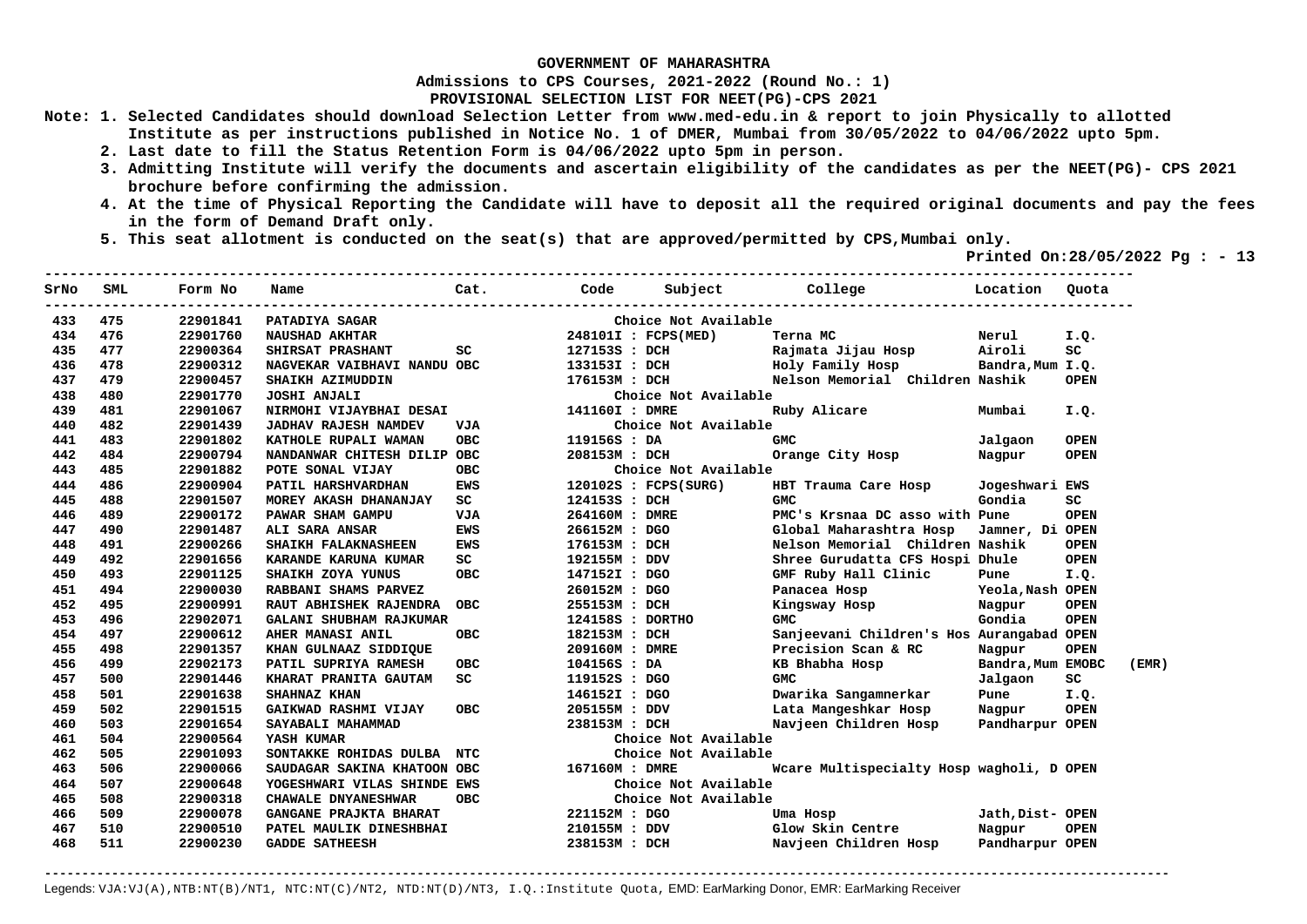**Admissions to CPS Courses, 2021-2022 (Round No.: 1)**

**PROVISIONAL SELECTION LIST FOR NEET(PG)-CPS 2021** 

- **Note: 1. Selected Candidates should download Selection Letter from www.med-edu.in & report to join Physically to allotted Institute as per instructions published in Notice No. 1 of DMER, Mumbai from 30/05/2022 to 04/06/2022 upto 5pm.** 
	- **2. Last date to fill the Status Retention Form is 04/06/2022 upto 5pm in person.**
	- **3. Admitting Institute will verify the documents and ascertain eligibility of the candidates as per the NEET(PG)- CPS 2021 brochure before confirming the admission.**
	- **4. At the time of Physical Reporting the Candidate will have to deposit all the required original documents and pay the fees in the form of Demand Draft only.**
	- **5. This seat allotment is conducted on the seat(s) that are approved/permitted by CPS,Mumbai only.**

 **Printed On:28/05/2022 Pg : - 14** 

| SrNo | <b>SML</b> | Form No  | Name                        | Cat.       | Code             | Subject                | College                           | Location         | Ouota       |
|------|------------|----------|-----------------------------|------------|------------------|------------------------|-----------------------------------|------------------|-------------|
| 469  | 512        | 22901077 | PATIL MANJUSHA              | <b>EWS</b> | 237155M : DDV    |                        | Ashwini Sahakari Rugnalay Solapur |                  | <b>OPEN</b> |
| 470  | 514        | 22902309 | MAHESH BALKISHAN MALU       | EWS        | 264160M : DMRE   |                        | PMC's Krsnaa DC asso with Pune    |                  | <b>OPEN</b> |
| 471  | 515        | 22900652 | MEET SHAILESHBHAI           |            | 243160M : DMRE   |                        | Datta Meghe MC                    | Hingna, Nag OPEN |             |
| 472  | 516        | 22901941 | PAWAR LAKSHMINARAYAN        | VJA        | 125158S : DORTHO |                        | <b>VMGMC</b>                      | Yavatmal         | <b>VJA</b>  |
| 473  | 517        | 22900399 | <b>ALAVALAPATI NIHAR</b>    |            | 266153M : DCH    |                        | Global Maharashtra Hosp           | Jamner, Di OPEN  |             |
| 474  | 518        | 22900924 | WAGHMARE POOJA SAHEBRAO NTC |            | 128151S : DOMS   |                        | NMMC GH                           | Vashi            | <b>OPEN</b> |
| 475  | 519        | 22901116 | KHARODE VAIBHAV RANGRAO OBC |            | 237160M : DMRE   |                        | Ashwini Sahakari Rugnalay Solapur |                  | <b>OPEN</b> |
| 476  | 520        | 22900729 | HARDAS PALLAVI              | <b>OBC</b> | 200152M : DGO    |                        | Vaishnavi Hosp                    | Latur            | <b>OPEN</b> |
| 477  | 521        | 22901028 | DABHI PREXAKUMARI           |            | 246153I : DCH    |                        | Dr. Mohites Amrut MF              | Panvel           | I.Q.        |
| 478  | 522        | 22901260 | TIRTH P PATEL               |            | 221152M : DGO    |                        | Uma Hosp                          | Jath, Dist- OPEN |             |
| 479  | 523        | 22900136 | PALLE DIVYA                 |            | 198153M : DCH    |                        | Bhattad Hosp                      | Latur            | <b>OPEN</b> |
| 480  | 524        | 22900594 | MADANKAR SHREEYA            | <b>OBC</b> |                  | Choice Not Available   |                                   |                  |             |
| 481  | 525        | 22901339 | RUPALI UTTAMRAO AHER        | <b>OBC</b> | 119156S : DA     |                        | <b>GMC</b>                        | Jalgaon          | <b>OBC</b>  |
| 482  | 526        | 22900450 | <b>KULDEEPSINH</b>          |            |                  | 209160M : DMRE         | Precision Scan & RC               | Nagpur           | <b>OPEN</b> |
| 483  | 528        | 22901480 | NEHA RAJPUT                 |            | 266152M : DGO    |                        | Global Maharashtra Hosp           | Jamner, Di OPEN  |             |
| 484  | 529        | 22901767 | SHAIKH PARVEZ SHAIKH        | <b>EWS</b> | 197153M : DCH    |                        | APPLE Hosp                        | Kolhapur         | <b>OPEN</b> |
| 485  | 531        | 22901190 | CHAUDHARI JANKIBEN          |            | 254155M : DDV    |                        | JMF's Hosp                        | Dhule            | <b>OPEN</b> |
| 486  | 532        | 22901047 | <b>NAGE ASHUTOSH</b>        | <b>NTC</b> |                  | Choice Not Available   |                                   |                  |             |
| 487  | 533        | 22900697 | PALSINGANKAR VIRASHREE      | <b>EWS</b> |                  | Choice Not Available   |                                   |                  |             |
| 488  | 534        | 22900901 | <b>SHILPA SINHA</b>         |            | 178153M : DCH    |                        | Dr.Parthsarthi Shukla MR          | Akola            | <b>OPEN</b> |
| 489  | 535        | 22902259 | DIVAKAR VINOD VINAYAK       |            |                  | Choice Not Available   |                                   |                  |             |
| 490  | 536        | 22901197 | BHUTE VIJAY SANJAY          | <b>OBC</b> | 210155M : DDV    |                        | Glow Skin Centre                  | Nagpur           | <b>OPEN</b> |
| 491  | 537        | 22900335 | <b>NIKASH SHASHANK</b>      | <b>OBC</b> | 125159S : DPM    |                        | <b>VMGMC</b>                      | Yavatmal         | <b>OPEN</b> |
| 492  | 538        | 22901319 | SONDGE KIRAN VITTHAL        | <b>EWS</b> |                  | $119102S$ : FCPS(SURG) | <b>GMC</b>                        | Jalgaon          | <b>OPEN</b> |
| 493  | 539        | 22900070 | DAVIS KOSHY MATHEW          |            | 105163S : DTMH   |                        | Smt. MT Agarwal GH                | Mumbai           | <b>OPEN</b> |
| 494  | 540        | 22900565 | <b>JADHAV TEJASWINI</b>     |            | 161160I : DMRE   |                        | Noble Hosp                        | Hadapsar, P I.Q. |             |
| 495  | 541        | 22900451 | <b>GARIMA AGRAWAL</b>       |            | 147153I : DCH    |                        | GMF Ruby Hall Clinic              | Pune             | I.Q.        |
| 496  | 542        | 22901205 | HIMANI SHARMA               |            |                  | Choice Not Available   |                                   |                  |             |
| 497  | 543        | 22900343 | <b>KATARIYA MANSI</b>       |            | 205160M : DMRE   |                        | Lata Mangeshkar Hosp              | Nagpur           | <b>OPEN</b> |
| 498  | 545        | 22901388 | <b>BHARATSINH DHIRSINH</b>  |            | 237160M : DMRE   |                        | Ashwini Sahakari Rugnalay Solapur |                  | <b>OPEN</b> |
| 499  | 546        | 22902160 | <b>JADHAV LEKHA SANJIV</b>  |            |                  | 243106I : FCPS(DERMT)  | Datta Meghe MC                    | Hingna, Nag I.Q. |             |
| 500  | 547        | 22901574 | PATHAN SALMANKHAN           |            | 178153M : DCH    |                        | Dr.Parthsarthi Shukla MR Akola    |                  | <b>OPEN</b> |
| 501  | 548        | 22901566 | INGLE AJAY HANUMANT         | EWS        |                  | Choice Not Available   |                                   |                  |             |
| 502  | 549        | 22901889 | THAKAR RUSHABH              |            | 130161M : TDD    |                        | Nanavati Hosp                     | Vile Parle OPEN  |             |
| 503  | 550        | 22900437 | AFNAN UMER KHAN SHOEB       | <b>EWS</b> |                  | Choice Not Available   |                                   |                  |             |
| 504  | 551        | 22901293 | KSHIRSAGAR AJAY MOHAN       | <b>OBC</b> |                  | Choice Not Available   |                                   |                  |             |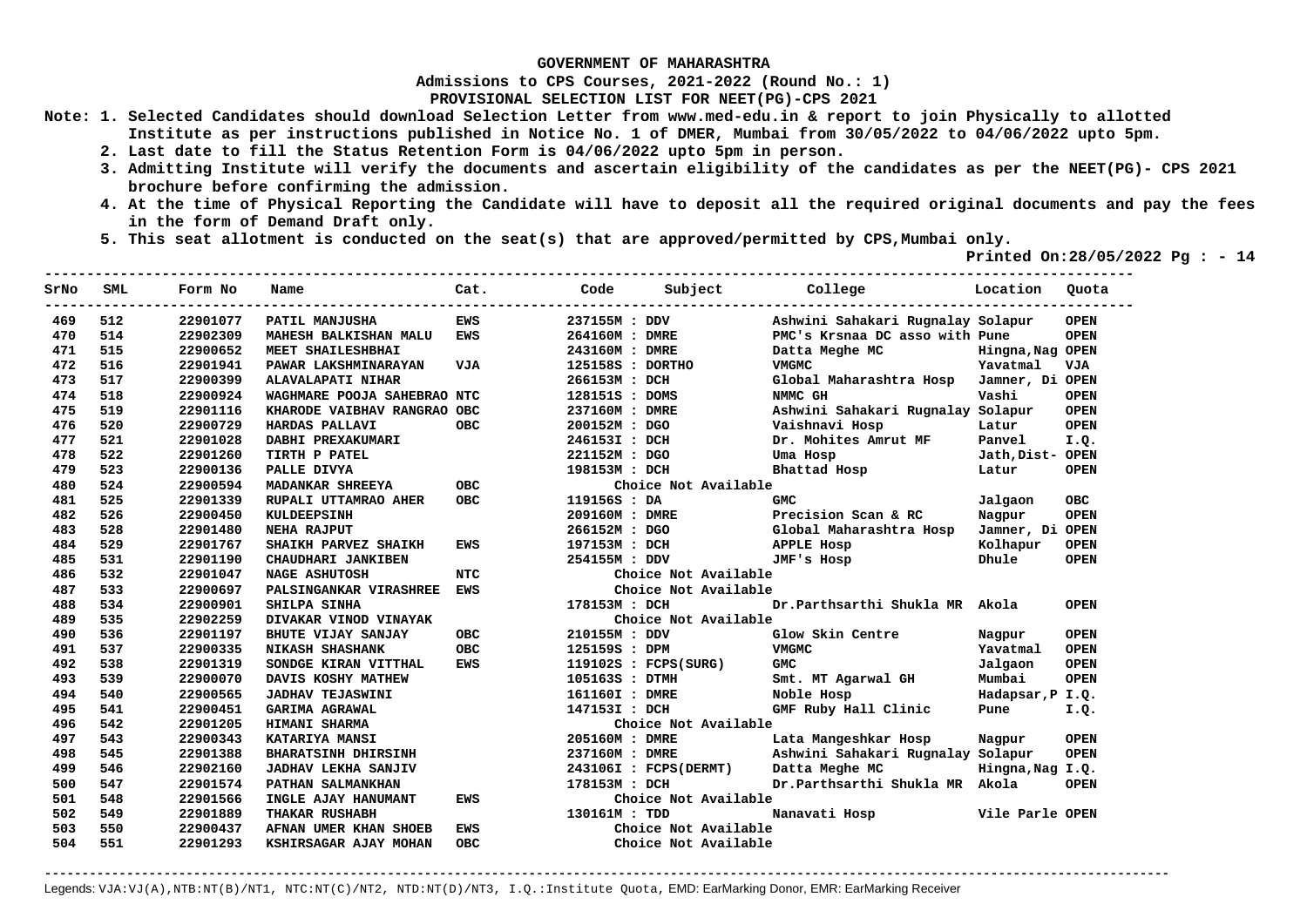**Admissions to CPS Courses, 2021-2022 (Round No.: 1)**

**PROVISIONAL SELECTION LIST FOR NEET(PG)-CPS 2021** 

- **Note: 1. Selected Candidates should download Selection Letter from www.med-edu.in & report to join Physically to allotted Institute as per instructions published in Notice No. 1 of DMER, Mumbai from 30/05/2022 to 04/06/2022 upto 5pm.** 
	- **2. Last date to fill the Status Retention Form is 04/06/2022 upto 5pm in person.**
	- **3. Admitting Institute will verify the documents and ascertain eligibility of the candidates as per the NEET(PG)- CPS 2021 brochure before confirming the admission.**
	- **4. At the time of Physical Reporting the Candidate will have to deposit all the required original documents and pay the fees in the form of Demand Draft only.**
	- **5. This seat allotment is conducted on the seat(s) that are approved/permitted by CPS,Mumbai only.**

 **Printed On:28/05/2022 Pg : - 15**   $-1.1$ 

| SrNo | SML | Form No  | Name                        | Cat.       | Code           | Subject               | College                                    | Location         | Quota       |
|------|-----|----------|-----------------------------|------------|----------------|-----------------------|--------------------------------------------|------------------|-------------|
| 505  | 553 | 22901147 | <b>GHODKE KIRTI GORAKH</b>  | <b>NTC</b> | 140156M : DA   |                       | Prince Ali Khan Hosp                       | Mazagon, M OPEN  |             |
| 506  | 554 | 22901008 | <b>GOBARE SHIVPREETI</b>    | <b>OBC</b> | 200152M: DGO   |                       | Vaishnavi Hosp                             | Latur            | <b>OPEN</b> |
| 507  | 555 | 22900653 | MOHAMMED AAKIF NAWED        | <b>OBC</b> | 197153M : DCH  |                       | <b>APPLE Hosp</b>                          | Kolhapur         | <b>OPEN</b> |
| 508  | 556 | 22901733 | SRINIVAS GADDAMEEDI         |            | 220153M : DCH  |                       | Shri Tatyasaheb Ghatge Ho Sangli           |                  | <b>OPEN</b> |
| 509  | 557 | 22901681 | LOKHANDE PRANALI            | OBC.       | 182153M : DCH  |                       | Sanjeevani Children's Hos Aurangabad OPEN  |                  |             |
| 510  | 558 | 22900383 | NEHA SINGH                  |            | 240152M : DGO  |                       | Shobha Nur Home                            | Solapur          | <b>OPEN</b> |
| 511  | 559 | 22900545 | KADAM NISHITA SANTOSH       | <b>OBC</b> |                | Choice Not Available  |                                            |                  |             |
| 512  | 560 | 22900977 | SONMANKAR YASHODA           | <b>NTB</b> | 119155S : DDV  |                       | <b>GMC</b>                                 | Jalgaon          | <b>NTB</b>  |
| 513  | 561 | 22901249 | TANK FORAMBEN               |            |                | Choice Not Available  |                                            |                  |             |
| 514  | 562 | 22901511 | SHAH PUSHTI KAUSHIK         |            |                | Choice Not Available  |                                            |                  |             |
| 515  | 563 | 22900562 | SAVITA ISHWAR DASS          |            | 250152I : DGO  |                       | Yashoda Hosp                               | Kamothe, N I.Q.  |             |
| 516  | 564 | 22900483 | MANKIRAT MULTANI            |            | 254155M : DDV  |                       | JMF's Hosp                                 | Dhule            | <b>OPEN</b> |
| 517  | 565 | 22901297 | BELKHEDE SHIVANI            | OBC.       | 161152I : DGO  |                       | Noble Hosp                                 | Hadapsar, P I.Q. |             |
| 518  | 566 | 22901369 | <b>MUSKAN SACHDEVA</b>      |            |                | Choice Not Available  |                                            |                  |             |
| 519  | 567 | 22901828 | RANKJA JAYDIP MANILAL       |            |                | 133158M : DORTHO      | Holy Family Hosp                           | Bandra, Mum OPEN |             |
| 520  | 568 | 22901673 | PATEL UTKARSH               |            | 244155M : DDV  |                       | Sanjeevan Hosp                             | Yavatmal         | <b>OPEN</b> |
| 521  | 569 | 22901441 | KATKAR DWIJISHA KIRAN       |            |                | Choice Not Available  |                                            |                  |             |
| 522  | 571 | 22901242 | MAHESH KUMAR GEEGAL         |            | 253159M: DPM   |                       | Jagruti Rehabiliation Cen Taloja, Nav OPEN |                  |             |
| 523  | 573 | 22901020 | TAUR SHRUTI BABURAO         |            |                | Choice Not Available  |                                            |                  |             |
| 524  | 574 | 22900656 | SHIFA AKHTAR ADIBA          |            | 136153I : DCH  |                       | Masina Hosp                                | Byculla, Mu I.Q. |             |
| 525  | 575 | 22902024 | SANCHITA R PADOLE           | <b>OBC</b> |                | Choice Not Available  |                                            |                  |             |
| 526  | 576 | 22900153 | KONDAREDDY AMBAVARAM        |            |                | 147101I : FCPS(MED)   | GMF Ruby Hall Clinic                       | Pune             | I.Q.        |
| 527  | 577 | 22901979 | KASTURE RAGHAVENDRA         |            | 201160M : DMRE |                       | Vision Radio DC                            | Latur            | <b>OPEN</b> |
| 528  | 578 | 22901273 | VAISHNANI SOHAM             |            |                | 133158I : DORTHO      | Holy Family Hosp                           | Bandra, Mum I.Q. |             |
| 529  | 579 | 22900710 | DHONGADE MADHURI            |            |                | Choice Not Available  |                                            |                  |             |
| 530  | 580 | 22900527 | <b>UPADHYAY GARIMA</b>      |            |                | Choice Not Available  |                                            |                  |             |
| 531  | 581 | 22900500 | RAHANGDALE ABOLI DAMAN      | <b>OBC</b> |                | 243104M : FCPS(OPTHL) | Datta Meghe MC                             | Hingna, Nag OPEN |             |
| 532  | 583 | 22902151 | <b>MAGAR KIRTEE ANILRAO</b> |            | 191153M : DCH  |                       | Chirantan Arogya Seva                      | Dhule            | <b>OPEN</b> |
| 533  | 584 | 22902007 | SANDEEP KUMAR PATEL         |            | 206153M : DCH  |                       | Getwell Hosp                               | Dhantoli, OPEN   |             |
| 534  | 586 | 22900342 | <b>MARODE SHUBHAM ASHOK</b> | <b>OBC</b> | 243160M : DMRE |                       | Datta Meghe MC                             | Hingna, Nag OPEN |             |
| 535  | 587 | 22901844 | <b>MIRGE NEHA VILASRAO</b>  | <b>OBC</b> |                | Choice Not Available  |                                            |                  |             |
| 536  | 588 | 22901514 | SHANKLESHA CHETNA           | <b>EWS</b> |                | Choice Not Available  |                                            |                  |             |
| 537  | 589 | 22900864 | <b>MUKKIRWAR SAURABH</b>    |            |                | 147101I : FCPS(MED)   | GMF Ruby Hall Clinic                       | Pune             | I.Q.        |
| 538  | 590 | 22901095 | BARWAL AKSHAY RAMKISHAN VJA |            | 128157S : DORL |                       | NMMC GH                                    | Vashi            | <b>OPEN</b> |
| 539  | 591 | 22901213 | BIRADAR RANI BABURAO        | EWS        | 199153M : DCH  |                       | Maindarkar Balrog Hosp                     | Mitra Naga OPEN  |             |
| 540  | 592 | 22902040 | <b>SHISODE GAURAV</b>       | VJA        |                | Choice Not Available  |                                            |                  |             |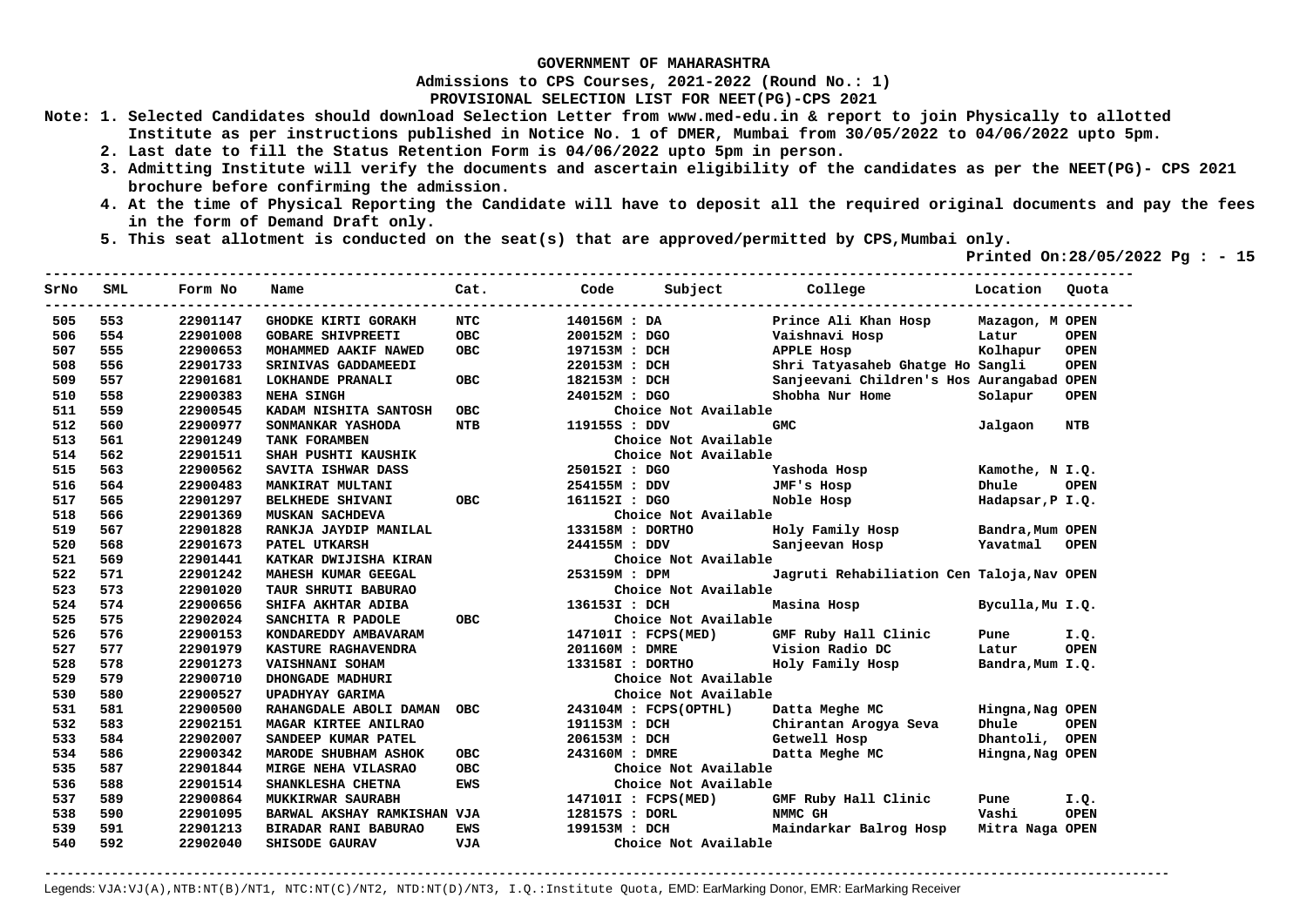**Admissions to CPS Courses, 2021-2022 (Round No.: 1)**

**PROVISIONAL SELECTION LIST FOR NEET(PG)-CPS 2021** 

- **Note: 1. Selected Candidates should download Selection Letter from www.med-edu.in & report to join Physically to allotted Institute as per instructions published in Notice No. 1 of DMER, Mumbai from 30/05/2022 to 04/06/2022 upto 5pm.** 
	- **2. Last date to fill the Status Retention Form is 04/06/2022 upto 5pm in person.**
	- **3. Admitting Institute will verify the documents and ascertain eligibility of the candidates as per the NEET(PG)- CPS 2021 brochure before confirming the admission.**
	- **4. At the time of Physical Reporting the Candidate will have to deposit all the required original documents and pay the fees in the form of Demand Draft only.**
	- **5. This seat allotment is conducted on the seat(s) that are approved/permitted by CPS,Mumbai only.**

 **Printed On:28/05/2022 Pg : - 16** 

| SrNo | SML | Form No  | Name                        | Cat.       | Code           | Subject              | College                           | Location         | Ouota       |
|------|-----|----------|-----------------------------|------------|----------------|----------------------|-----------------------------------|------------------|-------------|
| 541  | 593 | 22900522 | THAWKAR SHARWARI ARUN       | <b>OBC</b> | 124156S : DA   |                      | <b>GMC</b>                        | Gondia           | <b>OBC</b>  |
| 542  | 594 | 22901653 | CHAPKE KANCHAN DNYANOBA EWS |            | 194153M : DCH  |                      | Masai MF                          | Kolhapur         | <b>OPEN</b> |
| 543  | 596 | 22900199 | <b>NAYLA AFSHEEN</b>        |            | 245152M : DGO  |                      | Medicare Hosp                     | Pusad, Dist OPEN |             |
| 544  | 597 | 22901820 | UGHADE ANAND SITARAM        | SC         |                | 149101I : FCPS(MED)  | KEM Hosp                          | Pune             | I.Q.        |
| 545  | 598 | 22900849 | HUNNY KHETARPAL             |            | 148152I : DGO  |                      | Kamat MF & RC                     | Pune             | I.Q.        |
| 546  | 599 | 22901130 | <b>GANESH DATTATRAYA</b>    | <b>OBC</b> |                | Choice Not Available |                                   |                  |             |
| 547  | 600 | 22901106 | AKANKSHA SATISH             | <b>EWS</b> | 199153M : DCH  |                      | Maindarkar Balrog Hosp            | Mitra Naga OPEN  |             |
| 548  | 601 | 22901104 | <b>LAHOTI PRANAV</b>        |            | 128154S : DPB  |                      | NMMC GH                           | Vashi            | <b>OPEN</b> |
| 549  | 602 | 22901545 | FUNDKAR VRUSHALI EKNATH OBC |            | 222152M : DGO  |                      | Somashekar Hosp                   | Mirai            | <b>OPEN</b> |
| 550  | 603 | 22901368 | SURYAWANSHI AKSHAY          | <b>EWS</b> | 214152M : DGO  |                      | Parkar MF Hosp                    | Ratnagiri        | <b>OPEN</b> |
| 551  | 604 | 22901284 | GANGUPALLI MAHAMMAD         |            | 228153M : DCH  |                      | Niramay Hosp                      | Satara           | <b>OPEN</b> |
| 552  | 605 | 22901603 | CHAWAK SHRUTI SACHIN        |            | 243152I : DGO  |                      | Datta Meghe MC                    | Hingna, Nag I.Q. |             |
| 553  | 606 | 22902100 | <b>PAWAN KUMAR</b>          |            |                | 248101I : FCPS(MED)  | Terna MC                          | Nerul            | I.Q.        |
| 554  | 607 | 22902260 | YASHIKA S. SHARMA           |            | 148152I : DGO  |                      | Kamat MF & RC                     | Pune             | I.Q.        |
| 555  | 608 | 22901354 | PANDHARI GIRIDHAR           | <b>OBC</b> |                | 119102S : FCPS(SURG) | <b>GMC</b>                        | Jalgaon          | <b>OBC</b>  |
| 556  | 609 | 22900394 | <b>AVVARI SINDHUSHA</b>     |            | 214152M : DGO  |                      | Parkar MF Hosp                    | Ratnagiri        | <b>OPEN</b> |
| 557  | 610 | 22902060 | SMITA SHIRISH DUMBRE        | <b>EWS</b> |                | Choice Not Available |                                   |                  |             |
| 558  | 611 | 22900074 | E LAKSHMI                   |            | 248153I: DCH   |                      | Terna MC                          | Nerul            | I.Q.        |
| 559  | 612 | 22901263 | <b>GUTTE SUPRIYA</b>        | <b>NTD</b> |                | Choice Not Available |                                   |                  |             |
| 560  | 613 | 22901414 | PALLAVI PANDURANG           | <b>OBC</b> | 133156M : DA   |                      | Holy Family Hosp                  | Bandra, Mum OPEN |             |
| 561  | 614 | 22900616 | MUNDE PRIYANKA              |            | 203160M : DMRE |                      | Vivekanand MFRC                   | Latur            | <b>OPEN</b> |
| 562  | 615 | 22902240 | BOKHARE PANDURANG           | <b>EWS</b> | 211160M : DMRE |                      | Sunrise Global Hosp               | Nanded           | <b>OPEN</b> |
| 563  | 616 | 22901139 | <b>GORI RAJ RAJANIKANT</b>  | <b>EWS</b> |                | Choice Not Available |                                   |                  |             |
| 564  | 617 | 22900151 | HADULE PRATIKSHA            |            | 234155M : DDV  |                      | Dr. Mahajan's Clinic & Sam Satara |                  | <b>OPEN</b> |
| 565  | 618 | 22900705 | <b>HINALI THUMAR</b>        |            | 162152I : DGO  |                      | Dr. Patankar MF                   | Pune             | I.Q.        |
| 566  | 619 | 22901138 | GADIYA KALYANI RAMESH       |            | 153160M : DMRE |                      | Sachin Kamble Inst                | Moshi, Dist OPEN |             |
| 567  | 620 | 22900236 | SALVE PRIYANKA RAOSAHEB SC  |            | 123152S : DGO  |                      | <b>GMC</b>                        | Chandrapur SC    |             |
| 568  | 621 | 22900182 | SUWAN JALPA VAJESINH        |            | 230152M: DGO   |                      | Amrit MF& Nandadeep Hosp          | Satara           | <b>OPEN</b> |
| 569  | 622 | 22902265 | DIVYA JHA                   |            |                | Choice Not Available |                                   |                  |             |
| 570  | 623 | 22900275 | CHANDRAPRIYA SRIVASTAVA     |            | 225152M : DGO  |                      | Shantabai Arali Hosp              | Jath, Dist- OPEN |             |
| 571  | 624 | 22900122 | RASIKA DILIP ZADE           | <b>OBC</b> | 243152I : DGO  |                      | Datta Meghe MC                    | Hingna, Nag I.Q. |             |
| 572  | 625 | 22901458 | WANKHEDE SHRADDHA           | <b>OBC</b> | 215155M : DDV  |                      | B.K.L Walawalkar Hosp             | Dervan, Dis OPEN |             |
| 573  | 626 | 22901385 | CHOUDHARY ADVAIT            | OBC.       |                | Choice Not Available |                                   |                  |             |
| 574  | 627 | 22900108 | ASWANI BABURAJ              |            | 225152M : DGO  |                      | Shantabai Arali Hosp              | Jath, Dist- OPEN |             |
| 575  | 628 | 22900416 | CHAVAN TEJASWINI UVARAJ EWS |            | 235152M : DGO  |                      | Nagvekar Hosp & Nur Home Kankavli |                  | <b>OPEN</b> |
| 576  | 629 | 22900044 | JADHAV SUSHIL ANIL          |            |                | Choice Not Available |                                   |                  |             |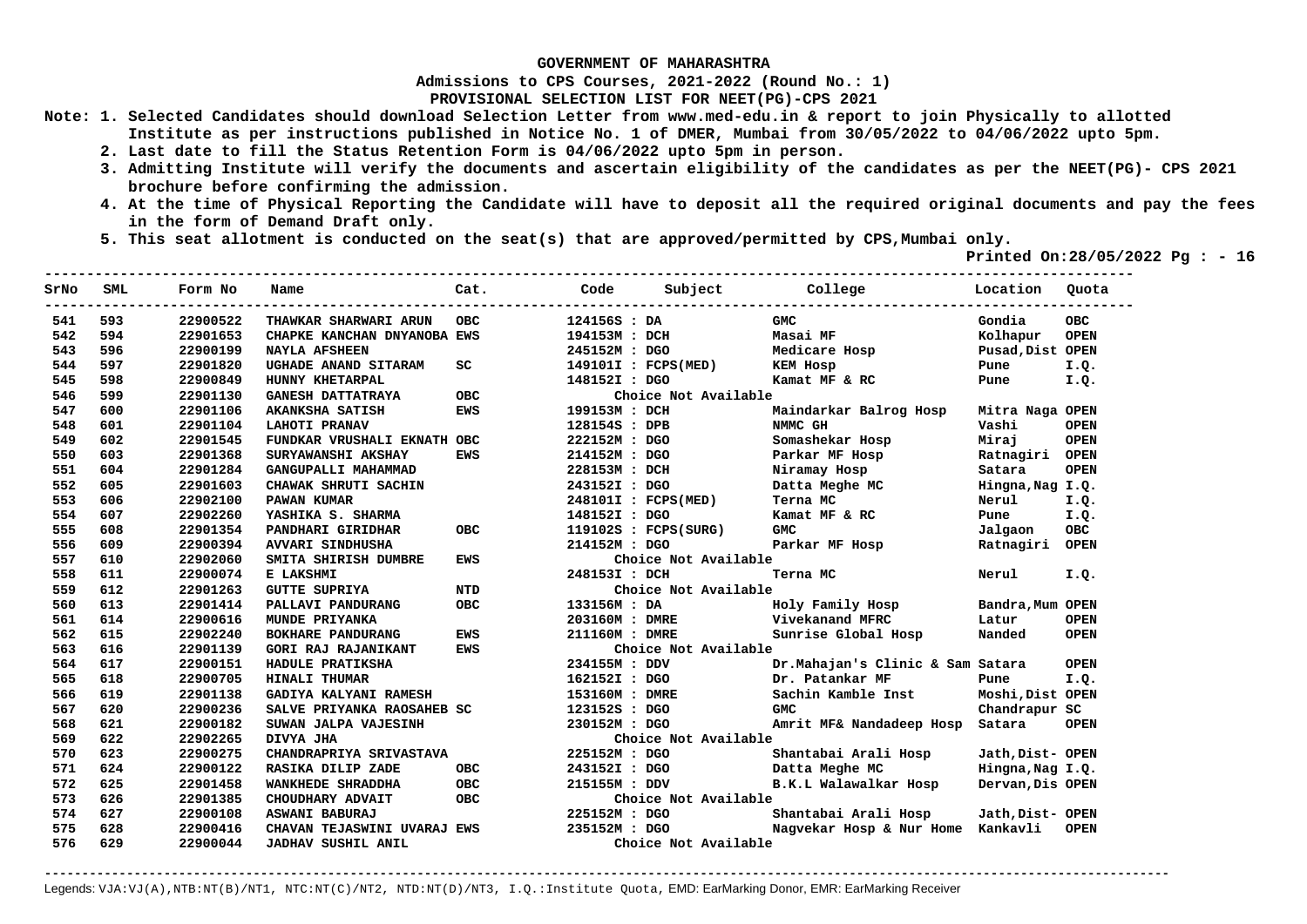**Admissions to CPS Courses, 2021-2022 (Round No.: 1)**

**PROVISIONAL SELECTION LIST FOR NEET(PG)-CPS 2021** 

- **Note: 1. Selected Candidates should download Selection Letter from www.med-edu.in & report to join Physically to allotted Institute as per instructions published in Notice No. 1 of DMER, Mumbai from 30/05/2022 to 04/06/2022 upto 5pm.** 
	- **2. Last date to fill the Status Retention Form is 04/06/2022 upto 5pm in person.**
	- **3. Admitting Institute will verify the documents and ascertain eligibility of the candidates as per the NEET(PG)- CPS 2021 brochure before confirming the admission.**
	- **4. At the time of Physical Reporting the Candidate will have to deposit all the required original documents and pay the fees in the form of Demand Draft only.**
	- **5. This seat allotment is conducted on the seat(s) that are approved/permitted by CPS,Mumbai only.**

 **Printed On:28/05/2022 Pg : - 17** 

| SrNo | <b>SML</b> | Form No  | Name                               | Cat.       | Code           | Subject              | College                                   | Location         | Ouota       |
|------|------------|----------|------------------------------------|------------|----------------|----------------------|-------------------------------------------|------------------|-------------|
| 577  | 630        | 22900524 | KALE SHUBHANGEE                    | <b>FWS</b> | 124156S : DA   |                      | CMC.                                      | Gondia           | <b>EWS</b>  |
| 578  | 631        | 22900553 | PRAFULLA SANJAY                    | <b>NTB</b> |                | 125158S : DORTHO     | <b>VMGMC</b>                              | Yavatmal         | <b>NTB</b>  |
| 579  | 633        | 22900635 | <b>GOR HITARTHI HARIPRASAD</b>     |            | 235152M: DGO   |                      | Nagvekar Hosp & Nur Home Kankavli         |                  | <b>OPEN</b> |
| 580  | 634        | 22900670 | BRIJENDRA KUMAR YADAV              |            |                | Choice Not Available |                                           |                  |             |
| 581  | 635        | 22901007 | SHAIKH PARWEJ HANIF                | <b>EWS</b> | 182153M : DCH  |                      | Sanjeevani Children's Hos Aurangabad OPEN |                  |             |
| 582  | 636        | 22901490 | SHAIKH UMAIR RUSTAM                | <b>EWS</b> | 137153I : DCH  |                      | <b>B</b> Parekh Hosp                      | Ghatkopar, I.Q.  |             |
| 583  | 637        | 22900294 | NACHIKETA BHARATBHAI               |            | 130160I : DMRE |                      | Nanavati Hosp                             | Vile Parle I.Q.  |             |
| 584  | 638        | 22900147 | <b>ABHIPSA VATS</b>                |            | 130155I : DDV  |                      | Nanavati Hosp                             | Vile Parle I.Q.  |             |
| 585  | 639        | 22900631 | RUPNAR KALYANI                     | <b>NTC</b> | 237160I : DMRE |                      | Ashwini Sahakari Rugnalay Solapur         |                  | I.Q.        |
| 586  | 640        | 22900748 | RATHOD SUDHAKAR PRAKASH VJA        |            |                | Choice Not Available |                                           |                  |             |
| 587  | 641        | 22901525 | MORE RAVINDRA KADUBA               | <b>EWS</b> |                | Choice Not Available |                                           |                  |             |
| 588  | 642        | 22901034 | CHAUDHARY NIKHIL                   |            |                | Choice Not Available |                                           |                  |             |
| 589  | 643        | 22901025 | <b>JAGRITI CHHABRA</b>             |            | 257153M : DCH  |                      | Safalya Nur Home                          | Nashik           | <b>OPEN</b> |
| 590  | 644        | 22901440 | SHELKE NIKITA KASHINATH OBC        |            |                | Choice Not Available |                                           |                  |             |
| 591  | 645        | 22900863 | SHAH SWETA JAYESHKUMAR             |            |                | Choice Not Available |                                           |                  |             |
| 592  | 646        | 22900833 | KHOSE SHIVAJI MUNJABHAU EWS        |            | 220153M: DCH   |                      | Shri Tatyasaheb Ghatge Ho Sangli          |                  | <b>OPEN</b> |
| 593  | 647        | 22900493 | PRITIBEN MAGANBHAI                 |            |                | Choice Not Available |                                           |                  |             |
| 594  | 648        | 22900221 | <b>MANE TEJASWINI PRAKASH</b>      | OBC:       | 197160M : DMRE |                      | <b>APPLE Hosp</b>                         | Kolhapur         | <b>OPEN</b> |
| 595  | 649        | 22901215 | <b>RAHUL MISHRA</b>                |            | 228153M : DCH  |                      | Niramay Hosp                              | Satara           | <b>OPEN</b> |
| 596  | 650        | 22901561 | PRAVEEN PANDEY                     |            |                | 149158M : DORTHO     | <b>KEM Hosp</b>                           | Pune             | <b>OPEN</b> |
| 597  | 651        | 22902118 | <b>GHODKE SANDEEP</b>              | <b>NTC</b> | 197160M : DMRE |                      | <b>APPLE Hosp</b>                         | Kolhapur         | <b>OPEN</b> |
| 598  | 652        | 22901623 | SHEKH MAHAMAD JAVID                |            | 181153M: DCH   |                      | Anand Hosp                                | Vaijapur, A OPEN |             |
| 599  | 653        | 22901709 | <b>AMIT KUMAR</b>                  |            | 181153M : DCH  |                      | Anand Hosp                                | Vaijapur, A OPEN |             |
| 600  | 654        | 22902138 | <b>VEER CHANDRASHEKHAR</b>         |            |                | 144101I : FCPS(MED)  | Vedanta Inst                              | Saswand, Di I.Q. |             |
| 601  | 655        | 22901633 | <b>NAIR RIYA MURALEEDHARAN</b>     |            |                | Choice Not Available |                                           |                  |             |
| 602  | 656        | 22900636 | <b>AGRAWAL VRUSHALI PRAVIN EWS</b> |            | 193160M: DMRE  |                      | Shri Sai DC                               | Jalna            | <b>OPEN</b> |
| 603  | 657        | 22900370 | PATEL GAUTAM KHIMJI                |            |                | Choice Not Available |                                           |                  |             |
| 604  | 658        | 22901198 | MUNDHE RUTUJA RAMPRABHU NTD        |            | 193160M: DMRE  |                      | Shri Sai DC                               | Jalna            | <b>OPEN</b> |
| 605  | 659        | 22900975 | KEMBHAVI NEHAL DEVENDRA SC         |            | 126153S : DCH  |                      | M M Thackery Hosp                         | Nerul            | SC          |
| 606  | 661        | 22900759 | AMAL ABDUL KHADAR                  |            | 155153I : DCH  |                      | Unique MF                                 | Pimpri-Chi I.Q.  |             |
| 607  | 662        | 22900502 | BELSARE MANDAR BHAURAO             | <b>OBC</b> |                | 243101I : FCPS(MED)  | Datta Meghe MC                            | Hingna, Nag I.Q. |             |
| 608  | 663        | 22900973 | ZIYAULHAQ ABDULHADI                |            |                | Choice Not Available |                                           |                  |             |
| 609  | 664        | 22901033 | KADAM PRATIBHA BALIRAM             | SC.        | 119153S : DCH  |                      | <b>GMC</b>                                | Jalgaon          | SC          |
| 610  | 665        | 22900523 | PATEL YASH                         |            |                | 144101I : FCPS(MED)  | Vedanta Inst                              | Saswand, Di I.Q. |             |
| 611  | 666        | 22902046 | KAPADIA SHAILESHKUMAR              |            |                | 248102I : FCPS(SURG) | Terna MC                                  | Nerul            | I.Q.        |
| 612  | 667        | 22901399 | PARMAR SAIF HARUNBHAI              |            | 171153I : DCH  |                      | Manipal Hosp                              | Khardi, Dis I.Q. |             |
|      |            |          |                                    |            |                |                      |                                           |                  |             |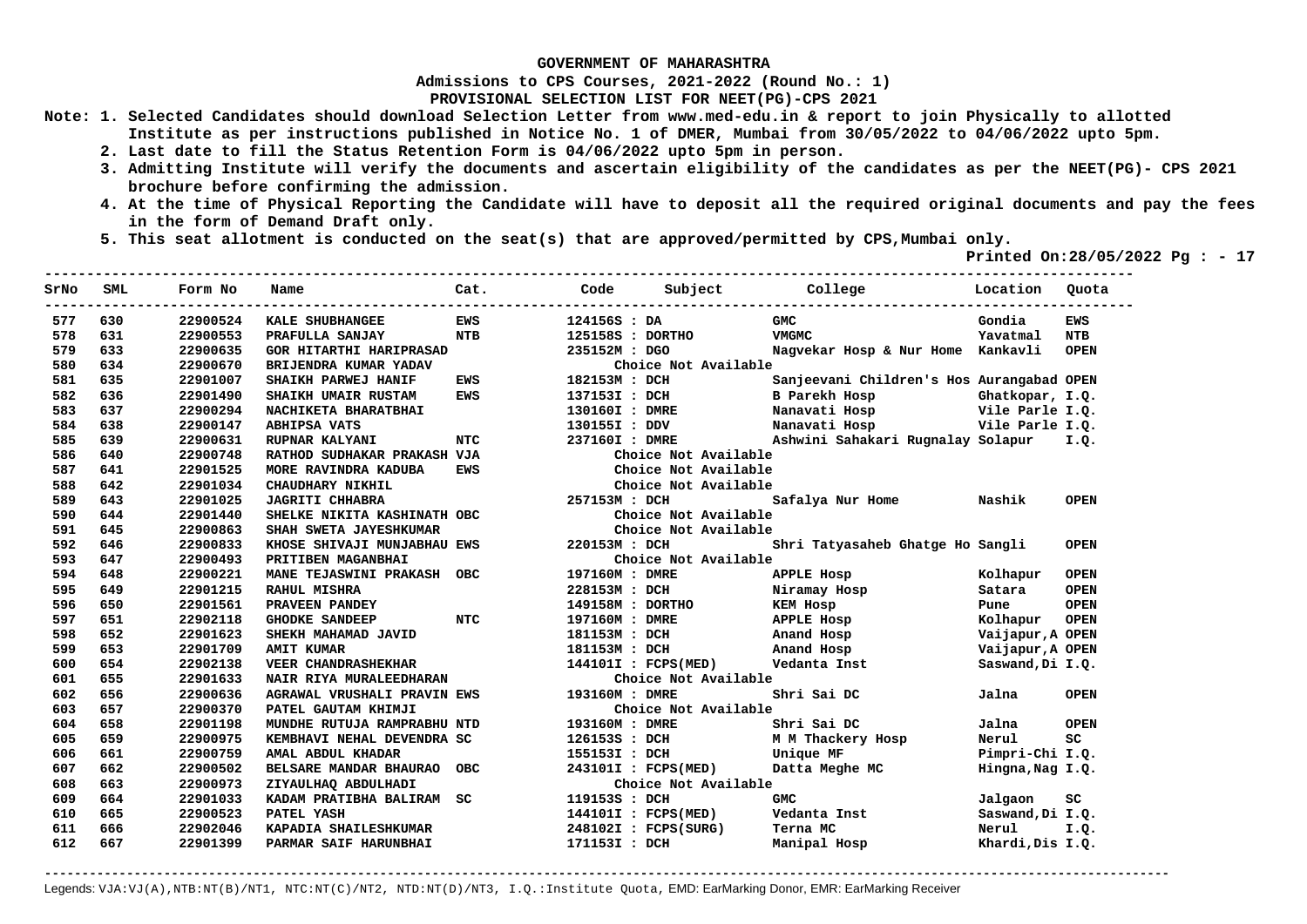**Admissions to CPS Courses, 2021-2022 (Round No.: 1)**

**PROVISIONAL SELECTION LIST FOR NEET(PG)-CPS 2021** 

- **Note: 1. Selected Candidates should download Selection Letter from www.med-edu.in & report to join Physically to allotted Institute as per instructions published in Notice No. 1 of DMER, Mumbai from 30/05/2022 to 04/06/2022 upto 5pm.** 
	- **2. Last date to fill the Status Retention Form is 04/06/2022 upto 5pm in person.**
	- **3. Admitting Institute will verify the documents and ascertain eligibility of the candidates as per the NEET(PG)- CPS 2021 brochure before confirming the admission.**
	- **4. At the time of Physical Reporting the Candidate will have to deposit all the required original documents and pay the fees in the form of Demand Draft only.**
	- **5. This seat allotment is conducted on the seat(s) that are approved/permitted by CPS,Mumbai only.**

 **Printed On:28/05/2022 Pg : - 18** 

| SrNo | SML | Form No  | Name                         | Cat.       | Code           | Subject              | College                           | Location         | Ouota       |
|------|-----|----------|------------------------------|------------|----------------|----------------------|-----------------------------------|------------------|-------------|
| 613  | 668 | 22901971 | CHEEPURU DILEEP KUMAR        |            | 192153M : DCH  |                      | Shree Gurudatta CFS Hospi Dhule   |                  | <b>OPEN</b> |
| 614  | 669 | 22900957 | SHILVANT DIPALI KISAN        | SC         | 110152S : DGO  |                      | Marol Maternity Home              | Andheri, M SC    |             |
| 615  | 670 | 22902165 | RUMANA SHAIKH SHAKEEL        |            |                | Choice Not Available |                                   |                  |             |
| 616  | 671 | 22901803 | MOHAMMED MOIZUDDIN           |            | 137153I : DCH  |                      | B Parekh Hosp                     | Ghatkopar, I.Q.  |             |
| 617  | 672 | 22900029 | KAGADA POOJA GIRISHBHAI      |            |                | Choice Not Available |                                   |                  |             |
| 618  | 673 | 22901749 | KUNDITIPADUGU NIKHITHA       |            |                | Choice Not Available |                                   |                  |             |
| 619  | 674 | 22901938 | KHERDE ABHIJIT NARESH        | OBC.       | 255160M : DMRE |                      | Kingsway Hosp                     | Nagpur           | <b>OPEN</b> |
| 620  | 675 | 22900983 | <b>AVULA PRASHANTH</b>       |            | 191153M : DCH  |                      | Chirantan Arogya Seva             | Dhule            | <b>OPEN</b> |
| 621  | 676 | 22901316 | MOHAMMAD YAHYA KHAN          | <b>EWS</b> |                | Choice Not Available |                                   |                  |             |
| 622  | 677 | 22900633 | KIRTI KHATRI                 |            | 162152I : DGO  |                      | Dr. Patankar MF                   | Pune             | I.Q.        |
| 623  | 678 | 22901164 | JAISWAL SONALI RAVINDRA OBC  |            | 244152I : DGO  |                      | Sanjeevan Hosp                    | Yavatmal         | I.Q.        |
| 624  | 679 | 22900928 | BHATHENA NINAZ HOMI          |            |                | Choice Not Available |                                   |                  |             |
| 625  | 680 | 22900196 | HASHMI FOUZIYA               |            | 203160I : DMRE |                      | Vivekanand MFRC                   | Latur            | I.Q.        |
| 626  | 681 | 22900782 | SATHAWANE SUKANYA            | OBC.       | 192153M : DCH  |                      | Shree Gurudatta CFS Hospi Dhule   |                  | <b>OPEN</b> |
| 627  | 682 | 22901389 | KOSURU SRI VENKATA           |            | 145153I : DCH  |                      | Chinmay Inst                      | Pune             | I.Q.        |
| 628  | 683 | 22900795 | MEGHA D ASHOK REDDY          |            | 239152I : DGO  |                      | Shri Markandey SS Rugnala Solapur |                  | I.Q.        |
| 629  | 684 | 22901769 | BHARADIYA RAHI RAJENDRA EWS  |            | 161153I : DCH  |                      | Noble Hosp and the Noble Hosp     | Hadapsar, P I.Q. |             |
| 630  | 686 | 22901090 | <b>GALANDE PRITISH ASHOK</b> | OBC.       | 198153M : DCH  |                      | Bhattad Hosp                      | Latur            | <b>OPEN</b> |
| 631  | 687 | 22901577 | SACHDEV SHOBHA PRAVIN        |            | 170152I : DGO  |                      | MAEERS Vishwaraj Hosp             | Loni Kalbh I.Q.  |             |
| 632  | 688 | 22900994 | <b>JADEJA UPASNA</b>         |            |                | Choice Not Available |                                   |                  |             |
| 633  | 689 | 22900998 | KHADE PRIYANKA               |            | 250152I : DGO  |                      | Yashoda Hosp                      | Kamothe, N I.O.  |             |
| 634  | 690 | 22901413 | CHAUDHARI ARVINDKUMAR        |            |                | Choice Not Available |                                   |                  |             |
| 635  | 691 | 22900120 | VATTURI VIJAYALAKSHMI        |            | 166152I : DGO  |                      | Rising Medicare Hosp              | Khardi, Di I.Q.  |             |
| 636  | 692 | 22900775 | PATEL PAVANKUMAR             |            | 136156M : DA   |                      | Masina Hosp                       | Byculla, Mu OPEN |             |
| 637  | 693 | 22900528 | BANDGAR ANKITA VITTHAL       |            | 147155I : DDV  |                      | GMF Ruby Hall Clinic              | Pune             | I.Q.        |
| 638  | 694 | 22901903 | SHEKADE PRIYANKA             | EWS        | 249160M : DMRE |                      | Lotus Imaging Clinics             | Panvel           | <b>OPEN</b> |
| 639  | 695 | 22900314 | KAPURIYA DHARMESHKUMAR       |            |                | Choice Not Available |                                   |                  |             |
| 640  | 696 | 22901840 | DAVE NIHAR AMIT              |            | 245153M : DCH  |                      | Medicare Hosp                     | Pusad, Dist OPEN |             |
| 641  | 697 | 22900197 | RUPALI CHANDRAKANT           | EWS        | 190160M : DMRE |                      | Alurwar DC                        | Chandrapur OPEN  |             |
| 642  | 698 | 22900013 | SHAIKH FAISAL AHMAD          |            | 145153I : DCH  |                      | Chinmay Inst                      | Pune             | I.Q.        |
| 643  | 699 | 22900549 | SHETE SUSMITA KIRAN          | OBC.       | 239160M : DMRE |                      | Shri Markandey SS Rugnala Solapur |                  | <b>OPEN</b> |
| 644  | 701 | 22901798 | PATEL SWETUKUMAR             |            | 149155I : DDV  |                      | KEM Hosp                          | Pune             | I.Q.        |
| 645  | 702 | 22901788 | LIMBULE BALAJI               |            | 134161M : TDD  |                      | KJMC & Res Cent                   | Sion, Mumba OPEN |             |
| 646  | 703 | 22902204 | SANDEEP KUMAR                |            |                | Choice Not Available |                                   |                  |             |
| 647  | 704 | 22902016 | CHAVAN RAJKUMAR              | EWS        | 161153I : DCH  |                      | Noble Hosp                        | Hadapsar, P I.Q. |             |
| 648  | 705 | 22900433 | YANAMADALA SUDHEER           |            | 155153I : DCH  |                      | Unique MF                         | Pimpri-Chi I.Q.  |             |
|      |     |          |                              |            |                |                      |                                   |                  |             |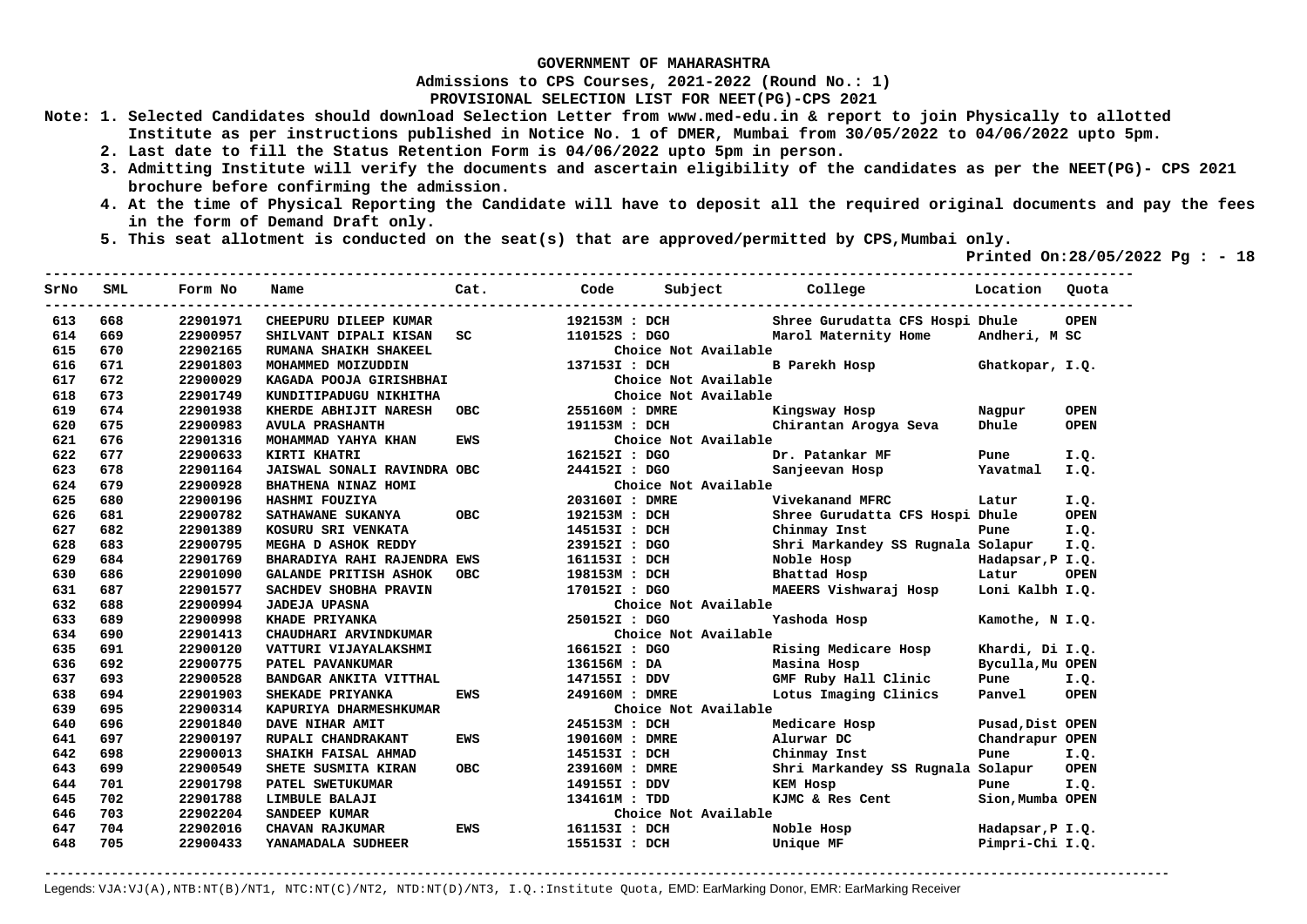**Admissions to CPS Courses, 2021-2022 (Round No.: 1)**

**PROVISIONAL SELECTION LIST FOR NEET(PG)-CPS 2021** 

- **Note: 1. Selected Candidates should download Selection Letter from www.med-edu.in & report to join Physically to allotted Institute as per instructions published in Notice No. 1 of DMER, Mumbai from 30/05/2022 to 04/06/2022 upto 5pm.** 
	- **2. Last date to fill the Status Retention Form is 04/06/2022 upto 5pm in person.**
	- **3. Admitting Institute will verify the documents and ascertain eligibility of the candidates as per the NEET(PG)- CPS 2021 brochure before confirming the admission.**
	- **4. At the time of Physical Reporting the Candidate will have to deposit all the required original documents and pay the fees in the form of Demand Draft only.**
	- **5. This seat allotment is conducted on the seat(s) that are approved/permitted by CPS,Mumbai only.**

 **Printed On:28/05/2022 Pg : - 19** 

| SrNo | SML | Form No  | Name                         | Cat.       | Code           | Subject          |                      | <b>College</b><br>. <u>.</u> .            | Location         | Quota        |       |
|------|-----|----------|------------------------------|------------|----------------|------------------|----------------------|-------------------------------------------|------------------|--------------|-------|
| 649  | 706 | 22901948 | SANEPARA JAYKUMAR            |            | 149155I : DDV  |                  |                      | KEM Hosp                                  | Pune             | I.Q.         |       |
| 650  | 707 | 22900720 | <b>SHAIKH SAMEER HUSSAIN</b> | <b>EWS</b> |                |                  | Choice Not Available |                                           |                  |              |       |
| 651  | 708 | 22900139 | MORE SUMIT SUDHAKARRAO EWS   |            | 154153I : DCH  |                  |                      | Sant Dnyaneshwar MER                      | Pune             | I.Q.         |       |
| 652  | 709 | 22901076 | CHAUDHARI PRAVIN ASHOK OBC   |            |                | 119158S : DORTHO |                      | GMC                                       | Jalgaon          | <b>OBC</b>   |       |
| 653  | 710 | 22900048 | PARADKAR MANGESHKUMAR        | EWS        |                |                  | Choice Not Available |                                           |                  |              |       |
| 654  | 711 | 22900192 | JADHAO BHAGAWAN WASUDEO VJA  |            |                |                  | Choice Not Available |                                           |                  |              |       |
| 655  | 712 | 22901765 | DESHMUKH ASHWINI MARUTI NTB  |            |                |                  | Choice Not Available |                                           |                  |              |       |
| 656  | 714 | 22901428 | MUNDLE SAMIKSHA              | <b>OBC</b> |                |                  | Choice Not Available |                                           |                  |              |       |
| 657  | 715 | 22900488 | TAMBE SNEHA POPATRAO         |            |                |                  | Choice Not Available |                                           |                  |              |       |
| 658  | 716 | 22901461 | SHAILENDRA SINGH TOMAR       |            |                |                  | Choice Not Available |                                           |                  |              |       |
| 659  | 717 | 22900548 | DEOKAR RENUKA                | NTC        | 116152S : DGO  |                  |                      | Mahim Maternity Home Mahim, Mum NTC       |                  |              |       |
| 660  | 718 | 22900465 | MUJAWAR ANIS DASTAGIR OBC    |            |                | 237153I : DCH    |                      | Ashwini Sahakari Rugnalay Solapur         |                  | I.Q.         |       |
| 661  | 719 | 22901676 | SUBASHINI S                  |            |                |                  | Choice Not Available |                                           |                  |              |       |
| 662  | 720 | 22902267 | <b>CHELWANI YASHANA</b>      |            | 210155I : DDV  |                  |                      | Glow Skin Centre                          | Nagpur           | I.Q.         |       |
| 663  | 721 | 22901777 | DHARURKAR ADITYA             |            |                | 259160M : DMRE   |                      | Pawana MF                                 | Maval, Dis OPEN  |              |       |
| 664  | 723 | 22901068 | SHINDE RUTUJA SHAHAJI        | <b>OBC</b> |                |                  | Choice Not Available |                                           |                  |              |       |
| 665  | 724 | 22901672 | KANDALKAR ABHIJEET           | <b>OBC</b> |                | 106158S : DORTHO |                      | MW Desai GH                               | Malad            | <b>EMOBC</b> | (EMR) |
| 666  | 726 | 22901892 | <b>ISHA ARORA</b>            |            |                | 147151M : DOMS   |                      | GMF Ruby Hall Clinic                      | Pune             | <b>OPEN</b>  |       |
| 667  | 727 | 22900859 | <b>MASKE KALAVANTI</b>       | <b>NTC</b> |                | 235152I : DGO    |                      | Nagvekar Hosp & Nur Home Kankavli         |                  | I.Q.         |       |
| 668  | 728 | 22900914 | KUREKAR DHANSHRI             | <b>OBC</b> |                | 237152I : DGO    |                      | Ashwini Sahakari Rugnalay Solapur         |                  | I.Q.         |       |
| 669  | 730 | 22900726 | PATEL BHARGAVKUMAR           |            |                | 167152I : DGO    |                      | Wcare Multispecialty Hosp wagholi, D I.Q. |                  |              |       |
| 670  | 731 | 22900471 | AVINASH VISHNU NAMDAS        | SC         |                | 169160M : DMRE   |                      | Giriraj Hosp                              | Baramati, D OPEN |              |       |
| 671  | 734 | 22901071 | SAMRUTWAR PRANAV             | <b>OBC</b> |                | 124158S : DORTHO |                      | GMC                                       | Gondia           | <b>OBC</b>   |       |
| 672  | 736 | 22900110 | KHOND TANVEE SHANKARRAO OBC  |            | 119154S : DPB  |                  |                      | GMC                                       | Jalgaon          | OBC          |       |
| 673  | 737 | 22900761 | <b>KEERTANA NAIR</b>         |            |                |                  | Choice Not Available |                                           |                  |              |       |
| 674  | 738 | 22902162 | KAILA CHANDANI MANILAL       |            |                | 227160M : DMRE   |                      | Aditya DC                                 | Miraj            | <b>OPEN</b>  |       |
| 675  | 739 | 22901473 | SATHAVARA JAIMEEN            |            |                | 256160M : DMRE   |                      | Akshay DC                                 | Sangli           | <b>OPEN</b>  |       |
| 676  | 740 | 22900232 | NEMILETI REDDY VANI          |            | 237152I : DGO  |                  |                      | Ashwini Sahakari Rugnalay Solapur         |                  | I.Q.         |       |
| 677  | 742 | 22900532 | MAHAJAN SMITA VIJAY          |            |                |                  | Choice Not Available |                                           |                  |              |       |
| 678  | 743 | 22901569 | SALUNKE PRASHANT             | <b>OBC</b> |                | 239160M : DMRE   |                      | Shri Markandey SS Rugnala Solapur         |                  | <b>OPEN</b>  |       |
| 679  | 744 | 22901644 | NIKOSE SACHET SURESH         | SC         |                |                  | Choice Not Available |                                           |                  |              |       |
| 680  | 745 | 22901933 | KADAM MADHAV                 | <b>EWS</b> | 190160M : DMRE |                  |                      | Alurwar DC                                | Chandrapur OPEN  |              |       |
| 681  | 746 | 22902166 | YADAV ATUL MANCHAKRAO EWS    |            |                |                  | Choice Not Available |                                           |                  |              |       |
| 682  | 747 | 22900051 | SHIVAM GUPTA                 |            | 134154M : DPB  |                  |                      | KJMC & Res Cent                           | Sion, Mumba OPEN |              |       |
| 683  | 748 | 22901075 | PAYAL KAILAS RAUT            | <b>OBC</b> |                | 128151S : DOMS   |                      | NMMC GH                                   | Vashi            | <b>OBC</b>   |       |
| 684  | 749 | 22900058 | KOLA ALEKHYA                 |            | 239152I : DGO  |                  |                      | Shri Markandey SS Rugnala Solapur         |                  | I.Q.         |       |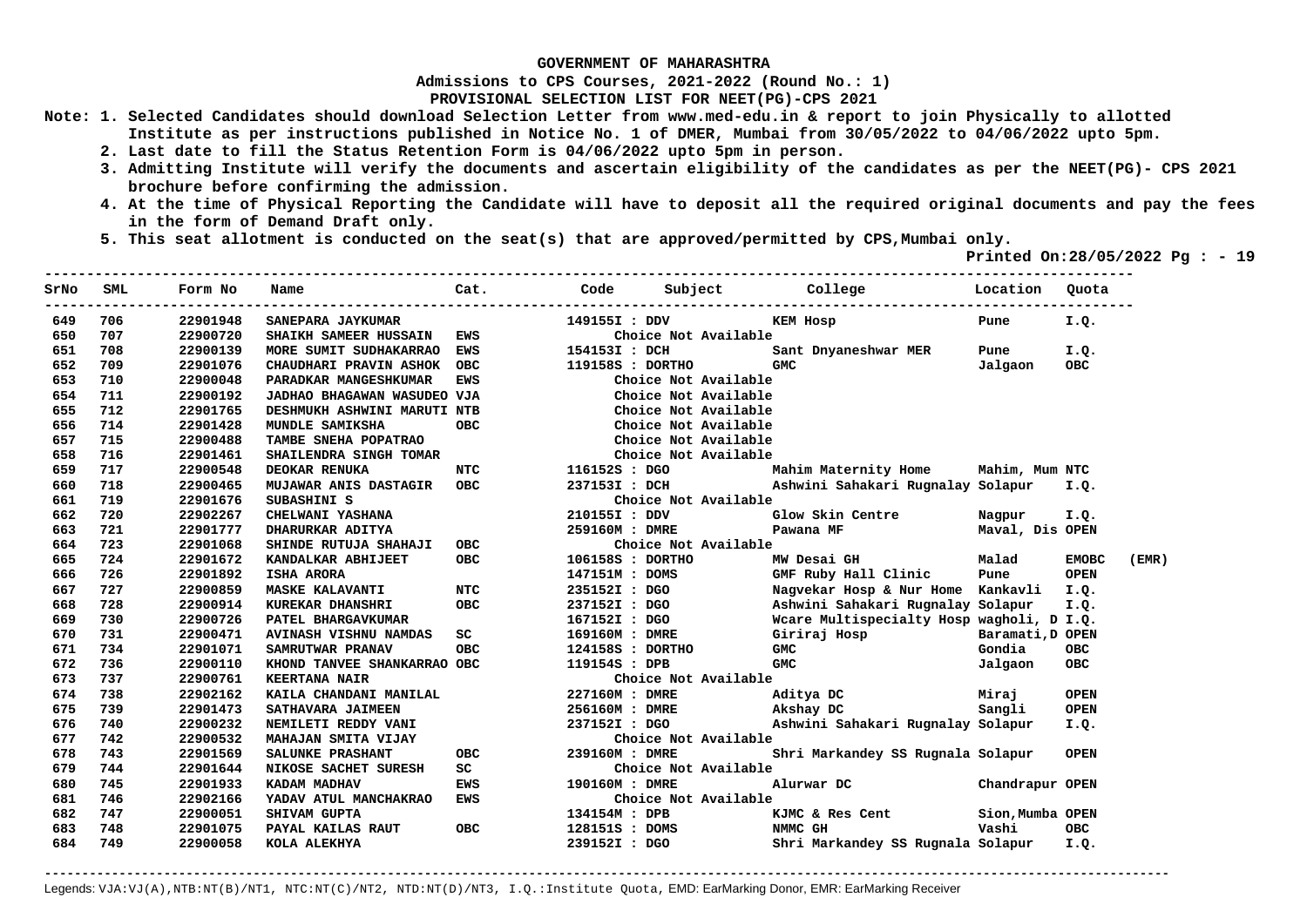**Admissions to CPS Courses, 2021-2022 (Round No.: 1)**

**PROVISIONAL SELECTION LIST FOR NEET(PG)-CPS 2021** 

- **Note: 1. Selected Candidates should download Selection Letter from www.med-edu.in & report to join Physically to allotted Institute as per instructions published in Notice No. 1 of DMER, Mumbai from 30/05/2022 to 04/06/2022 upto 5pm.** 
	- **2. Last date to fill the Status Retention Form is 04/06/2022 upto 5pm in person.**
	- **3. Admitting Institute will verify the documents and ascertain eligibility of the candidates as per the NEET(PG)- CPS 2021 brochure before confirming the admission.**
	- **4. At the time of Physical Reporting the Candidate will have to deposit all the required original documents and pay the fees in the form of Demand Draft only.**

**----------------------------------------------------------------------------------------------------------------------------------** 

 **5. This seat allotment is conducted on the seat(s) that are approved/permitted by CPS,Mumbai only.** 

 **Printed On:28/05/2022 Pg : - 20** 

| SrNo | SML | Form No  | Name                        | Cat.       | Code           | Subject College           |                                            | Location         | Quota       |
|------|-----|----------|-----------------------------|------------|----------------|---------------------------|--------------------------------------------|------------------|-------------|
| 685  | 750 | 22901771 | SHAIKH AFIYA NAAZ           |            |                | Choice Not Available      |                                            |                  |             |
| 686  | 751 | 22901041 | JAGDALE VAIBHAV SUNIL       |            | 197153I : DCH  |                           | APPLE Hosp                                 | Kolhapur         | I.Q.        |
| 687  | 752 | 22901121 | CHIKHALIA KISHAN            |            | 226151M : DOMS |                           | Nandadeep Eye Hosp Sangli                  |                  | <b>OPEN</b> |
| 688  | 753 | 22901813 | SHAHANE RASIKA RAJIV        | <b>OBC</b> | 244160M : DMRE |                           | Sanjeevan Hosp                             | Yavatmal         | <b>OPEN</b> |
| 689  | 754 | 22901626 | MEET NARENDRABHAI PATEL     |            | 192160M : DMRE |                           | Shree Gurudatta CFS Hospi Dhule            |                  | <b>OPEN</b> |
| 690  | 755 | 22900386 | DAYYALA CHANDRASHEKAR       |            |                | Choice Not Available      |                                            |                  |             |
| 691  | 756 | 22901533 | RINKAL MANDAL               |            |                | Choice Not Available      |                                            |                  |             |
| 692  | 757 | 22900248 | <b>AGARKAR ANIKET</b>       | <b>NTC</b> | 163155I : DDV  |                           | Skin & Surgery Internatio Kothrud, Pu I.Q. |                  |             |
| 693  | 758 | 22900458 | NAWALE SATISH LAXMANRAO     |            | 237153I : DCH  |                           | Ashwini Sahakari Rugnalay Solapur          |                  | I.O.        |
| 694  | 759 | 22901963 | TAHESEEN BANO SYED          | <b>EWS</b> |                | Choice Not Available      |                                            |                  |             |
| 695  | 760 | 22900762 | SHAH DARSHIT KIRANKUMAR     |            | 196152I : DGO  |                           | Patki Research Foundation Kolhapur         |                  | I.O.        |
| 696  | 761 | 22901311 | SINGH ASHISH ANIL           |            |                | Choice Not Available      |                                            |                  |             |
| 697  | 762 | 22901530 | AFROZ ARSHAD ALI            |            | 157152I : DGO  |                           | Jivraj Venichand Shah Cha Baramati, DI.Q.  |                  |             |
| 698  | 763 | 22902105 | ANSARI MOHAMMAD MUSTAFA OBC |            |                | 254160M : DMRE JMF's Hosp |                                            | Dhule            | <b>OPEN</b> |
| 699  | 764 | 22902094 | ANSARI TOOBA MOHAMMAD       | OBC        | 254160M : DMRE |                           | JMF's Hosp                                 | Dhule            | <b>OPEN</b> |
| 700  | 765 | 22902048 | RAHUL RAJAT VILAS           | SC –       |                | Choice Not Available      |                                            |                  |             |
| 701  | 766 | 22901266 | LIMBASIYA DENISA            |            | 221152I : DGO  |                           | Uma Hosp                                   | Jath, Dist- I.Q. |             |
| 702  | 767 | 22901255 | PATEL RIYA                  |            |                | Choice Not Available      |                                            |                  |             |
| 703  | 768 | 22901292 | POTE SHARVARI RAVINDRA SC   |            | 102152S : DGO  |                           | Jagjivanram WR Hosp                        | Mumbai Cen SC    |             |
| 704  | 769 | 22900873 | DARSHANA CHAKHIYAR          |            |                | Choice Not Available      |                                            |                  |             |
| 705  | 770 | 22901905 | CHAVAN CHAITALI SHARAD      | <b>OBC</b> |                | Choice Not Available      |                                            |                  |             |
| 706  | 771 | 22900923 | <b>IDIGA KAVITHA</b>        |            | 241153I : DCH  |                           | Span Paed & Neonatal Crit Solapur          |                  | I.Q.        |
| 707  | 772 | 22900034 | ISHITA KANAKSINH SURMA      |            | 246153I : DCH  |                           | Dr. Mohites Amrut MF                       | Panvel           | I.Q.        |
| 708  | 773 | 22901761 | DONTHULA SRIPRIYA           |            | 221152I : DGO  |                           | Uma Hosp                                   | Jath, Dist- I.Q. |             |
| 709  | 774 | 22901877 | MALI ABHIJIT MADHUKAR       | <b>OBC</b> |                | Choice Not Available      |                                            |                  |             |
| 710  | 775 | 22901825 | LINGAMPALLI ABHILASH        |            | 165153I : DCH  |                           | Vatsalya Mother & Child C Bhosari, D I.Q.  |                  |             |
| 711  | 776 | 22901431 | MADKE MANDAR ANAND          | SC         |                | 121158S : DORTHO          | Kamla Nehru PMC Hosp                       | Pune             | SC.         |
| 712  | 777 | 22901783 | <b>UDIT GUPTA</b>           |            | 196152I : DGO  |                           | Patki Research Foundation Kolhapur I.Q.    |                  |             |
| 713  | 778 | 22902145 | GADKAR AKSHAY AJAY          | <b>OBC</b> | 249160M : DMRE |                           | Lotus Imaging Clinics                      | Panvel           | <b>OPEN</b> |
| 714  | 779 | 22901094 | <b>AGARWAL MONIKA</b>       |            | 222152I : DGO  |                           | Somashekar Hosp                            | Miraj            | I.Q.        |
| 715  | 780 | 22901975 | SIDDHI SANJAY SARAF         |            |                | 243101I : FCPS(MED)       | Datta Meghe MC                             | Hingna, Nag I.Q. |             |
| 716  | 781 | 22901650 | SHINDE PRIYANKA             | <b>OBC</b> | 169160M : DMRE |                           | Giriraj Hosp                               | Baramati, D OPEN |             |
| 717  | 782 | 22900903 | SUNIDHEE PRASAD             | SC         | 117152S : DGO  |                           | KS Phule Hosp                              | Borivali, SC     |             |
| 718  | 783 | 22900161 | NIVEDITA UPADHYAY           |            |                | Choice Not Available      |                                            |                  |             |
| 719  | 784 | 22901232 | SONKAMBLE PALLAVI           | SC.        | 120152S : DGO  |                           | HBT Trauma Care Hosp                       | Jogeshwari SC    |             |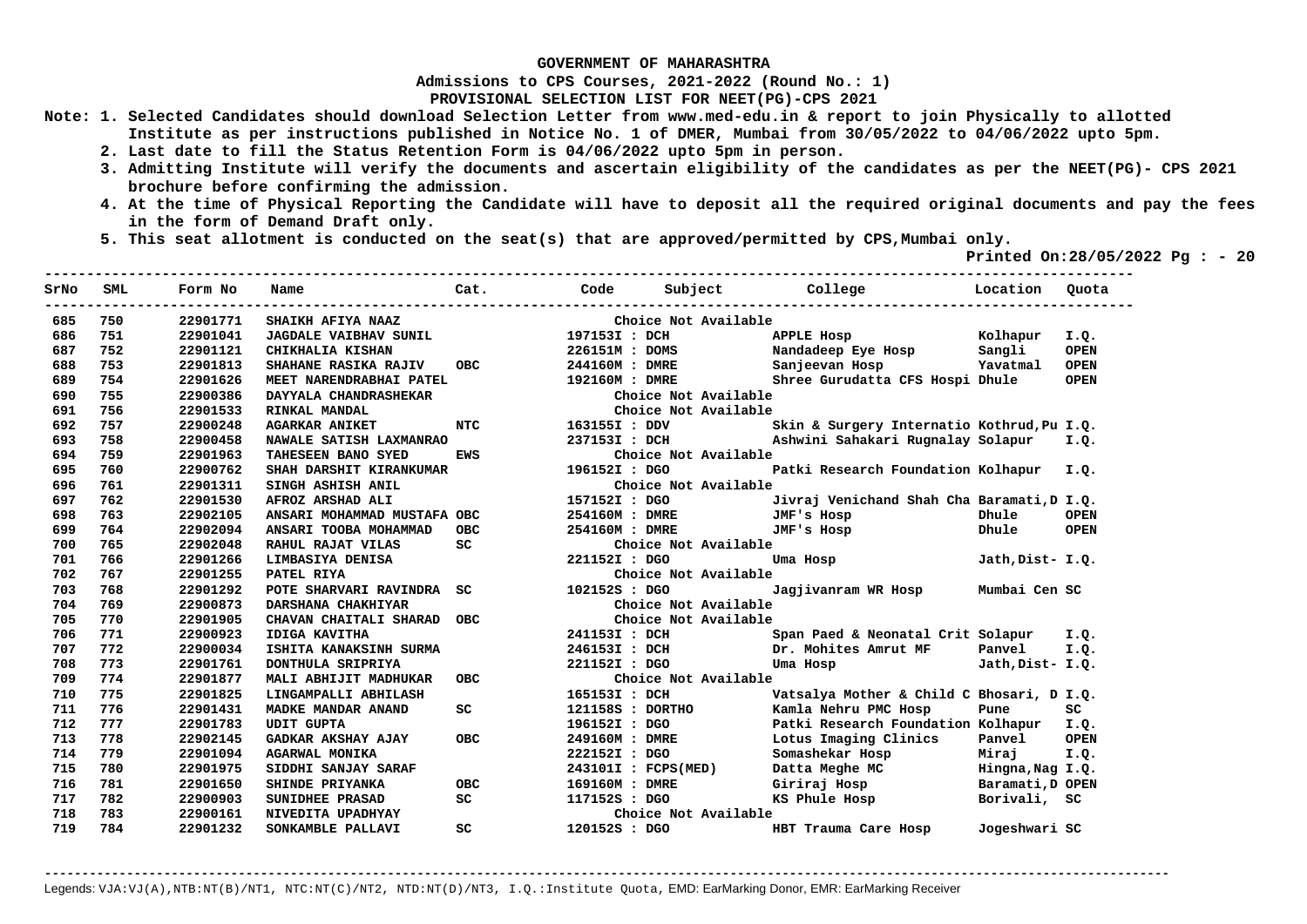**Admissions to CPS Courses, 2021-2022 (Round No.: 1)**

**PROVISIONAL SELECTION LIST FOR NEET(PG)-CPS 2021** 

- **Note: 1. Selected Candidates should download Selection Letter from www.med-edu.in & report to join Physically to allotted Institute as per instructions published in Notice No. 1 of DMER, Mumbai from 30/05/2022 to 04/06/2022 upto 5pm.** 
	- **2. Last date to fill the Status Retention Form is 04/06/2022 upto 5pm in person.**
	- **3. Admitting Institute will verify the documents and ascertain eligibility of the candidates as per the NEET(PG)- CPS 2021 brochure before confirming the admission.**
	- **4. At the time of Physical Reporting the Candidate will have to deposit all the required original documents and pay the fees in the form of Demand Draft only.**
	- **5. This seat allotment is conducted on the seat(s) that are approved/permitted by CPS,Mumbai only.**

 **Printed On:28/05/2022 Pg : - 21**   $-1.1$ 

| SrNo | SML | Form No  | Name                           | Cat.       | Code           | Subject              | College                                    | Location         | Quota       |
|------|-----|----------|--------------------------------|------------|----------------|----------------------|--------------------------------------------|------------------|-------------|
| 720  | 785 | 22902117 | SYEDA ZOHRA RIZWAN             |            |                | Choice Not Available |                                            |                  |             |
| 721  | 786 | 22900889 | SUMAIYA MOHD IQBAL             | <b>OBC</b> | 248155I : DDV  |                      | Terna MC                                   | Nerul            | I.Q.        |
| 722  | 787 | 22900060 | DABHI HARPALSINH               |            | 192160M : DMRE |                      | Shree Gurudatta CFS Hospi Dhule            |                  | <b>OPEN</b> |
| 723  | 788 | 22900243 | NAVGHANE RUCHA PRAKASH         |            | 159160I : DMRE |                      | Ruby Alicare                               | Pune             | I.Q.        |
| 724  | 789 | 22900802 | RAUT SONAM SUDHAKAR            | <b>OBC</b> |                | Choice Not Available |                                            |                  |             |
| 725  | 790 | 22900557 | SHAH VRUNDA RAMKRISHNA         |            | 160155I : DDV  |                      | Asial Inst of Hair Transp Pune             |                  | I.Q.        |
| 726  | 791 | 22900038 | <b>JAJU RITUJA</b>             |            | 160155I : DDV  |                      | Asial Inst of Hair Transp Pune             |                  | I.Q.        |
| 727  | 792 | 22901838 | SHAMIM ZARRAR KHAN             |            |                | Choice Not Available |                                            |                  |             |
| 728  | 793 | 22901228 | KYADA NAVNIT                   |            | 179163M: DTMH  |                      | Icon Hosp                                  | Akola            | <b>OPEN</b> |
| 729  | 795 | 22900492 | KOMARAVELLY SOWMYA             |            | 222152I : DGO  |                      | Somashekar Hosp                            | Miraj            | I.Q.        |
| 730  | 796 | 22901015 | RAMI SANKET MAHESHBHAI         |            | 251153I : DCH  |                      | Chirayu Children Hosp                      | New Panyel I.O.  |             |
| 731  | 797 | 22901189 | NAGARGOJE RAJNIKANT            | <b>NTD</b> |                | Choice Not Available |                                            |                  |             |
| 732  | 798 | 22902176 | SHAIKH KARISHMA RAMJAN         | <b>EWS</b> |                | Choice Not Available |                                            |                  |             |
| 733  | 799 | 22900796 | PASHINE DON SURYAMANI          | <b>OBC</b> | 140161M : TDD  |                      | Prince Ali Khan Hosp                       | Mazagon, M OPEN  |             |
| 734  | 800 | 22901329 | <b>BURDE ASHWIN MADHUKAR</b>   | <b>OBC</b> |                | Choice Not Available |                                            |                  |             |
| 735  | 801 | 22901465 | ASMA GAUHAR MOHAMMED           | EWS        | 124151S : DOMS |                      | <b>GMC</b>                                 | Gondia           | EWS         |
| 736  | 802 | 22901044 | <b>JADHAO POOJA SUBHASH</b>    | <b>OBC</b> | 185156M : DA   |                      | Dr. Hedgewar Hosp                          | Aurangabad OPEN  |             |
| 737  | 803 | 22901559 | JOSHI HETVI DEEPAKKUMAR        |            | 255152I : DGO  |                      | Kingsway Hosp                              | Nagpur           | I.Q.        |
| 738  | 804 | 22901951 | <b>JAGTAP HARSHAD</b>          | <b>EWS</b> | 128162S : DTM  |                      | NMMC GH                                    | Vashi            | <b>OPEN</b> |
| 739  | 805 | 22901315 | PAWAR SHUBHAM ANIL             | <b>EWS</b> | 227160M : DMRE |                      | Aditya DC                                  | Miraj            | <b>OPEN</b> |
| 740  | 806 | 22900817 | RAJGURU SHUBHAM BHAURAO SC     |            | 124152S : DGO  |                      | <b>GMC</b>                                 | Gondia           | SC          |
| 741  | 807 | 22900543 | JOSHI ASAWARI GIRISH           |            | 189152I : DGO  |                      | Jilla IVF Clinics                          | Aurangabad I.Q.  |             |
| 742  | 808 | 22900033 | PRANAV MAROTI AWASARMOL SC     |            | 242160M : DMRE |                      | Chandan Neuro Sciences Ho Solapur          |                  | <b>OPEN</b> |
| 743  | 809 | 22900015 | BALAMURUGAN SIVAMALAI          |            |                | Choice Not Available |                                            |                  |             |
| 744  | 810 | 22900932 | NAKUM RAHUL KANTILAL           |            | 248161M : TDD  |                      | Terna MC                                   | Nerul            | <b>OPEN</b> |
| 745  | 811 | 22901750 | KAPGATE SNEHA GULABRAO OBC     |            | 124151S : DOMS |                      | <b>GMC</b>                                 | Gondia           | <b>OBC</b>  |
| 746  | 812 | 22901463 | <b>ARUN KUMAR</b>              |            | 208153I : DCH  |                      | Orange City Hosp                           | Nagpur           | I.Q.        |
| 747  | 813 | 22901167 | MOTEGAONKAR ROHINI             | <b>OBC</b> |                | Choice Not Available |                                            |                  |             |
| 748  | 814 | 22901163 | WAGH NAMRATA JAGDISH           | <b>OBC</b> | 125159S : DPM  |                      | <b>VMGMC</b>                               | Yavatmal         | <b>OBC</b>  |
| 749  | 815 | 22900211 | THOKAL SURESH PANDURANG ST     |            | 128153S : DCH  |                      | NMMC GH                                    | Vashi            | ST          |
| 750  | 816 | 22902069 | OINDRILA SEN                   |            |                | Choice Not Available |                                            |                  |             |
| 751  | 817 | 22901223 | <b>JADHAO ANKUSH PRALHAD</b>   | <b>OBC</b> | 212152I : DGO  |                      | Ankur Womens Hosp                          | Nanded           | I.Q.        |
| 752  | 818 | 22901543 | KAMALAKAR REDDY YAREDLA        |            | 236160M : DMRE |                      | Western Regional DC                        | Kankavli         | <b>OPEN</b> |
| 753  | 819 | 22900570 | PRIYANKA JAI RAJ BEDI          |            | 157152I : DGO  |                      | Jivraj Venichand Shah Cha Baramati, D I.Q. |                  |             |
| 754  | 820 | 22900953 | <b>JAMMALAMADUGU MUSSARATH</b> |            | 150153I : DCH  |                      | Shripal Children Hosp                      | Baramati, D I.Q. |             |
| 755  | 821 | 22901131 | R K ASHWINI KUMAR              |            |                | 243102I : FCPS(SURG) | Datta Meghe MC                             | Hingna, Nag I.Q. |             |
|      |     |          |                                |            |                |                      |                                            |                  |             |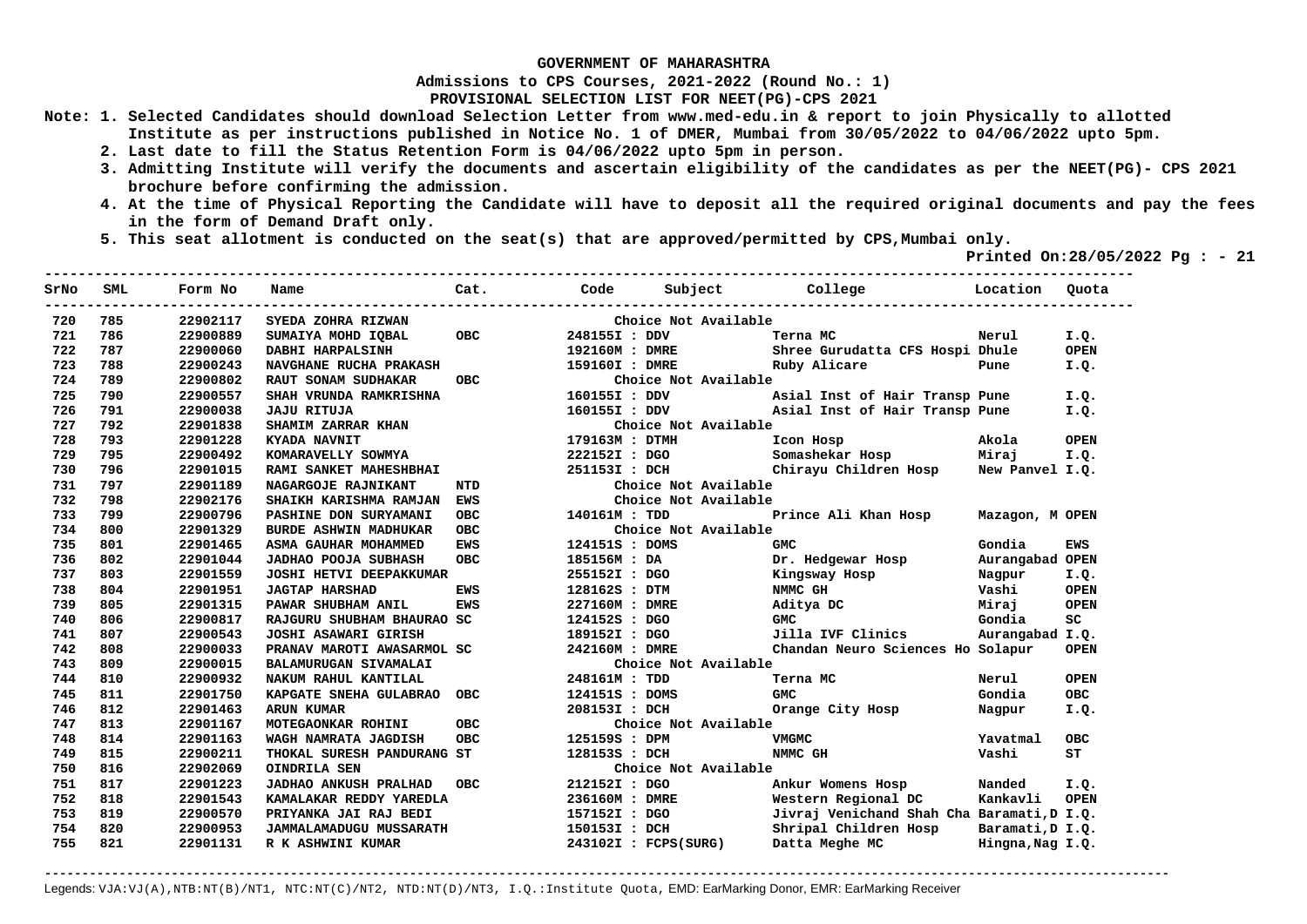**Admissions to CPS Courses, 2021-2022 (Round No.: 1)**

**PROVISIONAL SELECTION LIST FOR NEET(PG)-CPS 2021** 

- **Note: 1. Selected Candidates should download Selection Letter from www.med-edu.in & report to join Physically to allotted Institute as per instructions published in Notice No. 1 of DMER, Mumbai from 30/05/2022 to 04/06/2022 upto 5pm.** 
	- **2. Last date to fill the Status Retention Form is 04/06/2022 upto 5pm in person.**
	- **3. Admitting Institute will verify the documents and ascertain eligibility of the candidates as per the NEET(PG)- CPS 2021 brochure before confirming the admission.**
	- **4. At the time of Physical Reporting the Candidate will have to deposit all the required original documents and pay the fees in the form of Demand Draft only.**

**----------------------------------------------------------------------------------------------------------------------------------** 

 **5. This seat allotment is conducted on the seat(s) that are approved/permitted by CPS,Mumbai only.** 

 **Printed On:28/05/2022 Pg : - 22** 

| SrNo | <b>SML</b> | Form No  | Name                          | Cat.       | Code             | Subject              | College<br>----------------                | Location         | Ouota       |
|------|------------|----------|-------------------------------|------------|------------------|----------------------|--------------------------------------------|------------------|-------------|
| 756  | 823        | 22901257 | YADAV KAVITA ASHOKRAO         | EWS        |                  | Choice Not Available |                                            |                  |             |
| 757  | 824        | 22901935 | SABALE ARJUN DHARMRAJ         | <b>EWS</b> |                  | Choice Not Available |                                            |                  |             |
| 758  | 825        | 22901122 | <b>MANKAPE DATTA</b>          | <b>EWS</b> |                  | Choice Not Available |                                            |                  |             |
| 759  | 826        | 22901742 | DHOTARE DNYANESHWAR           | <b>OBC</b> | 192161M : TDD    |                      | Shree Gurudatta CFS Hospi Dhule            |                  | <b>OPEN</b> |
| 760  | 828        | 22901444 | SHEKHAR RAMESH PATIL          | <b>OBC</b> |                  | Choice Not Available |                                            |                  |             |
| 761  | 829        | 22901678 | <b>KAMBLE NAYAN</b>           | SC         | 255160M : DMRE   |                      | Kingsway Hosp                              | Nagpur           | <b>OPEN</b> |
| 762  | 830        | 22900373 | TIMANDE CHINTAN SANJAY        |            | 206153I : DCH    |                      | Getwell Hosp                               | Dhantoli, I.Q.   |             |
| 763  | 831        | 22901227 | APET KOMAL KALYANRAO          |            | 185153I : DCH    |                      | Dr. Hedgewar Hosp                          | Aurangabad I.Q.  |             |
| 764  | 832        | 22900836 | SANJNA SINGH                  |            | 182153I : DCH    |                      | Sanjeevani Children's Hos Aurangabad I.Q.  |                  |             |
| 765  | 833        | 22901364 | <b>BHOSALE ANKITA AVINASH</b> |            | 147156M : DA     |                      | GMF Ruby Hall Clinic                       | Pune             | <b>OPEN</b> |
| 766  | 834        | 22900682 | SUMIT KUMAR SINGH             |            | 243153I : DCH    |                      | Datta Meghe MC                             | Hingna, Nag I.Q. |             |
| 767  | 835        | 22901305 | <b>AAISHA ASHFAQUE GULREZ</b> | <b>OBC</b> | 166152I : DGO    |                      | Rising Medicare Hosp Khardi, Di I.Q.       |                  |             |
| 768  | 836        | 22900119 | TANYA GUPTA                   |            |                  | Choice Not Available |                                            |                  |             |
| 769  | 837        | 22901063 | PRADEEP SINGH                 |            |                  | Choice Not Available |                                            |                  |             |
| 770  | 838        | 22902157 | ROHIT NARESH AGARWAL          |            | 231160M: DMRE    |                      | Axis DC                                    | Karad, Dis OPEN  |             |
| 771  | 839        | 22902210 | ALI SHABANA MUSHARRAF         |            |                  | Choice Not Available |                                            |                  |             |
| 772  | 840        | 22900336 | <b>BABLU SARMA</b>            |            |                  | Choice Not Available |                                            |                  |             |
| 773  | 841        | 22901720 | RENUKA SUDHIR MORE            |            | 242160M : DMRE   |                      | Chandan Neuro Sciences Ho Solapur          |                  | <b>OPEN</b> |
| 774  | 842        | 22901974 | <b>CHAVAN PARESHKUMAR</b>     |            | 243153I : DCH    |                      | Datta Meghe MC                             | Hingna, Nag I.Q. |             |
| 775  | 843        | 22900598 | MOHD ANAS                     |            | 165153I : DCH    |                      | Vatsalya Mother & Child C Bhosari, D I.Q.  |                  |             |
| 776  | 844        | 22901381 | CHANDAK SHRADDHA PRAMOD EWS   |            | 200152I : DGO    |                      | Vaishnavi Hosp                             | Latur            | I.Q.        |
| 777  | 846        | 22900257 | <b>THAKKAR KISHAN</b>         |            |                  | Choice Not Available |                                            |                  |             |
| 778  | 847        | 22900042 | MANDAR SURENDRA               | <b>OBC</b> |                  | Choice Not Available |                                            |                  |             |
| 779  | 848        | 22900709 | JATINKUMAR JIVARAJBHAI        |            | 131158M : DORTHO |                      | Bhatia GH                                  | Tardeo, Mu OPEN  |             |
| 780  | 849        | 22900876 | MATRYEE SHRINGI               |            | 251153I : DCH    |                      | Chirayu Children Hosp                      | New Panvel I.Q.  |             |
| 781  | 850        | 22900064 | TAKKOLI HARSHITHA REDDY       |            | 213152I : DGO    |                      | Jijamata Hosp                              | Nanded           | I.Q.        |
| 782  | 851        | 22900620 | LADANI JANAKI JAMANADAS       |            | 163155I : DDV    |                      | Skin & Surgery Internatio Kothrud, Pu I.Q. |                  |             |
| 783  | 852        | 22901946 | POOJABEN VIJAYKUMAR           |            | 135151M : DOMS   |                      | KB Haji Bachooali Hosp                     | Parel, Mumb OPEN |             |
| 784  | 853        | 22900827 | YADAV SAHIL VIJAY             |            | 231160M : DMRE   |                      | Axis DC                                    | Karad, Dis OPEN  |             |
| 785  | 854        | 22900203 | CHARKHE POOJA PRALHAD         | овс        |                  | Choice Not Available |                                            |                  |             |
| 786  | 855        | 22900057 | RYALI MANOGNYA                |            | 214152I : DGO    |                      | Parkar MF Hosp                             | Ratnagiri I.Q.   |             |
| 787  | 856        | 22900175 | MRIDUSMITA DAS                |            | 181152I : DGO    |                      | Anand Hosp                                 | Vaijapur, A I.Q. |             |
| 788  | 857        | 22901006 | MAMDAPURE FARHEEN             |            |                  | Choice Not Available |                                            |                  |             |
| 789  | 858        | 22902164 | KALLE PRASHANT                | <b>NTC</b> | 102158S : DORTHO |                      | Jagjivanram WR Hosp                        | Mumbai Cen NTC   |             |
| 790  | 859        | 22902208 | <b>GIRI AVINASH NAVANATH</b>  | <b>NTB</b> | 236160M : DMRE   |                      | Western Regional DC                        | Kankavli         | <b>OPEN</b> |
| 791  | 860        | 22900237 | KULKARNI PRATIK VIJAY         | <b>EWS</b> |                  | Choice Not Available |                                            |                  |             |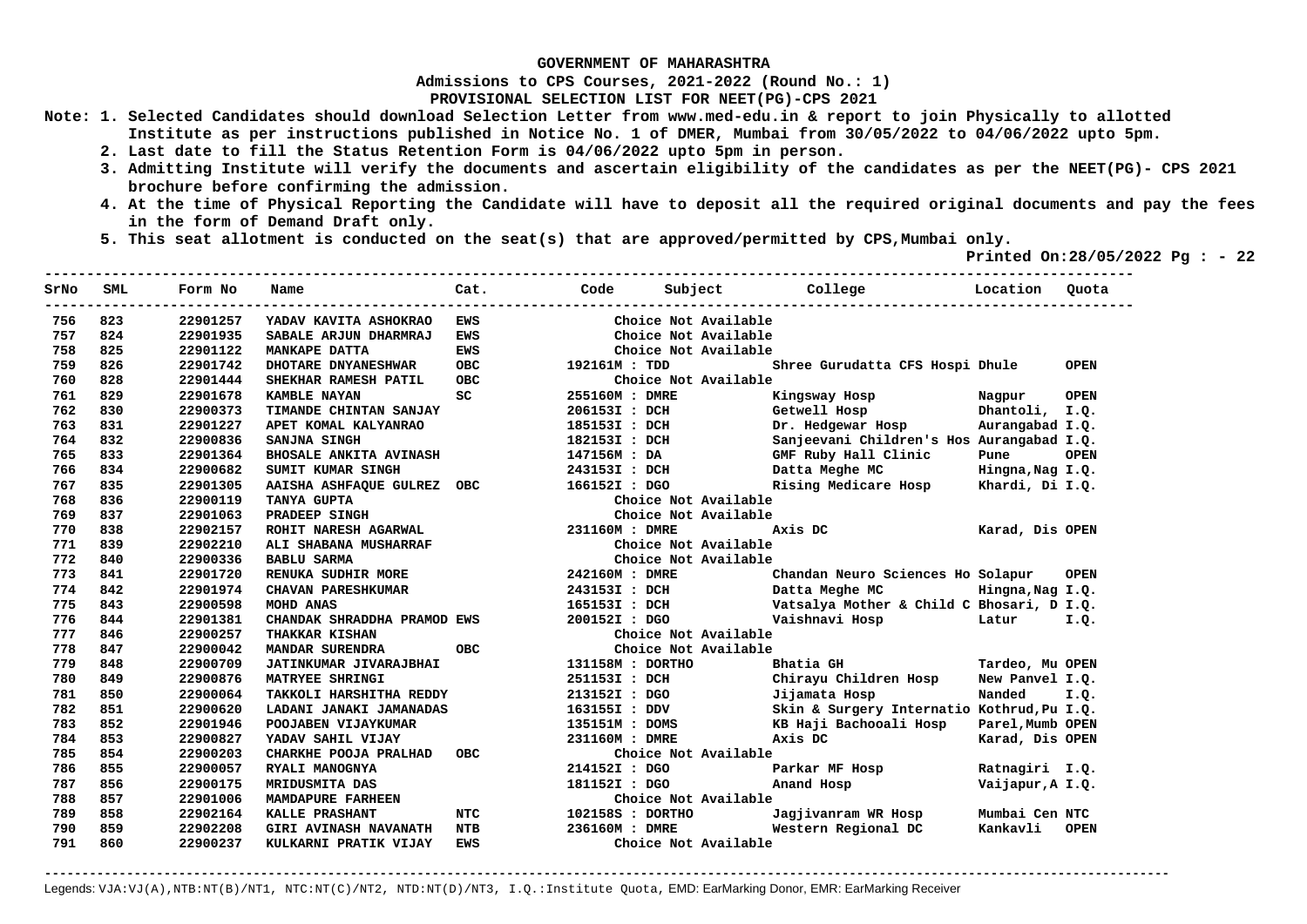**Admissions to CPS Courses, 2021-2022 (Round No.: 1)**

**PROVISIONAL SELECTION LIST FOR NEET(PG)-CPS 2021** 

- **Note: 1. Selected Candidates should download Selection Letter from www.med-edu.in & report to join Physically to allotted Institute as per instructions published in Notice No. 1 of DMER, Mumbai from 30/05/2022 to 04/06/2022 upto 5pm.** 
	- **2. Last date to fill the Status Retention Form is 04/06/2022 upto 5pm in person.**
	- **3. Admitting Institute will verify the documents and ascertain eligibility of the candidates as per the NEET(PG)- CPS 2021 brochure before confirming the admission.**
	- **4. At the time of Physical Reporting the Candidate will have to deposit all the required original documents and pay the fees in the form of Demand Draft only.**
	- **5. This seat allotment is conducted on the seat(s) that are approved/permitted by CPS,Mumbai only.**

 **Printed On:28/05/2022 Pg : - 23**   $-1.1$ 

| SrNo | SML | Form No  | Name                        | Cat.       | Code           | Subject              | College                                    | Location        | Ouota       |
|------|-----|----------|-----------------------------|------------|----------------|----------------------|--------------------------------------------|-----------------|-------------|
| 792  | 861 | 22901302 | SHEGEKAR GAURAV ARUN        | <b>OBC</b> | 105163S : DTMH |                      | Smt. MT Agarwal GH                         | Mumbai          | <b>OBC</b>  |
| 793  | 862 | 22901843 | DONGARE PRIYANKA PRAVIN EWS |            | 203160I : DMRE |                      | Vivekanand MFRC                            | Latur           | I.Q.        |
| 794  | 863 | 22901786 | PATEL KAJAL MANOJ           |            |                | Choice Not Available |                                            |                 |             |
| 795  | 864 | 22901848 | KRUPA RANI P                |            | 240152I : DGO  |                      | Shobha Nur Home                            | Solapur         | I.Q.        |
| 796  | 865 | 22900411 | PATEL NISHANT               |            | 192152I : DGO  |                      | Shree Gurudatta CFS Hospi Dhule            |                 | I.0.        |
| 797  | 866 | 22900055 | MOHAMMAD KARIMUDDIN         |            |                | Choice Not Available |                                            |                 |             |
| 798  | 867 | 22901814 | SOPHIYA CHAUDHARY           |            | 167153I : DCH  |                      | Weare Multispecialty Hosp wagholi, D I.Q.  |                 |             |
| 799  | 868 | 22901873 | <b>ANJUM KHAN</b>           |            | 208152I : DGO  |                      | Orange City Hosp                           | Nagpur          | I.Q.        |
| 800  | 869 | 22900004 | PATEL MOHSIN RAFIK          | <b>EWS</b> |                | Choice Not Available |                                            |                 |             |
| 801  | 870 | 22901000 | KADAM SNEHA BALASAHEB       |            | 237156M : DA   |                      | Ashwini Sahakari Rugnalay Solapur          |                 | <b>OPEN</b> |
| 802  | 873 | 22901285 | PATIL ANUSHRI DEEPAK        | EWS        |                | Choice Not Available |                                            |                 |             |
| 803  | 874 | 22900354 | MAKADIYA PRIYANK            |            | 167155I: DDV   |                      | Weare Multispecialty Hosp wagholi, D I.Q.  |                 |             |
| 804  | 875 | 22901710 | KUNDALKAR POOJA VILAS       | <b>NTC</b> |                | Choice Not Available |                                            |                 |             |
| 805  | 877 | 22901718 | KOLHE AMOL ASHOKRAO         | <b>EWS</b> | 164159M : DPM  |                      | Jagruti Psychiatric Centr Hadapsar, P OPEN |                 |             |
| 806  | 878 | 22901151 | <b>JETHAVA DIMPAL</b>       |            |                | Choice Not Available |                                            |                 |             |
| 807  | 879 | 22901741 | NISHI BASEDIA               |            | 240152I : DGO  |                      | Shobha Nur Home                            | Solapur         | I.Q.        |
| 808  | 880 | 22901988 | PRAMOD BALIRAM PAWAR        | EWS        | 105163S : DTMH |                      | Smt. MT Agarwal GH                         | Mumbai          | <b>EWS</b>  |
| 809  | 881 | 22900753 | LONE MANGESH GULABRAO       | NTC        | 104161S : TDD  |                      | KB Bhabha Hosp                             | Bandra, Mum NTC |             |
| 810  | 882 | 22901240 | DEEPANSH SAXENA             |            | 131160I : DMRE |                      | Bhatia GH                                  | Tardeo, Mu I.Q. |             |
| 811  | 883 | 22900675 | SHAIKH MOHD AHSAN MOHD      | OBC        | 238153I : DCH  |                      | Navjeen Children Hosp                      | Pandharpur I.Q. |             |
| 812  | 884 | 22900086 | SWATI KATRE                 | <b>OBC</b> |                | Choice Not Available |                                            |                 |             |
| 813  | 885 | 22901362 | AAFREEN FIRDAOUS ANSARI OBC |            |                | Choice Not Available |                                            |                 |             |
| 814  | 886 | 22901246 | PATIL YUVRAJ NARAYAN        | <b>EWS</b> | 194153I : DCH  | Masai MF             |                                            | Kolhapur I.Q.   |             |
| 815  | 887 | 22901052 | KAMBLE DHAVALRAJ DANIAL SC  |            |                |                      | 140160I : DMRE Prince Ali Khan Hosp        | Mazagon, M I.Q. |             |
| 816  | 888 | 22900379 | <b>JAWALE ANUPRIYA</b>      | SC         |                | 106153S : DCH        | MW Desai GH                                | Malad           | SC          |
| 817  | 889 | 22900547 | WAGH DIPALI SUBHASHRAO EWS  |            | 135151M : DOMS |                      | KB Haji Bachooali Hosp                     | Parel,Mumb OPEN |             |
| 818  | 890 | 22900135 | RISHA ANIL JATAL            | OBC.       |                | Choice Not Available |                                            |                 |             |
| 819  | 891 | 22901875 | ANANDE SHAILENDRA           |            | 263160I : DMRE |                      | BMCs Krsnaa DC asso with Jogeshwari I.Q.   |                 |             |
| 820  | 892 | 22902020 | <b>ANKIT KASHYAP</b>        |            |                | Choice Not Available |                                            |                 |             |
| 821  | 893 | 22901321 | PARSODE RAHUL BHIMRAO       | SC         |                | Choice Not Available |                                            |                 |             |
| 822  | 894 | 22900313 | PATIL PADMIN MOHANRAO       | <b>NTC</b> |                | Choice Not Available |                                            |                 |             |
| 823  | 895 | 22901415 | SHEETAL YADAV               |            | 255153I : DCH  |                      | Kingsway Hosp<br><b>Example 2</b> Nagpur   |                 | I.O.        |
| 824  | 896 | 22900507 | THAKUR AKSHATA TUKARAM      |            | 252155I : DDV  |                      | Trimurti Bahuuddeshiya SS New Panvel I.Q.  |                 |             |
| 825  | 897 | 22900838 | SHENDOKAR RUPESH SUDESH OBC |            |                | Choice Not Available |                                            |                 |             |
| 826  | 898 | 22901432 | <b>SHAH HARSHILKUMAR</b>    |            |                | Choice Not Available |                                            |                 |             |
| 827  | 899 | 22901924 | POHARKAR AKHILESH           | EWS        | 119154S : DPB  |                      | <b>GMC</b>                                 | Jalgaon         | <b>EWS</b>  |
|      |     |          |                             |            |                |                      |                                            |                 |             |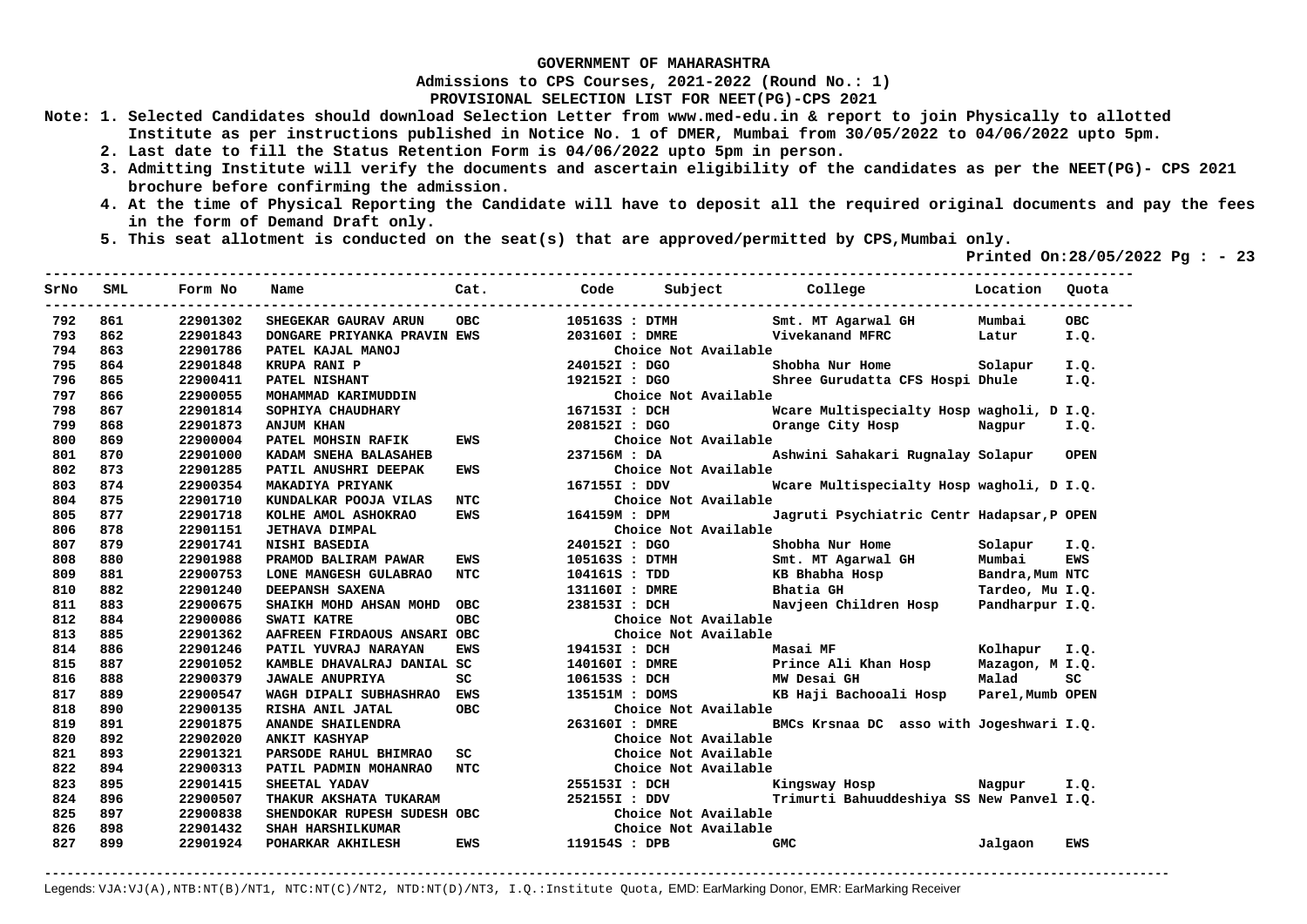**Admissions to CPS Courses, 2021-2022 (Round No.: 1)**

**PROVISIONAL SELECTION LIST FOR NEET(PG)-CPS 2021** 

- **Note: 1. Selected Candidates should download Selection Letter from www.med-edu.in & report to join Physically to allotted Institute as per instructions published in Notice No. 1 of DMER, Mumbai from 30/05/2022 to 04/06/2022 upto 5pm.** 
	- **2. Last date to fill the Status Retention Form is 04/06/2022 upto 5pm in person.**
	- **3. Admitting Institute will verify the documents and ascertain eligibility of the candidates as per the NEET(PG)- CPS 2021 brochure before confirming the admission.**
	- **4. At the time of Physical Reporting the Candidate will have to deposit all the required original documents and pay the fees in the form of Demand Draft only.**

**----------------------------------------------------------------------------------------------------------------------------------** 

 **5. This seat allotment is conducted on the seat(s) that are approved/permitted by CPS,Mumbai only.** 

 **Printed On:28/05/2022 Pg : - 24** 

| SrNo | SML | Form No  | Name                        | Cat.       | Code                 | Subject              | College<br>--------------------            | Location         | Ouota       |
|------|-----|----------|-----------------------------|------------|----------------------|----------------------|--------------------------------------------|------------------|-------------|
| 828  | 900 | 22901300 | KADU NEHA DAMODHAR          | OBC.       |                      | Choice Not Available |                                            |                  |             |
| 829  | 901 | 22900894 | VUSA CHANDRA SEKHAR         |            | 150153I : DCH        |                      | Shripal Children Hosp                      | Baramati, D I.Q. |             |
| 830  | 902 | 22900906 | TAUR SUPRIYA BABURAO        |            |                      | 237156M : DA         | Ashwini Sahakari Rugnalay Solapur          |                  | <b>OPEN</b> |
| 831  | 903 | 22900646 | NITIN CHOUDHARY             |            |                      | 154153I : DCH        | Sant Dnyaneshwar MER                       | Pune             | I.Q.        |
| 832  | 904 | 22900608 | <b>RAJIV SARKAR</b>         |            | 255153I : DCH        |                      | Kingsway Hosp                              | Nagpur           | I.Q.        |
| 833  | 905 | 22901527 | TAGALPALLEWAR SAGAR         | <b>EWS</b> |                      | Choice Not Available |                                            |                  |             |
| 834  | 906 | 22900544 | <b>ANKUR JADOUN</b>         |            |                      | Choice Not Available |                                            |                  |             |
| 835  | 907 | 22900406 | KUMUDINI JAGDISH GADHE      | <b>OBC</b> | 136158M : DORTHO     |                      | Masina Hosp                                | Byculla, Mu OPEN |             |
| 836  | 908 | 22901915 | <b>KUNA ANUSHA</b>          |            |                      | Choice Not Available |                                            |                  |             |
| 837  | 909 | 22900624 | SHAIK NISHRAT BANU          |            |                      | Choice Not Available |                                            |                  |             |
| 838  | 910 | 22901438 | <b>BHANDARI MANVITA</b>     | NTC        |                      | Choice Not Available |                                            |                  |             |
| 839  | 911 | 22901269 | PARMAR DIGANT               |            | 181152I : DGO        |                      | Anand Hosp Vaijapur, A I.Q.                |                  |             |
| 840  | 912 | 22901898 | SHAIKH AFRIN RAJJAK         | <b>OBC</b> |                      | 164159M : DPM        | Jagruti Psychiatric Centr Hadapsar, P OPEN |                  |             |
| 841  | 913 | 22900146 | MANTRI PRADNYA VIVEK        |            |                      | Choice Not Available |                                            |                  |             |
| 842  | 914 | 22900174 | <b>HASEEN MIYAN</b>         |            | 170153I : DCH        |                      | MAEERS Vishwaraj Hosp                      | Loni Kalbh I.Q.  |             |
| 843  | 915 | 22900187 | KIRAN BHIKA DHEPALE         | <b>NTC</b> |                      | 189152I : DGO        | Jilla IVF Clinics                          | Aurangabad I.Q.  |             |
| 844  | 916 | 22901869 | MEHROTRA SHAIL SANJAYA      |            | 214152I : DGO        |                      | Parkar MF Hosp                             | Ratnagiri I.Q.   |             |
| 845  | 917 | 22900853 | PIMPALKAR VAIBHAVI          | <b>OBC</b> |                      | Choice Not Available |                                            |                  |             |
| 846  | 918 | 22900883 | PATIL TEJASVI               | <b>OBC</b> | 192152I : DGO        |                      | Shree Gurudatta CFS Hospi Dhule I.Q.       |                  |             |
| 847  | 919 | 22900302 | <b>SAPNA KHARD</b>          |            |                      | Choice Not Available |                                            |                  |             |
| 848  | 920 | 22901262 | S KRISHNA PRIYA             |            | 245152I : DGO        |                      | Medicare Hosp                              | Pusad, Dist I.Q. |             |
| 849  | 921 | 22901421 | VISHWAJIT PRAMOD SHELKE OBC |            | 159160I : DMRE       |                      | Ruby Alicare                               | Pune I.Q.        |             |
| 850  | 922 | 22900651 | <b>ANKUR KUMAR</b>          |            |                      | Choice Not Available |                                            |                  |             |
| 851  | 923 | 22901604 | RATHOD KALYANI              | <b>VJA</b> |                      | 142160I : DMRE       | Zen Multispeciality Hosp                   | Chembur, M I.Q.  |             |
| 852  | 924 | 22900069 | VARU JAIDEEP KESHUBHAI      |            |                      |                      | 205159M : DPM Lata Mangeshkar Hosp         | Nagpur           | <b>OPEN</b> |
| 853  | 925 | 22901768 | PANCHAL HARSH               |            | 140158M : DORTHO     |                      | Prince Ali Khan Hosp                       | Mazagon, M OPEN  |             |
| 854  | 926 | 22900908 | HUSALE VIDYA VIJAY          | SC         |                      | Choice Not Available |                                            |                  |             |
| 855  | 927 | 22901196 | SHINDE PRAJAKTA             | OBC.       | 204161M : TDD        |                      | Galaxy Hosp                                | Latur            | <b>OPEN</b> |
| 856  | 928 | 22901278 | TUPE JAYANT MAHADEO         | SC         | 161160I : DMRE       |                      | Noble Hosp                                 | Hadapsar, P I.Q. |             |
| 857  | 929 | 22902242 | RAUT PRIYANKA ANANT         | OBC.       |                      | Choice Not Available |                                            |                  |             |
| 858  | 930 | 22901295 | AAKANKSHA DEWANGAN          |            | 166153I : DCH        |                      | Rising Medicare Hosp                       | Khardi, Di I.Q.  |             |
| 859  | 931 | 22900104 | RAUT VINOD VILAS            | OBC.       |                      | Choice Not Available |                                            |                  |             |
| 860  | 932 | 22900848 | CHANDNI PANCHAL             |            | 260152I : DGO        |                      | Panacea Hosp                               | Yeola, Nash I.Q. |             |
| 861  | 933 | 22900741 | PATEL ANUBEN                |            | 248160I : DMRE       |                      | Terna MC                                   | Nerul            | I.Q.        |
| 862  | 934 | 22900171 | <b>AVINASH KR PANDEY</b>    |            |                      | Choice Not Available |                                            |                  |             |
| 863  | 935 | 22901860 | KUTE MRINMAI RAVINDRA       | <b>OBC</b> | 254102I : FCPS(SURG) |                      | JMF's Hosp                                 | Dhule            | I.Q.        |
|      |     |          |                             |            |                      |                      |                                            |                  |             |

**-------------------------------------------------------------------------------------------------------------------------------------------------------**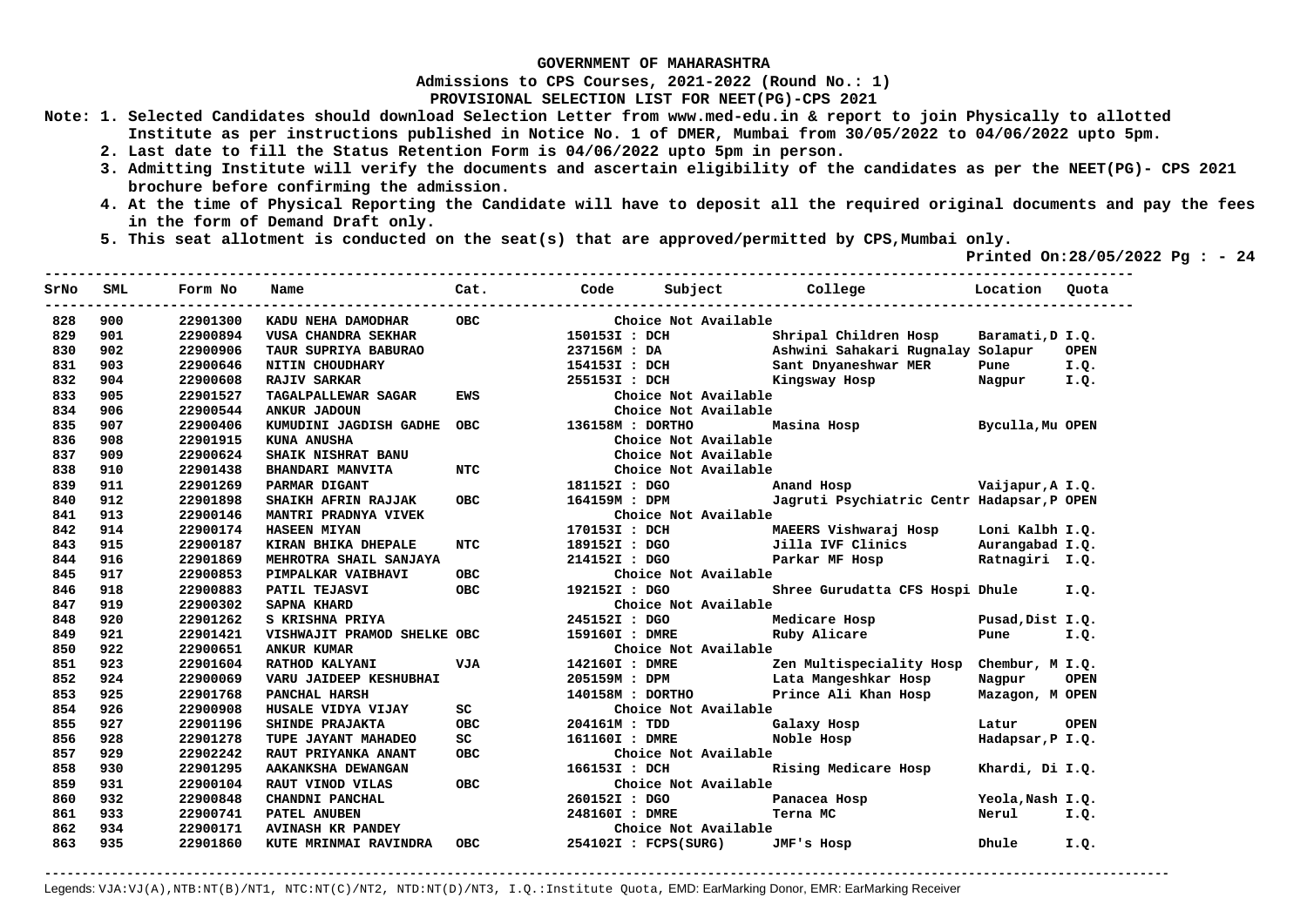**Admissions to CPS Courses, 2021-2022 (Round No.: 1)**

**PROVISIONAL SELECTION LIST FOR NEET(PG)-CPS 2021** 

- **Note: 1. Selected Candidates should download Selection Letter from www.med-edu.in & report to join Physically to allotted Institute as per instructions published in Notice No. 1 of DMER, Mumbai from 30/05/2022 to 04/06/2022 upto 5pm.** 
	- **2. Last date to fill the Status Retention Form is 04/06/2022 upto 5pm in person.**
	- **3. Admitting Institute will verify the documents and ascertain eligibility of the candidates as per the NEET(PG)- CPS 2021 brochure before confirming the admission.**
	- **4. At the time of Physical Reporting the Candidate will have to deposit all the required original documents and pay the fees in the form of Demand Draft only.**
	- **5. This seat allotment is conducted on the seat(s) that are approved/permitted by CPS,Mumbai only.**

 **Printed On:28/05/2022 Pg : - 25**   $-1.1$ 

| SrNo | <b>SML</b> | Form No  | Name                                          | Cat. | Code           | Subject<br>----------------------------- | College                                                                                                                                                                                                                       | Location Ouota   |      |
|------|------------|----------|-----------------------------------------------|------|----------------|------------------------------------------|-------------------------------------------------------------------------------------------------------------------------------------------------------------------------------------------------------------------------------|------------------|------|
| 864  | 936        | 22901045 | NIHARIKA CHOUDHARY                            |      | 225152I : DGO  |                                          | Shantabai Arali Hosp                                                                                                                                                                                                          | Jath, Dist- I.Q. |      |
| 865  | 937        | 22900758 | ANKUSH SINGH PAL<br>PATIL PRATHMESH KUMAR OBC |      |                | Choice Not Available                     |                                                                                                                                                                                                                               |                  |      |
| 866  | 938        | 22900942 |                                               |      |                | 144158M: DORTHO                          | Vedanta Inst                                                                                                                                                                                                                  | Saswand, Di OPEN |      |
| 867  | 939        | 22901184 | URVASHIBA KIRITSINH                           |      |                | Choice Not Available                     |                                                                                                                                                                                                                               |                  |      |
| 868  | 942        | 22900413 | KADAM LAXMAN VITHOBA                          |      | 248160I : DMRE |                                          | Terna MC                                                                                                                                                                                                                      | Nerul            | I.Q. |
| 869  | 944        | 22902078 | SONIKA SURESHLAL                              |      |                |                                          | 263160I : DMRE BMCs Krsnaa DC asso with Jogeshwari I.Q.                                                                                                                                                                       |                  |      |
| 870  | 945        | 22901457 | <b>GUDABOINA SWATHI</b>                       |      | 200152I : DGO  |                                          | Vaishnavi Hosp                                                                                                                                                                                                                | Latur I.Q.       |      |
| 871  | 946        | 22900752 | JINSANA.V.M V K                               |      |                | Choice Not Available                     |                                                                                                                                                                                                                               |                  |      |
| 872  | 947        | 22901203 | RACHIKA RANI                                  |      | 181153I : DCH  |                                          | Anand Hosp                                                                                                                                                                                                                    | Vaijapur, A I.Q. |      |
| 873  | 948        | 22901928 | DURGE NIDHI WASUDEO                           | SC   | 128154S : DPB  | NMMC GH                                  |                                                                                                                                                                                                                               | Vashi            | SC.  |
| 874  | 949        | 22901944 | <b>JANGAM BHAGYA SREE</b>                     |      |                | Choice Not Available                     |                                                                                                                                                                                                                               |                  |      |
| 875  | 950        | 22900785 | <b>GHADGE PRADIP MAHADEV</b>                  |      |                | Choice Not Available                     |                                                                                                                                                                                                                               |                  |      |
| 876  | 951        | 22900707 | CHAUDHARY AAKASH                              |      |                | 171163M : DTMH                           | Manipal Hosp Khardi, Dis OPEN                                                                                                                                                                                                 |                  |      |
| 877  | 952        | 22901687 | GILANI UZMA SAYED                             | EWS  |                | 212152I : DGO Ankur Womens Hosp          |                                                                                                                                                                                                                               | Nanded           | I.Q. |
| 878  | 953        | 22900356 | ANUPRIYA GOPESH KUMAR                         |      |                | Choice Not Available                     |                                                                                                                                                                                                                               |                  |      |
| 879  | 954        | 22900824 | PALLA SREE DIVYA                              |      |                | Choice Not Available                     |                                                                                                                                                                                                                               |                  |      |
| 880  | 955        | 22900200 | VYAS YOGIRAJ PRAVINBHAI                       |      |                |                                          | 153160I : DMRE Sachin Kamble Inst Moshi, Dist I.Q.                                                                                                                                                                            |                  |      |
| 881  | 956        | 22900578 | REHANA PANDURANGI                             |      |                |                                          | 202152I : DGO Dr. S.B. Gugale Hosp & Wa Latur                                                                                                                                                                                 |                  | I.O. |
| 882  | 957        | 22901061 | <b>GORE SATISH SURESH</b>                     | OBC  |                | Choice Not Available                     |                                                                                                                                                                                                                               |                  |      |
| 883  | 958        | 22900917 | BHALERAO SHRUTIKA ANIL SC                     |      |                | Choice Not Available                     |                                                                                                                                                                                                                               |                  |      |
| 884  | 959        | 22901014 | <b>JAWED IOBAL</b>                            |      |                | Choice Not Available                     |                                                                                                                                                                                                                               |                  |      |
| 885  | 960        | 22900512 | <b>HARSH KAUSHAL</b>                          |      |                |                                          |                                                                                                                                                                                                                               |                  |      |
| 886  | 961        | 22901884 | AWADHESH KUMAR VERMA                          |      |                |                                          |                                                                                                                                                                                                                               |                  |      |
| 887  | 962        | 22902086 | AOUS A S                                      |      |                | Choice Not Available                     |                                                                                                                                                                                                                               |                  |      |
| 888  | 963        | 22901712 | <b>JESWANI NEHA KAMAL</b>                     |      | 164159I : DPM  |                                          | Jagruti Psychiatric Centr Hadapsar, P I.Q.                                                                                                                                                                                    |                  |      |
| 889  | 964        | 22901550 | PATEL DIMPALBEN                               |      |                | Choice Not Available                     |                                                                                                                                                                                                                               |                  |      |
| 890  | 965        | 22901244 | SHWETA AMARSHI DABHI                          |      | 153160I : DMRE |                                          | Sachin Kamble Inst                                                                                                                                                                                                            | Moshi, Dist I.Q. |      |
| 891  | 966        | 22900919 | NALLIBOINA NANDANA                            |      |                |                                          | 200152I : DGO    Vaishnavi Hosp                                                                                                                                                                                               | Latur            | I.Q. |
| 892  | 967        | 22901323 | KHAN MAHEJABEEN MAHMOOD EWS                   |      | 266152I : DGO  |                                          | Global Maharashtra Hosp                                                                                                                                                                                                       | Jamner, Di I.Q.  |      |
| 893  | 968        | 22901159 | GAWADE SHUBHANGI JAYANT                       |      |                | Choice Not Available                     |                                                                                                                                                                                                                               |                  |      |
| 894  | 969        | 22900194 | <b>IDRISI AIJAZ AHMED</b>                     |      | 138151M : DOMS |                                          | Kenia Eye Hosp                                                                                                                                                                                                                | Santacruz, OPEN  |      |
| 895  | 970        | 22900267 | KUTE SONALI BABASAHEB OBC                     |      | 181153I : DCH  |                                          | Anand Hosp and the Second Second Second Second Second Second Second Second Second Second Second Second Second Second Second Second Second Second Second Second Second Second Second Second Second Second Second Second Second | Vaijapur, A I.Q. |      |
| 896  | 971        | 22900475 | UNNATI KANTIBHAI PATEL                        |      |                | Choice Not Available                     |                                                                                                                                                                                                                               |                  |      |
| 897  | 972        | 22902209 | KOMMERA SRINITHA                              |      | 225152I: DGO   |                                          | Shantabai Arali Hosp                                                                                                                                                                                                          | Jath, Dist- I.O. |      |
| 898  | 974        | 22902014 | GOPCHADE SMITA HAVGIRAO OBC                   |      |                | Choice Not Available                     |                                                                                                                                                                                                                               |                  |      |
| 899  | 975        | 22901157 | BHALODIYA PRINCEKUMAR                         |      |                | 142158M : DORTHO                         | Zen Multispeciality Hosp Chembur, M OPEN                                                                                                                                                                                      |                  |      |
|      |            |          |                                               |      |                |                                          |                                                                                                                                                                                                                               |                  |      |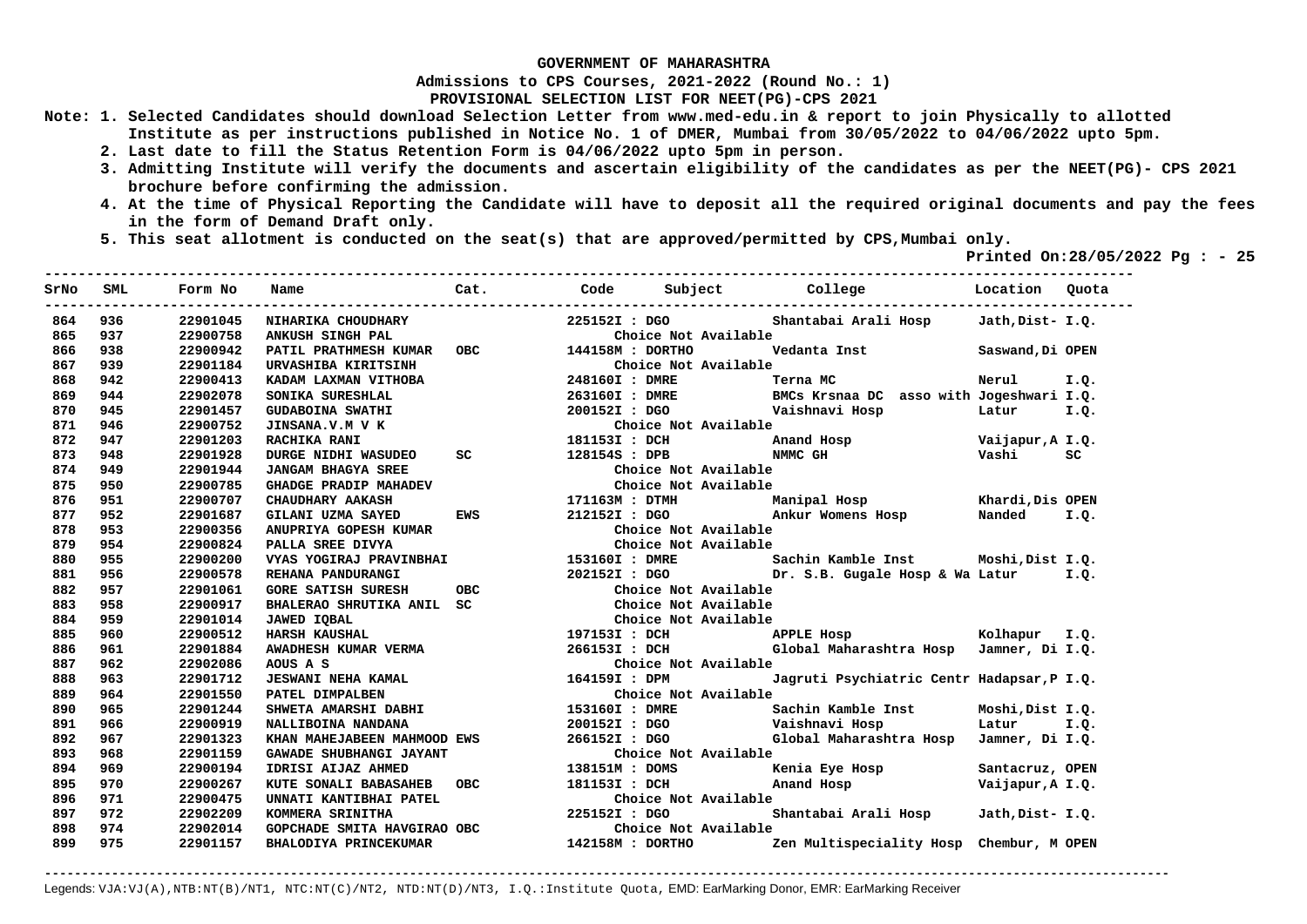**Admissions to CPS Courses, 2021-2022 (Round No.: 1)**

**PROVISIONAL SELECTION LIST FOR NEET(PG)-CPS 2021** 

- **Note: 1. Selected Candidates should download Selection Letter from www.med-edu.in & report to join Physically to allotted Institute as per instructions published in Notice No. 1 of DMER, Mumbai from 30/05/2022 to 04/06/2022 upto 5pm.** 
	- **2. Last date to fill the Status Retention Form is 04/06/2022 upto 5pm in person.**
	- **3. Admitting Institute will verify the documents and ascertain eligibility of the candidates as per the NEET(PG)- CPS 2021 brochure before confirming the admission.**
	- **4. At the time of Physical Reporting the Candidate will have to deposit all the required original documents and pay the fees in the form of Demand Draft only.**
	- **5. This seat allotment is conducted on the seat(s) that are approved/permitted by CPS,Mumbai only.**

 **Printed On:28/05/2022 Pg : - 26** 

| SrNo | SML      | Form No  | Name                      | Cat.       | Code           | Subject              | College                                   | Location         | Ouota       |
|------|----------|----------|---------------------------|------------|----------------|----------------------|-------------------------------------------|------------------|-------------|
| 900  | 976      | 22902254 | KABRA PRIYANKA            | <b>EWS</b> | 252155I : DDV  |                      | Trimurti Bahuuddeshiya SS New Panvel I.Q. |                  |             |
| 901  | 977      | 22900912 | GAJARE PRIYANKA SUKDEO    | SC.        | 248154M : DPB  |                      | Terna MC                                  | Nerul            | <b>OPEN</b> |
| 902  | 979      | 22901404 | PARAB AISHWARYA MOHAN     |            | 134157M : DORL |                      | KJMC & Res Cent                           | Sion, Mumba OPEN |             |
| 903  | 980      | 22900734 | <b>BANDE JYOTI SADU</b>   | ST         | 126152S : DGO  |                      | M M Thackery Hosp                         | Nerul            | ST          |
| 904  | 981      | 22901191 | GHUBE NITIN JANARDAN      | <b>OBC</b> | 185161M : TDD  |                      | Dr. Hedgewar Hosp                         | Aurangabad OPEN  |             |
| 905  | 982      | 22901532 | BAPAT RASHMI RAMCHANDRA   |            | 248154M : DPB  |                      | Terna MC                                  | Nerul            | <b>OPEN</b> |
| 906  | 983      | 22901688 | SHRIRAME SHRIKANT         | NTC        |                | Choice Not Available |                                           |                  |             |
| 907  | 984      | 22900094 | JOGANI RUTVI ASHOKBHAI    |            |                | Choice Not Available |                                           |                  |             |
| 908  | 985      | 22900806 | <b>LAKSHAY BANGA</b>      |            | 182153I : DCH  |                      | Sanjeevani Children's Hos Aurangabad I.Q. |                  |             |
| 909  | 986      | 22900944 | <b>GHOPE NILKANTH</b>     | SC.        |                | Choice Not Available |                                           |                  |             |
| 910  | 987      | 22900678 | DEOTALE VIPUL NAVANATH SC |            |                | Choice Not Available |                                           |                  |             |
| 911  | 988      | 22900478 | SHIWANGI RAGHUWANSHI      |            |                | Choice Not Available |                                           |                  |             |
| 912  | 989      | 22901050 | PATEL HEMAKSHEEBEN        |            |                | Choice Not Available |                                           |                  |             |
| 913  | 990      | 22900298 | BANDAPALLY DHEERAJA       |            |                | Choice Not Available |                                           |                  |             |
| 914  | 991      | 22900295 | KSHATRIYA SHASHANK        |            | 266152I : DGO  |                      | Global Maharashtra Hosp                   | Jamner, Di I.Q.  |             |
| 915  | 992      | 22901857 | WAGHMARE DIKSHA           | SC         |                | 128102S : FCPS(SURG) | NMMC GH                                   | Vashi            | SC          |
| 916  | 993      | 22902159 | DEEPAK MISHRA             |            | 131156M : DA   |                      | Bhatia GH                                 | Tardeo, Mu OPEN  |             |
| 917  | 994      | 22901376 | SONAVANE SWATI            | SC         |                | Choice Not Available |                                           |                  |             |
| 918  | 996      | 22901469 | PATEL NIHALI KIRTIKUMAR   |            | 241153I : DCH  |                      | Span Paed & Neonatal Crit Solapur         |                  | I.Q.        |
| 919  | 997      | 22900162 | CHAVAN PADAMA GULAB       | <b>VJA</b> |                | Choice Not Available |                                           |                  |             |
| 920  | 998      | 22901325 | CHAVAN TEJASWINI          | SC         | 147157M : DORL |                      | GMF Ruby Hall Clinic                      | Pune             | <b>OPEN</b> |
| 921  | 999      | 22900081 | THOMBARE JYOTIKA          | SC         | 249160I : DMRE |                      | Lotus Imaging Clinics                     | Panvel           | I.Q.        |
| 922  | 1000     | 22900017 | SOMWANSHI RAHUL           | SC         | 119151S : DOMS |                      | <b>GMC</b>                                | Jalgaon          | SC          |
| 923  | 1002     | 22901004 | GADDAM AMULYA PRASADA     |            | 230152I : DGO  |                      | Amrit MF& Nandadeep Hosp                  | Satara           | I.Q.        |
| 924  | 1005     | 22901599 | POWAR ROHINI BALVANT      | OBC.       |                | Choice Not Available |                                           |                  |             |
| 925  | 1006     | 22901455 | SONWAR ADITYA SADASHIV    |            | 234155I : DDV  |                      | Dr.Mahajan's Clinic & Sam Satara          |                  | I.O.        |
| 926  | 1007     | 22901081 | BHAGAT SNEHAL NANDAN      |            | 235152I : DGO  |                      | Nagvekar Hosp & Nur Home Kankavli         |                  | I.O.        |
| 927  | 1008     | 22900307 | TIBUDE NEEDHI DIPAK       | <b>OBC</b> |                | Choice Not Available |                                           |                  |             |
| 928  | 1009     | 22901910 | AYESHA SIDDIQUA           | <b>OBC</b> |                | Choice Not Available |                                           |                  |             |
| 929  | 1010     | 22901100 | KANOJE SHRADDHA VIJAY     | <b>EWS</b> | 230152I : DGO  |                      | Amrit MF& Nandadeep Hosp Satara           |                  | I.Q.        |
| 930  | 1011     | 22900418 | ALTAF A KHAN              |            | 198153I : DCH  |                      | Bhattad Hosp                              | Latur            | I.Q.        |
| 931  | 1012     | 22900299 | <b>BHUMPAGH NANCY</b>     |            |                | Choice Not Available |                                           |                  |             |
| 932  | 1013     | 22900722 | <b>B ELIZABETH RANI</b>   |            | 202152I : DGO  |                      | Dr. S.B. Gugale Hosp & Wa Latur           |                  | I.Q.        |
| 933  | 1014     | 22900771 | SYED JAWWAD ALI HASHMI    | EWS        | 188160I : DMRE |                      | Sahyadri Imaging                          | Aurangabad I.Q.  |             |
| 934. | 1015     | 22902191 | SNEHA RAJESHWAR SRIRAM    |            |                | Choice Not Available |                                           |                  |             |
|      | 935 1016 | 22900716 | SAGAR HARISHCHANDRA       | VJA        |                | 205158M : DORTHO     | Lata Mangeshkar Hosp                      | Nagpur           | <b>OPEN</b> |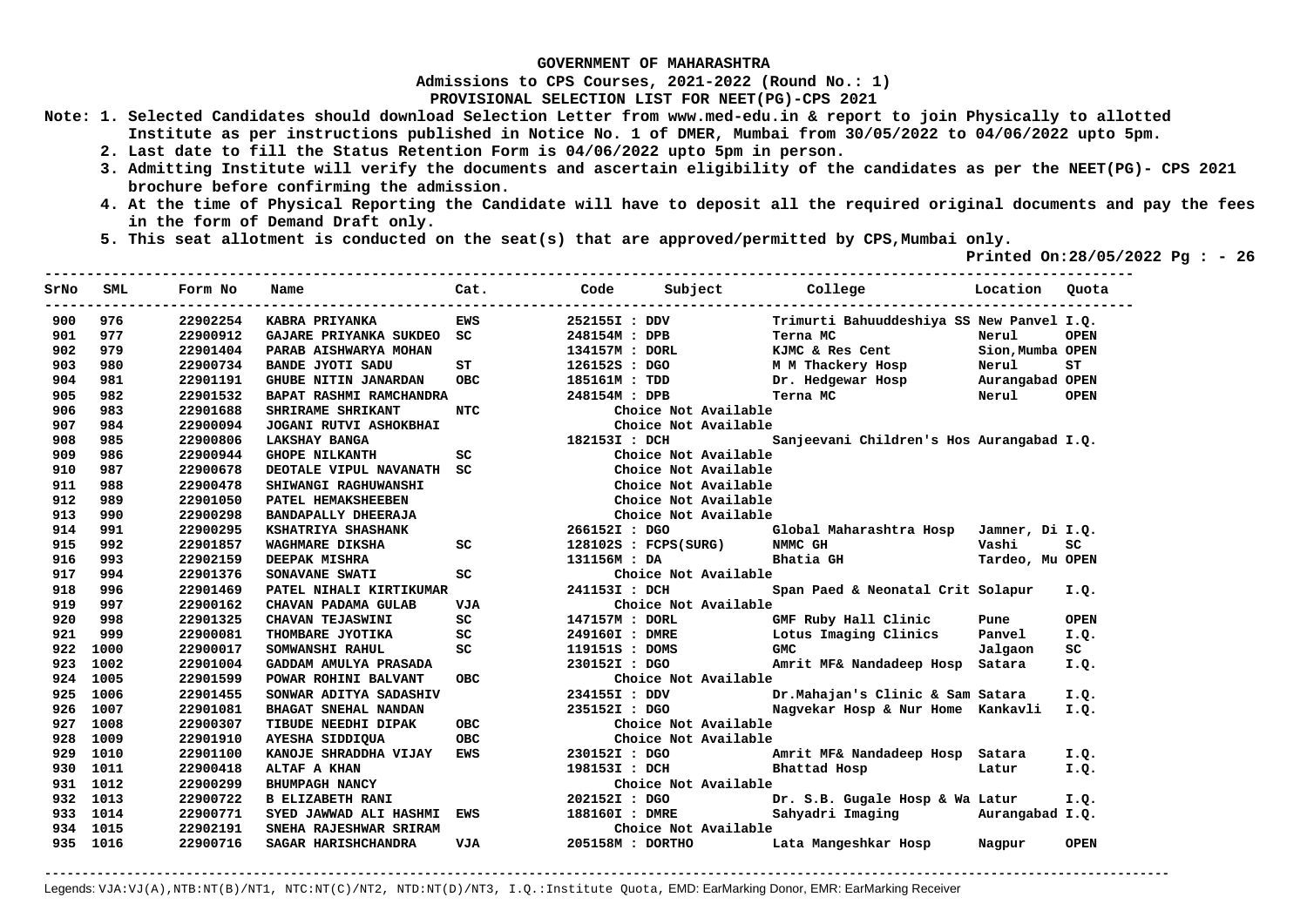**Admissions to CPS Courses, 2021-2022 (Round No.: 1)**

**PROVISIONAL SELECTION LIST FOR NEET(PG)-CPS 2021** 

- **Note: 1. Selected Candidates should download Selection Letter from www.med-edu.in & report to join Physically to allotted Institute as per instructions published in Notice No. 1 of DMER, Mumbai from 30/05/2022 to 04/06/2022 upto 5pm.** 
	- **2. Last date to fill the Status Retention Form is 04/06/2022 upto 5pm in person.**
	- **3. Admitting Institute will verify the documents and ascertain eligibility of the candidates as per the NEET(PG)- CPS 2021 brochure before confirming the admission.**
	- **4. At the time of Physical Reporting the Candidate will have to deposit all the required original documents and pay the fees in the form of Demand Draft only.**

**----------------------------------------------------------------------------------------------------------------------------------** 

 **5. This seat allotment is conducted on the seat(s) that are approved/permitted by CPS,Mumbai only.** 

 **Printed On:28/05/2022 Pg : - 27** 

| SrNo | SML      | Form No  | Name                                                                                                                                               |                  |                      | Cat. Code Subject College Docation Quota             |        |             |
|------|----------|----------|----------------------------------------------------------------------------------------------------------------------------------------------------|------------------|----------------------|------------------------------------------------------|--------|-------------|
|      | 936 1017 | 22901447 | NADGATTI VINAYAK UMESH                                                                                                                             |                  | Choice Not Available |                                                      |        |             |
| 937  | 1018     | 22900669 | DESAI VIVEK GUNVANTLAL                                                                                                                             |                  | Choice Not Available |                                                      |        |             |
|      | 938 1019 | 22901133 | INGOLE SMRUTI RAMESH                                                                                                                               | SC 1821531 : DCH |                      | Sanjeevani Children's Hos Aurangabad I.Q.            |        |             |
|      | 939 1020 | 22901612 | <b>BHOSALE PANKAJ</b>                                                                                                                              |                  | 201160I : DMRE       | Vision Radio DC Latur                                |        | I.Q.        |
|      | 940 1021 | 22901400 | PATEL KEYA KIRTIBHAI                                                                                                                               |                  | Choice Not Available |                                                      |        |             |
|      | 941 1022 | 22900387 | THE MILE ALL PRINCIPAL SADIQ<br>SINGAMSETTY PRADEEP 2201531 : DCH<br>2201531 : DCH                                                                 |                  | Choice Not Available |                                                      |        |             |
|      | 942 1023 | 22900696 |                                                                                                                                                    |                  |                      | Shri Tatyasaheb Ghatge Ho Sangli                     |        | I.O.        |
|      | 943 1024 | 22900974 | SUMAN MAURYA                                                                                                                                       |                  | Choice Not Available |                                                      |        |             |
|      | 944 1025 | 22900571 | NAVODITA GUPTA                                                                                                                                     |                  | 205155I : DDV        | Lata Mangeshkar Hosp Nagpur                          |        | I.O.        |
|      | 945 1026 | 22900109 | SHIVANGI MADHURENDRA                                                                                                                               |                  |                      | 243103I : FCPS(OBGY) Datta Meghe MC Hingna, Nag I.Q. |        |             |
|      | 946 1027 | 22900113 | SISODIA KARAN RAJESH                                                                                                                               | SC               |                      | 108102S: FCPS(SURG) Sant Muktabai GH Ghatkopar, SC   |        |             |
|      | 947 1028 | 22900181 | NAGARAJU C S                                                                                                                                       |                  |                      | 176153I : DCH Nelson Memorial Children Nashik        |        | I.Q.        |
|      | 948 1029 | 22901554 | <b>BOLLAM DEEPAK</b>                                                                                                                               |                  |                      | 192153I : DCH Shree Gurudatta CFS Hospi Dhule        |        | I.Q.        |
|      | 949 1030 | 22901488 | <b>VAYLU MANISH</b>                                                                                                                                |                  | Choice Not Available |                                                      |        |             |
|      | 950 1032 | 22900446 | <b>JOSHI KIRANKUMAR</b>                                                                                                                            |                  | 248158M : DORTHO     | Terna MC                                             | Nerul  | <b>OPEN</b> |
|      | 951 1033 | 22900905 | PANCHAL NIKITA                                                                                                                                     |                  |                      | 194153I : DCH Masai MF Massai Molhapur               |        | I.Q.        |
|      | 952 1034 | 22900550 | <b>TAPKE SNEHA SHAMRAO</b>                                                                                                                         | <b>NTB</b>       | 124153S : DCH        | GMC                                                  | Gondia | <b>NTB</b>  |
|      | 953 1035 | 22900805 | TAYDE ASHVINI ATMARAM OBC                                                                                                                          |                  | Choice Not Available |                                                      |        |             |
|      | 954 1036 | 22900715 | AKRITI BANSAL                                                                                                                                      |                  | Choice Not Available |                                                      |        |             |
|      | 955 1037 | 22900967 | RONAK AGRAWALLA                                                                                                                                    |                  |                      | Nelson Memorial Children Nashik                      |        | I.Q.        |
|      | 956 1039 | 22901516 | RAJNISH KUMAR DEO                                                                                                                                  |                  | 238153I : DCH        | Navjeen Children Hosp Pandharpur I.Q.                |        |             |
|      | 957 1042 | 22901573 | CHANAN VISHAL RAMNATH<br>DITTIMA NIDUI                                                                                                             | 257153I : DCH    |                      | Safalya Nur Home     Nashik                          |        | I.Q.        |
|      | 958 1043 | 22900195 | RITIKA NIDHI                                                                                                                                       |                  | Choice Not Available |                                                      |        |             |
|      | 959 1044 | 22901042 | MASAL UTKRANTI ARJUN                                                                                                                               | NTC              | Choice Not Available |                                                      |        |             |
|      | 960 1045 | 22902001 | SUSHREE SRISHTI                                                                                                                                    |                  | Choice Not Available |                                                      |        |             |
|      | 961 1046 | 22901939 | SANGRAME PRAVIN                                                                                                                                    | <b>OBC</b>       | Choice Not Available |                                                      |        |             |
|      | 962 1047 | 22900538 | OAK KARTIK ANAND                                                                                                                                   |                  | Choice Not Available |                                                      |        |             |
|      | 963 1048 | 22900466 | PRADIP GANESH PATIL                                                                                                                                | <b>OBC</b>       | Choice Not Available |                                                      |        |             |
|      | 964 1049 | 22901261 | SAVITA VIDYAPATI MISHRA                                                                                                                            |                  | 118163S : DTMH       | SVD Savarkar Hosp Mulund Eas OPEN                    |        |             |
|      | 965 1050 | 22902216 |                                                                                                                                                    |                  | Choice Not Available |                                                      |        |             |
|      | 966 1051 | 22900625 |                                                                                                                                                    |                  | Choice Not Available |                                                      |        |             |
|      | 967 1052 | 22901909 |                                                                                                                                                    |                  | Choice Not Available |                                                      |        |             |
| 968  | 1053     | 22900219 | Choice N<br>MODI JINAL VIPULBHAI<br>MODI JINAL VIPULBHAI<br>PALKAR SHANTANU<br>CHAVAN PRERNA SHYAM<br>CHAVAN PRERNA SHYAM<br>ARALI RUTUJA RAVINDER |                  |                      | Western Regional DC Kankavli                         |        | I.Q.        |
| 969  | 1054     | 22902068 |                                                                                                                                                    |                  | Choice Not Available |                                                      |        |             |
| 970  | 1055     | 22901229 |                                                                                                                                                    |                  | Choice Not Available |                                                      |        |             |
|      | 971 1056 | 22900206 | REMYASREE C R                                                                                                                                      |                  | 257153I : DCH        | Safalya Nur Home                                     | Nashik | I.Q.        |
|      |          |          |                                                                                                                                                    |                  |                      |                                                      |        |             |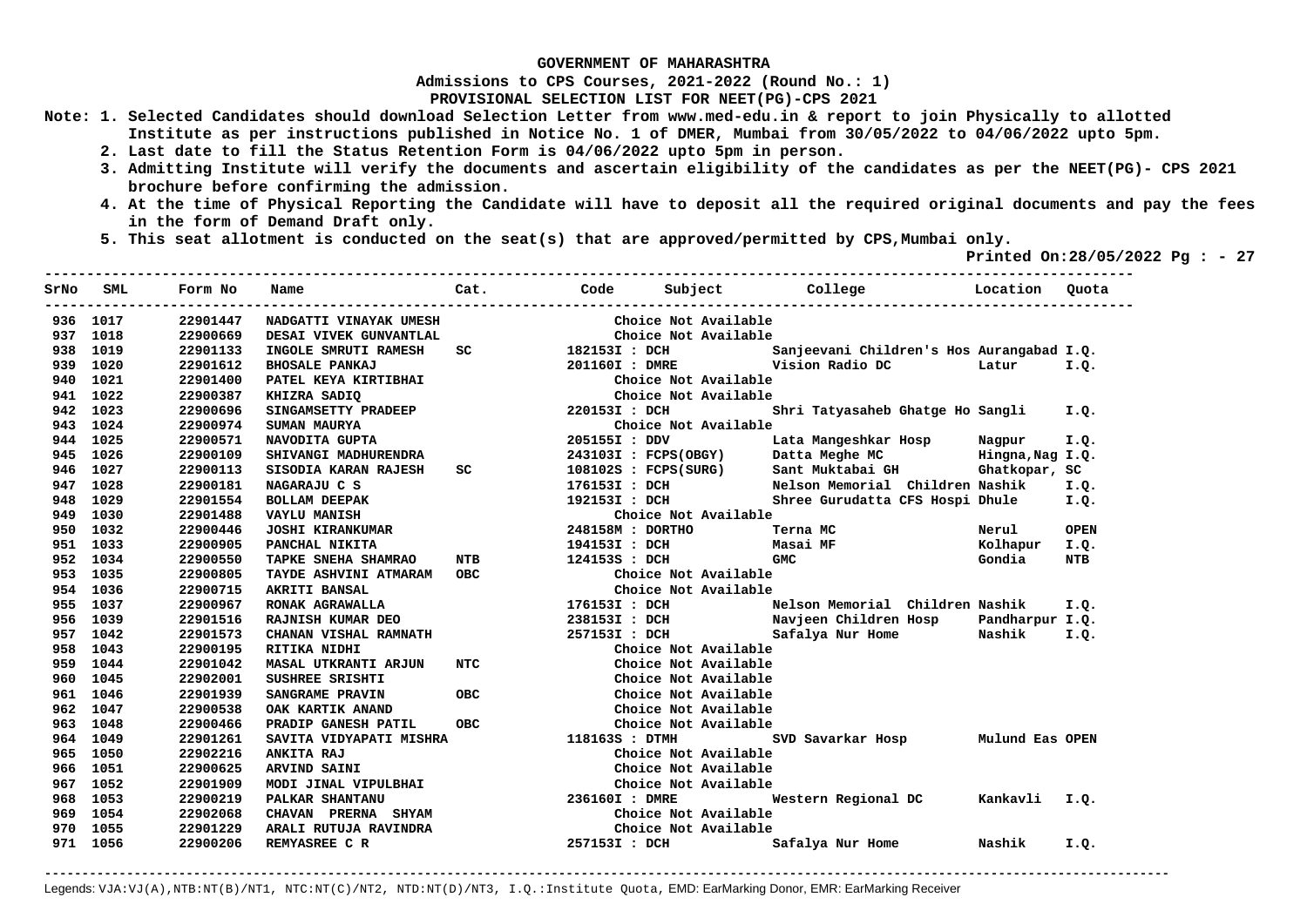**Admissions to CPS Courses, 2021-2022 (Round No.: 1)**

**PROVISIONAL SELECTION LIST FOR NEET(PG)-CPS 2021** 

- **Note: 1. Selected Candidates should download Selection Letter from www.med-edu.in & report to join Physically to allotted Institute as per instructions published in Notice No. 1 of DMER, Mumbai from 30/05/2022 to 04/06/2022 upto 5pm.** 
	- **2. Last date to fill the Status Retention Form is 04/06/2022 upto 5pm in person.**
	- **3. Admitting Institute will verify the documents and ascertain eligibility of the candidates as per the NEET(PG)- CPS 2021 brochure before confirming the admission.**
	- **4. At the time of Physical Reporting the Candidate will have to deposit all the required original documents and pay the fees in the form of Demand Draft only.**

**----------------------------------------------------------------------------------------------------------------------------------** 

 **5. This seat allotment is conducted on the seat(s) that are approved/permitted by CPS,Mumbai only.** 

 **Printed On:28/05/2022 Pg : - 28** 

| SrNo      | <b>SML</b> | Form No  | Name                           | Cat.                                                                       |                  |                                                   | Code Subject College Location                     |        | Ouota       |
|-----------|------------|----------|--------------------------------|----------------------------------------------------------------------------|------------------|---------------------------------------------------|---------------------------------------------------|--------|-------------|
|           | 972 1057   | 22901145 | DHOTRE OJAS BAJARANG           | VJA                                                                        |                  | Choice Not Available                              |                                                   |        |             |
|           | 973 1058   | 22900822 | <b>JADHAV PRATIKSHA</b>        | <b>EWS</b>                                                                 |                  | Choice Not Available                              |                                                   |        |             |
|           | 974 1059   | 22900850 | <b>ANKIT SUDAM TAVHARE</b>     |                                                                            | 140154M : DPB    |                                                   | Prince Ali Khan Hosp Mazagon, M OPEN              |        |             |
|           | 975 1060   | 22900732 | VALAKI PRIYALBEN               |                                                                            |                  |                                                   | 265160I: DMRE PMC's Krsnaa DC asso with Pune I.Q. |        |             |
|           | 976 1061   | 22901874 | KHAN ZAUFASHAAN ALMAS          |                                                                            |                  | Choice Not Available                              |                                                   |        |             |
|           | 977 1062   | 22902083 | KATE VARSHA VASANT             | <b>EWS</b>                                                                 |                  | Choice Not Available                              |                                                   |        |             |
|           | 978 1063   | 22901483 | MATTALWAR KARISHMA             | OBC                                                                        |                  | Choice Not Available                              |                                                   |        |             |
|           | 979 1064   | 22902009 | PARMAR SONAL RAJENDRA          | EWS                                                                        | CHOICE NOTE      |                                                   | PBMA's HV Desai Eye Hosp Pune                     |        | <b>OPEN</b> |
|           | 980 1065   | 22901365 | MOHAMMAD MOIN MOHAMMAD         | OBC                                                                        |                  | Choice Not Available                              |                                                   |        |             |
|           | 981 1066   | 22902061 | BAMBHANIYA JAYESHBHAI          |                                                                            | 147158M : DORTHO |                                                   | GMF Ruby Hall Clinic                              | Pune   | <b>OPEN</b> |
| 982       | 1067       | 22901883 | VADSAK ROMIT PARBATBHAI        |                                                                            |                  | Choice Not Available                              |                                                   |        |             |
| 983       | 1068       | 22900885 | <b>CHAUHAN KHUSHBUBEN</b>      | EN Choice Not Available<br>EN Choice Not Available<br>VJA 183158M : DORTHO |                  | Choice Not Available                              |                                                   |        |             |
| 984       | 1069       | 22901722 | DHANAWAT GIRISH                |                                                                            |                  |                                                   | Saoji Ortho Hosp Murangabad OPEN                  |        |             |
|           | 985 1070   | 22900080 | SOLANKI JINALKUMARI            |                                                                            |                  | Choice Not Available                              |                                                   |        |             |
|           | 986 1071   | 22900999 | CHAVDA PREKSHA                 |                                                                            |                  | Choice Not Available                              |                                                   |        |             |
|           | 987 1072   | 22902099 | DRISHTI SONI                   |                                                                            |                  | Choice Not Available                              |                                                   |        |             |
|           | 988 1073   | 22901921 | DIVEKAR PRATIK SHIVAJI EWS     |                                                                            |                  | Choice Not Available                              |                                                   |        |             |
|           | 989 1074   | 22901714 | <b>G VAMSI KRISHNA</b>         |                                                                            |                  | Choice Not Available                              |                                                   |        |             |
|           | 990 1075   | 22902294 | SHUMAILA ZAHEER                |                                                                            |                  | Choice Not Available                              |                                                   |        |             |
|           | 991 1076   | 22901037 | <b>BABAR SHANTI MOHAN</b>      |                                                                            |                  | Choice Not Available                              |                                                   |        |             |
|           | 992 1077   | 22901589 | <b>BANSRI NIRAVKUMAR PATEL</b> |                                                                            |                  | Choice Not Available                              |                                                   |        |             |
|           | 993 1078   | 22901757 | KHAN BISMA ANUM AIJAZ          |                                                                            | 248156M : DA     |                                                   | Terna MC                                          | Nerul  | <b>OPEN</b> |
|           | 994 1079   | 22901639 | BHUTE ANVIKSHA MILIND OBC      |                                                                            |                  | Choice Not Available                              |                                                   |        |             |
|           | 995 1080   | 22900344 | PAKHAN AISHWARYA ASHOK         |                                                                            | 243155I : DDV    |                                                   |                                                   |        |             |
|           | 996 1081   | 22900660 | LALITA VARMA                   |                                                                            | 228153I : DCH    |                                                   | Niramay Hosp                                      | Satara | I.Q.        |
|           | 997 1082   | 22900839 | MD MASOOD MOHIUDDIN            |                                                                            | 261153I : DCH    |                                                   | SSP Care Adv Paed                                 | Nanded | I.Q.        |
|           | 998 1083   | 22900328 | PATEL ARCHISHKUMAR             |                                                                            | 178153I : DCH    |                                                   | Dr.Parthsarthi Shukla MR Akola                    |        | I.Q.        |
| 999       | 1084       | 22901716 | SAMAN ZEHRA RIZVI              |                                                                            |                  | Choice Not Available                              |                                                   |        |             |
| 1000 1085 |            | 22902275 | VISHAL NAVNATH DHENGLE         |                                                                            |                  | Choice Not Available                              |                                                   |        |             |
| 1001 1086 |            | 22901504 | VIVEK ATULBHAI THAKRAR         |                                                                            | 192153I : DCH    |                                                   | Shree Gurudatta CFS Hospi Dhule                   |        | I.Q.        |
| 1002      | 1087       | 22901274 | DEEPTI DAMODAR THAKUR          |                                                                            | 142156M : DA     |                                                   | Zen Multispeciality Hosp Chembur, M OPEN          |        |             |
| 1003      | 1088       | 22900634 | GHODESWAR PALLAVI              | SC                                                                         |                  | $128156S$ : DA NMMC GH $264160T + DMPF$ DMCLs $K$ |                                                   | Vashi  | SC          |
| 1004      | 1089       | 22900097 | APARNA SANJAY KADU             | OBC                                                                        | 264160I : DMRE   |                                                   | PMC's Krsnaa DC asso with Pune                    |        | I.Q.        |
| 1005      | 1090       | 22900395 | MAHALE NEHA VIJAY              | SC                                                                         |                  | Choice Not Available                              |                                                   |        |             |
| 1006      | 1093       | 22900655 | PATEL JIGNABEN                 |                                                                            |                  | Choice Not Available                              |                                                   |        |             |
| 1007 1094 |            | 22902232 | INDRASHREE MANOJ DUSANE OBC    |                                                                            | 153156M : DA     |                                                   | Sachin Kamble Inst Moshi, Dist OPEN               |        |             |
|           |            |          |                                |                                                                            |                  |                                                   |                                                   |        |             |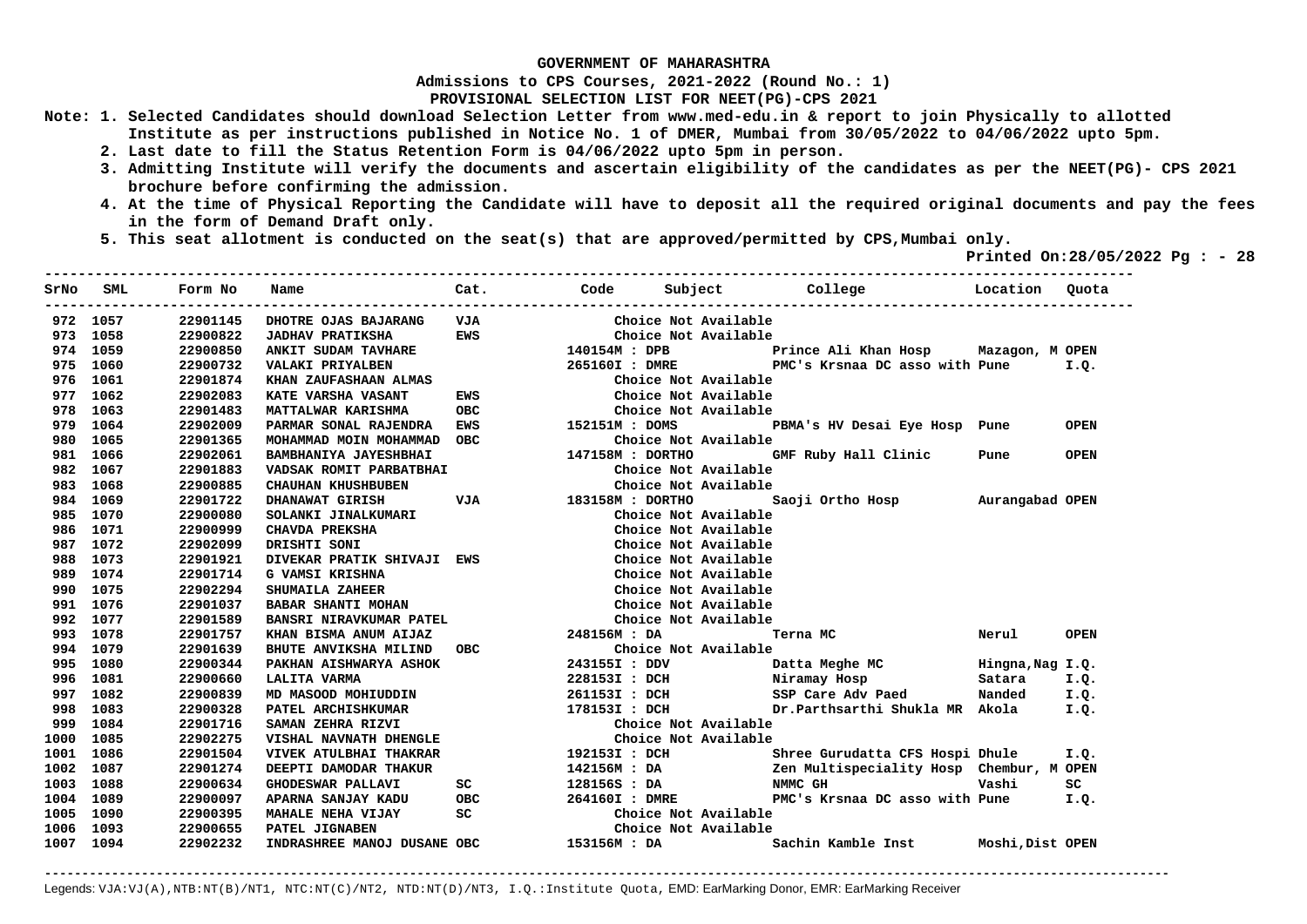**Admissions to CPS Courses, 2021-2022 (Round No.: 1)**

**PROVISIONAL SELECTION LIST FOR NEET(PG)-CPS 2021** 

- **Note: 1. Selected Candidates should download Selection Letter from www.med-edu.in & report to join Physically to allotted Institute as per instructions published in Notice No. 1 of DMER, Mumbai from 30/05/2022 to 04/06/2022 upto 5pm.** 
	- **2. Last date to fill the Status Retention Form is 04/06/2022 upto 5pm in person.**
	- **3. Admitting Institute will verify the documents and ascertain eligibility of the candidates as per the NEET(PG)- CPS 2021 brochure before confirming the admission.**
	- **4. At the time of Physical Reporting the Candidate will have to deposit all the required original documents and pay the fees in the form of Demand Draft only.**

**----------------------------------------------------------------------------------------------------------------------------------** 

 **5. This seat allotment is conducted on the seat(s) that are approved/permitted by CPS,Mumbai only.** 

 **Printed On:28/05/2022 Pg : - 29** 

| SrNo      | SML  | Form No  | Name                                                         | Cat.                                                                                                                                                                                                                           |                  |                            |                                                                                     |                  |             |       |
|-----------|------|----------|--------------------------------------------------------------|--------------------------------------------------------------------------------------------------------------------------------------------------------------------------------------------------------------------------------|------------------|----------------------------|-------------------------------------------------------------------------------------|------------------|-------------|-------|
| 1008 1095 |      | 22901950 | <b>SWAMICHAND KRISHAN</b>                                    |                                                                                                                                                                                                                                |                  | 178153I : DCH              | Dr.Parthsarthi Shukla MR Akola                                                      |                  | I.Q.        |       |
| 1009 1096 |      | 22900021 | MESHRAM PRATIKSHA SC 3981531 : DCH                           |                                                                                                                                                                                                                                |                  |                            | Bhattad Hosp                                                                        | Latur            | I.Q.        |       |
| 1010 1098 |      | 22901078 |                                                              |                                                                                                                                                                                                                                |                  | Choice Not Available       |                                                                                     |                  |             |       |
| 1011 1099 |      | 22900037 |                                                              |                                                                                                                                                                                                                                | 248161I : TDD    |                            | Terna MC                                                                            | Nerul            | I.Q.        |       |
| 1012 1100 |      | 22900337 | PATIL SHRUTI SATISH                                          |                                                                                                                                                                                                                                |                  | Choice Not Available       |                                                                                     |                  |             |       |
| 1013 1101 |      | 22901846 | SIDDHESH SUNIL KOLGE                                         | Choice N<br>164159I : DPM                                                                                                                                                                                                      |                  |                            | Jagruti Psychiatric Centr Hadapsar, P I.Q.                                          |                  |             |       |
| 1014 1102 |      | 22901083 |                                                              |                                                                                                                                                                                                                                |                  | Choice Not Available       |                                                                                     |                  |             |       |
| 1015 1104 |      | 22901282 | A GEETA RANI Choice<br>CHAVAN VAIBHAV VINOD EWS 158156M : DA |                                                                                                                                                                                                                                |                  |                            | Deoyani Multispeciality H Kothrud, Pu OPEN                                          |                  |             |       |
| 1016 1105 |      | 22900840 | KAKDE ASHWINI TANAJI                                         | EWS                                                                                                                                                                                                                            |                  |                            |                                                                                     | Akola            | <b>OPEN</b> |       |
| 1017 1106 |      | 22900054 | <b>MEHTA AKSHAY</b>                                          |                                                                                                                                                                                                                                |                  |                            |                                                                                     |                  |             |       |
| 1018      | 1107 | 22901983 | <b>BOMMANA SAI KIRAN</b>                                     |                                                                                                                                                                                                                                |                  |                            |                                                                                     |                  |             |       |
| 1019      | 1110 | 22900509 | <b>SARAH FARHEEN ABDUL</b>                                   | <b>NTB</b>                                                                                                                                                                                                                     |                  |                            |                                                                                     | Jogeshwari EMNTB |             | (EMR) |
| 1020 1111 |      | 22901619 |                                                              |                                                                                                                                                                                                                                |                  | Choice Not Available       |                                                                                     |                  |             |       |
| 1021 1112 |      | 22900496 |                                                              |                                                                                                                                                                                                                                | 248156M : DA     |                            | Terna MC                                                                            | Nerul            | <b>OPEN</b> |       |
| 1022 1113 |      | 22900321 | AAL RAHUL PRAVINBHAI                                         |                                                                                                                                                                                                                                |                  | 131158I : DORTHO Bhatia GH |                                                                                     | Tardeo, Mu I.Q.  |             |       |
| 1023 1115 |      | 22901119 | SANHITA SOUBHARI SHARMA                                      |                                                                                                                                                                                                                                |                  | Choice Not Available       |                                                                                     |                  |             |       |
| 1024 1116 |      | 22901739 | ROHINI DEWAJI KAPGATE                                        | OBC and the contract of the contract of the contract of the contract of the contract of the contract of the contract of the contract of the contract of the contract of the contract of the contract of the contract of the co |                  | Choice Not Available       |                                                                                     |                  |             |       |
| 1025 1117 |      | 22902234 | VALAKI SUDHIRBHAI                                            |                                                                                                                                                                                                                                |                  |                            | 156157M : DORL                        Aditya Birla Memorial Hos Pune           OPEN |                  |             |       |
| 1026 1118 |      | 22900143 | PANDYA HETAV                                                 |                                                                                                                                                                                                                                |                  |                            | 233155I : DDV Late Krishnarao Chavan Cl Karad, Sat I.Q.                             |                  |             |       |
| 1027 1119 |      | 22900688 | GARGULA RAMA CHARY                                           |                                                                                                                                                                                                                                |                  |                            | 228153I : DCH Niramay Hosp                                                          | Satara           | I.Q.        |       |
| 1028 1120 |      | 22900028 | DUDHE ASHISH RAMESHRAO OBC                                   |                                                                                                                                                                                                                                |                  | Choice Not Available       |                                                                                     |                  |             |       |
| 1029 1121 |      | 22900160 | MOHAMMED IZHAR JOAD                                          |                                                                                                                                                                                                                                |                  | Choice Not Available       |                                                                                     |                  |             |       |
| 1030 1122 |      | 22900926 | VISHNU RAMCHANDRA                                            |                                                                                                                                                                                                                                |                  | Choice Not Available       |                                                                                     |                  |             |       |
| 1031 1123 |      | 22902307 | GAWANDE INDRAJEET VINOD OBC                                  |                                                                                                                                                                                                                                |                  | Choice Not Available       |                                                                                     |                  |             |       |
| 1032 1124 |      | 22902013 | SHINDE AKSHAYKUMAR                                           | EWS                                                                                                                                                                                                                            |                  | Choice Not Available       |                                                                                     |                  |             |       |
| 1033 1125 |      | 22900618 | SANGLE AKSHAY RAJARAM NTD                                    |                                                                                                                                                                                                                                |                  | Choice Not Available       |                                                                                     |                  |             |       |
| 1034 1126 |      | 22900933 | PATIL VISHAKHA                                               | <b>OBC</b>                                                                                                                                                                                                                     | 199153I : DCH    |                            | Maindarkar Balrog Hosp Mitra Naga I.Q.                                              |                  |             |       |
| 1035 1127 |      | 22901547 | SHRUTHI K                                                    |                                                                                                                                                                                                                                |                  | Choice Not Available       |                                                                                     |                  |             |       |
| 1036 1128 |      | 22901485 | MANKAR MITALI DILIP                                          | SC                                                                                                                                                                                                                             |                  | Choice Not Available       |                                                                                     |                  |             |       |
| 1037 1130 |      | 22900976 | THOOL ROMI RAJU                                              |                                                                                                                                                                                                                                |                  | Choice Not Available       |                                                                                     |                  |             |       |
| 1038 1131 |      | 22900125 | SULKAR KUNAL SADASHIV NTB 130161I : TDD                      |                                                                                                                                                                                                                                |                  |                            | Nanavati Hosp Vile Parle I.Q.                                                       |                  |             |       |
| 1039 1133 |      | 22900046 |                                                              |                                                                                                                                                                                                                                |                  | Choice Not Available       |                                                                                     |                  |             |       |
| 1040      | 1134 | 22902111 |                                                              |                                                                                                                                                                                                                                |                  | Choice Not Available       |                                                                                     |                  |             |       |
| 1041 1135 |      | 22900154 |                                                              |                                                                                                                                                                                                                                |                  |                            | 238153I : DCH Navjeen Children Hosp Pandharpur I.Q.                                 |                  |             |       |
| 1042      | 1136 | 22900583 | PATIL SHUBHAM RAJIV                                          |                                                                                                                                                                                                                                | 183158M : DORTHO |                            | Saoji Ortho Hosp         Aurangabad OPEN                                            |                  |             |       |
| 1043 1137 |      | 22901054 | PAREKH ZEEL PRIYESHBHAI                                      |                                                                                                                                                                                                                                |                  | Choice Not Available       |                                                                                     |                  |             |       |

**-------------------------------------------------------------------------------------------------------------------------------------------------------**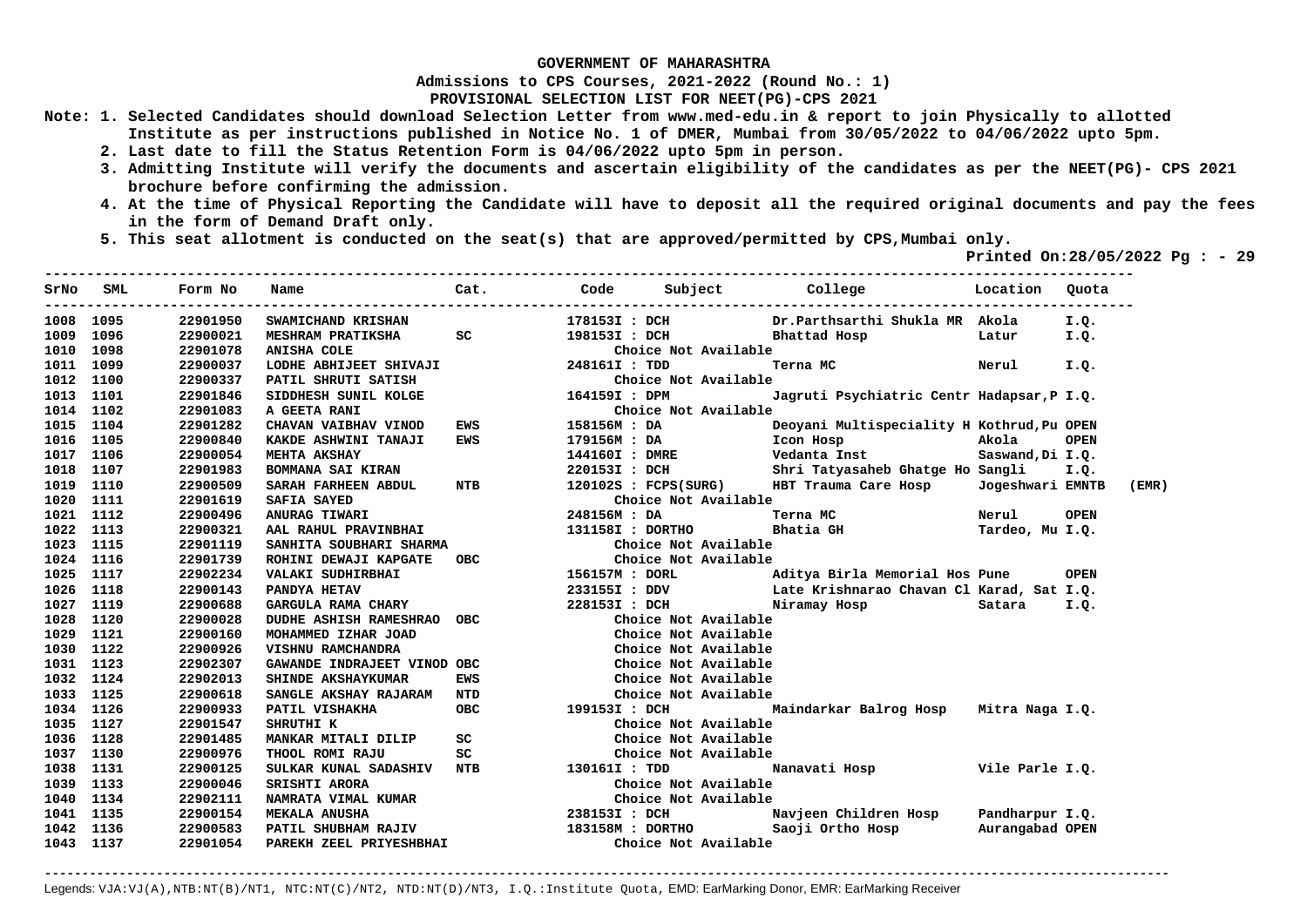**Admissions to CPS Courses, 2021-2022 (Round No.: 1)**

**PROVISIONAL SELECTION LIST FOR NEET(PG)-CPS 2021** 

- **Note: 1. Selected Candidates should download Selection Letter from www.med-edu.in & report to join Physically to allotted Institute as per instructions published in Notice No. 1 of DMER, Mumbai from 30/05/2022 to 04/06/2022 upto 5pm.** 
	- **2. Last date to fill the Status Retention Form is 04/06/2022 upto 5pm in person.**
	- **3. Admitting Institute will verify the documents and ascertain eligibility of the candidates as per the NEET(PG)- CPS 2021 brochure before confirming the admission.**
	- **4. At the time of Physical Reporting the Candidate will have to deposit all the required original documents and pay the fees in the form of Demand Draft only.**

**----------------------------------------------------------------------------------------------------------------------------------** 

 **5. This seat allotment is conducted on the seat(s) that are approved/permitted by CPS,Mumbai only.** 

 **Printed On:28/05/2022 Pg : - 30** 

| SrNo      | SML  | Form No  | Name                        | Cat.          |                |                      | Code Subject College                                | Location Quota   |      |
|-----------|------|----------|-----------------------------|---------------|----------------|----------------------|-----------------------------------------------------|------------------|------|
| 1044 1138 |      | 22901393 | PRAJAPATI KISHORKUMAR       |               |                |                      | 245153I : DCH Medicare Hosp                         | Pusad, Dist I.Q. |      |
| 1045      | 1139 | 22900005 | SAYYED RAHIM ALI            |               |                | 153158M : DORTHO     | Sachin Kamble Inst Moshi, Dist OPEN                 |                  |      |
| 1046 1140 |      | 22900072 | <b>BHOSALE MONIKA ASHOK</b> | SC            |                | Choice Not Available |                                                     |                  |      |
| 1047 1141 |      | 22900361 | PRAJAPATI NIRALI            |               |                | Choice Not Available |                                                     |                  |      |
| 1048      | 1142 | 22901699 | MD SHAHZEB ALAM             |               |                | Choice Not Available |                                                     |                  |      |
| 1049 1143 |      | 22901528 | SHAIKH SHAZA FARHEEN        | EWS           |                | Choice Not Available |                                                     |                  |      |
| 1050 1144 |      | 22900303 | RATNESH KUMAR SINGH         |               |                | Choice Not Available |                                                     |                  |      |
| 1051 1145 |      | 22901489 |                             |               |                |                      | SSP Care Adv Paed Nanded                            |                  | I.Q. |
| 1052      | 1146 | 22900701 | VHORA HADIYABANU            |               |                | Choice Not Available |                                                     |                  |      |
| 1053      | 1147 | 22900245 | <b>SAIMA PARVEEN</b>        |               |                | Choice Not Available |                                                     |                  |      |
| 1054      | 1148 | 22900573 | <b>ATHUL REGHU</b>          |               | 191153I : DCH  |                      | Chirantan Arogya Seva                               | Dhule            | I.Q. |
| 1055      | 1150 | 22901464 | VALAY GIRISHBHAI            |               |                | Choice Not Available |                                                     |                  |      |
| 1056      | 1152 | 22901453 | KOMAL MANSUKHANI            |               | 192155I : DDV  |                      | Shree Gurudatta CFS Hospi Dhule                     |                  | I.Q. |
| 1057      | 1153 | 22901111 | SHINGOTE PRIYANKA VIJAY EWS |               |                | Choice Not Available |                                                     |                  |      |
| 1058      | 1154 | 22901283 | <b>RANI THANI</b>           |               |                | Choice Not Available |                                                     |                  |      |
| 1059 1155 |      | 22900860 | KISHOR KUMAR PATEL          |               |                | Choice Not Available |                                                     |                  |      |
| 1060 1156 |      | 22900535 | DHAVAN PRIYADARSHINI        | 233155I : DDV |                |                      | Late Krishnarao Chavan Cl Karad, Sat I.Q.           |                  |      |
| 1061 1157 |      | 22901029 | SHEIKH ADNAN ABDUL          |               |                | Choice Not Available |                                                     |                  |      |
| 1062 1158 |      | 22901003 | MULGIR SWAPNA ASHOKRAO NTC  |               |                | Choice Not Available |                                                     |                  |      |
| 1063 1159 |      | 22900283 | SNEHITHA PAMISETTY          |               |                | Choice Not Available |                                                     |                  |      |
| 1064 1160 |      | 22901378 | KAMDAR MOHD MAAZ ZIKAR      |               | 191153I : DCH  |                      | Chirantan Arogya Seva                               | Dhule I.Q.       |      |
| 1065 1161 |      | 22900353 | <b>ASHWIN CHOYAL</b>        |               |                | Choice Not Available |                                                     |                  |      |
| 1066 1162 |      | 22900738 | NEMA MEGHA MAHENDRA         |               | 131156I : DA   |                      | Bhatia GH                                           | Tardeo, Mu I.Q.  |      |
| 1067 1163 |      | 22901066 | AANAL AKSHAYKUMAR           |               |                | Choice Not Available |                                                     |                  |      |
| 1068 1164 |      | 22900558 | SHRADDHA PANDEY             |               |                | Choice Not Available |                                                     |                  |      |
| 1069 1165 |      | 22901495 | ZINZALA SHAILESHBHAI        |               |                | Choice Not Available |                                                     |                  |      |
| 1070 1166 |      | 22901864 | AKHADE AKSHAY SUBHASH       | NTC           |                |                      | 249160I : DMRE Lotus Imaging Clinics Panvel         |                  | I.Q. |
| 1071 1167 |      | 22902125 | VICKY ANAND                 |               |                |                      | 237155I : DDV     Ashwini Sahakari Rugnalay Solapur |                  | I.Q. |
| 1072 1168 |      | 22901309 | SHAIKH RAHIL ZAFAR          |               |                | Choice Not Available |                                                     |                  |      |
| 1073 1169 |      | 22900378 | CHEMATE MRUNALINI           | OBC           |                | Choice Not Available |                                                     |                  |      |
| 1074 1170 |      | 22900482 | <b>CHERUKUPALLI</b>         |               | 199153I : DCH  |                      | Maindarkar Balrog Hosp Mitra Naga I.Q.              |                  |      |
| 1075      | 1171 | 22901356 | KADHIWALA NIRALI YOGESH     |               |                | Choice Not Available |                                                     |                  |      |
| 1076 1172 |      | 22900009 | JINKA VENKATA KUMAR         |               |                | Choice Not Available |                                                     |                  |      |
| 1077 1173 |      | 22901372 | SABLE KRUSHNA DEBHESING VJA |               |                | Choice Not Available |                                                     |                  |      |
| 1078      | 1174 | 22900801 | TRAMBADIA BHAGYA            |               | 158160I : DMRE |                      | Deoyani Multispeciality H Kothrud, Pu I.Q.          |                  |      |
| 1079 1175 |      | 22900456 | PANDRA SUSMITHA             |               |                | Choice Not Available |                                                     |                  |      |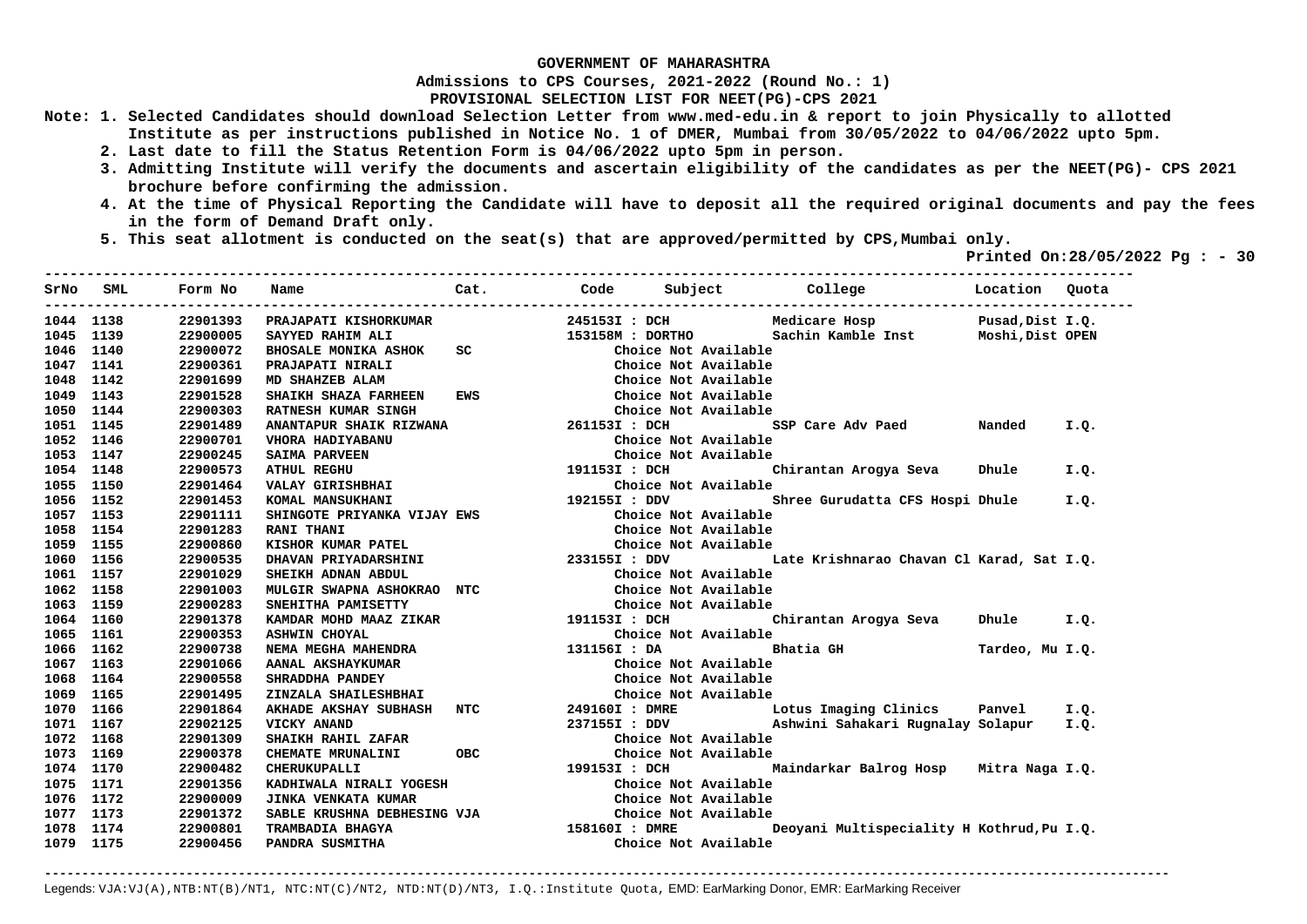**Admissions to CPS Courses, 2021-2022 (Round No.: 1)**

**PROVISIONAL SELECTION LIST FOR NEET(PG)-CPS 2021** 

- **Note: 1. Selected Candidates should download Selection Letter from www.med-edu.in & report to join Physically to allotted Institute as per instructions published in Notice No. 1 of DMER, Mumbai from 30/05/2022 to 04/06/2022 upto 5pm.** 
	- **2. Last date to fill the Status Retention Form is 04/06/2022 upto 5pm in person.**
	- **3. Admitting Institute will verify the documents and ascertain eligibility of the candidates as per the NEET(PG)- CPS 2021 brochure before confirming the admission.**
	- **4. At the time of Physical Reporting the Candidate will have to deposit all the required original documents and pay the fees in the form of Demand Draft only.**
	- **5. This seat allotment is conducted on the seat(s) that are approved/permitted by CPS,Mumbai only.**

 **Printed On:28/05/2022 Pg : - 31**   $-1.1$ 

| SrNo      | SML  | Form No  | Name                                                                                               | Cat.                                                                                                                                                                                                                                     | Code             | Subject               | College<br><b>Exercise Execution</b>                    |                  | Quota       |    |
|-----------|------|----------|----------------------------------------------------------------------------------------------------|------------------------------------------------------------------------------------------------------------------------------------------------------------------------------------------------------------------------------------------|------------------|-----------------------|---------------------------------------------------------|------------------|-------------|----|
| 1080      | 1176 | 22901743 | RATHOD TUSHAR HARJIBHAI                                                                            |                                                                                                                                                                                                                                          |                  | Choice Not Available  |                                                         |                  |             |    |
| 1081      | 1177 | 22902110 | SUDHIR SHYAM ADE                                                                                   | VJA                                                                                                                                                                                                                                      |                  | Choice Not Available  |                                                         |                  |             |    |
| 1082      | 1178 | 22900902 | <b>GOTE SNEHA ASHOK</b>                                                                            | OBC                                                                                                                                                                                                                                      |                  | Choice Not Available  |                                                         |                  |             |    |
| 1083      | 1179 | 22900397 | ATHAWALE SWETA SHANKAR SC                                                                          |                                                                                                                                                                                                                                          |                  | Choice Not Available  |                                                         |                  |             |    |
| 1084 1180 |      | 22900163 | CHAVAN SANDIP VISHNU                                                                               | VJA                                                                                                                                                                                                                                      |                  | Choice Not Available  |                                                         |                  |             |    |
| 1085 1181 |      | 22900866 | <b>JASUD PRIYANKA</b>                                                                              |                                                                                                                                                                                                                                          | 215151M : DOMS   |                       | B.K.L Walawalkar Hosp Dervan, Dis OPEN                  |                  |             |    |
| 1086 1182 |      | 22900158 | NIKITA MEHTA                                                                                       |                                                                                                                                                                                                                                          |                  |                       | 167160I: DMRE Woare Multispecialty Hosp wagholi, D I.Q. |                  |             |    |
| 1087 1185 |      | 22900205 | PANCHAL SNEHAL MANIKRAO OBC                                                                        |                                                                                                                                                                                                                                          |                  |                       | 185154M: DPB Dr. Hedgewar Hosp                          | Aurangabad OPEN  |             |    |
| 1088      | 1186 | 22901426 | SWAPNIL BALASAHEB                                                                                  | PWD                                                                                                                                                                                                                                      | 125160S : DMRE   |                       | VMGMC                                                   | Yavatmal         | PH          | PH |
| 1089      | 1187 | 22900491 |                                                                                                    |                                                                                                                                                                                                                                          | 234155I : DDV    |                       | Dr.Mahajan's Clinic & Sam Satara                        |                  | I.Q.        |    |
| 1090      | 1188 | 22902303 | EXEMBLE SC 23.<br>PAWARA ANIL PRATAPSING ST 101.<br>KHAN SHAISTA KHATOON<br>PATEL KRISH BALKPUGULE |                                                                                                                                                                                                                                          |                  | Choice Not Available  |                                                         |                  |             |    |
| 1091 1190 |      | 22900878 |                                                                                                    |                                                                                                                                                                                                                                          | 101160S : DMRE   |                       | HBT & RN Cooper Vile Parle ST                           |                  |             |    |
| 1092      | 1191 | 22900518 |                                                                                                    |                                                                                                                                                                                                                                          |                  | Choice Not Available  |                                                         |                  |             |    |
| 1093      | 1192 | 22900256 |                                                                                                    |                                                                                                                                                                                                                                          |                  | Choice Not Available  |                                                         |                  |             |    |
| 1094      | 1193 | 22901580 | DEVALAPALLY SWATHI                                                                                 |                                                                                                                                                                                                                                          |                  | Choice Not Available  |                                                         |                  |             |    |
| 1095      | 1194 | 22902025 | ANSARI SAMMAK FAROOQUE OBC                                                                         |                                                                                                                                                                                                                                          |                  | Choice Not Available  |                                                         |                  |             |    |
| 1096      | 1195 | 22900559 | ATISH RAMDAS BADADHE                                                                               | NTD                                                                                                                                                                                                                                      | 158158M : DORTHO |                       | Deoyani Multispeciality H Kothrud, Pu OPEN              |                  |             |    |
| 1097      | 1196 | 22900209 | MAJHWAR HARENDRA RAMJI                                                                             |                                                                                                                                                                                                                                          |                  | 248151M : DOMS        | Terna MC                                                | Nerul            | <b>OPEN</b> |    |
| 1098      | 1197 | 22901326 | SONWANE DIVYA SURESH                                                                               | SC <sub>2</sub> and the set of the set of the set of the set of the set of the set of the set of the set of the set of the set of the set of the set of the set of the set of the set of the set of the set of the set of the set of the |                  | 119104S : FCPS(OPTHL) | <b>GMC</b>                                              | Jalgaon          | SC          |    |
| 1099 1198 |      | 22902096 | ABDULLAH TARIQ                                                                                     | $\overline{\text{237}}$                                                                                                                                                                                                                  |                  | Choice Not Available  |                                                         |                  |             |    |
| 1100      | 1199 | 22901291 | ERAM JAVED BAGWAN OBC                                                                              |                                                                                                                                                                                                                                          |                  | 237155I : DDV         | Ashwini Sahakari Rugnalay Solapur                       |                  | I.Q.        |    |
| 1101 1200 |      | 22900193 | <b>MAHESH MANDALA</b>                                                                              |                                                                                                                                                                                                                                          |                  | Choice Not Available  |                                                         |                  |             |    |
| 1102      | 1201 | 22902030 | <b>JIGYASA PANDEY</b>                                                                              |                                                                                                                                                                                                                                          |                  | Choice Not Available  |                                                         |                  |             |    |
| 1103 1202 |      | 22902002 | GAMBHAVA MAYUR KANTILAL                                                                            |                                                                                                                                                                                                                                          |                  | Choice Not Available  |                                                         |                  |             |    |
| 1104 1203 |      | 22900227 | QURATUL AIN FATEMA SYED OBC                                                                        |                                                                                                                                                                                                                                          |                  | Choice Not Available  |                                                         |                  |             |    |
| 1105 1204 |      | 22901437 | SURADKAR SHAGUN SUBHASH SC 1971601 : DMRE                                                          |                                                                                                                                                                                                                                          |                  |                       | APPLE Hosp                                              | Kolhapur I.Q.    |             |    |
| 1106 1205 |      | 22901746 | HAMDULAY KHADIJA                                                                                   |                                                                                                                                                                                                                                          |                  | Choice Not Available  |                                                         |                  |             |    |
| 1107      | 1206 | 22900041 | DIWARE SNEHAL ANIL                                                                                 | <b>OBC</b>                                                                                                                                                                                                                               |                  | Choice Not Available  |                                                         |                  |             |    |
| 1108      | 1207 | 22900931 | <b>AASHYA MODI</b>                                                                                 |                                                                                                                                                                                                                                          |                  | 134161I : TDD         | KJMC & Res Cent                                         | Sion, Mumba I.Q. |             |    |
| 1109      | 1210 | 22900414 | PATEL KISHANKUMAR                                                                                  |                                                                                                                                                                                                                                          |                  | Choice Not Available  |                                                         |                  |             |    |
| 1110      | 1211 | 22900410 | ANKITA BHASKAR RAUT                                                                                | SC <sub>2</sub>                                                                                                                                                                                                                          |                  | Choice Not Available  |                                                         |                  |             |    |
| 1111 1212 |      | 22900530 | VISHALAKSHI JOREPALLI                                                                              |                                                                                                                                                                                                                                          |                  | Choice Not Available  |                                                         |                  |             |    |
| 1112      | 1213 | 22900306 | UMESH RAMESH YADAV                                                                                 | SC                                                                                                                                                                                                                                       |                  | Choice Not Available  |                                                         |                  |             |    |
| 1113      | 1214 | 22900286 | MANE NILAM NARAYAN                                                                                 | EWS                                                                                                                                                                                                                                      |                  | Choice Not Available  |                                                         |                  |             |    |
| 1114 1215 |      | 22900164 | MIRZA TANZEEL BAIG                                                                                 | <b>OBC</b>                                                                                                                                                                                                                               |                  | Choice Not Available  |                                                         |                  |             |    |
| 1115 1216 |      | 22900118 | SHAIKH FARAH NAAZ ABDUL                                                                            |                                                                                                                                                                                                                                          |                  | Choice Not Available  |                                                         |                  |             |    |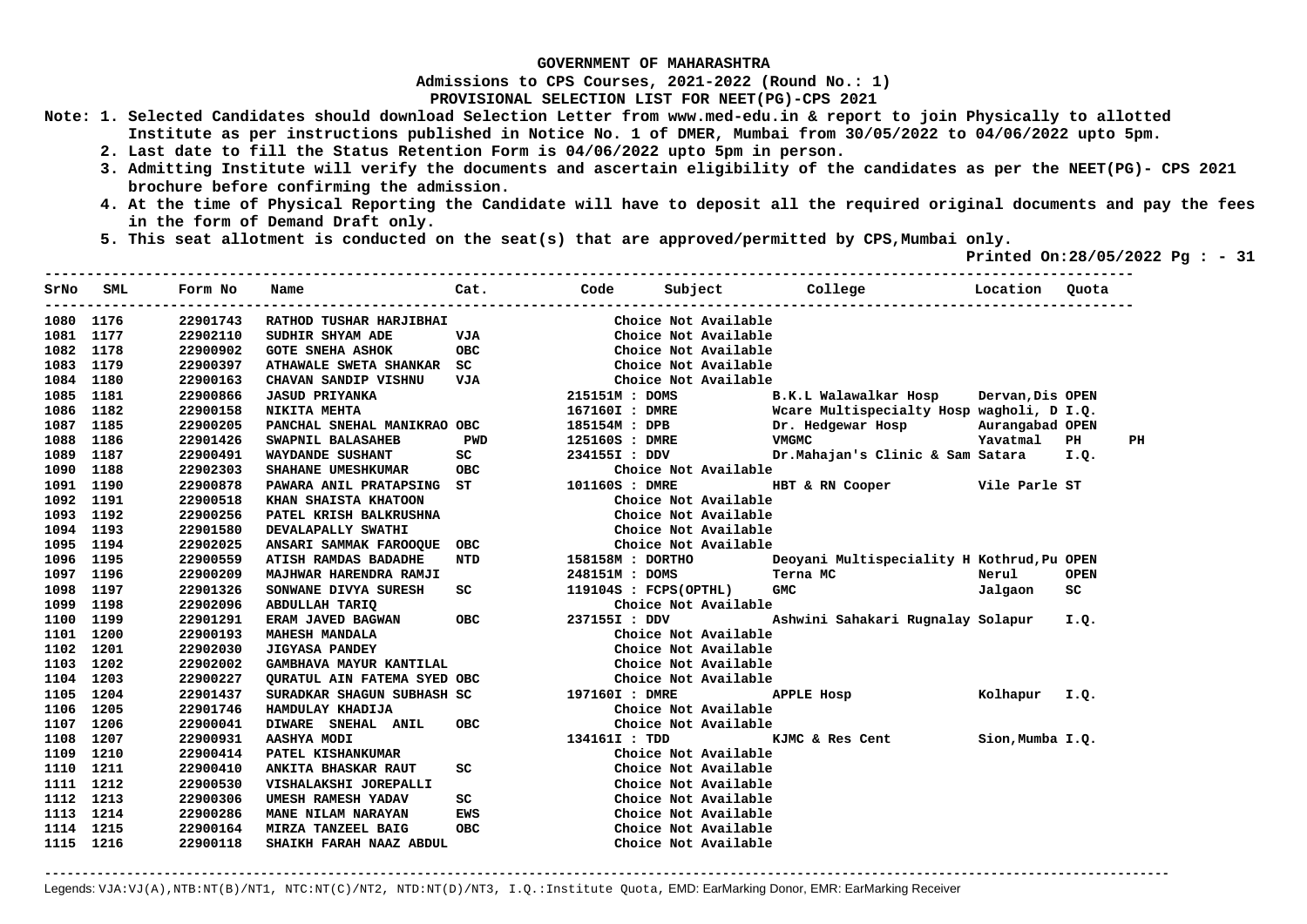**Admissions to CPS Courses, 2021-2022 (Round No.: 1)**

**PROVISIONAL SELECTION LIST FOR NEET(PG)-CPS 2021** 

- **Note: 1. Selected Candidates should download Selection Letter from www.med-edu.in & report to join Physically to allotted Institute as per instructions published in Notice No. 1 of DMER, Mumbai from 30/05/2022 to 04/06/2022 upto 5pm.** 
	- **2. Last date to fill the Status Retention Form is 04/06/2022 upto 5pm in person.**
	- **3. Admitting Institute will verify the documents and ascertain eligibility of the candidates as per the NEET(PG)- CPS 2021 brochure before confirming the admission.**
	- **4. At the time of Physical Reporting the Candidate will have to deposit all the required original documents and pay the fees in the form of Demand Draft only.**
	- **5. This seat allotment is conducted on the seat(s) that are approved/permitted by CPS,Mumbai only.**

 **Printed On:28/05/2022 Pg : - 32**   $-1.1$ 

|           | SrNo SML  | Form No  | Name                         | Cat. |                           |                      | Code Subject College Location                             |                  | Quota       |
|-----------|-----------|----------|------------------------------|------|---------------------------|----------------------|-----------------------------------------------------------|------------------|-------------|
|           | 1116 1217 | 22900811 | VENNAPU REDDY SPANDANA       |      |                           | Choice Not Available |                                                           |                  |             |
| 1117 1218 |           | 22900799 | <b>NAGE ASAWARI</b>          | NTC  |                           | Choice Not Available |                                                           |                  |             |
| 1118 1219 |           | 22901074 | KOUSTUBH DHRUVKUMAR EWS      |      |                           | Choice Not Available |                                                           |                  |             |
| 1119 1220 |           | 22901591 | UMBARE DIPALI ANANTRAO       |      | 170160I : DMRE            |                      | MAEERS Vishwaraj Hosp    Loni Kalbh I.Q.                  |                  |             |
|           | 1120 1221 | 22900434 | KHANDELWAL PURUSHARTH        |      |                           |                      | 158160I : DMRE Deoyani Multispeciality H Kothrud, Pu I.Q. |                  |             |
|           | 1121 1222 | 22901492 | CHANDRAKALA KUMARI           |      | Choice N<br>210155I : DDV | Choice Not Available |                                                           |                  |             |
|           | 1122 1223 | 22901218 | BANDEWAR NIKITA PRAVIN       |      |                           |                      | Glow Skin Centre Nagpur                                   |                  | I.Q.        |
|           | 1123 1224 | 22900460 | MAYANKA BARAIYA              |      |                           | Choice Not Available |                                                           |                  |             |
|           | 1124 1225 | 22901549 | MANGESH SHANTARAM GAME OBC   |      |                           | Choice Not Available |                                                           |                  |             |
| 1125 1227 |           | 22902053 | INAMDAR FARHAT IQBAL         | OBC  |                           | Choice Not Available |                                                           |                  |             |
| 1126 1228 |           | 22900702 | HIRPARA SOROHI               |      |                           | Choice Not Available |                                                           |                  |             |
| 1127 1229 |           | 22900401 | <b>PATIL CHINMAY MANSING</b> | ОВС  |                           | Choice Not Available |                                                           |                  |             |
|           | 1128 1231 | 22901513 | <b>JAWALE KAPIL KAILAS</b>   | OBC  |                           | Choice Not Available |                                                           |                  |             |
|           | 1129 1233 | 22901418 | <b>BANKAR MITALI MADHAV</b>  |      | 169160I : DMRE            |                      | Giriraj Hosp Baramati, D I.Q.                             |                  |             |
| 1130      | 1234      | 22901609 | LAD SHRADDHA                 | SC   |                           | Choice Not Available |                                                           |                  |             |
|           | 1131 1235 | 22900750 | KONDAPALLI S L V             |      |                           | Choice Not Available |                                                           |                  |             |
|           | 1132 1236 | 22902195 | KHAN MOHD ARIF               |      |                           |                      | 143151M : DOMS SMM Eye Welfare Mulund, Mum OPEN           |                  |             |
|           | 1133 1237 | 22901832 | TATE BHAKTI KRISHNA          |      |                           | Choice Not Available |                                                           |                  |             |
|           | 1134 1238 | 22901696 | <b>BHARGAVI KUMMARA</b>      |      |                           | Choice Not Available |                                                           |                  |             |
|           | 1135 1239 | 22901754 | GHUGE DEEPAK ASHOKRAO NTD    |      |                           |                      | 264160I: DMRE PMC's Krsnaa DC asso with Pune              |                  | I.Q.        |
|           | 1136 1240 | 22902289 | <b>FATING SHUBHANGI</b>      | OBC  |                           |                      |                                                           |                  |             |
|           | 1137 1241 | 22901642 | <b>TWINKLE VIJAYKUMAR</b>    |      |                           |                      |                                                           | Nashik           | <b>OPEN</b> |
|           | 1138 1242 | 22901636 | <b>PUNEET KAUR</b>           |      |                           | Choice Not Available |                                                           |                  |             |
|           | 1139 1243 | 22901900 | INAMDAR SUMAIYYA             | OBC  |                           | Choice Not Available |                                                           |                  |             |
|           | 1140 1244 | 22900937 | NAGORI SALAUDDIN ABDUL       |      |                           | Choice Not Available |                                                           |                  |             |
|           | 1141 1245 | 22902095 | <b>ARCHANA MEHTA</b>         |      |                           | Choice Not Available |                                                           |                  |             |
|           | 1142 1246 | 22900311 | IYENGAR SANTHANAM            |      |                           |                      | 205159I : DPM           Lata Mangeshkar Hosp     Nagpur   |                  | I.Q.        |
|           | 1143 1247 | 22900121 | MISAL ANURAJ JALINDAR NTC    |      |                           | Choice Not Available |                                                           |                  |             |
|           | 1144 1248 | 22901129 | MOGARE MANOJ PRABHAKAR OBC   |      |                           | Choice Not Available |                                                           |                  |             |
| 1145 1249 |           | 22900093 | KHAN AHMED IRFAN             |      |                           |                      | 153158M : DORTHO             Sachin Kamble Inst           | Moshi, Dist OPEN |             |
|           | 1146 1250 | 22900667 | ADVAIT ARUN PATIL            |      |                           | 254160I : DMRE       | JMF's Hosp                                                | Dhule I.Q.       |             |
|           | 1147 1251 | 22901342 | ADITI SENGAR                 |      |                           | Choice Not Available |                                                           |                  |             |
|           | 1148 1252 | 22902114 | TAYADE UPASANA KISHOR SC     |      |                           | Choice Not Available |                                                           |                  |             |
|           | 1149 1253 | 22901452 | SHWETAAMBRI KRISHAN LAL      |      |                           | Choice Not Available |                                                           |                  |             |
| 1150      | 1254      | 22900369 | MD PERWEZ ASHRAF             |      |                           | Choice Not Available |                                                           |                  |             |
|           | 1151 1255 | 22900111 | SUKRITI UPADHYAY             |      |                           | Choice Not Available |                                                           |                  |             |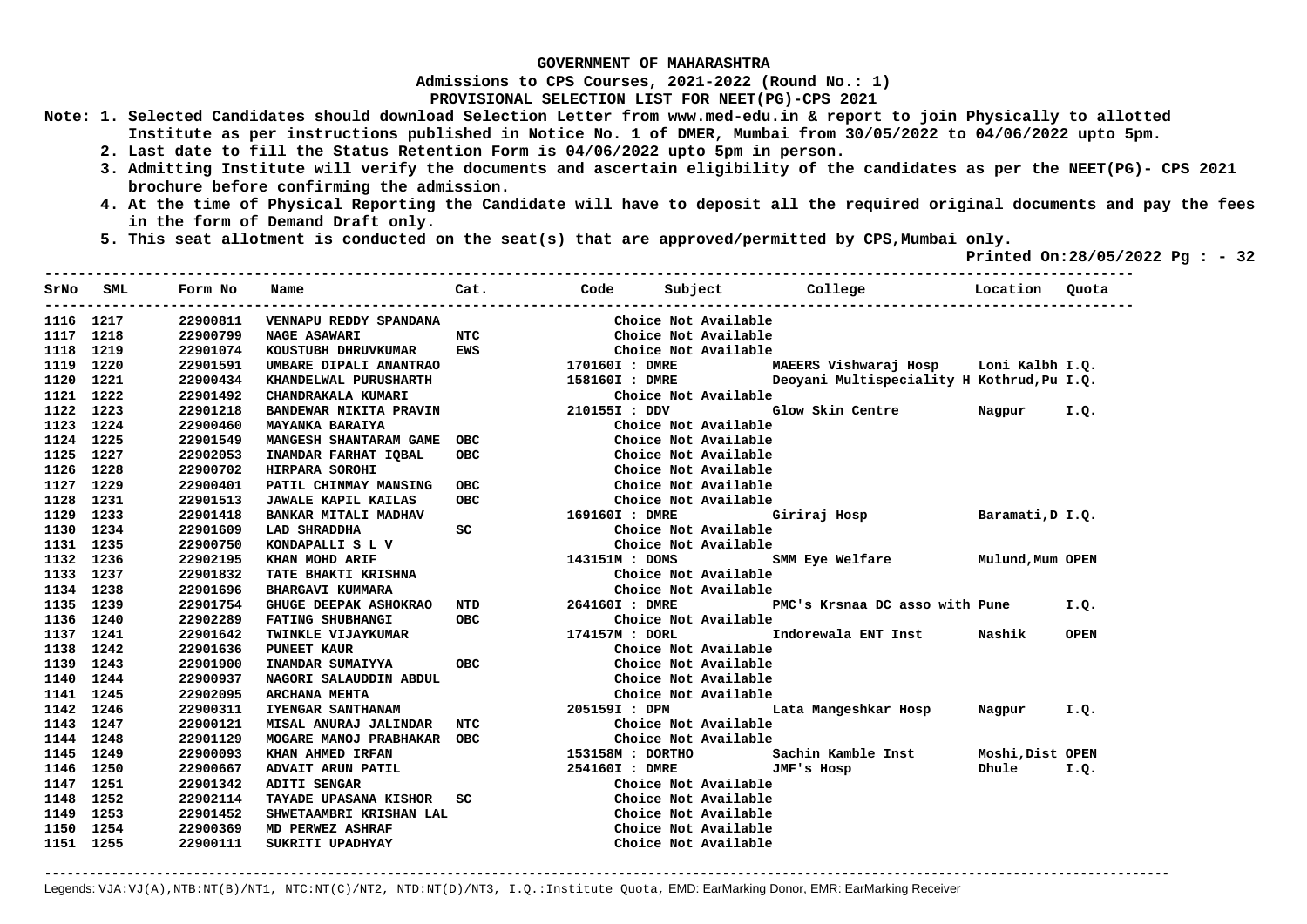**Admissions to CPS Courses, 2021-2022 (Round No.: 1)**

**PROVISIONAL SELECTION LIST FOR NEET(PG)-CPS 2021** 

- **Note: 1. Selected Candidates should download Selection Letter from www.med-edu.in & report to join Physically to allotted Institute as per instructions published in Notice No. 1 of DMER, Mumbai from 30/05/2022 to 04/06/2022 upto 5pm.** 
	- **2. Last date to fill the Status Retention Form is 04/06/2022 upto 5pm in person.**
	- **3. Admitting Institute will verify the documents and ascertain eligibility of the candidates as per the NEET(PG)- CPS 2021 brochure before confirming the admission.**

 $-1.1$ 

- **4. At the time of Physical Reporting the Candidate will have to deposit all the required original documents and pay the fees in the form of Demand Draft only.**
- **5. This seat allotment is conducted on the seat(s) that are approved/permitted by CPS,Mumbai only.**

 **Printed On:28/05/2022 Pg : - 33** 

| SrNo      | SML  | Form No  | Name                                     | Cat.       | Code           |                      | Subject College                   | Location Quota   |             |
|-----------|------|----------|------------------------------------------|------------|----------------|----------------------|-----------------------------------|------------------|-------------|
| 1152 1256 |      | 22901171 | <b>DHAIMBEKAR PRIYANKA</b>               | OBC        | 171156M : DA   |                      | Manipal Hosp Khardi, Dis OPEN     |                  |             |
| 1153      | 1257 | 22901496 | VASAIKAR JAGRUTI                         | SC         |                | Choice Not Available |                                   |                  |             |
| 1154 1258 |      | 22901690 | <b>WASEEM HUSSAIN MIR</b>                |            |                | Choice Not Available |                                   |                  |             |
| 1155 1259 |      | 22900127 | MOHAMMAD AHSAN                           |            |                | Choice Not Available |                                   |                  |             |
| 1156      | 1260 | 22900742 | DIVYANSHU SHARMA                         |            |                | Choice Not Available |                                   |                  |             |
| 1157      | 1261 | 22900579 | <b>JALU JAHANAVI</b>                     |            |                | Choice Not Available |                                   |                  |             |
| 1158      | 1262 | 22900911 | SNEHAL BABAJI NAIKADE                    |            |                | Choice Not Available |                                   |                  |             |
| 1159 1263 |      | 22901850 | NIMBALKAR ANKUSH ARUN OBC 151151M : DOMS |            |                |                      | National Inst                     | Pune             | <b>OPEN</b> |
| 1160 1264 |      | 22900150 | ASHVINI SHAHURAJ                         |            |                | Choice Not Available |                                   |                  |             |
| 1161      | 1265 | 22900213 | EMALAKOTA SUBAHAN BABU                   |            |                | Choice Not Available |                                   |                  |             |
| 1162      | 1266 | 22900784 | <b>RUHI KUMARI</b>                       |            |                | Choice Not Available |                                   |                  |             |
| 1163      | 1267 | 22900452 | SHAH AKASH RAJ                           |            | 169160I : DMRE |                      | Giriraj Hosp                      | Baramati, D I.Q. |             |
| 1164      | 1268 | 22900779 | <b>AMIT YADAV</b>                        |            |                | Choice Not Available |                                   |                  |             |
| 1165 1270 |      | 22901377 | KHARAT RAMCHANDRA                        | OBC        |                | Choice Not Available |                                   |                  |             |
| 1166 1271 |      | 22900749 | <b>BADA DEEPAK KUMAR</b>                 |            |                | Choice Not Available |                                   |                  |             |
| 1167 1272 |      | 22901659 | <b>KANADE MEENAKSHI</b>                  | <b>NTB</b> | 259156M: DA    |                      | Pawana MF                         | Maval, Dis OPEN  |             |
| 1168      | 1273 | 22901396 | SHARDA ASHOK BADGE                       | OBC        |                |                      | 171160I : DMRE Manipal Hosp       | Khardi,Dis I.Q.  |             |
| 1169 1274 |      | 22901965 | SONWALE ATUL SIDDESHWAR SC               |            |                |                      | 104156S : DA KB Bhabha Hosp       | Bandra, Mum SC   |             |
| 1170 1275 |      | 22901658 | VARSHA GARG                              |            |                | Choice Not Available |                                   |                  |             |
| 1171 1276 |      | 22901412 | SUCHAK CHANDNI SNEHAL                    |            |                | Choice Not Available |                                   |                  |             |
| 1172 1277 |      | 22900096 | BIRADAR EKTA ANIL                        |            |                | Choice Not Available |                                   |                  |             |
| 1173 1279 |      | 22901330 | DOIPHODE HANUMANT                        | NTD        |                | Choice Not Available |                                   |                  |             |
| 1174 1280 |      | 22901899 | KALE SADHANA SUBHASH                     | <b>EWS</b> |                | Choice Not Available |                                   |                  |             |
| 1175 1281 |      | 22900909 | PATANWADIA REENABEN                      |            |                | Choice Not Available |                                   |                  |             |
| 1176 1282 |      | 22901135 | FIROZ KHAN                               |            |                | Choice Not Available |                                   |                  |             |
| 1177 1283 |      | 22900537 | <b>BHABUTKAR PRASANNA</b>                | ОВС        |                | Choice Not Available |                                   |                  |             |
| 1178      | 1284 | 22901224 | PATEL MEET DHARMENDRA                    |            |                | Choice Not Available |                                   |                  |             |
| 1179      | 1286 | 22901560 | SNEHAL DATTATRAYA                        | <b>OBC</b> | 151151M : DOMS |                      | National Inst                     | Pune             | <b>OPEN</b> |
| 1180      | 1287 | 22901276 | <b>MANAN MUKESHBHAI</b>                  |            |                | Choice Not Available |                                   |                  |             |
| 1181      | 1288 | 22901575 | WAGHACHAWARE PRATHAMESH                  |            | 237160I : DMRE |                      | Ashwini Sahakari Rugnalay Solapur |                  | I.O.        |
| 1182      | 1289 | 22900184 | PATEL SAHAJ                              |            |                | Choice Not Available |                                   |                  |             |
| 1183      | 1290 | 22901350 | <b>BIRWADKAR OMAIR NISAR</b>             |            |                | Choice Not Available |                                   |                  |             |
| 1184      | 1291 | 22901568 | KALYANI KAILAS PUNDE                     | OBC        |                | Choice Not Available |                                   |                  |             |
| 1185      | 1292 | 22900632 | DAVE POOJA                               |            | 169163M : DTMH |                      | Giriraj Hosp Baramati, D OPEN     |                  |             |
| 1186      | 1293 | 22900563 | PATEL DRASHTI BABUBHAI                   |            |                | Choice Not Available |                                   |                  |             |
| 1187 1294 |      | 22900238 | PRASHANT PAWAR                           | SC.        | 118163S : DTMH |                      | SVD Savarkar Hosp                 | Mulund Eas SC    |             |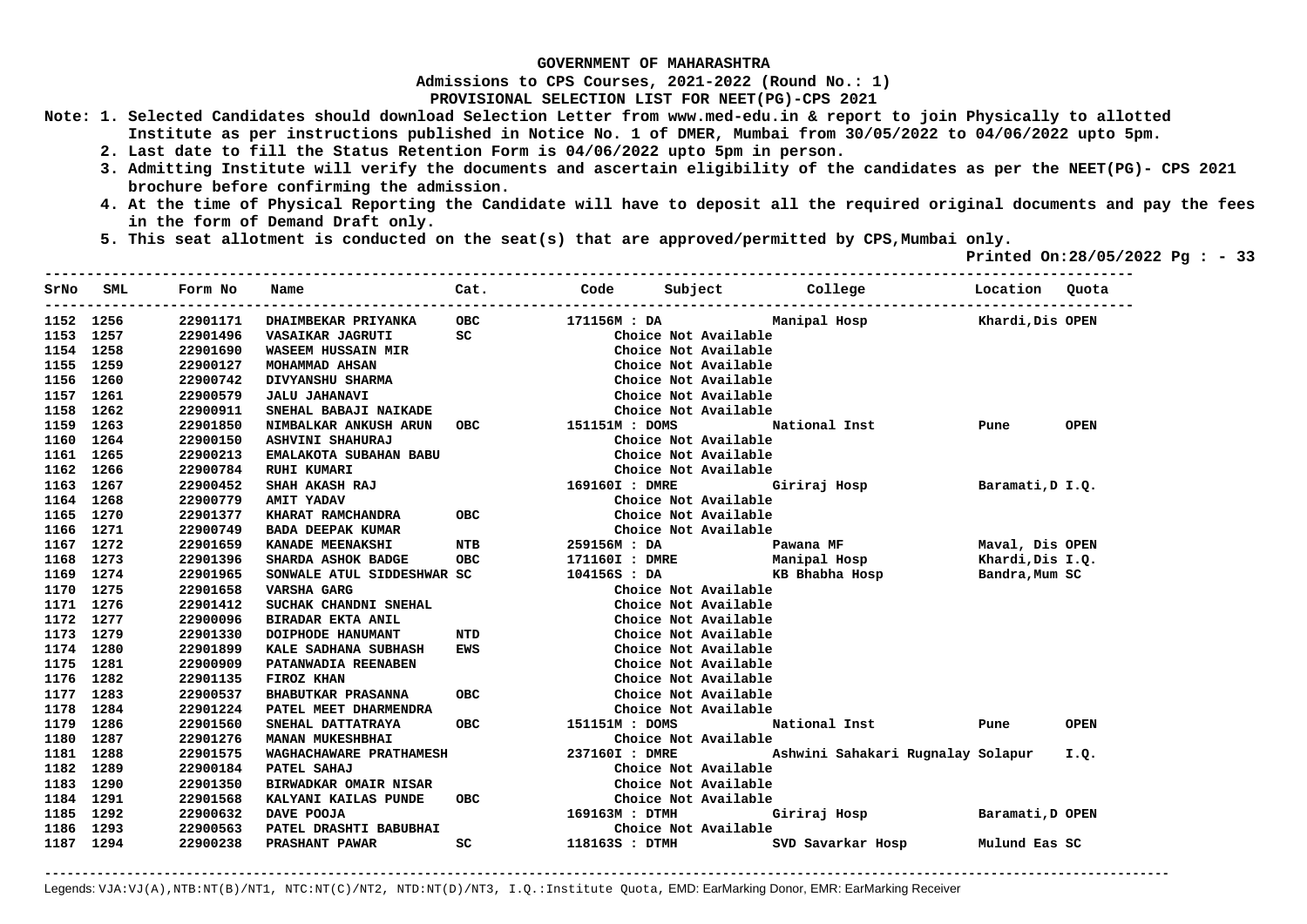**Admissions to CPS Courses, 2021-2022 (Round No.: 1)**

**PROVISIONAL SELECTION LIST FOR NEET(PG)-CPS 2021** 

- **Note: 1. Selected Candidates should download Selection Letter from www.med-edu.in & report to join Physically to allotted Institute as per instructions published in Notice No. 1 of DMER, Mumbai from 30/05/2022 to 04/06/2022 upto 5pm.** 
	- **2. Last date to fill the Status Retention Form is 04/06/2022 upto 5pm in person.**
	- **3. Admitting Institute will verify the documents and ascertain eligibility of the candidates as per the NEET(PG)- CPS 2021 brochure before confirming the admission.**
	- **4. At the time of Physical Reporting the Candidate will have to deposit all the required original documents and pay the fees in the form of Demand Draft only.**

**----------------------------------------------------------------------------------------------------------------------------------** 

 **5. This seat allotment is conducted on the seat(s) that are approved/permitted by CPS,Mumbai only.** 

 **Printed On:28/05/2022 Pg : - 34** 

|           | SrNo SML | Form No  | Name                                                         |                                                                                                                |               | Cat. Code Subject College | <b>Example 2</b> Location                 |                  | Ouota |
|-----------|----------|----------|--------------------------------------------------------------|----------------------------------------------------------------------------------------------------------------|---------------|---------------------------|-------------------------------------------|------------------|-------|
| 1188 1295 |          | 22902088 | DHAWAN SHRUTIKA                                              |                                                                                                                |               | Choice Not Available      |                                           |                  |       |
| 1189 1296 |          | 22901755 | PATEL SHRUTI                                                 |                                                                                                                | 254155I : DDV |                           | JMF's Hosp                                | Dhule            | I.Q.  |
| 1190 1297 |          | 22901435 | WETE ANIRUDDHA SADASHIV OBC                                  |                                                                                                                |               | Choice Not Available      |                                           |                  |       |
| 1191 1299 |          | 22900292 | ARISEPOGU RITHESH                                            |                                                                                                                |               | Choice Not Available      |                                           |                  |       |
| 1192 1300 |          | 22902127 | MORE KAPIL MANIK                                             | SC and the state of the state of the state of the state of the state of the state of the state of the state of |               | Choice Not Available      |                                           |                  |       |
| 1193 1301 |          | 22901053 | WANKHEDE SACHIN LAXMAN SC 152151M : DOMS                     |                                                                                                                |               |                           | PBMA's HV Desai Eye Hosp Pune OPEN        |                  |       |
| 1194 1302 |          | 22902102 | HOKARNE SHUBHAM                                              | <b>OBC</b>                                                                                                     |               | Choice Not Available      |                                           |                  |       |
| 1195 1303 |          | 22901333 | <b>GUJRATHI AMEY RAJESH</b>                                  | EWS                                                                                                            |               | Choice Not Available      |                                           |                  |       |
| 1196 1304 |          | 22901386 | <b>TANU JAIN</b>                                             |                                                                                                                |               | Choice Not Available      |                                           |                  |       |
| 1197 1305 |          | 22902193 | ZAVERI MITUL PARESH                                          | 243154M : DPB                                                                                                  |               |                           | Datta Meghe MC                            | Hingna, Nag OPEN |       |
| 1198 1306 |          | 22901467 | OSWAL BHAVESH SHANTILAL<br>KHUDE CHARUDATTA<br>NTDHI GOSWAMI |                                                                                                                |               | Choice Not Available      |                                           |                  |       |
| 1199 1307 |          | 22901023 |                                                              |                                                                                                                |               | 140108I : FCPS(ORTHO)     | Prince Ali Khan Hosp Mazagon, M I.Q.      |                  |       |
| 1200 1308 |          | 22900786 | NIDHI GOSWAMI                                                |                                                                                                                |               | Choice Not Available      |                                           |                  |       |
| 1201 1309 |          | 22900252 | POTDAR PRASAD NILKANTH OBC                                   |                                                                                                                |               | Choice Not Available      |                                           |                  |       |
| 1202 1310 |          | 22900645 | VISHAL SHARMA                                                |                                                                                                                |               | Choice Not Available      |                                           |                  |       |
| 1203 1311 |          | 22901279 | <b>CHETAN MISHRA</b>                                         |                                                                                                                |               |                           | 205160I : DMRE Lata Mangeshkar Hosp       | Nagpur I.Q.      |       |
| 1204 1312 |          | 22900497 | BHALERAO SHRADDHA NTB                                        |                                                                                                                |               | Choice Not Available      |                                           |                  |       |
| 1205 1313 |          | 22901410 | MALLAVARAM CHANDRIKA                                         |                                                                                                                |               |                           | 171156I : DA Manipal Hosp                 | Khardi, Dis I.Q. |       |
| 1206 1314 |          | 22901994 | <b>NEHA RANI</b>                                             |                                                                                                                |               | Choice Not Available      |                                           |                  |       |
| 1207 1315 |          | 22900959 | VIKAS N M                                                    |                                                                                                                |               | Choice Not Available      |                                           |                  |       |
| 1208 1318 |          | 22900516 | <b>GOLAKIYA AVANIKABEN</b>                                   |                                                                                                                |               | Choice Not Available      |                                           |                  |       |
| 1209 1319 |          | 22900915 | KADAM SHASHANK VIVEK                                         |                                                                                                                |               | Choice Not Available      |                                           |                  |       |
| 1210 1320 |          | 22900025 | PANDEY ANKITA ARUN                                           | EWS                                                                                                            |               | Choice Not Available      |                                           |                  |       |
| 1211 1321 |          | 22900961 | <b>DONGARE AKANKSHA</b>                                      | OBC                                                                                                            |               | Choice Not Available      |                                           |                  |       |
| 1212 1322 |          | 22901797 | <b>AKSHAY V MENDHE</b>                                       | SC                                                                                                             | 107159S : DPM |                           | PT. MM Shatabdi Hosp    Govandi , SC      |                  |       |
| 1213 1323 |          | 22901382 | SHAIK ROUSHNI KHAIUM                                         |                                                                                                                |               | Choice Not Available      |                                           |                  |       |
| 1214 1324 |          | 22900393 | <b>GARKAL AKASH PARASHRAM</b>                                | <b>NTD</b>                                                                                                     |               | 123158S : DORTHO          | <b>GMC</b>                                | Chandrapur NTD   |       |
| 1215 1325 |          | 22901936 | SHAIKH SADAF ARSHAD                                          | OBC                                                                                                            |               | Choice Not Available      |                                           |                  |       |
| 1216 1326 |          | 22901403 | PREM SHANKAR GUPTA                                           |                                                                                                                |               |                           | 140163M : DTMH Prince Ali Khan Hosp       | Mazagon, M OPEN  |       |
| 1217 1327 |          | 22901434 | KONDARI DILEEP                                               |                                                                                                                |               | Choice Not Available      |                                           |                  |       |
| 1218 1328 |          | 22901552 | DHANDE SHASHIKANT                                            | OBC 161158M : DORTHO                                                                                           |               |                           | Noble Hosp                                | Hadapsar, P OPEN |       |
| 1219 1329 |          | 22902113 | FATALE NITIN VINAYAK                                         | OBC                                                                                                            |               | Choice Not Available      |                                           |                  |       |
| 1220 1330 |          | 22902126 | KILAPARTHI MUTYALUNAIDU                                      |                                                                                                                |               | Choice Not Available      |                                           |                  |       |
| 1221 1331 |          | 22902047 | GAIKWAD RUDRA ANANTRAO OBC 175151M : DOMS                    |                                                                                                                |               |                           | Rotary Eye Hosp _________ Malegaon C OPEN |                  |       |
| 1222 1333 |          | 22901043 | SAWARKAR SHRIKANT                                            | <b>OBC</b>                                                                                                     |               | Choice Not Available      |                                           |                  |       |
| 1223 1334 |          | 22900212 | SHILPI GOEL                                                  |                                                                                                                |               | Choice Not Available      |                                           |                  |       |
|           |          |          |                                                              |                                                                                                                |               |                           |                                           |                  |       |

**-------------------------------------------------------------------------------------------------------------------------------------------------------**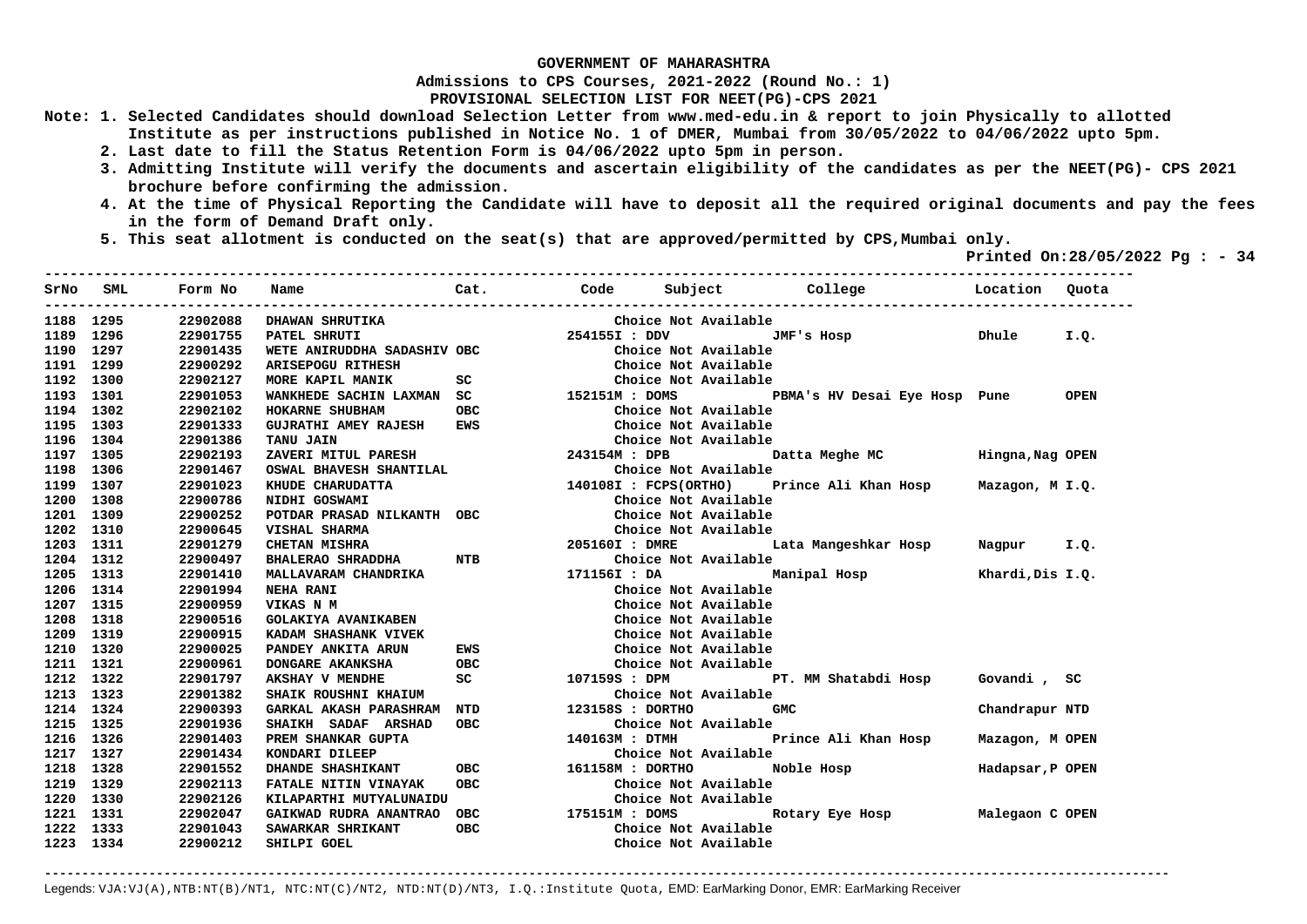**Admissions to CPS Courses, 2021-2022 (Round No.: 1)**

**PROVISIONAL SELECTION LIST FOR NEET(PG)-CPS 2021** 

- **Note: 1. Selected Candidates should download Selection Letter from www.med-edu.in & report to join Physically to allotted Institute as per instructions published in Notice No. 1 of DMER, Mumbai from 30/05/2022 to 04/06/2022 upto 5pm.** 
	- **2. Last date to fill the Status Retention Form is 04/06/2022 upto 5pm in person.**
	- **3. Admitting Institute will verify the documents and ascertain eligibility of the candidates as per the NEET(PG)- CPS 2021 brochure before confirming the admission.**
	- **4. At the time of Physical Reporting the Candidate will have to deposit all the required original documents and pay the fees in the form of Demand Draft only.**
	- **5. This seat allotment is conducted on the seat(s) that are approved/permitted by CPS,Mumbai only.**

 **Printed On:28/05/2022 Pg : - 35**   $-1.1$ 

| SrNo      | SML       | Form No  | Name                        | Cat.                                                                                                            | Code           | Subject              | College                               | Location         | Quota       |
|-----------|-----------|----------|-----------------------------|-----------------------------------------------------------------------------------------------------------------|----------------|----------------------|---------------------------------------|------------------|-------------|
|           | 1224 1335 | 22902287 | SIRSAT SWAPNIL DILIP        | <b>OBC</b>                                                                                                      |                | Choice Not Available |                                       |                  |             |
|           | 1225 1336 | 22900755 | BANALA GOWTHAM KUMAR        |                                                                                                                 |                | Choice Not Available |                                       |                  |             |
| 1226 1338 |           | 22900023 | AURANGABADKAR RUCHA         |                                                                                                                 | 265160I : DMRE |                      | PMC's Krsnaa DC asso with Pune I.Q.   |                  |             |
| 1227 1339 |           | 22900325 | SYED FAROOQ HUSSAIN         |                                                                                                                 |                | Choice Not Available |                                       |                  |             |
|           | 1228 1340 | 22900962 | <b>RATHOD ABHISHEK</b>      | <b>VJA</b>                                                                                                      | 153156M : DA   |                      | Sachin Kamble Inst Moshi, Dist OPEN   |                  |             |
|           | 1229 1341 | 22901651 | KORDE ASHWINI SHAMRAO       |                                                                                                                 |                | Choice Not Available |                                       |                  |             |
|           | 1230 1342 | 22901790 | NAKUM DIVYESH DANABHAI      |                                                                                                                 |                | Choice Not Available |                                       |                  |             |
|           | 1231 1343 | 22900575 | JANI KARAN DINESHBHAI       |                                                                                                                 |                | Choice Not Available |                                       |                  |             |
|           | 1232 1344 | 22901486 | GHATGE AMIT VIJAY           |                                                                                                                 | OBC            | Choice Not Available |                                       |                  |             |
| 1233 1347 |           | 22900007 | ALAKA GANESH KURIL          | SC                                                                                                              |                | Choice Not Available |                                       |                  |             |
| 1234 1348 |           | 22901546 | MOMALE CHAITANYA            | OBC                                                                                                             |                | Choice Not Available |                                       |                  |             |
| 1235 1349 |           | 22900253 | SUHAIL AKHTAR               |                                                                                                                 |                | Choice Not Available |                                       |                  |             |
|           | 1236 1350 | 22900921 | PANDYA VATSAL               |                                                                                                                 |                | Choice Not Available |                                       |                  |             |
|           | 1237 1351 | 22900224 | REDDYCHERLA SHABARI         |                                                                                                                 |                | Choice Not Available |                                       |                  |             |
| 1238      | 1352      | 22901220 | NEERAJ KUMAR                |                                                                                                                 |                | Choice Not Available |                                       |                  |             |
| 1239      | 1353      | 22900699 | YOGESH YADAV                |                                                                                                                 |                | Choice Not Available |                                       |                  |             |
| 1240      | 1354      | 22900948 | NANDINI SAHU                |                                                                                                                 |                | Choice Not Available |                                       |                  |             |
| 1241      | 1355      | 22900088 | PRADNYA GANGURDE            | SC and the set of the set of the set of the set of the set of the set of the set of the set of the set of the s |                | Choice Not Available |                                       |                  |             |
| 1242 1356 |           | 22901670 | <b>KHANDARE PRATIBHA</b>    | NTC                                                                                                             | 128157S : DORL |                      | NMMC GH                               | Vashi            | NTC         |
|           | 1243 1357 | 22902136 | PRATIK ANAND GAJBE          | SC                                                                                                              |                | Choice Not Available |                                       |                  |             |
| 1244 1358 |           | 22900089 | <b>FAREHA NIKHAT</b>        |                                                                                                                 |                | Choice Not Available |                                       |                  |             |
| 1245 1360 |           | 22900101 | BHAWAR VRUSHALI AMBADAS OBC |                                                                                                                 | 172151M : DOMS |                      | Susheel Eye Hosp                      | Nashik           | <b>OPEN</b> |
|           | 1246 1361 | 22900886 | SAKHARE PRAVIN VILAS        | <b>OBC</b>                                                                                                      |                |                      | 161158M : DORTHO           Noble Hosp | Hadapsar,P OPEN  |             |
|           | 1247 1362 | 22901069 | GHOGARE SHIVRAJ BAPU        |                                                                                                                 |                |                      | 171160I : DMRE Manipal Hosp           | Khardi, Dis I.Q. |             |
| 1248 1363 |           | 22902292 | <b>LOVELEEN VERMA</b>       |                                                                                                                 |                | Choice Not Available |                                       |                  |             |
|           | 1249 1364 | 22900684 | BORUDE PRIYANKA BABAN OBC   |                                                                                                                 |                | Choice Not Available |                                       |                  |             |
| 1250 1366 |           | 22902174 | DIVYA PAVANI RAMADASU       |                                                                                                                 |                | Choice Not Available |                                       |                  |             |
| 1251 1367 |           | 22900971 | PATIL ANUSHREE YASHWANT     |                                                                                                                 |                | Choice Not Available |                                       |                  |             |
| 1252 1368 |           | 22900231 | <b>RAJEEV KUMAR</b>         |                                                                                                                 |                | Choice Not Available |                                       |                  |             |
| 1253 1369 |           | 22900176 | KARISHMA CHOUDHURY          |                                                                                                                 |                | Choice Not Available |                                       |                  |             |
| 1254 1370 |           | 22900600 | THAKARE PARIKSHEET          | <b>OBC</b>                                                                                                      | 244155I : DDV  |                      | Sanjeevan Hosp                        | Yavatmal I.Q.    |             |
|           | 1255 1371 | 22902152 | PAWAR ABHISHEK YASHWANT VJA |                                                                                                                 |                | Choice Not Available |                                       |                  |             |
|           | 1256 1372 | 22900515 | ANKITA DWIVEDI              |                                                                                                                 |                | Choice Not Available |                                       |                  |             |
| 1257 1373 |           | 22901148 | SUMAN ANAND                 |                                                                                                                 |                | Choice Not Available |                                       |                  |             |
|           | 1258 1374 | 22901152 | <b>AASIA HASAN</b>          |                                                                                                                 |                | Choice Not Available |                                       |                  |             |
| 1259 1375 |           | 22902205 | PRIYANKA MAHADEV            | SC                                                                                                              |                | Choice Not Available |                                       |                  |             |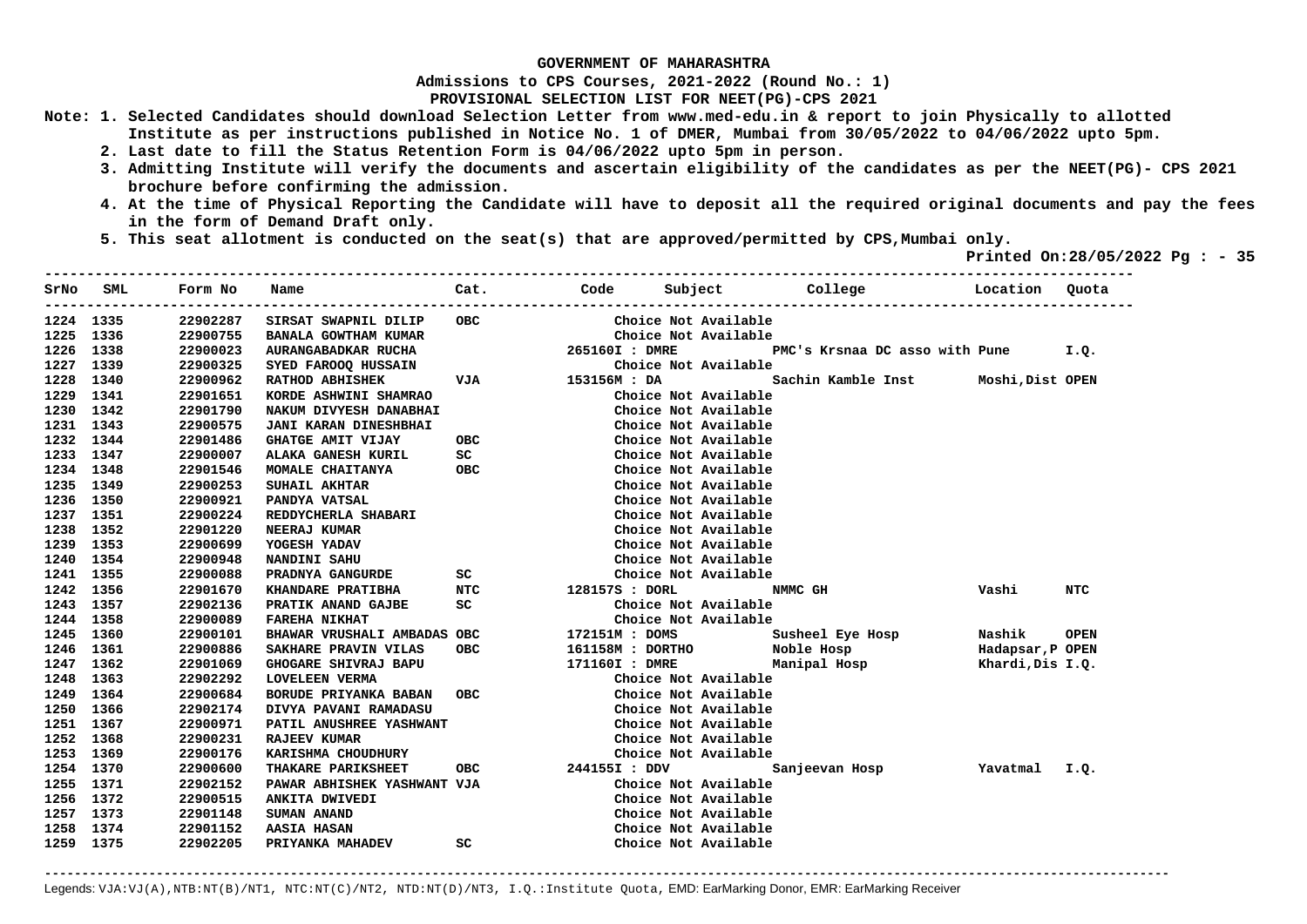**Admissions to CPS Courses, 2021-2022 (Round No.: 1)**

**PROVISIONAL SELECTION LIST FOR NEET(PG)-CPS 2021** 

- **Note: 1. Selected Candidates should download Selection Letter from www.med-edu.in & report to join Physically to allotted Institute as per instructions published in Notice No. 1 of DMER, Mumbai from 30/05/2022 to 04/06/2022 upto 5pm.** 
	- **2. Last date to fill the Status Retention Form is 04/06/2022 upto 5pm in person.**
	- **3. Admitting Institute will verify the documents and ascertain eligibility of the candidates as per the NEET(PG)- CPS 2021 brochure before confirming the admission.**
	- **4. At the time of Physical Reporting the Candidate will have to deposit all the required original documents and pay the fees in the form of Demand Draft only.**

**----------------------------------------------------------------------------------------------------------------------------------** 

 **5. This seat allotment is conducted on the seat(s) that are approved/permitted by CPS,Mumbai only.** 

 **Printed On:28/05/2022 Pg : - 36** 

|           | SrNo SML  | Form No  | Name                                  | Cat.       |                      |                      |                                            |                  |             |
|-----------|-----------|----------|---------------------------------------|------------|----------------------|----------------------|--------------------------------------------|------------------|-------------|
|           | 1260 1376 | 22901972 | <b>SHINDE DARSHIKA</b>                |            | 201160I : DMRE       |                      | Vision Radio DC                            | Latur            | I.Q.        |
| 1261 1377 |           | 22902112 | <b>MRINALINI PATHAK</b>               |            |                      | Choice Not Available |                                            |                  |             |
|           | 1262 1378 | 22901370 | L NAYAN RAJ                           |            |                      | Choice Not Available |                                            |                  |             |
| 1263 1379 |           | 22900916 | <b>HEEBA IMAM</b>                     |            |                      | Choice Not Available |                                            |                  |             |
| 1264 1380 |           | 22901117 | VIKRAMKUMAR GANESHKUMAR               |            |                      | Choice Not Available |                                            |                  |             |
|           | 1265 1382 | 22901753 | PARIJAT MUKUL                         |            |                      | Choice Not Available |                                            |                  |             |
| 1266 1383 |           | 22901955 | RAHUL PANDA                           |            | 156154M : DPB        |                      | Aditya Birla Memorial Hos Pune OPEN        |                  |             |
|           | 1267 1384 | 22900760 | SAKSHI YUVARAJ NAKADE                 |            |                      | Choice Not Available |                                            |                  |             |
| 1268      | 1385      | 22900599 | NITISH KUMAR GURJAR                   |            | 158158M : DORTHO     |                      | Deoyani Multispeciality H Kothrud, Pu OPEN |                  |             |
| 1269 1386 |           | 22900680 | <b>GUPTA MUDIT</b>                    |            |                      | Choice Not Available |                                            |                  |             |
| 1270 1387 |           | 22900842 | <b>ASTHA SHARMA</b>                   |            |                      | Choice Not Available |                                            |                  |             |
| 1271 1388 |           | 22901375 | DIYA PANDYA                           |            |                      | Choice Not Available |                                            |                  |             |
| 1272 1389 |           | 22900918 | VYAS HARDIK NALINKUMAR 192160I : DMRE |            |                      |                      | Shree Gurudatta CFS Hospi Dhule I.Q.       |                  |             |
| 1273 1390 |           | 22900780 | SWALEHA KHAN                          |            |                      | Choice Not Available |                                            |                  |             |
| 1274 1391 |           | 22900847 | SHEVGAN HEMALI YOGIRAJ VJA            |            |                      | Choice Not Available |                                            |                  |             |
|           | 1275 1392 | 22900663 | KHAN MOHD JUNAID                      |            |                      |                      | 170158M : DORTHO MAEERS Vishwaraj Hosp     | Loni Kalbh OPEN  |             |
| 1276 1393 |           | 22900724 | THAKKAR RINA CHANDULAL                |            |                      | Choice Not Available |                                            |                  |             |
|           | 1277 1394 | 22900073 | DATTANI MEERA                         |            |                      | Choice Not Available |                                            |                  |             |
| 1278 1395 |           | 22900095 |                                       |            |                      |                      |                                            | Dervan, Dis I.Q. |             |
| 1279 1396 |           | 22900222 | SURUCHI YADAV                         |            |                      | Choice Not Available |                                            |                  |             |
| 1280 1397 |           | 22900766 | JADHAV SHUBHANGI KAMAJI               |            |                      | Choice Not Available |                                            |                  |             |
| 1281 1398 |           | 22901241 | CHOUDHARI ANAND                       | <b>EWS</b> |                      |                      | 254155I : DDV JMF's Hosp                   | Dhule            | I.Q.        |
| 1282 1399 |           | 22902104 | SHENDE HARSHAL VILAS                  | OBC        | 187160               | Choice Not Available |                                            |                  |             |
| 1283 1400 |           | 22900700 | BAWANE GAURAO VASANTRAO NTB           |            |                      |                      |                                            |                  |             |
| 1284 1401 |           | 22901501 | GYANCHANDANI BHAVIKA                  |            |                      |                      |                                            |                  |             |
| 1285 1402 |           | 22900964 | MRITYUNJAY KUMAR PANDEY               |            |                      | Choice Not Available |                                            |                  |             |
| 1286 1403 |           | 22901247 | RUTUJA VINAYAK SUTAR                  | <b>OBC</b> | Choice Not Available |                      |                                            |                  |             |
|           | 1287 1404 | 22900178 | PACHPANDE AMOL SHARAD                 | <b>OBC</b> |                      | Choice Not Available |                                            |                  |             |
| 1288 1405 |           | 22900268 | PARUL PUROHIT                         |            | 264154M : DPB        |                      | PMC's Krsnaa DC asso with Pune             |                  | <b>OPEN</b> |
| 1289 1406 |           | 22901758 | MADREWAR VINAYAK                      | EWS        |                      | Choice Not Available |                                            |                  |             |
| 1290 1408 |           | 22900105 | DIWADKAR PRANALI AJIT                 |            |                      | Choice Not Available |                                            |                  |             |
| 1291 1409 |           | 22901805 | <b>BHAVYASHREE V</b>                  |            |                      | Choice Not Available |                                            |                  |             |
| 1292 1410 |           | 22902098 | DEEPIKA SOLANKI                       |            | 177157M : DORL       |                      | Gajanan Hosp                               | Ahmednagar OPEN  |             |
| 1293      | 1411      | 22900297 | <b>MAHESH NARAYAN DESHMUKH NTC</b>    |            |                      | Choice Not Available |                                            |                  |             |
| 1294 1412 |           | 22901940 | SHELAR NAVNATH SARASRAM               |            |                      | Choice Not Available |                                            |                  |             |
| 1295 1413 |           | 22900026 | KIRAN BHASKAR SOLANKE                 |            | 185158M : DORTHO     |                      | Dr. Hedgewar Hosp Murangabad OPEN          |                  |             |

**-------------------------------------------------------------------------------------------------------------------------------------------------------**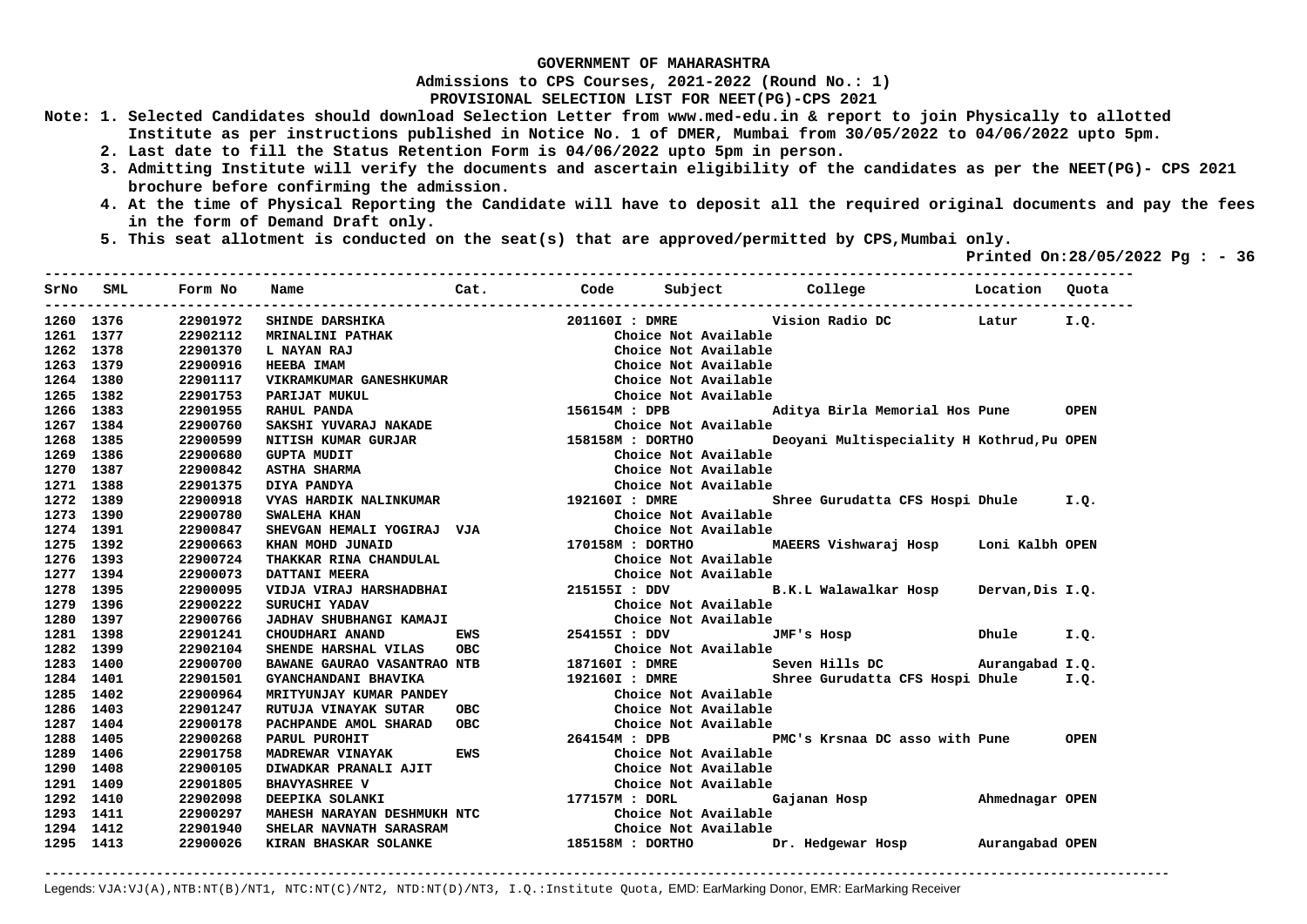**Admissions to CPS Courses, 2021-2022 (Round No.: 1)**

**PROVISIONAL SELECTION LIST FOR NEET(PG)-CPS 2021** 

- **Note: 1. Selected Candidates should download Selection Letter from www.med-edu.in & report to join Physically to allotted Institute as per instructions published in Notice No. 1 of DMER, Mumbai from 30/05/2022 to 04/06/2022 upto 5pm.** 
	- **2. Last date to fill the Status Retention Form is 04/06/2022 upto 5pm in person.**
	- **3. Admitting Institute will verify the documents and ascertain eligibility of the candidates as per the NEET(PG)- CPS 2021 brochure before confirming the admission.**
	- **4. At the time of Physical Reporting the Candidate will have to deposit all the required original documents and pay the fees in the form of Demand Draft only.**

**----------------------------------------------------------------------------------------------------------------------------------** 

 **5. This seat allotment is conducted on the seat(s) that are approved/permitted by CPS,Mumbai only.** 

 **Printed On:28/05/2022 Pg : - 37** 

| SrNo      | SML       | Form No  | Name                                                                                 | Cat.           |                           | Code Subject College             | Location Ouota   |             |
|-----------|-----------|----------|--------------------------------------------------------------------------------------|----------------|---------------------------|----------------------------------|------------------|-------------|
|           | 1296 1414 | 22901143 | <b>AHER ASHWINI APPARAO</b>                                                          |                | 144151M : DOMS            | Vedanta Inst                     | Saswand, Di OPEN |             |
| 1297 1415 |           | 22901355 | SHAHARE SAURABH                                                                      | SC             | 173158M : DORTHO          | RMRC Kakatkar Hosp               | Nashik           | <b>OPEN</b> |
| 1298 1416 |           | 22900102 | DESAI PAYAL SANJAYBHAI                                                               |                | Choice Not Available      |                                  |                  |             |
| 1299 1417 |           | 22901685 | PATIL POONAM SUNILKUMAR                                                              |                | Choice Not Available      |                                  |                  |             |
| 1300 1418 |           | 22901411 | DESALE RAHUL VILAS                                                                   | 243160I : DMRE |                           | Datta Meghe MC                   | Hingna, Nag I.Q. |             |
| 1301 1419 |           | 22901134 | KAMINI SATWAL                                                                        |                | Choice Not Available      |                                  |                  |             |
| 1302 1420 |           | 22900169 | PATEL ARTIBEN                                                                        |                | Choice Not Available      |                                  |                  |             |
| 1303 1421 |           | 22900686 | KATHIJA BEGAM A                                                                      |                | Choice Not Available      |                                  |                  |             |
| 1304 1422 |           | 22901531 | SADAPHALE SANKET VINOD OBC 172151M : DOMS                                            |                |                           | Susheel Eye Hosp Nashik          |                  | <b>OPEN</b> |
| 1305 1423 |           | 22902253 | PRATIBHA SHARMA                                                                      |                | Choice Not Available      |                                  |                  |             |
| 1306 1424 |           | 22901881 | DEEPTI YADAV                                                                         |                | Choice Not Available      |                                  |                  |             |
| 1307 1425 |           | 22900226 | UTKARSH KUMAR TEOTIA                                                                 |                | Choice Not Available      |                                  |                  |             |
| 1308 1426 |           | 22901607 | <b>MAHESHWAR G</b>                                                                   |                | Choice Not Available      |                                  |                  |             |
| 1309 1427 |           | 22900285 | YARAGALA MADHU                                                                       |                | Choice Not Available      |                                  |                  |             |
| 1310 1428 |           | 22900870 | <b>DUBEY ANSHIKA SANGEET</b>                                                         |                | Choice Not Available      |                                  |                  |             |
| 1311 1430 |           | 22900606 | RAVAL SHREY DEEPAKBHAI                                                               |                | Choice Not Available      |                                  |                  |             |
| 1312 1433 |           | 22900296 | <b>MANIAR ISHITA SANJIV</b>                                                          |                | Choice Not Available      |                                  |                  |             |
| 1313 1434 |           | 22901751 | CHINCHOLIKAR POOJA NTC                                                               |                | Choice Not Available      |                                  |                  |             |
| 1314 1435 |           | 22900254 | SHRAVANI SANJAY PATIL                                                                |                | Choice Not Available      |                                  |                  |             |
| 1315 1436 |           | 22900322 | ENDEPTH Choice Not<br>THORAT ABHISHEK DEEPAK<br>THORAT ABHISHEK DEEPAK<br>Theiga Not |                | Choice Not Available      |                                  |                  |             |
| 1316 1437 |           | 22900003 |                                                                                      |                |                           | Terna MC                         | Nerul            | I.Q.        |
| 1317 1438 |           | 22900679 | CHIMANE DISHA TULSIRAM                                                               |                | Choice Not Available      |                                  |                  |             |
| 1318 1439 |           | 22900689 | MEHTA MANUSHI RAJKUMAR                                                               |                | Choice Not Available      |                                  |                  |             |
| 1319 1440 |           | 22901335 | ZULASANA RACHANABEN                                                                  |                |                           | 187160I : DMRE Seven Hills DC    | Aurangabad I.Q.  |             |
| 1320 1441 |           | 22900708 | ANKURKUMAR MUKESHBHAI<br>KRISHNA DEVANGBHAI                                          |                | Choice Not Available      |                                  |                  |             |
| 1321 1442 |           | 22900155 |                                                                                      |                | Choice Not Available      |                                  |                  |             |
| 1322 1443 |           | 22900584 | <b>PAWAN JAIN</b>                                                                    |                | Choice Not Available      |                                  |                  |             |
|           | 1323 1444 | 22900377 | <b>DESHMUKH SAKET</b>                                                                |                | Choice Not Available      |                                  |                  |             |
| 1324 1445 |           | 22900049 | <b>PANDEY BHAVESH RAMJI</b>                                                          |                | Choice Not Available      |                                  |                  |             |
| 1325 1446 |           | 22900887 | SURWASE ASHVINI                                                                      |                | <b>EWS</b> 188160I : DMRE | Sahyadri Imaging Murangabad I.Q. |                  |             |
| 1326 1448 |           | 22900129 | VENKAT RAM REDDY                                                                     |                | Choice Not Available      |                                  |                  |             |
| 1327 1449 |           | 22901040 | DEEKSHA CHOUDHARY                                                                    |                | Choice Not Available      |                                  |                  |             |
| 1328 1450 |           | 22900910 | GIRDHARI LAL KHILOMAL                                                                |                | Choice Not Available      |                                  |                  |             |
| 1329 1451 |           | 22901613 | KASNALE SHITAL                                                                       | <b>OBC</b>     | Choice Not Available      |                                  |                  |             |
| 1330 1452 |           | 22900623 | KOMAL SINGH                                                                          |                | Choice Not Available      |                                  |                  |             |
| 1331 1453 |           | 22900455 | KURAPATI SRILEKHA                                                                    |                | Choice Not Available      |                                  |                  |             |
|           |           |          |                                                                                      |                |                           |                                  |                  |             |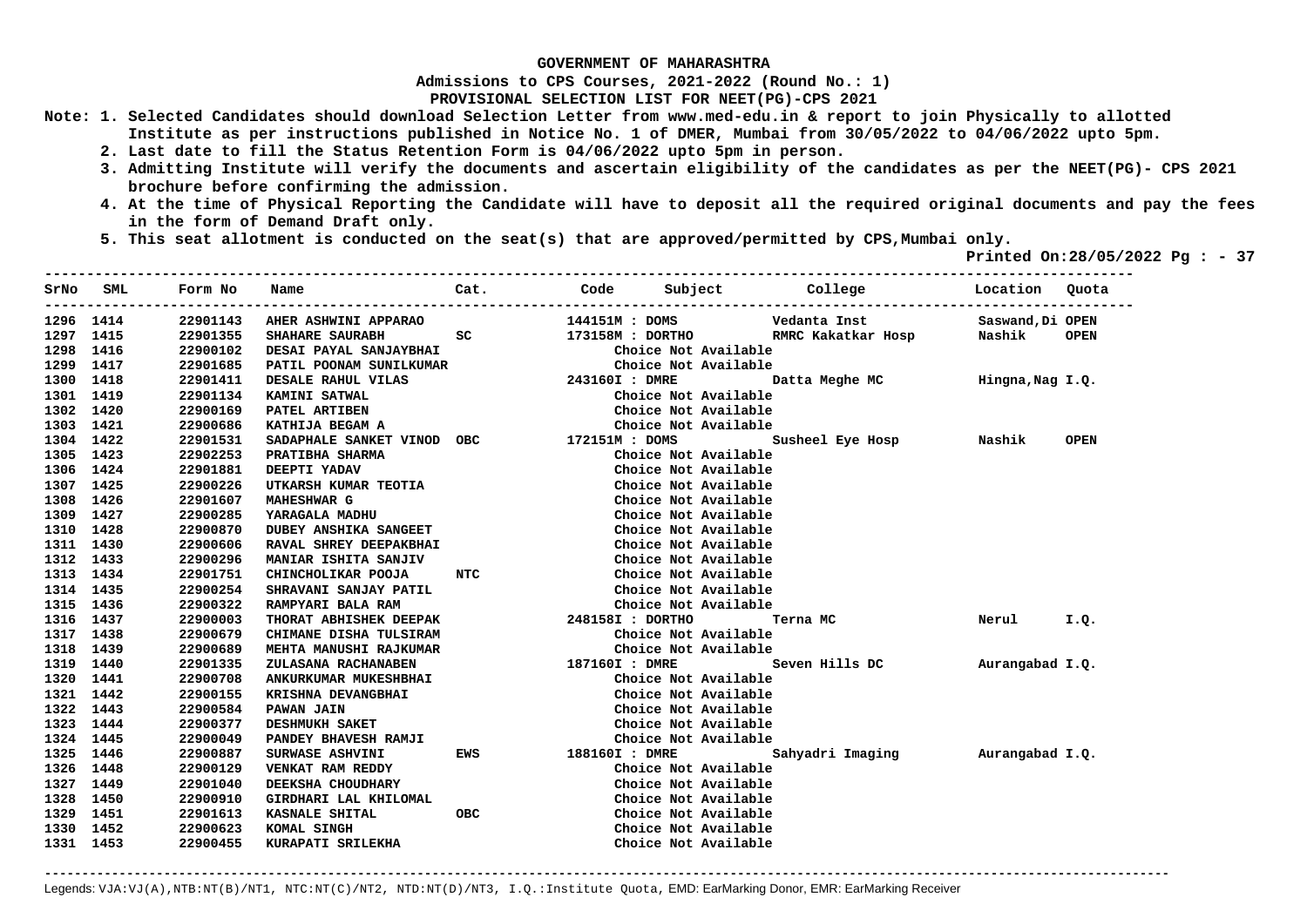**Admissions to CPS Courses, 2021-2022 (Round No.: 1)**

**PROVISIONAL SELECTION LIST FOR NEET(PG)-CPS 2021** 

- **Note: 1. Selected Candidates should download Selection Letter from www.med-edu.in & report to join Physically to allotted Institute as per instructions published in Notice No. 1 of DMER, Mumbai from 30/05/2022 to 04/06/2022 upto 5pm.** 
	- **2. Last date to fill the Status Retention Form is 04/06/2022 upto 5pm in person.**
	- **3. Admitting Institute will verify the documents and ascertain eligibility of the candidates as per the NEET(PG)- CPS 2021 brochure before confirming the admission.**
	- **4. At the time of Physical Reporting the Candidate will have to deposit all the required original documents and pay the fees in the form of Demand Draft only.**

**----------------------------------------------------------------------------------------------------------------------------------** 

 **5. This seat allotment is conducted on the seat(s) that are approved/permitted by CPS,Mumbai only.** 

 **Printed On:28/05/2022 Pg : - 38** 

| SrNo      | SML       | Form No  | Name                                  | Cat.       |                | Code Subject         | College                                  | Location Quota |             |
|-----------|-----------|----------|---------------------------------------|------------|----------------|----------------------|------------------------------------------|----------------|-------------|
|           | 1332 1454 | 22901176 | Y.S.KARTHIK S SADANANDA               |            |                | Choice Not Available |                                          |                |             |
| 1333 1456 |           | 22900440 | APOORVA D BHAGAT                      | SC         |                | Choice Not Available |                                          |                |             |
| 1334 1457 |           | 22900898 | DABBUGOTTI SWETHA                     |            |                | Choice Not Available |                                          |                |             |
| 1335 1458 |           | 22900477 | PATEL RAJVI NARESHBHAI 1351511 : DOMS |            |                |                      | KB Haji Bachooali Hosp Parel, Mumb I.Q.  |                |             |
| 1336 1459 |           | 22900100 | MOHAMMED ATHAHAR K                    |            |                | Choice Not Available |                                          |                |             |
|           | 1337 1460 | 22900427 | FAHAD KHAIYAM                         |            |                | Choice Not Available |                                          |                |             |
|           | 1338 1461 | 22901032 | <b>BALA VEENA</b>                     |            | 248151I : DOMS |                      | Terna MC                                 | Nerul          | I.Q.        |
|           | 1339 1462 | 22900595 | SHARMA NIKHIL DINESH                  |            |                |                      | EWS 173158M : DORTHO RMRC Kakatkar Hosp  | Nashik         | <b>OPEN</b> |
| 1340 1463 |           | 22901563 | <b>AGRAWAL UDITKUMAR</b>              |            |                |                      | 209160I: DMRE Precision Scan & RC Nagpur |                | I.Q.        |
|           | 1341 1464 | 22901692 | SHASHIKANT SHARMA                     |            |                | Choice Not Available |                                          |                |             |
|           | 1342 1466 | 22900235 | KARTHEEK JONNALAGADDA                 |            |                | Choice Not Available |                                          |                |             |
| 1343      | 1467      | 22900385 | VIPINKUMAR UPADHYAY                   |            |                | Choice Not Available |                                          |                |             |
| 1344 1468 |           | 22901890 | <b>GHARAT NETRAPRABHA</b>             |            |                | Choice Not Available |                                          |                |             |
| 1345      | 1469      | 22900421 | DUBEY SHRISTY SITARAM                 |            |                | Choice Not Available |                                          |                |             |
| 1346 1470 |           | 22901645 | KADAM OMKAR MADHUKAR                  | EWS        |                | Choice Not Available |                                          |                |             |
|           | 1347 1471 | 22901287 | DALVI DEODATT SONAJI                  | EWS        | 185161I : TDD  |                      | Dr. Hedgewar Hosp Murangabad I.Q.        |                |             |
|           | 1348 1472 | 22901689 | <b>BADOLE DHAMMADEEP</b>              | SC         |                | Choice Not Available |                                          |                |             |
|           | 1349 1474 | 22900602 | VISHAKHA PRAKASH KATARE SC            |            |                | Choice Not Available |                                          |                |             |
| 1350 1475 |           | 22901567 | SHERA MOHSINBHAI                      |            |                | Choice Not Available |                                          |                |             |
| 1351 1476 |           | 22900952 | KARTIK BALDEV RAJ                     |            |                | Choice Not Available |                                          |                |             |
| 1352 1477 |           | 22902003 | CHAUDHARI NEETA                       | <b>OBC</b> |                | Choice Not Available |                                          |                |             |
| 1353 1478 |           | 22902219 | AMOL MAIYYAR                          |            | 236160I : DMRE |                      |                                          |                |             |
| 1354 1479 |           | 22900233 | REMYA R. PILLAI                       |            |                | Choice Not Available |                                          |                |             |
| 1355 1480 |           | 22900997 | A MEENAKSHI                           |            |                | Choice Not Available |                                          |                |             |
| 1356 1481 |           | 22901175 | <b>JAGTAP KRISHNA RAJENDRA NTB</b>    |            |                | Choice Not Available |                                          |                |             |
|           | 1357 1482 | 22900067 | YASH NARESH CHORDIYA                  |            |                | Choice Not Available |                                          |                |             |
| 1358 1483 |           | 22900797 | <b>GANGANI DARSHAN</b>                |            |                | Choice Not Available |                                          |                |             |
|           | 1359 1484 | 22900677 | ASMITA ANIL MADVI                     | OBC        |                | Choice Not Available |                                          |                |             |
|           | 1360 1485 | 22900754 | RAJAT PALIWAL                         |            |                | Choice Not Available |                                          |                |             |
|           | 1361 1486 | 22902192 | <b>BELGAMWAR RUCHA</b>                |            |                | Choice Not Available |                                          |                |             |
| 1362 1487 |           | 22900485 | <b>GONTU MANIKANTA</b>                |            |                | Choice Not Available |                                          |                |             |
| 1363 1488 |           | 22901799 | APOTIKAR NIKITA                       | OBC        |                | Choice Not Available |                                          |                |             |
| 1364 1489 |           | 22900145 | GARGI SHAHAJI GULAVE                  |            | 184151M : DOMS |                      | Varad Netralaya         Aurangabad OPEN  |                |             |
| 1365 1490 |           | 22901643 | SHINDE PRATIKSHA                      | NTC        |                | Choice Not Available |                                          |                |             |
|           | 1366 1491 | 22901927 | <b>REETU KHATRI</b>                   |            |                | Choice Not Available |                                          |                |             |
|           | 1367 1492 | 22900031 | DEBANIL BHAUMIK                       |            |                | Choice Not Available |                                          |                |             |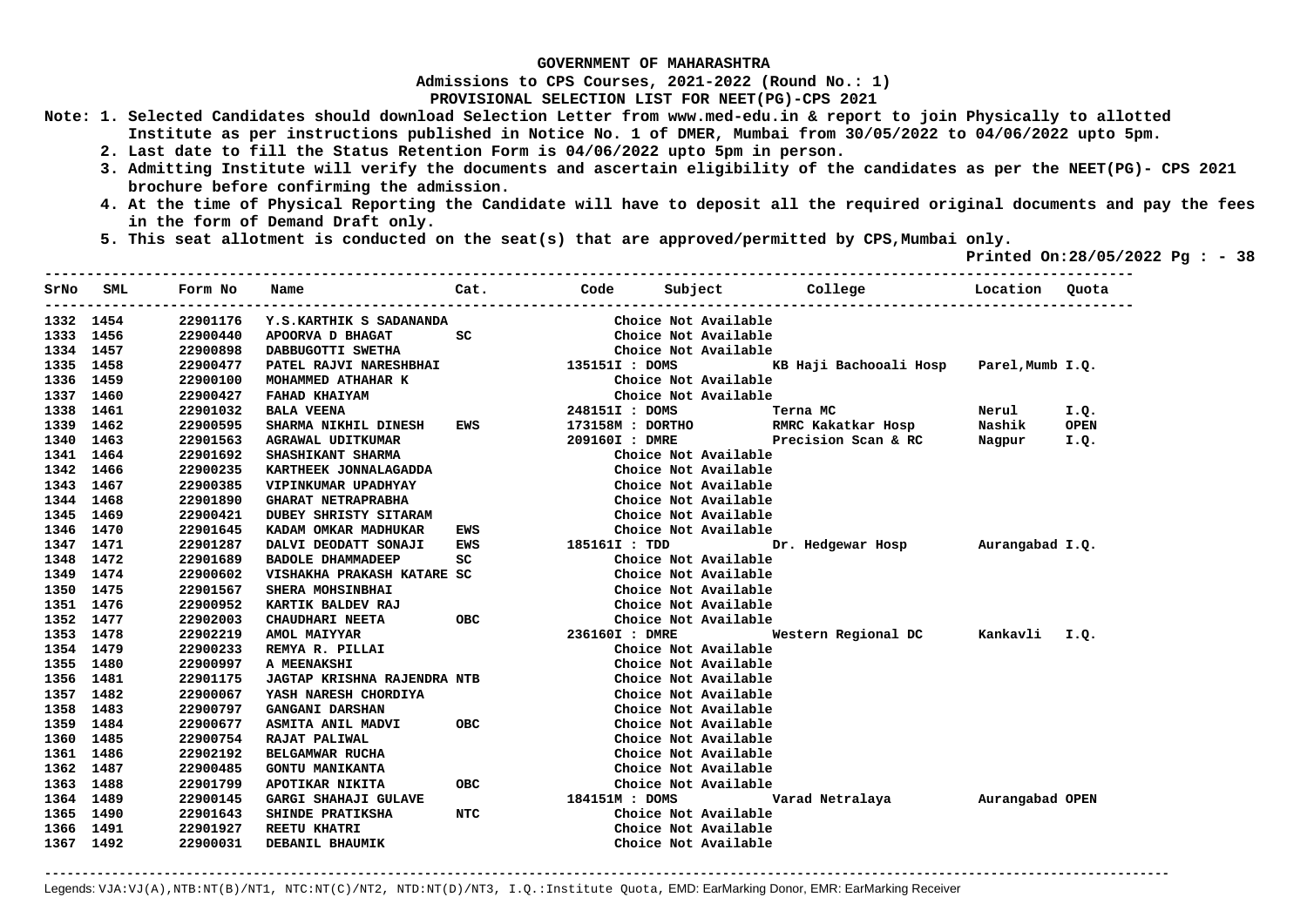**Admissions to CPS Courses, 2021-2022 (Round No.: 1)**

**PROVISIONAL SELECTION LIST FOR NEET(PG)-CPS 2021** 

- **Note: 1. Selected Candidates should download Selection Letter from www.med-edu.in & report to join Physically to allotted Institute as per instructions published in Notice No. 1 of DMER, Mumbai from 30/05/2022 to 04/06/2022 upto 5pm.** 
	- **2. Last date to fill the Status Retention Form is 04/06/2022 upto 5pm in person.**
	- **3. Admitting Institute will verify the documents and ascertain eligibility of the candidates as per the NEET(PG)- CPS 2021 brochure before confirming the admission.**
	- **4. At the time of Physical Reporting the Candidate will have to deposit all the required original documents and pay the fees in the form of Demand Draft only.**
	- **5. This seat allotment is conducted on the seat(s) that are approved/permitted by CPS,Mumbai only.**

 **Printed On:28/05/2022 Pg : - 39**   $-1.1$ 

| SrNo      | SML       | Form No  | Name                         | Cat.       | Code                    | Subject               | College                              | Location                                       | Quota       |
|-----------|-----------|----------|------------------------------|------------|-------------------------|-----------------------|--------------------------------------|------------------------------------------------|-------------|
|           | 1368 1493 | 22900011 | PANDYA ADITI ATULBHAI        |            |                         | Choice Not Available  |                                      |                                                |             |
|           | 1369 1494 | 22901210 | BOCHU SHARATH PAWAR          |            |                         | Choice Not Available  |                                      |                                                |             |
|           | 1370 1495 | 22902087 | <b>RABARI URVIBEN</b>        |            | 190160I : DMRE          |                       | Alurwar DC                           | Chandrapur I.Q.                                |             |
|           | 1371 1496 | 22900380 | GAYKI CHETAN RAJKUMAR        | <b>OBC</b> |                         |                       | 258151M : DOMS Anand Rishiji Hosp    | Ahmednagar OPEN                                |             |
| 1372 1498 |           | 22902148 | KHARAT GOPAL RAMESHRAO       | <b>OBC</b> | 243160I : DMRE          |                       | Datta Meghe MC                       | Hingna, Nag I.Q.                               |             |
|           | 1373 1499 | 22900610 | PAWAR NEHA MAHANAND          | SC         |                         | Choice Not Available  |                                      |                                                |             |
|           | 1374 1500 | 22900087 | ROOP NARAYAN PANDEY          |            |                         | Choice Not Available  |                                      |                                                |             |
|           | 1375 1501 | 22901671 | HRUDIX NIKHIL KUMAR          |            | 209160I : DMRE          |                       | Precision Scan & RC                  | Nagpur I.Q.                                    |             |
|           | 1376 1502 | 22900938 | NEELAM CHOUDHARY             |            | 255160I : DMRE          |                       | Kingsway Hosp                        | Nagpur I.Q.                                    |             |
|           | 1377 1503 | 22901675 | SAVALIYA KRUPALI             |            |                         | Choice Not Available  |                                      |                                                |             |
|           | 1378 1504 | 22900424 | PAWAN BANGER                 |            |                         | 243104I : FCPS(OPTHL) | Datta Meghe MC                       | Hingna, Nag I.Q.                               |             |
| 1379      | 1505      | 22900045 | <b>SHAIKH FARHEEN</b>        |            |                         | Choice Not Available  |                                      |                                                |             |
| 1380      | 1506      | 22902029 | <b>NAVEEN KUMAR</b>          |            |                         | Choice Not Available  |                                      |                                                |             |
| 1381      | 1507      | 22901596 | <b>VIJAY PRASANTH R</b>      |            |                         | Choice Not Available  |                                      |                                                |             |
| 1382      | 1508      | 22901506 | SURYAVANSHI NIKITA           |            | ST 119103S : FCPS(OBGY) |                       | <b>GMC</b>                           | Jalgaon                                        | SТ          |
| 1383 1509 |           | 22900844 | PATEL JAYNAM                 |            |                         | Choice Not Available  |                                      |                                                |             |
| 1384 1510 |           | 22900323 | KHOLA KAVITHA                |            |                         | Choice Not Available  |                                      |                                                |             |
|           | 1385 1511 | 22901390 | <b>BAROT UMANGKUMAR</b>      |            |                         | Choice Not Available  |                                      |                                                |             |
|           | 1386 1512 | 22900506 | <b>VARHADE YASH DINESH</b>   | OBC        |                         | 254160I : DMRE        | JMF's Hosp                           | <b>Example 19 Distribute District Property</b> | I.Q.        |
|           | 1387 1513 | 22901748 | SIDDHARTH AMBUJ              |            |                         | Choice Not Available  |                                      |                                                |             |
|           | 1388 1514 | 22900504 | NIMBALKAR RAMOLI             |            |                         | Choice Not Available  |                                      |                                                |             |
|           | 1389 1515 | 22900429 | <b>DHALE VAISHALI GANESH</b> | NTC        |                         | Choice Not Available  |                                      |                                                |             |
|           | 1390 1517 | 22900423 | GAISAMUDRE KARUNA            | SC         |                         | Choice Not Available  |                                      |                                                |             |
|           | 1391 1518 | 22902077 | <b>VIPIN SINGH</b>           |            |                         | Choice Not Available  |                                      |                                                |             |
|           | 1392 1519 | 22900837 | SHAH NEEL JAYENDRABHAI       |            |                         | Choice Not Available  |                                      |                                                |             |
|           | 1393 1520 | 22901200 | PALWADE SACHIN               | NTD        |                         | Choice Not Available  |                                      |                                                |             |
|           | 1394 1521 | 22900279 | KHATRI MOHHMED               |            |                         |                       | 211158M : DORTHO Sunrise Global Hosp | Nanded                                         | <b>OPEN</b> |
|           | 1395 1522 | 22900597 | <b>VIKRANT KUMAR SINGH</b>   |            | 186158M : DORTHO        |                       | Gade Hosp                            | Aurangabad OPEN                                |             |
|           | 1396 1524 | 22901734 | JIWTODE SHUBHAM VIJAY        | OBC.       |                         | Choice Not Available  |                                      |                                                |             |
|           | 1397 1525 | 22901837 | SATELKAR ADVAIT              |            |                         | Choice Not Available  |                                      |                                                |             |
|           | 1398 1526 | 22900628 | ANDHALE SHITAL MAHADEO NTB   |            |                         | Choice Not Available  |                                      |                                                |             |
|           | 1399 1527 | 22900673 | PREETI SEMWAL                |            |                         | Choice Not Available  |                                      |                                                |             |
| 1400 1528 |           | 22900006 | <b>FARHEEN KHAN</b>          |            |                         | Choice Not Available  |                                      |                                                |             |
|           | 1401 1529 | 22900018 | DEEPAK MARWARI               |            |                         | Choice Not Available  |                                      |                                                |             |
| 1402      | 1530      | 22901154 | KAIKADE SACHIN RAMDAS        | <b>OBC</b> |                         | Choice Not Available  |                                      |                                                |             |
|           | 1403 1531 | 22900050 | <b>MESHRAM JUHI</b>          |            | 255160I : DMRE          |                       | Kingsway Hosp                        | Nagpur                                         | I.Q.        |

**-------------------------------------------------------------------------------------------------------------------------------------------------------**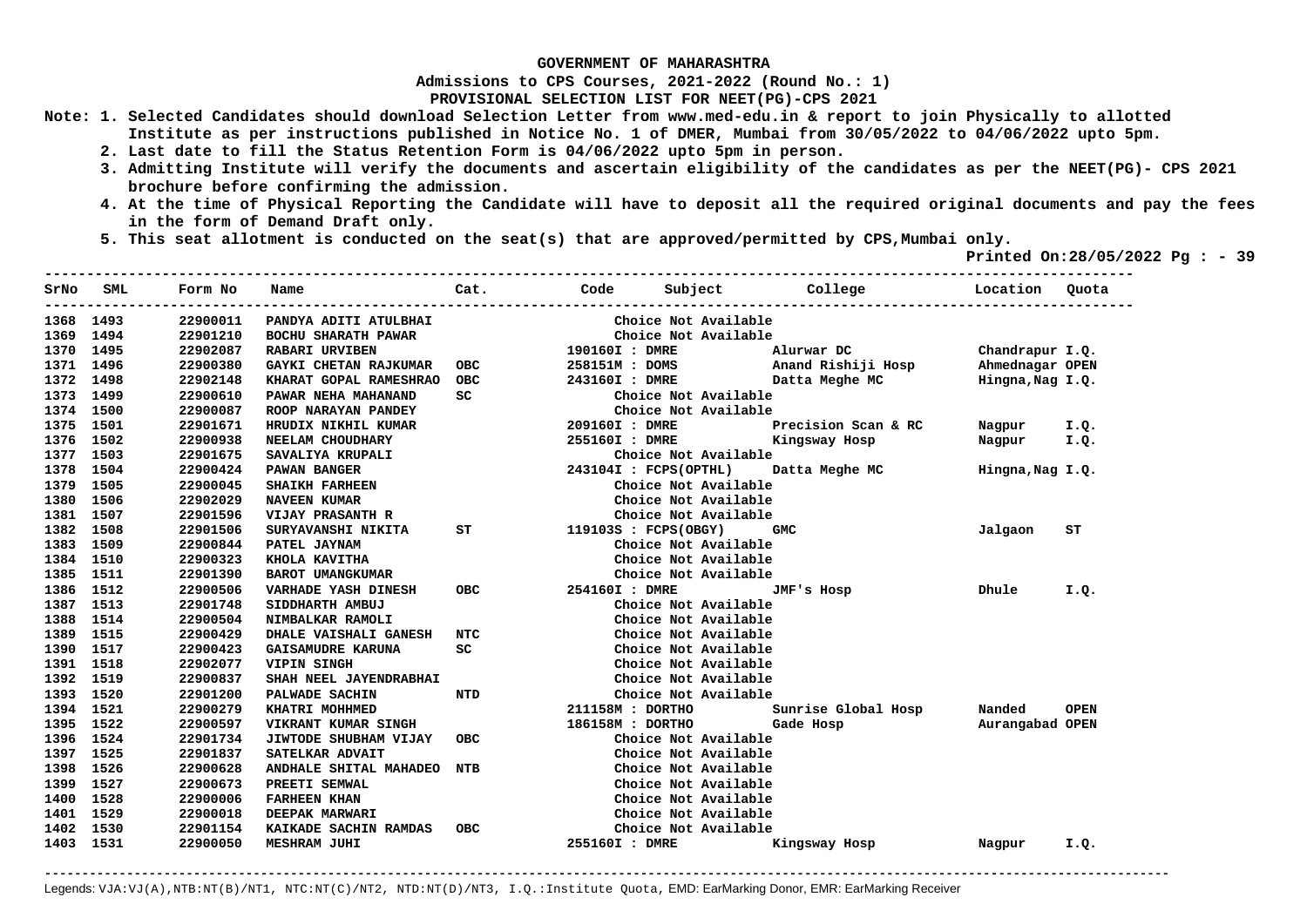**Admissions to CPS Courses, 2021-2022 (Round No.: 1)**

**PROVISIONAL SELECTION LIST FOR NEET(PG)-CPS 2021** 

- **Note: 1. Selected Candidates should download Selection Letter from www.med-edu.in & report to join Physically to allotted Institute as per instructions published in Notice No. 1 of DMER, Mumbai from 30/05/2022 to 04/06/2022 upto 5pm.** 
	- **2. Last date to fill the Status Retention Form is 04/06/2022 upto 5pm in person.**
	- **3. Admitting Institute will verify the documents and ascertain eligibility of the candidates as per the NEET(PG)- CPS 2021 brochure before confirming the admission.**
	- **4. At the time of Physical Reporting the Candidate will have to deposit all the required original documents and pay the fees in the form of Demand Draft only.**

**----------------------------------------------------------------------------------------------------------------------------------** 

 **5. This seat allotment is conducted on the seat(s) that are approved/permitted by CPS,Mumbai only.** 

 **Printed On:28/05/2022 Pg : - 40** 

| SrNo      | SML       | Form No  | Name                        | Cat.       | Code             | Subject              |               | College                                    | Location         | Quota |
|-----------|-----------|----------|-----------------------------|------------|------------------|----------------------|---------------|--------------------------------------------|------------------|-------|
| 1404 1532 |           | 22900208 | BHEDRU MAYUR BIJOLBHAI      |            | 158156M : DA     |                      |               | Deoyani Multispeciality H Kothrud, Pu OPEN |                  |       |
| 1405      | 1533      | 22900613 | <b>GHOLVE ASHOK</b>         | NTD        | 124156S : DA     |                      | <b>GMC</b>    |                                            | Gondia           | NTD   |
|           | 1406 1534 | 22901536 | SHRISHTI RAJVIND KUMAR      |            |                  | Choice Not Available |               |                                            |                  |       |
| 1407 1535 |           | 22900950 | <b>MARIYA TABASSUM</b>      | EWS        |                  | Choice Not Available |               |                                            |                  |       |
| 1408 1536 |           | 22900148 | ANEESH NAGESH JADHAV        | SC         |                  | Choice Not Available |               |                                            |                  |       |
| 1409 1537 |           | 22901594 | PALLEWAD ROHINI             | ST         | 124152S : DGO    |                      | <b>GMC</b>    |                                            | Gondia           | ST    |
| 1410      | 1538      | 22902153 | SAKARIYA POONAM GIRDHAR     |            |                  | Choice Not Available |               |                                            |                  |       |
| 1411      | 1539      | 22900896 | <b>JAWLEKAR PALLAVI</b>     | EWS        |                  | Choice Not Available |               |                                            |                  |       |
| 1412      | 1540      | 22901776 | ABHISHEK KUMAR SINGH        |            | 169163M : DTMH   |                      | Giriraj Hosp  |                                            | Baramati, D OPEN |       |
| 1413      | 1542      | 22901409 | SHEFALI SINGH               |            |                  | Choice Not Available |               |                                            |                  |       |
| 1414 1543 |           | 22901454 | NAGARE MANISHA SANJAY NTD   |            | 245154M : DPB    |                      | Medicare Hosp |                                            | Pusad, Dist OPEN |       |
| 1415      | 1544      | 22902281 | <b>AMAN KUMAR</b>           |            |                  | Choice Not Available |               |                                            |                  |       |
| 1416      | 1546      | 22900526 | ABHISHEK KUMAR AZAD         |            |                  | Choice Not Available |               |                                            |                  |       |
| 1417      | 1547      | 22901564 | <b>MUKESH KUMAR RAI</b>     |            |                  | Choice Not Available |               |                                            |                  |       |
| 1418      | 1548      | 22900718 | MANISH SINGH                |            |                  | Choice Not Available |               |                                            |                  |       |
| 1419      | 1549      | 22902194 | HARNOOR SINGH SANDHU        |            | 140158I : DORTHO |                      |               | Prince Ali Khan Hosp Mazagon, M I.Q.       |                  |       |
| 1420      | 1550      | 22901583 | RAJANI JAGDISH PATIL        |            |                  | Choice Not Available |               |                                            |                  |       |
| 1421      | 1551      | 22901128 | <b>APARNA SOMA</b>          |            |                  | Choice Not Available |               |                                            |                  |       |
|           | 1422 1552 | 22900103 | PRANIT BALKRUSHNA           | NTC        |                  | Choice Not Available |               |                                            |                  |       |
| 1423 1554 |           | 22901331 | <b>ABHISHEK BHADRA</b>      |            |                  | Choice Not Available |               |                                            |                  |       |
| 1424 1555 |           | 22901341 | PRIYA RAMSI BARAD           |            |                  | Choice Not Available |               |                                            |                  |       |
| 1425      | 1556      | 22901773 | MEHETRE DATTATRAYA          | <b>OBC</b> |                  | Choice Not Available |               |                                            |                  |       |
| 1426 1557 |           | 22901123 | DEEPALI SAHEBRAO KHARAT NTC |            |                  | Choice Not Available |               |                                            |                  |       |
| 1427 1559 |           | 22901021 | <b>ASHIMA MITTAL</b>        |            |                  | Choice Not Available |               |                                            |                  |       |
| 1428      | 1560      | 22902059 | <b>GUPTA AYUSH PRADEEP</b>  |            |                  | Choice Not Available |               |                                            |                  |       |
| 1429      | 1561      | 22900693 | SAYED NAZAT NAIM            |            |                  |                      |               |                                            |                  |       |
| 1430      | 1562      | 22900810 | HATTI DUSHYANT DAYANAND     |            |                  |                      |               |                                            |                  |       |
| 1431      | 1563      | 22901397 | PATIL MOHINI SHAHAJI        |            |                  | Choice Not Available |               |                                            |                  |       |
| 1432      | 1565      | 22902116 | KOHALE APEKSHA              | <b>OBC</b> |                  | Choice Not Available |               |                                            |                  |       |
| 1433      | 1566      | 22901893 | TAIDE ANKIT ARVIND          | SC         |                  | Choice Not Available |               |                                            |                  |       |
| 1434      | 1567      | 22902211 | QUADRI SYED SHAHTAJ         | <b>EWS</b> |                  | Choice Not Available |               |                                            |                  |       |
| 1435      | 1568      | 22901894 | KHAN AFSHARJAHAN AKHTER     |            |                  | Choice Not Available |               |                                            |                  |       |
| 1436      | 1569      | 22901579 | <b>B GAJENDRA NAIDU</b>     |            |                  | Choice Not Available |               |                                            |                  |       |
| 1437 1570 |           | 22901199 | REKHA BABURAO BIRADAR       | EWS        |                  | Choice Not Available |               |                                            |                  |       |
| 1438      | 1571      | 22900131 | SAGAR RAJKUMAR SAMGE        |            | 184151M : DOMS   |                      |               | Varad Netralaya                            | Aurangabad OPEN  |       |
| 1439 1572 |           | 22902070 | KADAM TIRUPATI BHAGWAN      |            | 193160I : DMRE   |                      | Shri Sai DC   |                                            | Jalna            | I.Q.  |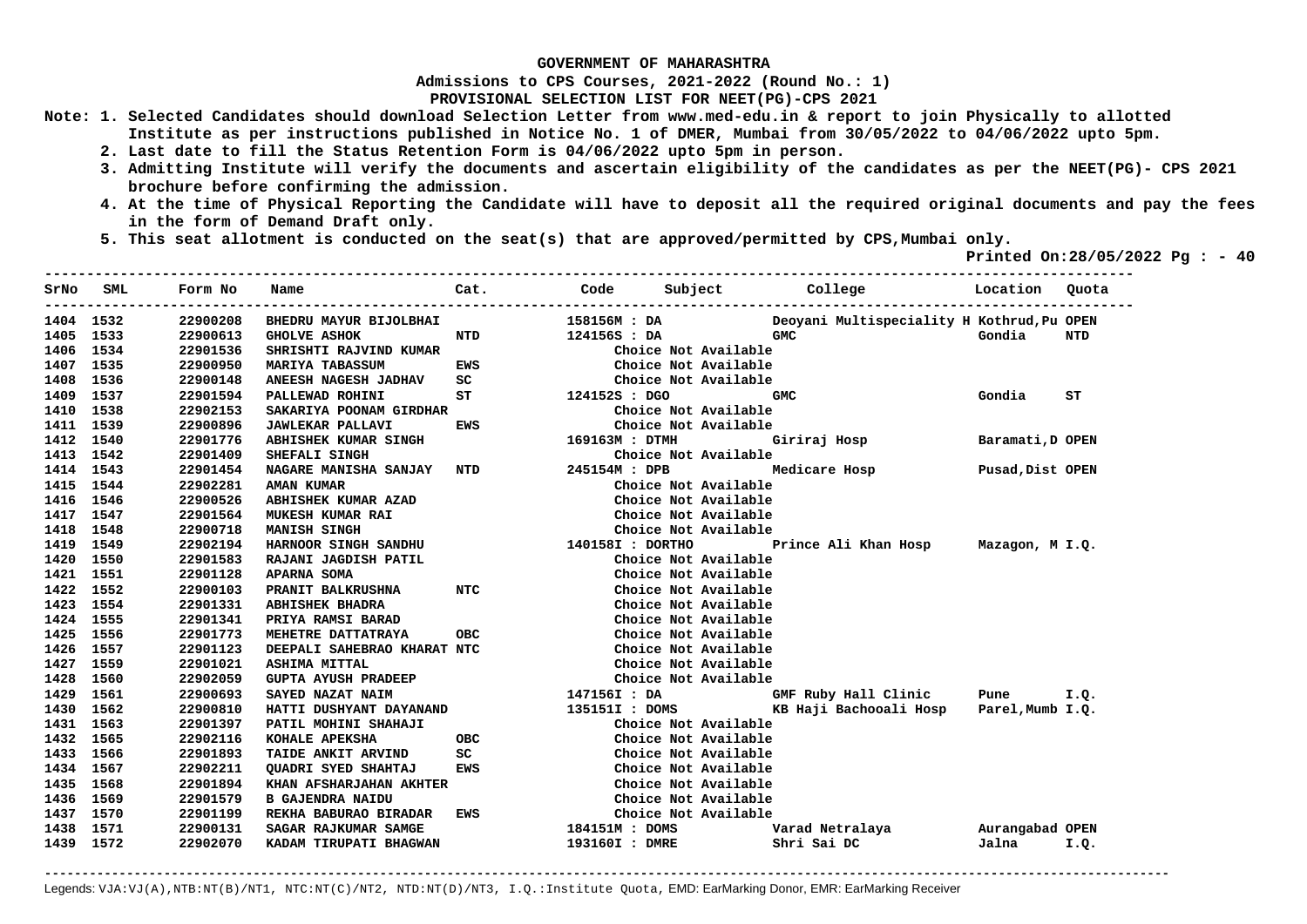**Admissions to CPS Courses, 2021-2022 (Round No.: 1)**

**PROVISIONAL SELECTION LIST FOR NEET(PG)-CPS 2021** 

- **Note: 1. Selected Candidates should download Selection Letter from www.med-edu.in & report to join Physically to allotted Institute as per instructions published in Notice No. 1 of DMER, Mumbai from 30/05/2022 to 04/06/2022 upto 5pm.** 
	- **2. Last date to fill the Status Retention Form is 04/06/2022 upto 5pm in person.**
	- **3. Admitting Institute will verify the documents and ascertain eligibility of the candidates as per the NEET(PG)- CPS 2021 brochure before confirming the admission.**
	- **4. At the time of Physical Reporting the Candidate will have to deposit all the required original documents and pay the fees in the form of Demand Draft only.**

**----------------------------------------------------------------------------------------------------------------------------------** 

 **5. This seat allotment is conducted on the seat(s) that are approved/permitted by CPS,Mumbai only.** 

 **Printed On:28/05/2022 Pg : - 41** 

| SrNo      | SML  | Form No  | Name                                                                                                                                                                                                                           | Cat.                                                                                                           |                                     |                           | Code Subject College Location                                                       |                  | Ouota       |
|-----------|------|----------|--------------------------------------------------------------------------------------------------------------------------------------------------------------------------------------------------------------------------------|----------------------------------------------------------------------------------------------------------------|-------------------------------------|---------------------------|-------------------------------------------------------------------------------------|------------------|-------------|
| 1440      | 1573 | 22901248 | MADEWAD SUNIL BALIRAM                                                                                                                                                                                                          |                                                                                                                |                                     | Choice Not Available      |                                                                                     |                  |             |
| 1441      | 1574 | 22900454 | MOGHAL MAHAMOOD BAIG                                                                                                                                                                                                           |                                                                                                                |                                     | Choice Not Available      |                                                                                     |                  |             |
| 1442      | 1575 | 22900324 | <b>BOGHARA DHRUV</b>                                                                                                                                                                                                           |                                                                                                                | 186158M : DORTHO                    |                           | Gade Hosp <b>Aurangabad OPEN</b>                                                    |                  |             |
| 1443 1576 |      | 22902231 |                                                                                                                                                                                                                                |                                                                                                                |                                     | Choice Not Available      |                                                                                     |                  |             |
| 1444 1577 |      | 22901880 | NISHU SHARMA (Choice No Choice No Choice No Choice No Choice No Choice No Choice No Choice No Choice No Choice N<br>2271601 : DMRE                                                                                             |                                                                                                                |                                     |                           | Aditya DC Miraj                                                                     |                  | I.Q.        |
| 1445 1578 |      | 22900040 | GEDAM POONAM KHEMRAJ                                                                                                                                                                                                           | SC and the state of the state of the state of the state of the state of the state of the state of the state of |                                     | Choice Not Available      |                                                                                     |                  |             |
| 1446 1579 |      | 22901194 | RAMYA PULLA                                                                                                                                                                                                                    |                                                                                                                |                                     | Choice Not Available      |                                                                                     |                  |             |
| 1447      | 1581 | 22901080 | VAGHELA MAHESHBHAI                                                                                                                                                                                                             |                                                                                                                | Choice Not<br>195158M : DORTHO      |                           | Kolhapur Institute of Ort Kolhapur                                                  |                  | <b>OPEN</b> |
| 1448      | 1582 | 22900220 | SALPE SHITAL PRAKASHRAO EWS 192156M : DA                                                                                                                                                                                       |                                                                                                                |                                     |                           | Shree Gurudatta CFS Hospi Dhule                                                     |                  | <b>OPEN</b> |
| 1449      | 1583 | 22900982 | <b>BONDU SRUTHI</b>                                                                                                                                                                                                            |                                                                                                                |                                     | Choice Not Available      |                                                                                     |                  |             |
| 1450      | 1584 | 22901294 | AJAY DATTARAO PAWAR (Choice No Choice No Choice No Choice No Choice No Choice No Choice No Choice No Choice No Choice No Choice No Choice No Choice No Choice No Choice No Choice No Choice No Choice No Choice No Choice No C |                                                                                                                |                                     | Choice Not Available      |                                                                                     |                  |             |
| 1451      | 1585 | 22901627 |                                                                                                                                                                                                                                |                                                                                                                |                                     |                           | Icon Hosp                                                                           | Akola            | <b>OPEN</b> |
| 1452      | 1586 | 22901592 |                                                                                                                                                                                                                                |                                                                                                                |                                     | Choice Not Available      |                                                                                     |                  |             |
| 1453      | 1588 | 22900188 | KIRTEE MADHUKARRAO                                                                                                                                                                                                             |                                                                                                                |                                     |                           | Shri Sai DC                                                                         | Jalna            | I.Q.        |
| 1454      | 1589 | 22900972 | MITAL RASIKBHAI BHAKHAR                                                                                                                                                                                                        |                                                                                                                |                                     | Choice Not Available      |                                                                                     |                  |             |
| 1455      | 1590 | 22900152 | <b>MANAS MITRA</b>                                                                                                                                                                                                             |                                                                                                                |                                     | Choice Not Available      |                                                                                     |                  |             |
| 1456      | 1591 | 22902158 | KUDARI JOYCE HADASSAH                                                                                                                                                                                                          |                                                                                                                |                                     | Choice Not Available      |                                                                                     |                  |             |
| 1457      | 1592 | 22900134 | NOORIE SHAIYADA SHAHAB                                                                                                                                                                                                         |                                                                                                                |                                     | Choice Not Available      |                                                                                     |                  |             |
| 1458      | 1593 | 22901657 | SAKSHI PRADEEP CHAUHAN                                                                                                                                                                                                         |                                                                                                                |                                     | Choice Not Available      |                                                                                     |                  |             |
| 1459 1594 |      | 22901888 | KASBEKAR SHAMBHAVI                                                                                                                                                                                                             |                                                                                                                |                                     |                           | 258156M : DA                          Anand Rishiji Hosp            Ahmednagar OPEN |                  |             |
| 1460 1595 |      | 22901401 | PANDHARAM SANJU DASRU                                                                                                                                                                                                          |                                                                                                                |                                     |                           |                                                                                     | Kurla, Mumb ST   |             |
| 1461 1596 |      | 22900426 | MEHATRE LAKHAN NARAYAN NTC                                                                                                                                                                                                     |                                                                                                                |                                     | Choice Not Available      |                                                                                     |                  |             |
| 1462 1597 |      | 22901472 | NIKHITA CHEGU                                                                                                                                                                                                                  |                                                                                                                |                                     | Choice Not Available      |                                                                                     |                  |             |
| 1463 1598 |      | 22901962 | SONAGRA SONAL                                                                                                                                                                                                                  |                                                                                                                | CHOIL.<br>128162S : DTM<br>Choice ' | Choice Not Available      |                                                                                     |                  |             |
| 1464 1599 |      | 22901180 | OBC<br><b>VIVEK HAJARE</b>                                                                                                                                                                                                     |                                                                                                                |                                     | NMMC GH                   |                                                                                     | Vashi            | <b>OBC</b>  |
| 1465      | 1600 | 22901363 | <b>YELNE GAURAV ARUNRAO</b>                                                                                                                                                                                                    | OBC                                                                                                            |                                     | Choice Not Available      |                                                                                     |                  |             |
| 1466      | 1601 | 22900244 | SONI ASHVINI                                                                                                                                                                                                                   |                                                                                                                |                                     | Choice Not Available      |                                                                                     |                  |             |
| 1467      | 1602 | 22900381 | <b>SURYAWANSHI SHRAVANI</b>                                                                                                                                                                                                    | SC                                                                                                             |                                     | Choice Not Available      |                                                                                     |                  |             |
| 1468      | 1603 | 22901629 | GHODKE SOMESHWAR                                                                                                                                                                                                               | <b>OBC</b>                                                                                                     |                                     | Choice Not Available      |                                                                                     |                  |             |
| 1469      | 1604 | 22902283 | MAJID UMAIR MUSADDIQUE                                                                                                                                                                                                         |                                                                                                                |                                     | 144158I : DORTHO          | Vedanta Inst                                                                        | Saswand, Di I.Q. |             |
| 1470      | 1605 | 22900895 | KALAGONI DURGA BHAVANI                                                                                                                                                                                                         | OBC                                                                                                            |                                     | Choice Not Available      |                                                                                     |                  |             |
| 1471      | 1606 | 22900149 | NIKALJE NIKITA UTTAM                                                                                                                                                                                                           | <b>SC</b>                                                                                                      | 122161S : TDD                       |                           | YCM PCMC Hosp                                                                       | Pune             | sc          |
| 1472      | 1607 | 22901296 | <b>MANISH KUMAR</b>                                                                                                                                                                                                            |                                                                                                                |                                     | Choice Not Available      |                                                                                     |                  |             |
| 1473      | 1608 | 22901635 | <b>RAJAN KUMAR</b>                                                                                                                                                                                                             |                                                                                                                |                                     | Choice Not Available      |                                                                                     |                  |             |
| 1474      | 1609 | 22901079 | <b>BHANU PRATAP SINGH</b>                                                                                                                                                                                                      |                                                                                                                |                                     | 190160I : DMRE Alurwar DC | Chandrapur I.Q.                                                                     |                  |             |
| 1475 1610 |      | 22900819 | <b>BAND RUPALI SADASHIV</b>                                                                                                                                                                                                    | EWS                                                                                                            |                                     |                           | 170156M: DA MAEERS Vishwaraj Hosp Loni Kalbh OPEN                                   |                  |             |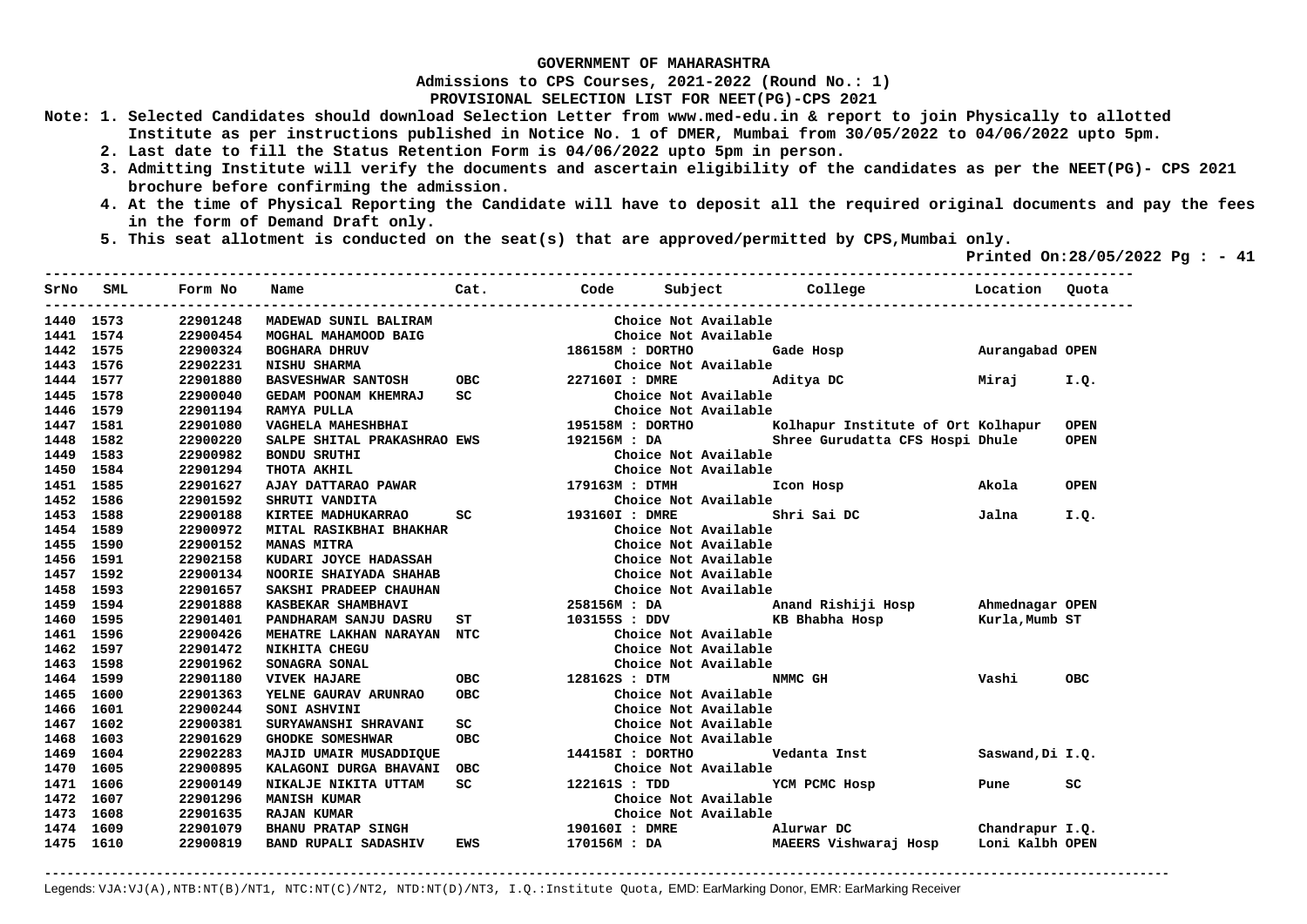**Admissions to CPS Courses, 2021-2022 (Round No.: 1)**

**PROVISIONAL SELECTION LIST FOR NEET(PG)-CPS 2021** 

- **Note: 1. Selected Candidates should download Selection Letter from www.med-edu.in & report to join Physically to allotted Institute as per instructions published in Notice No. 1 of DMER, Mumbai from 30/05/2022 to 04/06/2022 upto 5pm.** 
	- **2. Last date to fill the Status Retention Form is 04/06/2022 upto 5pm in person.**
	- **3. Admitting Institute will verify the documents and ascertain eligibility of the candidates as per the NEET(PG)- CPS 2021 brochure before confirming the admission.**
	- **4. At the time of Physical Reporting the Candidate will have to deposit all the required original documents and pay the fees in the form of Demand Draft only.**
	- **5. This seat allotment is conducted on the seat(s) that are approved/permitted by CPS,Mumbai only.**

 **Printed On:28/05/2022 Pg : - 42**   $-1.1$ 

| SrNo      | SML  | Form No  | Name                         | Cat.       | Code             | Subject College           |                                                              | Location         | Quota       |
|-----------|------|----------|------------------------------|------------|------------------|---------------------------|--------------------------------------------------------------|------------------|-------------|
| 1476 1611 |      | 22901109 | <b>TARUN KUMAR</b>           |            |                  | Choice Not Available      |                                                              |                  |             |
| 1477      | 1612 | 22901628 | WAGHMARE CHETAN              | SC         |                  | Choice Not Available      |                                                              |                  |             |
| 1478      | 1613 | 22902056 | <b>M ANAND</b>               |            |                  | Choice Not Available      |                                                              |                  |             |
| 1479 1614 |      | 22901637 | SAWAL KOMAL JAIPRAKASH       |            |                  | Choice Not Available      |                                                              |                  |             |
| 1480 1615 |      | 22900746 | MULLA ASMA SULTANA           |            |                  | Choice Not Available      |                                                              |                  |             |
| 1481 1616 |      | 22901728 | DHANAWAT DHEERAJ             | VJA        | 258158M : DORTHO |                           | Anand Rishiji Hosp Ahmednagar OPEN                           |                  |             |
| 1482 1617 |      | 22901201 | BHAWAL POOJA PRABHAKAR OBC   |            |                  | Choice Not Available      |                                                              |                  |             |
| 1483 1618 |      | 22901156 | MOHD TAUSIF MOHD IKBAL       | <b>OBC</b> |                  | Choice Not Available      |                                                              |                  |             |
| 1484 1619 |      | 22900293 | LAD BHAVINI GIRISH           |            | 197156M : DA     |                           | APPLE Hosp                                                   | Kolhapur         | <b>OPEN</b> |
| 1485 1620 |      | 22900604 | <b>AIWALE CHETAN SHRAVAN</b> | SC         |                  |                           | 266158M : DORTHO     Global Maharashtra Hosp Jamner, Di OPEN |                  |             |
| 1486      | 1621 | 22901923 | PATIL MAITREYI VINAYAK       |            |                  | Choice Not Available      |                                                              |                  |             |
| 1487      | 1622 | 22901725 | HIMANSHU BHARDWAJ            |            |                  | Choice Not Available      |                                                              |                  |             |
| 1488      | 1623 | 22900826 | DODIA ROHITSINH              |            |                  | Choice Not Available      |                                                              |                  |             |
| 1489      | 1624 | 22901374 | <b>ROHIT KUMAR</b>           |            |                  | Choice Not Available      |                                                              |                  |             |
| 1490      | 1625 | 22900576 | JEDAGE PRABODHAN NTC         |            | 197156I : DA     |                           | APPLE Hosp                                                   | Kolhapur I.Q.    |             |
| 1491      | 1626 | 22900319 | SHRAVAN KUMAR G              |            |                  | Choice Not Available      |                                                              |                  |             |
| 1492      | 1628 | 22900622 | ARKO MISRA                   |            |                  | Choice Not Available      |                                                              |                  |             |
| 1493      | 1629 | 22900014 | SHAH DHARA KAUSHIKKUMAR      |            |                  | 197160I : DMRE APPLE Hosp |                                                              | Kolhapur I.Q.    |             |
| 1494 1630 |      | 22901259 | SHEVANTE KAUSTUBH            | <b>OBC</b> |                  | Choice Not Available      |                                                              |                  |             |
| 1495 1631 |      | 22901565 | <b>ASHWARYA DINESH</b>       |            |                  | Choice Not Available      |                                                              |                  |             |
| 1496 1632 |      | 22901422 | ADITYA SRIVASTAVA            |            |                  | Choice Not Available      |                                                              |                  |             |
| 1497 1634 |      | 22900463 | FERNANDES AUSTIN ASHOK       |            |                  | Choice Not Available      |                                                              |                  |             |
| 1498 1636 |      | 22901113 | <b>RAUT RAJAT RAMPRASAD</b>  | OBC        |                  | Choice Not Available      |                                                              |                  |             |
| 1499 1637 |      | 22900787 | VYAS DIVYANG                 |            |                  | Choice Not Available      |                                                              |                  |             |
| 1500 1638 |      | 22901085 | <b>NARAN BELA</b>            |            |                  | Choice Not Available      |                                                              |                  |             |
| 1501 1639 |      | 22900843 | SHIVANI S                    |            |                  | 227160I : DMRE Aditya DC  |                                                              | Mirai            | I.Q.        |
| 1502 1640 |      | 22901647 | MEHTA PARTH MILIND           |            |                  | Choice Not Available      |                                                              |                  |             |
| 1503      | 1641 | 22900063 | SHISHIR KUMAR JHA            |            |                  | Choice Not Available      |                                                              |                  |             |
| 1504 1643 |      | 22901508 | <b>NANASAHEB KISAN KOLE</b>  | <b>OBC</b> |                  | Choice Not Available      |                                                              |                  |             |
| 1505 1644 |      | 22900315 | <b>LAVEINYA B</b>            |            |                  | Choice Not Available      |                                                              |                  |             |
| 1506 1645 |      | 22900459 | <b>EDAKHE PARNIKA</b>        | <b>OBC</b> | 185162M : DTM    |                           | Dr. Hedgewar Hosp                                            | Aurangabad OPEN  |             |
| 1507 1646 |      | 22900062 | VIRADIYA KARTIKKUMAR         |            |                  | Choice Not Available      |                                                              |                  |             |
| 1508      | 1647 | 22900767 | PAREJIYA HIRAL               |            | 134154I : DPB    |                           | KJMC & Res Cent                                              | Sion, Mumba I.Q. |             |
| 1509      | 1649 | 22901608 | SHELKAR TUSHAR               | <b>OBC</b> |                  | Choice Not Available      |                                                              |                  |             |
| 1510      | 1651 | 22902163 | SUPRIYA BAJIRAO PATIL        |            |                  | Choice Not Available      |                                                              |                  |             |
| 1511 1652 |      | 22900992 | VINERKAR RUCHIRA             | SC         |                  | Choice Not Available      |                                                              |                  |             |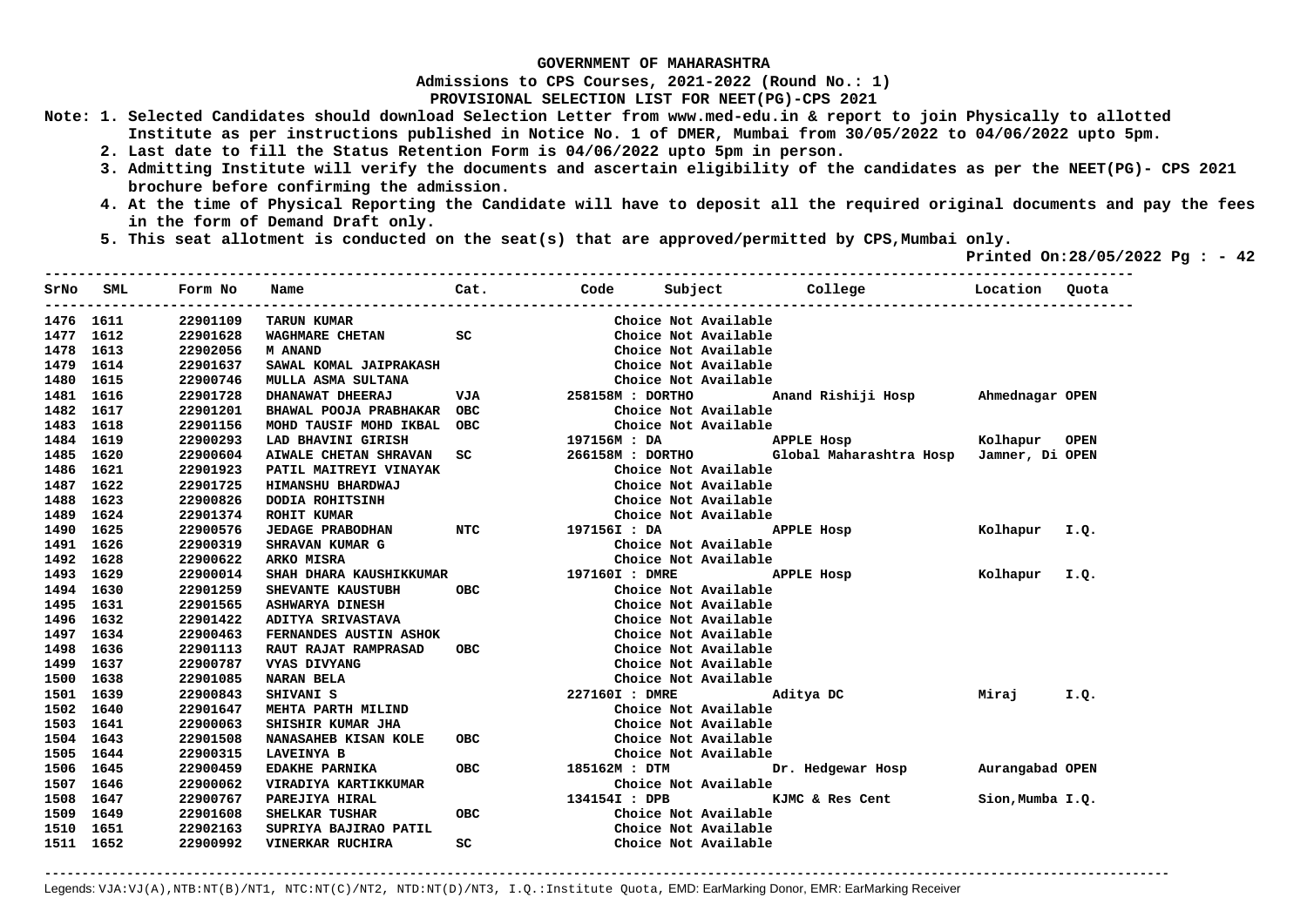**Admissions to CPS Courses, 2021-2022 (Round No.: 1)**

**PROVISIONAL SELECTION LIST FOR NEET(PG)-CPS 2021** 

- **Note: 1. Selected Candidates should download Selection Letter from www.med-edu.in & report to join Physically to allotted Institute as per instructions published in Notice No. 1 of DMER, Mumbai from 30/05/2022 to 04/06/2022 upto 5pm.** 
	- **2. Last date to fill the Status Retention Form is 04/06/2022 upto 5pm in person.**
	- **3. Admitting Institute will verify the documents and ascertain eligibility of the candidates as per the NEET(PG)- CPS 2021 brochure before confirming the admission.**
	- **4. At the time of Physical Reporting the Candidate will have to deposit all the required original documents and pay the fees in the form of Demand Draft only.**

**----------------------------------------------------------------------------------------------------------------------------------** 

 **5. This seat allotment is conducted on the seat(s) that are approved/permitted by CPS,Mumbai only.** 

 **Printed On:28/05/2022 Pg : - 43** 

| SrNo      | SML | Form No  | Name                          | Cat.             |                |                      | Code Subject College Location         |      | Ouota |
|-----------|-----|----------|-------------------------------|------------------|----------------|----------------------|---------------------------------------|------|-------|
| 1512 1653 |     | 22900340 | DANGRE NIKHIL                 | OBC              |                | 152151I : DOMS       | PBMA's HV Desai Eye Hosp Pune         |      | I.Q.  |
| 1513 1654 |     | 22901001 | SURADKAR PRADNYA DINKAR SC    |                  |                | Choice Not Available |                                       |      |       |
| 1514 1655 |     | 22900621 | <b>SHAIK ESUB</b>             |                  |                | Choice Not Available |                                       |      |       |
| 1515 1656 |     | 22902285 | PAWARA SHIVRAM GOPAL          | ST 127152S : DGO |                |                      |                                       |      | ST    |
| 1516 1657 |     | 22901433 | WAGH SAHIL BHALCHANDRA OBC    |                  |                |                      | 151151I : DOMS National Inst          | Pune | I.Q.  |
| 1517 1658 |     | 22901534 | SHANAZ JAMALUDDIN             |                  |                | Choice Not Available |                                       |      |       |
| 1518 1659 |     | 22900929 | SHAHEER PARVEZ                |                  |                | Choice Not Available |                                       |      |       |
| 1519 1660 |     | 22901964 | ARADHANA SHUKLA               |                  |                | Choice Not Available |                                       |      |       |
| 1520 1661 |     | 22901925 | PRIYANKA NAWAL KISHOR         |                  |                | Choice Not Available |                                       |      |       |
| 1521 1662 |     | 22902235 | <b>BEEKRAM SINGH</b>          |                  |                | Choice Not Available |                                       |      |       |
| 1522 1663 |     | 22902010 | PRABHUDESAI SANKET            |                  |                | Choice Not Available |                                       |      |       |
| 1523 1664 |     | 22901842 | <b>JOSHI HITARTHI</b>         |                  | 244160I : DMRE |                      | Sanjeevan Hosp Yavatmal I.Q.          |      |       |
| 1524 1665 |     | 22900272 | RIKESH KUMAR PATEL            |                  |                | Choice Not Available |                                       |      |       |
| 1525 1666 |     | 22900372 | CHETAN CHENNAPPA              |                  |                | Choice Not Available |                                       |      |       |
| 1526 1667 |     | 22901336 | SHINDE PRACHI SANJAY          |                  | 185154I : DPB  |                      | Dr. Hedgewar Hosp Murangabad I.Q.     |      |       |
| 1527 1668 |     | 22901907 | PRANJALE VAISHNAVI            | <b>OBC</b>       |                | Choice Not Available |                                       |      |       |
| 1528 1669 |     | 22900858 | VARSHA PATIL R                |                  |                | Choice Not Available |                                       |      |       |
| 1529 1670 |     | 22900683 | <b>RAVI RUTIKA RAJSHEKHAR</b> |                  |                | Choice Not Available |                                       |      |       |
| 1530 1671 |     | 22902270 | <b>RENU SINGH</b>             |                  |                | Choice Not Available |                                       |      |       |
| 1531 1673 |     | 22901204 | SAURABH SURESH KOHALE         | <b>OBC</b>       |                | Choice Not Available |                                       |      |       |
| 1532 1674 |     | 22900743 | CHITALIYA BHUMIKABEN          |                  |                | Choice Not Available |                                       |      |       |
| 1533 1675 |     | 22901666 | <b>BHANOTHU VIGNAN NAIK</b>   |                  |                | Choice Not Available |                                       |      |       |
| 1534 1676 |     | 22901103 | CHAUDHARI KHYATI              |                  |                | Choice Not Available |                                       |      |       |
| 1535 1677 |     | 22901879 | KADU ADITI MANOHAR            | <b>OBC</b>       |                | Choice Not Available |                                       |      |       |
| 1536 1678 |     | 22900712 | DEEPIKA SWARNKAR              |                  |                | Choice Not Available |                                       |      |       |
| 1537 1681 |     | 22901775 | SHIVANI DUBEY                 |                  | 243154I : DPB  |                      | Datta Meghe MC Monte Hingna, Nag I.Q. |      |       |
| 1538 1682 |     | 22901178 | ARPITA JOSHI                  |                  |                | Choice Not Available |                                       |      |       |
| 1539 1683 |     | 22902051 | SANDEEP KUMAR BACHKER         |                  |                | Choice Not Available |                                       |      |       |
| 1540 1684 |     | 22901497 | IMTIYAZ AHMAD PERVEZ          | ОВС              | 140161I : TDD  |                      | Prince Ali Khan Hosp Mazagon, M I.Q.  |      |       |
| 1541 1686 |     | 22901470 | SHIRALE SHIVAPRAKASH          | OBC              |                | Choice Not Available |                                       |      |       |
| 1542 1687 |     | 22902179 | <b>MOHD FAINAN</b>            |                  |                | Choice Not Available |                                       |      |       |
| 1543 1688 |     | 22901535 | <b>ASRA FATIMA</b>            |                  |                | Choice Not Available |                                       |      |       |
| 1544 1689 |     | 22900263 | NAGARAJU VANGAPALLI           |                  |                | Choice Not Available |                                       |      |       |
| 1545 1690 |     | 22900511 | YADAV AARTI KASHIRAM          |                  |                | Choice Not Available |                                       |      |       |
| 1546 1691 |     | 22900541 | MAHMED HARISH SHERASIA        |                  |                | Choice Not Available |                                       |      |       |
| 1547 1692 |     | 22901304 | <b>SIMRAN SINHA</b>           |                  |                | Choice Not Available |                                       |      |       |
|           |     |          |                               |                  |                |                      |                                       |      |       |

**-------------------------------------------------------------------------------------------------------------------------------------------------------**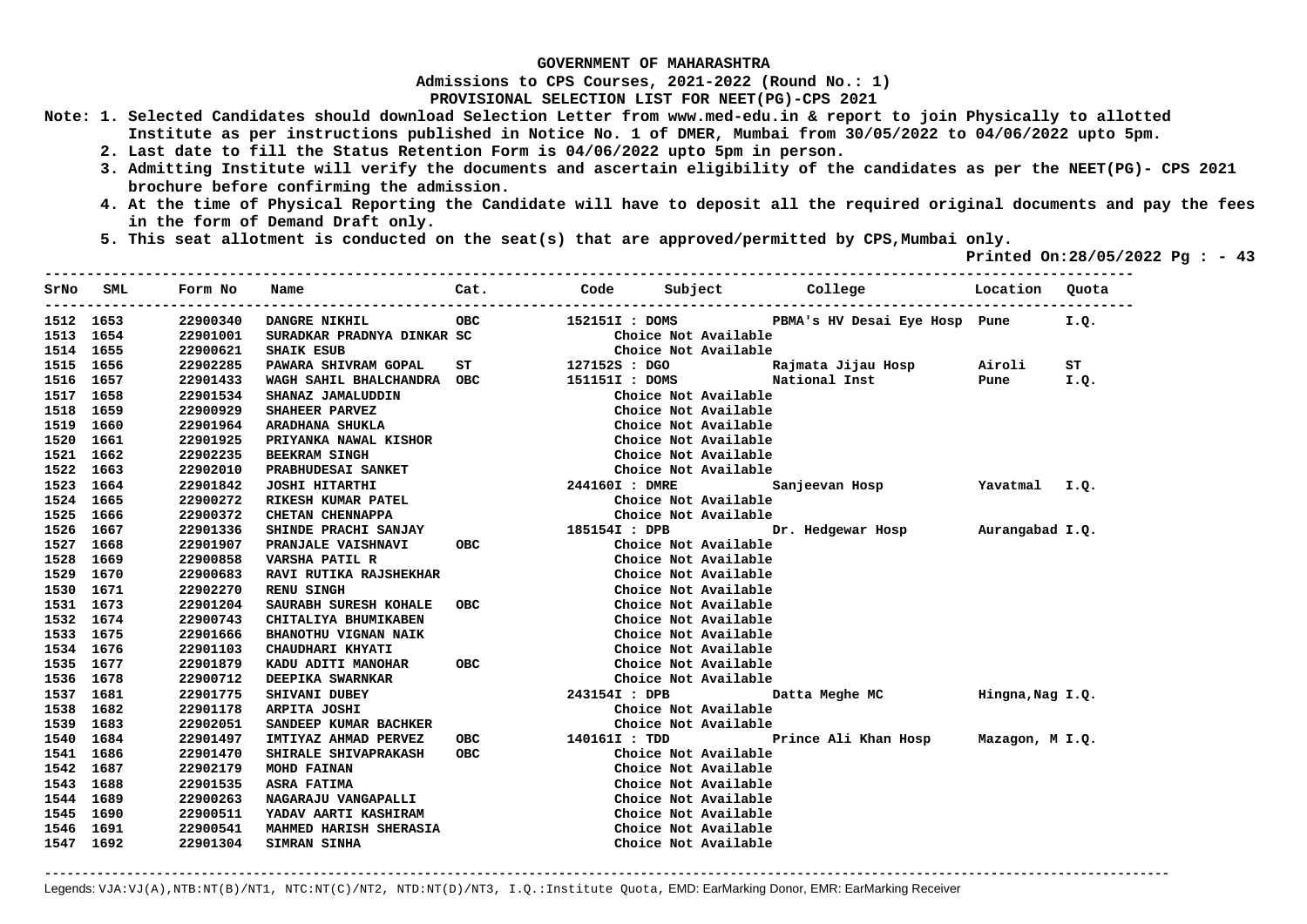**Admissions to CPS Courses, 2021-2022 (Round No.: 1)**

**PROVISIONAL SELECTION LIST FOR NEET(PG)-CPS 2021** 

- **Note: 1. Selected Candidates should download Selection Letter from www.med-edu.in & report to join Physically to allotted Institute as per instructions published in Notice No. 1 of DMER, Mumbai from 30/05/2022 to 04/06/2022 upto 5pm.** 
	- **2. Last date to fill the Status Retention Form is 04/06/2022 upto 5pm in person.**
	- **3. Admitting Institute will verify the documents and ascertain eligibility of the candidates as per the NEET(PG)- CPS 2021 brochure before confirming the admission.**
	- **4. At the time of Physical Reporting the Candidate will have to deposit all the required original documents and pay the fees in the form of Demand Draft only.**
	- **5. This seat allotment is conducted on the seat(s) that are approved/permitted by CPS,Mumbai only.**

 **Printed On:28/05/2022 Pg : - 44** 

|           | SrNo SML  | Form No  | Name                          | Cat.       |                  |                      | Code Subject College                       | Location Quota   |             |
|-----------|-----------|----------|-------------------------------|------------|------------------|----------------------|--------------------------------------------|------------------|-------------|
| 1548 1693 |           | 22901155 | <b>PAJAI RAVINDRA</b>         | VJA        |                  | Choice Not Available |                                            |                  |             |
|           | 1549 1694 | 22901986 | PATEL RACHANABAHEN            |            | 253159I : DPM    |                      | Jagruti Rehabiliation Cen Taloja, Nav I.Q. |                  |             |
|           | 1550 1695 | 22901662 | RUPESHWAR SINGH VERMA         |            |                  | Choice Not Available |                                            |                  |             |
| 1551 1697 |           | 22900271 | NIKHIL SANJAY THAKRE          | <b>OBC</b> | 232163M : DTMH   |                      | Pratibha Hosp                              | Satara           | <b>OPEN</b> |
| 1552 1698 |           | 22900812 | RANPARIYA DIPALIBEN           |            | 133156I : DA     |                      | Holy Family Hosp                           | Bandra, Mum I.Q. |             |
| 1553 1699 |           | 22900525 | SOLANKI SEJALBEN              |            |                  | Choice Not Available |                                            |                  |             |
| 1554 1700 |           | 22901587 | UZMA PERVIN                   |            |                  | Choice Not Available |                                            |                  |             |
| 1555 1701 |           | 22901206 | CHAVAN ANAGHA DINESH          |            |                  | Choice Not Available |                                            |                  |             |
| 1556 1703 |           | 22900408 | PAREKH FORAM                  |            |                  | Choice Not Available |                                            |                  |             |
|           | 1557 1705 | 22902187 | MUNDHE ASHWINI RAMBHAU NTD    |            |                  | Choice Not Available |                                            |                  |             |
|           | 1558 1706 | 22900639 | <b>JADHAV PRAJAKTA</b>        | OBC        | 231160I : DMRE   |                      | Axis DC                                    | Karad, Dis I.Q.  |             |
| 1559 1707 |           | 22900854 | <b>SABA NAZ</b>               |            |                  | Choice Not Available |                                            |                  |             |
| 1560 1709 |           | 22901056 | <b>KANTEWAD DHANSHREE</b>     | <b>ST</b>  | 106152S : DGO    |                      | MW Desai GH                                | Malad            | SТ          |
| 1561 1710 |           | 22902129 | PHADTARE ANIKET ANKUSH EWS    |            |                  | Choice Not Available |                                            |                  |             |
| 1562 1711 |           | 22900728 | <b>NAIK EKANATH NARSING</b>   | VJA        |                  | Choice Not Available |                                            |                  |             |
|           | 1563 1712 | 22900581 | <b>MANJULA V</b>              |            |                  | Choice Not Available |                                            |                  |             |
| 1564 1713 |           | 22900249 | <b>DHANASHREE APPASAHEB</b>   |            |                  | Choice Not Available |                                            |                  |             |
|           | 1565 1714 | 22900986 | VANJANI KAUSHAL VASUDEV       |            |                  | Choice Not Available |                                            |                  |             |
|           | 1566 1715 | 22900664 | <b>MANKESHWAR NATH SHARMA</b> |            |                  | Choice Not Available |                                            |                  |             |
| 1567 1716 |           | 22900687 | A CHRISTY EZHIL RANI          |            |                  | Choice Not Available |                                            |                  |             |
|           | 1568 1717 | 22901226 | MANISHA JAYPAL KAMATE         |            |                  | Choice Not Available |                                            |                  |             |
|           | 1569 1719 | 22900615 | PALLAVI ANAND                 |            |                  | Choice Not Available |                                            |                  |             |
|           | 1570 1720 | 22901763 | YOGESH NISHAD                 |            |                  | Choice Not Available |                                            |                  |             |
| 1571 1721 |           | 22901610 | <b>JENIL AMULAKH SAVANI</b>   |            |                  | Choice Not Available |                                            |                  |             |
| 1572 1723 |           | 22900658 | SHAIKH AAMRIN BANOO           |            |                  | Choice Not Available |                                            |                  |             |
|           | 1573 1724 | 22900566 | MUKUL ANAND ACHARYA           |            |                  | Choice Not Available |                                            |                  |             |
| 1574 1725 |           | 22902180 | MENDHE RAJASHRI DILIP         | SC         |                  | Choice Not Available |                                            |                  |             |
| 1575 1726 |           | 22900823 | DIVYESH SURESHKUMAR           | EWS        |                  | Choice Not Available |                                            |                  |             |
| 1576 1729 |           | 22900092 | KHOBRAGADE BHUSHANA           | SC         |                  | Choice Not Available |                                            |                  |             |
| 1577 1730 |           | 22901926 | DRISHTI SINGH                 |            |                  | Choice Not Available |                                            |                  |             |
| 1578 1731 |           | 22900405 | AMBALKAR RUSHABH GANESH OBC   |            |                  | Choice Not Available |                                            |                  |             |
| 1579 1732 |           | 22901708 | PATIL DATTATRAY               |            |                  | Choice Not Available |                                            |                  |             |
| 1580 1733 |           | 22900956 | TAMBARE SACHIN RAOSAHEB EWS   |            |                  | Choice Not Available |                                            |                  |             |
|           | 1581 1734 | 22900554 | PRAKASH NARAYAN DHAKAD        |            |                  | Choice Not Available |                                            |                  |             |
|           | 1582 1735 | 22900966 | <b>ARCHANA THAKUR</b>         |            |                  | Choice Not Available |                                            |                  |             |
|           | 1583 1736 | 22900165 | VIRKAR SAROJ DATTATRAY NTC    |            | 216158M : DORTHO |                      | Mhaishalkar Shinde Ortho Sangli            |                  | <b>OPEN</b> |

**-------------------------------------------------------------------------------------------------------------------------------------------------------**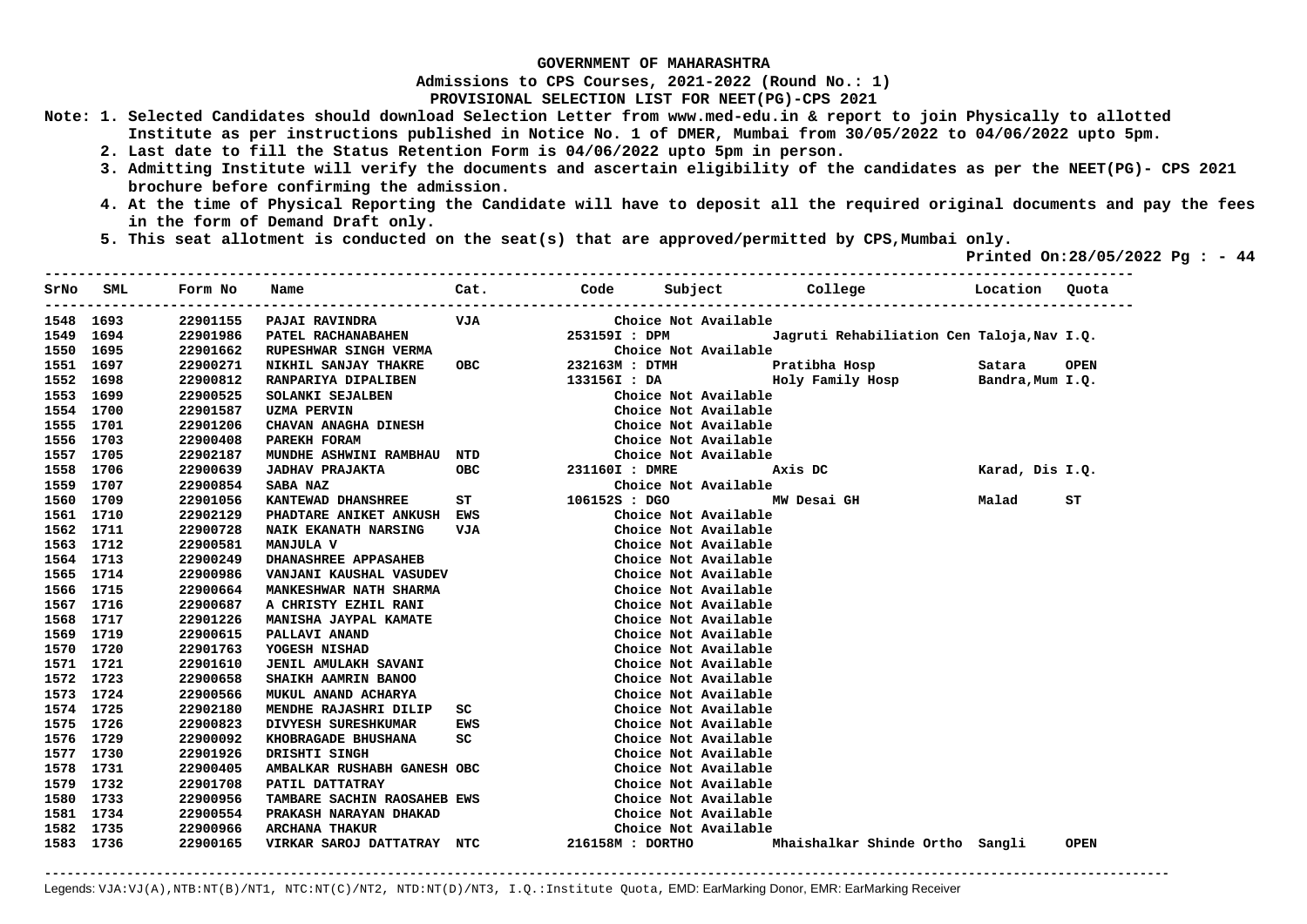**Admissions to CPS Courses, 2021-2022 (Round No.: 1)**

**PROVISIONAL SELECTION LIST FOR NEET(PG)-CPS 2021** 

- **Note: 1. Selected Candidates should download Selection Letter from www.med-edu.in & report to join Physically to allotted Institute as per instructions published in Notice No. 1 of DMER, Mumbai from 30/05/2022 to 04/06/2022 upto 5pm.** 
	- **2. Last date to fill the Status Retention Form is 04/06/2022 upto 5pm in person.**
	- **3. Admitting Institute will verify the documents and ascertain eligibility of the candidates as per the NEET(PG)- CPS 2021 brochure before confirming the admission.**
	- **4. At the time of Physical Reporting the Candidate will have to deposit all the required original documents and pay the fees in the form of Demand Draft only.**
	- **5. This seat allotment is conducted on the seat(s) that are approved/permitted by CPS,Mumbai only.**

 **Printed On:28/05/2022 Pg : - 45** 

| SrNo      | SML  | Form No  | Name                         | Cat.       |                  |                      | Code Subject College               | Location | Quota       |
|-----------|------|----------|------------------------------|------------|------------------|----------------------|------------------------------------|----------|-------------|
| 1584 1737 |      | 22901806 | <b>VAIBHAV KESHARWANI</b>    |            |                  | Choice Not Available |                                    |          |             |
| 1585 1738 |      | 22900198 | PATIL ANKITA VISHWANATH OBC  |            |                  | Choice Not Available |                                    |          |             |
| 1586 1740 |      | 22900764 | <b>PAWAN DEEP KAUR</b>       |            |                  | Choice Not Available |                                    |          |             |
| 1587 1741 |      | 22900068 | RATHOD AJITSINGH LAXMAN VJA  |            |                  | Choice Not Available |                                    |          |             |
| 1588 1742 |      | 22900946 | ARMAAN JUNEJA                |            |                  | Choice Not Available |                                    |          |             |
| 1589      | 1743 | 22902201 | ROHINI VISHWANATH            | ST         |                  | Choice Not Available |                                    |          |             |
| 1590 1744 |      | 22900829 | <b>GHEVARIYA SANKETKUMAR</b> |            |                  | Choice Not Available |                                    |          |             |
| 1591 1745 |      | 22901383 | <b>BHOI VIDYA SHIVAJIRAO</b> | NTB        |                  | Choice Not Available |                                    |          |             |
| 1592 1746 |      | 22900012 | PATIL RUTIKA ASHOK           | OBC        | 239160I : DMRE   |                      | Shri Markandey SS Rugnala Solapur  |          | I.Q.        |
| 1593 1747 |      | 22901360 | <b>BAHEKAR SACHINKUMAR</b>   | <b>OBC</b> |                  | Choice Not Available |                                    |          |             |
| 1594 1748 |      | 22901966 | ANJUM BANO                   |            |                  | Choice Not Available |                                    |          |             |
| 1595 1749 |      | 22900617 | SABA JAMAL                   |            |                  | Choice Not Available |                                    |          |             |
| 1596 1750 |      | 22900513 | <b>TAPADIYA YASH</b>         |            | 195158M : DORTHO |                      | Kolhapur Institute of Ort Kolhapur |          | <b>OPEN</b> |
| 1597 1752 |      | 22900745 | SHEIKH ILYAS SHEIKH          | OBC        |                  | Choice Not Available |                                    |          |             |
| 1598 1753 |      | 22901578 | BHIWGADE SARANG NARAYAN OBC  |            |                  | Choice Not Available |                                    |          |             |
| 1599 1754 |      | 22901289 | RATHOD NIKHIL NIRANJAN       |            |                  | Choice Not Available |                                    |          |             |
| 1600 1755 |      | 22900869 | SINGAPURAM SINDHURA          |            |                  | Choice Not Available |                                    |          |             |
| 1601 1756 |      | 22901320 | <b>RUDHIR GODARA</b>         |            |                  | Choice Not Available |                                    |          |             |
| 1602 1757 |      | 22901717 | LATHIYA HARDIKKUMAR          |            |                  | Choice Not Available |                                    |          |             |
| 1603 1758 |      | 22900320 | SRICHARAN YALAMANCHILI       |            | 192161I : TDD    |                      | Shree Gurudatta CFS Hospi Dhule    |          | I.Q.        |
| 1604 1759 |      | 22900790 | MOHAMMAD IRFAN AHMAD         |            |                  | Choice Not Available |                                    |          |             |
| 1605 1760 |      | 22900341 | ZOYA KULSOOM                 |            |                  | Choice Not Available |                                    |          |             |
| 1606 1761 |      | 22901423 | SHAH NIVYA SUNILKUMAR        |            |                  | Choice Not Available |                                    |          |             |
| 1607 1762 |      | 22900768 | PANKAJ KUMAR GUPTA           |            |                  | Choice Not Available |                                    |          |             |
| 1608 1763 |      | 22902108 | <b>ANOOP SURENDER</b>        |            |                  | Choice Not Available |                                    |          |             |
| 1609 1764 |      | 22901398 | YADAV PRIYANKA LORIKRAM      |            |                  | Choice Not Available |                                    |          |             |
| 1610 1765 |      | 22901132 | WAVALE PALLAVI               | SC         |                  | Choice Not Available |                                    |          |             |
| 1611 1766 |      | 22901391 | <b>PRANAJIT DAS</b>          |            |                  | Choice Not Available |                                    |          |             |
| 1612 1767 |      | 22902065 | <b>GOKHALE PRIYANKA</b>      | SC         |                  | Choice Not Available |                                    |          |             |
| 1613 1768 |      | 22900439 | SHAIK MUNAVAR SULTHANA       |            |                  | Choice Not Available |                                    |          |             |
| 1614 1769 |      | 22900282 | PENUBOTHU PRAVEEN            |            |                  | Choice Not Available |                                    |          |             |
| 1615 1770 |      | 22900265 | PATEL AMISHABEN              |            |                  | Choice Not Available |                                    |          |             |
| 1616 1771 |      | 22900789 | <b>B K JAYANTH REDDY</b>     |            |                  | Choice Not Available |                                    |          |             |
| 1617 1772 |      | 22900756 | KEVALKUMAR VRAJLAL           |            |                  | Choice Not Available |                                    |          |             |
| 1618 1773 |      | 22901960 | <b>ADITI ANANTA</b>          |            |                  | Choice Not Available |                                    |          |             |
| 1619 1774 |      | 22900407 | KHERALIYA BHARATBHAI         |            |                  | Choice Not Available |                                    |          |             |

**-------------------------------------------------------------------------------------------------------------------------------------------------------**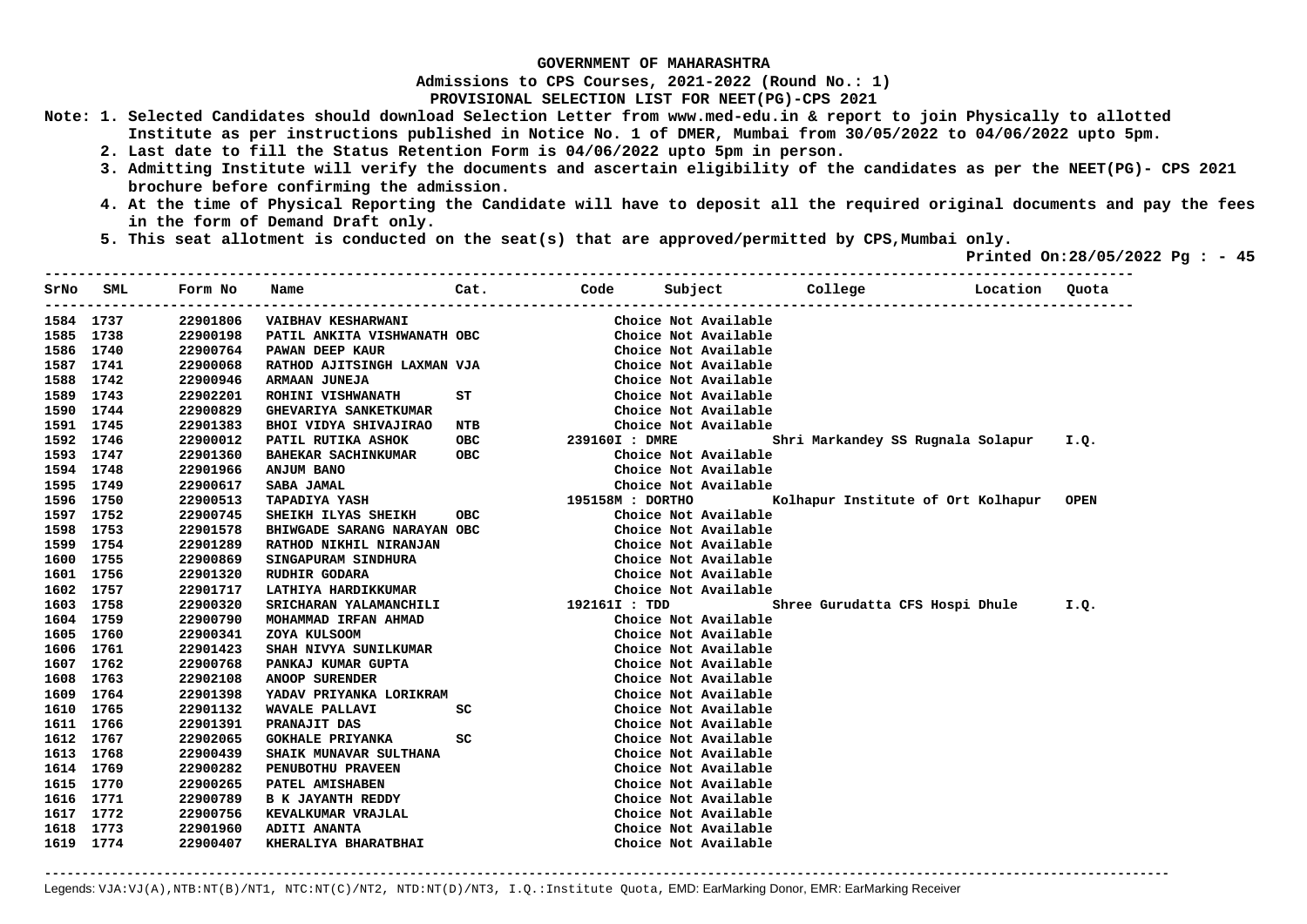**Admissions to CPS Courses, 2021-2022 (Round No.: 1)**

**PROVISIONAL SELECTION LIST FOR NEET(PG)-CPS 2021** 

- **Note: 1. Selected Candidates should download Selection Letter from www.med-edu.in & report to join Physically to allotted Institute as per instructions published in Notice No. 1 of DMER, Mumbai from 30/05/2022 to 04/06/2022 upto 5pm.** 
	- **2. Last date to fill the Status Retention Form is 04/06/2022 upto 5pm in person.**
	- **3. Admitting Institute will verify the documents and ascertain eligibility of the candidates as per the NEET(PG)- CPS 2021 brochure before confirming the admission.**
	- **4. At the time of Physical Reporting the Candidate will have to deposit all the required original documents and pay the fees in the form of Demand Draft only.**
	- **5. This seat allotment is conducted on the seat(s) that are approved/permitted by CPS,Mumbai only.**

 **Printed On:28/05/2022 Pg : - 46** 

| SrNo | SML       | Form No  | Name                         | Cat.       |                  |                      | Code Subject College Location              |        | Quota       |
|------|-----------|----------|------------------------------|------------|------------------|----------------------|--------------------------------------------|--------|-------------|
|      | 1620 1776 | 22901922 | KUMBHOJI MOUNIKA             |            |                  | Choice Not Available |                                            |        |             |
|      | 1621 1777 | 22900807 | <b>BANDARU POSHITA</b>       |            |                  | Choice Not Available |                                            |        |             |
|      | 1622 1778 | 22901730 | <b>RAJURKAR SANKET</b>       | NTB        |                  | Choice Not Available |                                            |        |             |
|      | 1623 1779 | 22901462 | CHAUDHARI ADITYA             |            | 253159I : DPM    |                      | Jagruti Rehabiliation Cen Taloja, Nav I.Q. |        |             |
|      | 1624 1780 | 22901669 | ISALKAR VIKAS UTTAMRAO       | SC.        |                  | Choice Not Available |                                            |        |             |
|      | 1625 1782 | 22902186 | VADHAVANA SHRADDHABEN        |            |                  | Choice Not Available |                                            |        |             |
|      | 1626 1783 | 22900981 | BORKAR PRATIK SURYABHAN SC   |            |                  | Choice Not Available |                                            |        |             |
|      | 1627 1784 | 22900392 | NEHA ANIL KUMAR YADAV        |            |                  | Choice Not Available |                                            |        |             |
|      | 1628 1785 | 22901631 | SHINDE OMKAR ROHIDAS         |            |                  | Choice Not Available |                                            |        |             |
|      | 1629 1786 | 22901759 | WAMANE TUSHAR KISANRAO OBC   |            | 239160I : DMRE   |                      | Shri Markandey SS Rugnala Solapur          |        | I.Q.        |
|      | 1630 1787 | 22901542 | ANITA BAKOLIYA               |            |                  | Choice Not Available |                                            |        |             |
|      | 1631 1788 | 22901430 | NALLERU HANEESHA             |            |                  | Choice Not Available |                                            |        |             |
| 1632 | 1789      | 22902258 | KUMARI PUSHPAM               |            |                  | Choice Not Available |                                            |        |             |
|      | 1633 1790 | 22901819 | DESAI ACHINTYA               |            |                  | Choice Not Available |                                            |        |             |
|      | 1634 1791 | 22902274 | PAPRIKAR SUPRIYA SANJAY      |            |                  | Choice Not Available |                                            |        |             |
|      | 1635 1792 | 22901570 | <b>GHOTKAR PRANJALI</b>      | <b>OBC</b> |                  | Choice Not Available |                                            |        |             |
|      | 1636 1793 | 22900520 | BAGBAN NAVSHEEN SHAIKH OBC   |            |                  | Choice Not Available |                                            |        |             |
|      | 1637 1794 | 22900189 | NISHI THAWAIT                | <b>OBC</b> |                  | Choice Not Available |                                            |        |             |
|      | 1638 1795 | 22901166 | DEEPANKAR SAHA               |            |                  | Choice Not Available |                                            |        |             |
|      | 1639 1796 | 22901207 | VANGARA RADHA DEVI           |            |                  | Choice Not Available |                                            |        |             |
|      | 1640 1797 | 22900560 | PEPAKAYALA GUNA SRI          |            |                  | Choice Not Available |                                            |        |             |
|      | 1641 1799 | 22900388 | <b>SHUBHAM SINGH</b>         |            |                  | Choice Not Available |                                            |        |             |
|      | 1642 1800 | 22902074 | KANDIMALLA SANDEEPA          |            |                  | Choice Not Available |                                            |        |             |
|      | 1643 1801 | 22902276 | WANKHADE RAHUL PRAKASH OBC   |            |                  | Choice Not Available |                                            |        |             |
|      | 1644 1804 | 22900442 | DHANVE MANISHA BHAGORAO ST   |            |                  | Choice Not Available |                                            |        |             |
|      | 1645 1805 | 22900117 | UDAWANT SHRADDHA KESHAO OBC  |            |                  | Choice Not Available |                                            |        |             |
|      | 1646 1806 | 22901267 | K SUBHASH                    |            |                  | Choice Not Available |                                            |        |             |
|      | 1647 1807 | 22900934 | MOHAMMAD MOHSIN              |            |                  | Choice Not Available |                                            |        |             |
|      | 1648 1808 | 22900133 | <b>VIBHUTE SANMUKH</b>       | <b>OBC</b> |                  | Choice Not Available |                                            |        |             |
|      | 1649 1810 | 22900874 | SIDDHANT SAKHUJA             |            |                  | Choice Not Available |                                            |        |             |
| 1650 | 1811      | 22900481 | <b>RAKESH PATEL</b>          |            |                  | Choice Not Available |                                            |        |             |
|      | 1651 1812 | 22900735 | <b>BHISE BALAJI ASHOK</b>    | NTC        |                  | Choice Not Available |                                            |        |             |
| 1652 | 1813      | 22901153 | PRAJWALIT BHANU              |            |                  | Choice Not Available |                                            |        |             |
| 1653 | 1814      | 22901973 | <b>BUJARE MAHESH SAYNAJI</b> | OBC.       | 204161I : TDD    |                      | Galaxy Hosp                                | Latur  | I.Q.        |
|      | 1654 1815 | 22901091 | YERNAGI JYOTHI BOSE          |            |                  | Choice Not Available |                                            |        |             |
|      | 1655 1816 | 22901387 | FAIZAN AFZAL BAIG MIRZA      |            | 211158M : DORTHO |                      | Sunrise Global Hosp                        | Nanded | <b>OPEN</b> |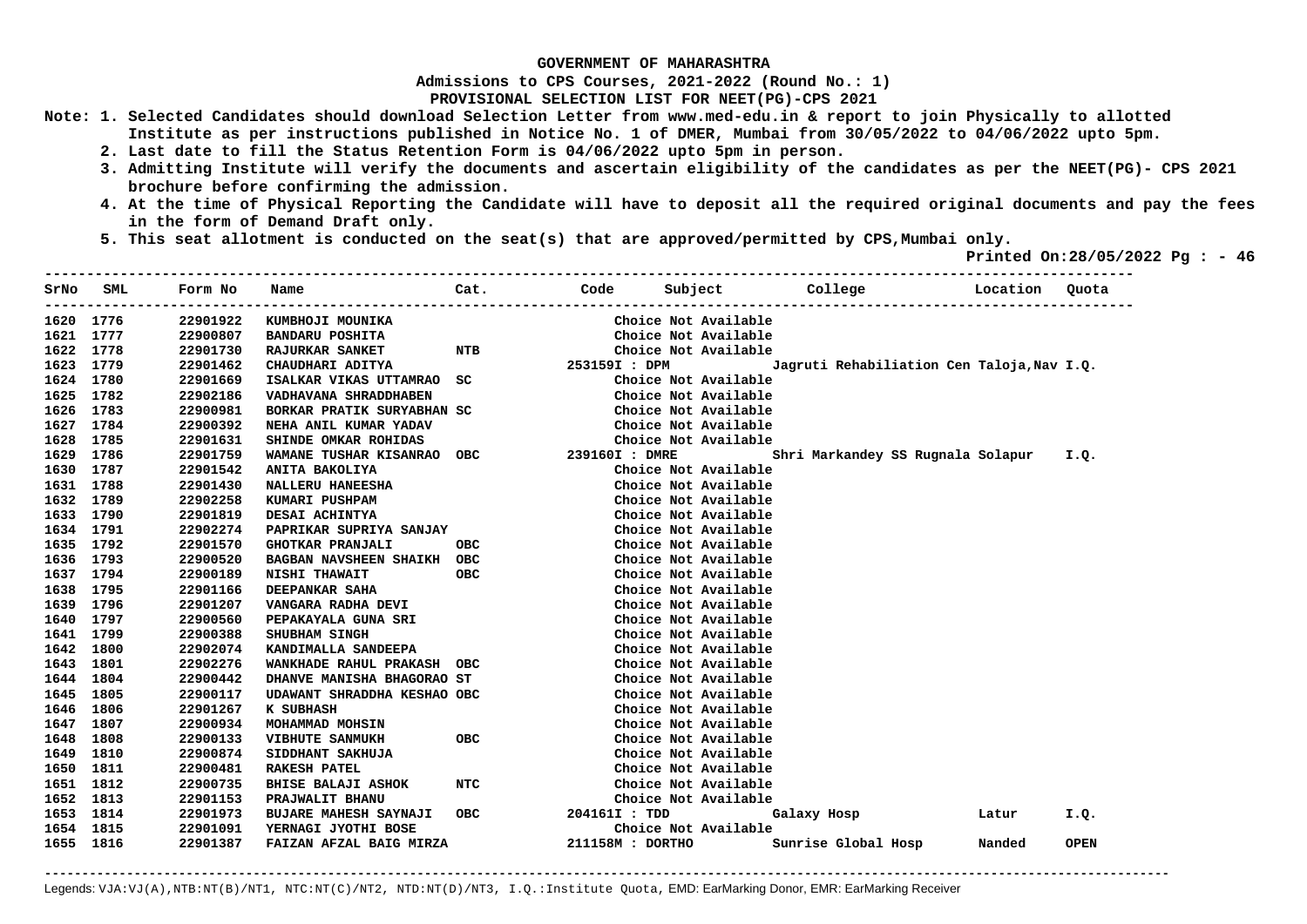**Admissions to CPS Courses, 2021-2022 (Round No.: 1)**

**PROVISIONAL SELECTION LIST FOR NEET(PG)-CPS 2021** 

- **Note: 1. Selected Candidates should download Selection Letter from www.med-edu.in & report to join Physically to allotted Institute as per instructions published in Notice No. 1 of DMER, Mumbai from 30/05/2022 to 04/06/2022 upto 5pm.** 
	- **2. Last date to fill the Status Retention Form is 04/06/2022 upto 5pm in person.**
	- **3. Admitting Institute will verify the documents and ascertain eligibility of the candidates as per the NEET(PG)- CPS 2021 brochure before confirming the admission.**
	- **4. At the time of Physical Reporting the Candidate will have to deposit all the required original documents and pay the fees in the form of Demand Draft only.**
	- **5. This seat allotment is conducted on the seat(s) that are approved/permitted by CPS,Mumbai only.**

 **Printed On:28/05/2022 Pg : - 47** 

| SrNo | SML       | Form No  | Name                               | Cat.                           |                  |                      | Code Subject College                                               | Location        | Quota       |
|------|-----------|----------|------------------------------------|--------------------------------|------------------|----------------------|--------------------------------------------------------------------|-----------------|-------------|
|      | 1656 1817 | 22901834 | SAYYAD MUZZAMMIL MAGBUL EWS        |                                |                  | Choice Not Available |                                                                    |                 |             |
|      | 1657 1818 | 22900474 | <b>JAMBHALE RAVIKANT</b>           |                                |                  | Choice Not Available |                                                                    |                 |             |
|      | 1658 1819 | 22900880 | MORADIYA KUNAL                     |                                | 140156I : DA     |                      | Prince Ali Khan Hosp Mazagon, M I.Q.                               |                 |             |
|      | 1659 1820 | 22901310 | THAKKAR DHRUV                      |                                |                  | Choice Not Available |                                                                    |                 |             |
|      | 1660 1821 | 22900987 | PATEL JAY DINESHBHAI               |                                |                  | Choice Not Available |                                                                    |                 |             |
|      | 1661 1822 | 22901952 | SONWANE KIRAN NAVNATH SC           |                                |                  | Choice Not Available |                                                                    |                 |             |
|      | 1662 1823 | 22900830 | TANYA TIWARI                       |                                |                  | Choice Not Available |                                                                    |                 |             |
|      | 1663 1824 | 22901897 | <b>MUDIT SHARMA</b>                |                                |                  | Choice Not Available |                                                                    |                 |             |
|      | 1664 1825 | 22900289 | VENNAPUSA VISHNU                   |                                |                  | Choice Not Available |                                                                    |                 |             |
|      | 1665 1827 | 22900240 | PATIL SNEHA SAMBHAJIRAO OBC        |                                |                  | Choice Not Available |                                                                    |                 |             |
|      | 1666 1828 | 22901661 | <b>GOLI NIHAR RANGA REDDY</b>      |                                |                  | Choice Not Available |                                                                    |                 |             |
|      | 1667 1830 | 22900969 | JEMAL VASANTBHAI NAKUM             |                                |                  | Choice Not Available |                                                                    |                 |             |
|      | 1668 1831 | 22900173 | <b>JADHAVAR ASHWINI SATISH NTD</b> |                                |                  | Choice Not Available |                                                                    |                 |             |
|      | 1669 1832 | 22900362 | SOMSHEKHAR YASHAVANT               |                                |                  | Choice Not Available |                                                                    |                 |             |
|      | 1670 1833 | 22900960 | HIRAPARA KARTIK                    |                                |                  | Choice Not Available |                                                                    |                 |             |
|      | 1671 1835 | 22900831 | AANCHAL SIROHI                     |                                |                  | Choice Not Available |                                                                    |                 |             |
|      | 1672 1836 | 22900546 | <b>GAISAMUDRE VIKAS</b>            | SC                             |                  | Choice Not Available |                                                                    |                 |             |
|      | 1673 1837 | 22901114 | GAIKWAD DIKSHA RAJESH SC           |                                | 231160I : DMRE   |                      | Axis DC                                                            | Karad, Dis I.Q. |             |
|      | 1674 1838 | 22901036 | SHAH KAIVALYA                      |                                | 248154I : DPB    |                      | Terna MC                                                           | Nerul           | I.Q.        |
|      | 1675 1839 | 22901855 | TIDKE SONALI SHIVAJIRAO NTD        |                                |                  | Choice Not Available |                                                                    |                 |             |
|      | 1676 1840 | 22900777 | G.KRISHNA SAGAR                    |                                |                  | Choice Not Available |                                                                    |                 |             |
|      | 1677 1841 | 22900472 | ROHIT SHARMA                       |                                |                  | Choice Not Available |                                                                    |                 |             |
|      | 1678 1842 | 22900309 | BHALE SACHINKUMAR OBC              |                                |                  | Choice Not Available |                                                                    |                 |             |
|      | 1679 1843 | 22900637 | KHADE ANUJA RAMESH                 | ОВС                            | 244160I : DMRE   |                      | Sanjeevan Hosp                                                     | Yavatmal I.Q.   |             |
|      | 1680 1844 | 22900925 | KIRTI KATIYAR                      |                                |                  | Choice Not Available |                                                                    |                 |             |
|      | 1681 1845 | 22901065 | <b>NEHA YASHBIR SINGH</b>          |                                |                  | Choice Not Available |                                                                    |                 |             |
|      | 1682 1846 | 22900124 | <b>ABHIMANYU KAPSE</b>             | <b>OBC</b>                     |                  |                      | 266151M : DOMS             Global Maharashtra Hosp Jamner, Di OPEN |                 |             |
|      | 1683 1847 | 22901312 | WAGHMARE BHAVANA VIKAS             |                                |                  | Choice Not Available |                                                                    |                 |             |
|      | 1684 1848 | 22902011 | PADWALE SURAJ BALSING              | VJA                            |                  | Choice Not Available |                                                                    |                 |             |
|      | 1685 1849 | 22901416 | KHILLARE ABOLI SANJAY              | $SC \qquad \qquad \qquad \Box$ | 216158M : DORTHO |                      | Mhaishalkar Shinde Ortho Sangli                                    |                 | <b>OPEN</b> |
|      | 1686 1850 | 22901484 | <b>MEENAZ KHANAM</b>               |                                |                  | Choice Not Available |                                                                    |                 |             |
|      | 1687 1851 | 22901518 | HARER VINAY ANANDA                 | EWS                            |                  | Choice Not Available |                                                                    |                 |             |
|      | 1688 1852 | 22901301 | VISHAL UKEY                        |                                |                  | Choice Not Available |                                                                    |                 |             |
|      | 1689 1853 | 22900592 | PALANKI HEMANTHA                   |                                |                  | Choice Not Available |                                                                    |                 |             |
|      | 1690 1854 | 22900585 | <b>RAHUL SAXENA</b>                |                                |                  | Choice Not Available |                                                                    |                 |             |
|      | 1691 1855 | 22900508 | <b>BHAWNA PRAKHAR</b>              |                                |                  | Choice Not Available |                                                                    |                 |             |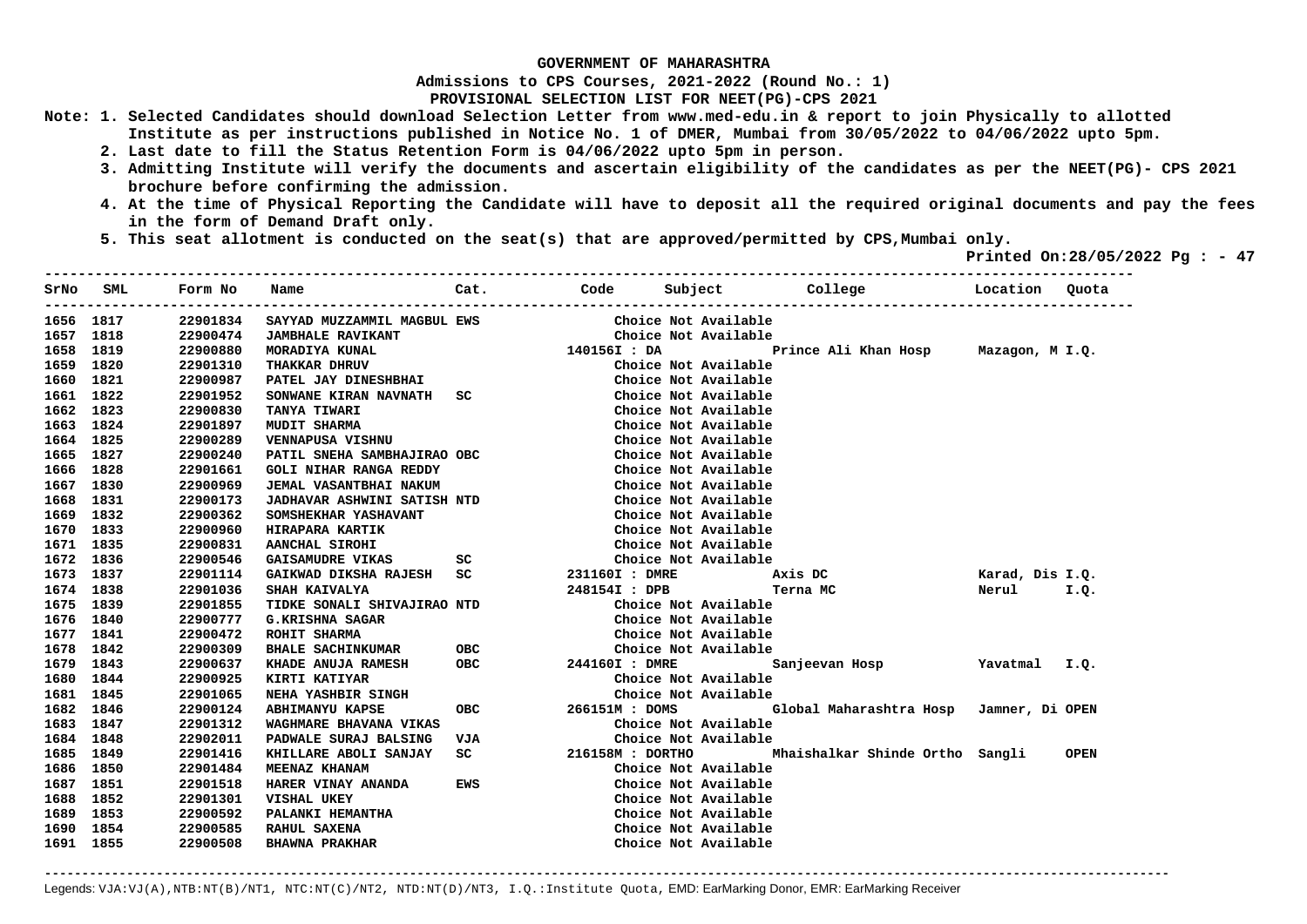**Admissions to CPS Courses, 2021-2022 (Round No.: 1)**

**PROVISIONAL SELECTION LIST FOR NEET(PG)-CPS 2021** 

- **Note: 1. Selected Candidates should download Selection Letter from www.med-edu.in & report to join Physically to allotted Institute as per instructions published in Notice No. 1 of DMER, Mumbai from 30/05/2022 to 04/06/2022 upto 5pm.** 
	- **2. Last date to fill the Status Retention Form is 04/06/2022 upto 5pm in person.**
	- **3. Admitting Institute will verify the documents and ascertain eligibility of the candidates as per the NEET(PG)- CPS 2021 brochure before confirming the admission.**
	- **4. At the time of Physical Reporting the Candidate will have to deposit all the required original documents and pay the fees in the form of Demand Draft only.**
	- **5. This seat allotment is conducted on the seat(s) that are approved/permitted by CPS,Mumbai only.**

 **Printed On:28/05/2022 Pg : - 48** 

| SrNo | SML       | Form No  | Name                        | Cat.       |                |                      | Code Subject College                   | Location Quota   |      |
|------|-----------|----------|-----------------------------|------------|----------------|----------------------|----------------------------------------|------------------|------|
|      | 1692 1856 | 22900409 | VISANA VARUN KIRTIPAL       |            | 140154I : DPB  |                      | Prince Ali Khan Hosp                   | Mazagon, M I.Q.  |      |
|      | 1693 1857 | 22900366 | <b>AGHERA SHALIN</b>        |            |                | Choice Not Available |                                        |                  |      |
|      | 1694 1858 | 22901989 | AFSHA SUBOOHI VIQUAR VJA    |            |                | Choice Not Available |                                        |                  |      |
|      | 1695 1859 | 22900317 | <b>VARSHADA ANAND</b>       |            | 134157I : DORL |                      | KJMC & Res Cent                        | Sion, Mumba I.Q. |      |
|      | 1696 1860 | 22902031 | SHABIBA SIDDIQUI            |            |                | Choice Not Available |                                        |                  |      |
|      | 1697 1861 | 22901781 | <b>NEERU AGRAWAL</b>        |            |                | Choice Not Available |                                        |                  |      |
|      | 1698 1863 | 22901449 | BRIJ MOHAN YADAV            |            | 242160I : DMRE |                      | Chandan Neuro Sciences Ho Solapur      |                  | I.Q. |
|      | 1699 1864 | 22901815 | PATEL RUTVIBEN              |            |                | Choice Not Available |                                        |                  |      |
|      | 1700 1865 | 22900890 | DR NISHAT FATIMA MOHD       |            |                | Choice Not Available |                                        |                  |      |
|      | 1701 1866 | 22900951 | <b>B RANGANATH REDDY</b>    |            |                | Choice Not Available |                                        |                  |      |
|      | 1702 1867 | 22900396 | <b>AGAM SHARMA</b>          |            |                | Choice Not Available |                                        |                  |      |
|      | 1703 1869 | 22901112 | SUSHMITA SHANKAR            |            |                | Choice Not Available |                                        |                  |      |
|      | 1704 1870 | 22901186 | SHEKH ZUBER SATARBHAI       |            |                | Choice Not Available |                                        |                  |      |
|      | 1705 1871 | 22901258 | AMBIKA SENGUPTA             |            |                | Choice Not Available |                                        |                  |      |
|      | 1706 1872 | 22900589 | <b>SARA AHMED</b>           |            |                | Choice Not Available |                                        |                  |      |
|      | 1707 1873 | 22901839 | <b>AVANISH KUMAR</b>        |            |                | Choice Not Available |                                        |                  |      |
|      | 1708 1874 | 22901179 | <b>ANCHIT GULATI</b>        |            |                | Choice Not Available |                                        |                  |      |
|      | 1709 1875 | 22900142 | <b>GUDHEKAR ANIKET ARUN</b> | VJA        |                | Choice Not Available |                                        |                  |      |
|      | 1710 1876 | 22900629 | GAHANE TANUJA DHANANJAY     |            |                | Choice Not Available |                                        |                  |      |
|      | 1711 1877 | 22900641 | AISHWARYA TRIPATHI          |            |                | Choice Not Available |                                        |                  |      |
|      | 1712 1879 | 22900619 | ANAM MAQBOOL                |            |                | Choice Not Available |                                        |                  |      |
|      | 1713 1880 | 22901990 | <b>TEJAS ASHOK GHULE</b>    | VJA        |                | Choice Not Available |                                        |                  |      |
|      | 1714 1882 | 22901572 | GUNALE APURWA NANDKUMAR OBC |            |                | Choice Not Available |                                        |                  |      |
|      | 1715 1883 | 22902156 | <b>VASHI KASHYAP</b>        |            |                | Choice Not Available |                                        |                  |      |
|      | 1716 1885 | 22902199 | <b>PANDEY MAHAPRASAD</b>    |            |                | Choice Not Available |                                        |                  |      |
|      | 1717 1886 | 22902084 | <b>GODHANI DRASHTI</b>      |            |                | Choice Not Available |                                        |                  |      |
|      | 1718 1887 | 22900744 | <b>SHIVANI JOHRI</b>        |            | 177157M : DORL |                      | Gajanan Hosp Mahmednagar OPEN          |                  |      |
|      | 1719 1888 | 22900179 | VAIDYA RASHMI DILIP         | <b>OBC</b> | 242160I : DMRE |                      | Chandan Neuro Sciences Ho Solapur I.Q. |                  |      |
|      | 1720 1889 | 22900115 | MOHAMMAD ABDUL WAHAB        | ОВС        |                | Choice Not Available |                                        |                  |      |
|      | 1721 1890 | 22900792 | PATEL HARSH ASHVINBHAI      |            |                | Choice Not Available |                                        |                  |      |
|      | 1722 1891 | 22901070 | SYED ABRARULLAH             | EWS        |                | Choice Not Available |                                        |                  |      |
|      | 1723 1892 | 22902058 | <b>SHYAMAL WANJARI</b>      | <b>OBC</b> |                | Choice Not Available |                                        |                  |      |
|      | 1724 1893 | 22901064 | GUNALE GAYATRI MANOHAR OBC  |            |                | Choice Not Available |                                        |                  |      |
|      | 1725 1894 | 22902006 | SURABHI M KUMAR             |            |                | Choice Not Available |                                        |                  |      |
|      | 1726 1895 | 22901537 | <b>BHUJBAL SUJIT</b>        | <b>OBC</b> |                | Choice Not Available |                                        |                  |      |
|      | 1727 1896 | 22901144 | TAKALE SNEHAL NAMDEV        | <b>NTB</b> |                | Choice Not Available |                                        |                  |      |

**-------------------------------------------------------------------------------------------------------------------------------------------------------**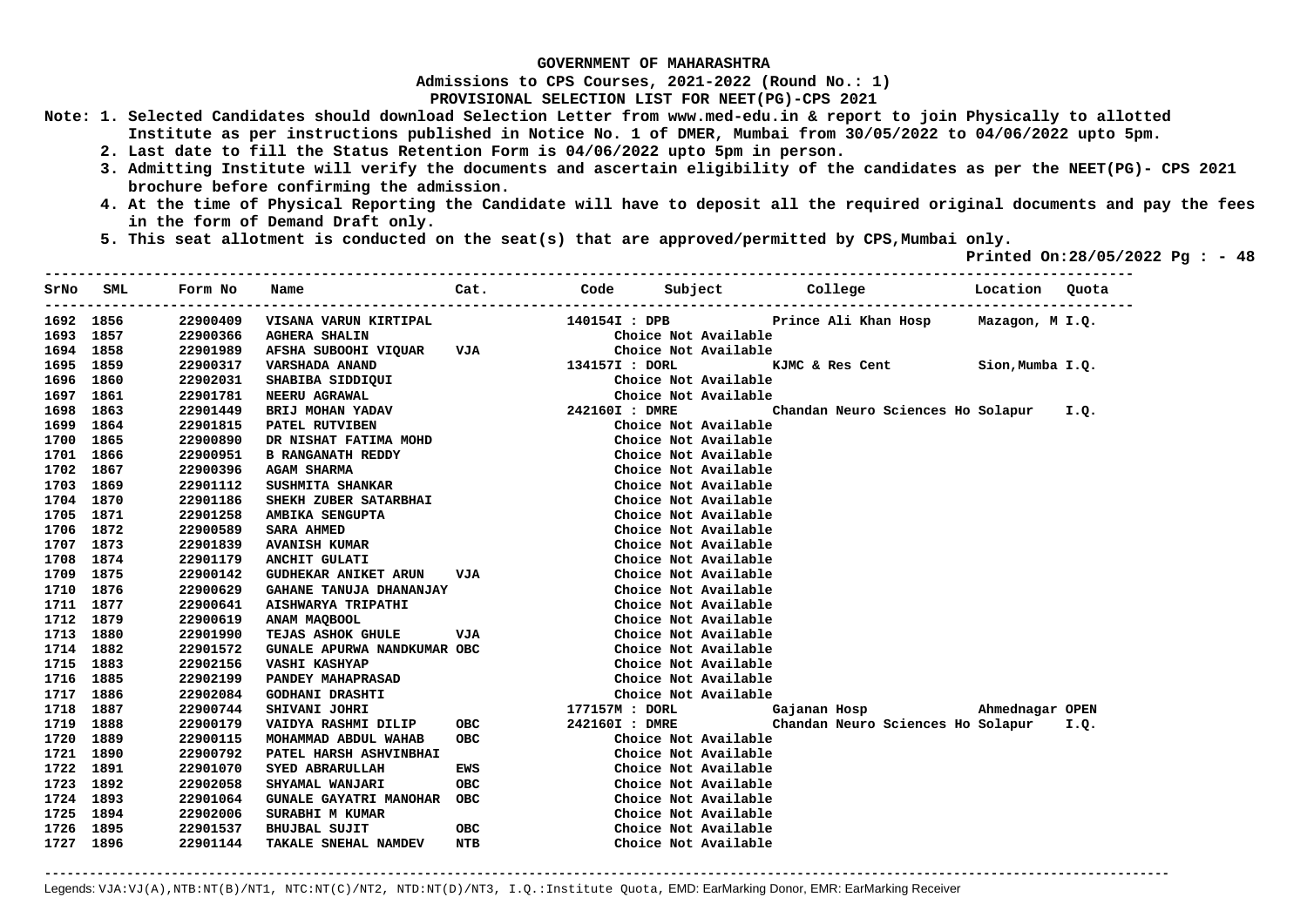**Admissions to CPS Courses, 2021-2022 (Round No.: 1)**

**PROVISIONAL SELECTION LIST FOR NEET(PG)-CPS 2021** 

- **Note: 1. Selected Candidates should download Selection Letter from www.med-edu.in & report to join Physically to allotted Institute as per instructions published in Notice No. 1 of DMER, Mumbai from 30/05/2022 to 04/06/2022 upto 5pm.** 
	- **2. Last date to fill the Status Retention Form is 04/06/2022 upto 5pm in person.**
	- **3. Admitting Institute will verify the documents and ascertain eligibility of the candidates as per the NEET(PG)- CPS 2021 brochure before confirming the admission.**
	- **4. At the time of Physical Reporting the Candidate will have to deposit all the required original documents and pay the fees in the form of Demand Draft only.**
	- **5. This seat allotment is conducted on the seat(s) that are approved/permitted by CPS,Mumbai only.**

 **Printed On:28/05/2022 Pg : - 49** 

| SrNo      | SML       | Form No  | Name                           | Cat.       | Code Subject     |                      | College              | Location         | Ouota       |
|-----------|-----------|----------|--------------------------------|------------|------------------|----------------------|----------------------|------------------|-------------|
| 1728      | 1897      | 22900059 | KORSHETTI BEENA                | <b>OBC</b> |                  | Choice Not Available |                      |                  |             |
|           | 1729 1898 | 22901906 | POLADIA ZENIA GITEN            |            |                  | Choice Not Available |                      |                  |             |
|           | 1730 1899 | 22901601 | <b>SUBHASH PARMAR</b>          |            |                  | Choice Not Available |                      |                  |             |
|           | 1731 1901 | 22901126 | <b>BHIMANI HETA</b>            |            |                  | Choice Not Available |                      |                  |             |
| 1732 1902 |           | 22900250 | KOMAL SOLANKI                  |            |                  | Choice Not Available |                      |                  |             |
|           | 1733 1903 | 22900351 | DEEPAK KUMAR SINHA             |            |                  | Choice Not Available |                      |                  |             |
|           | 1734 1904 | 22901745 | TAYADE PRASANNA SUBHASH OBC    |            | 219158M : DORTHO |                      | Sandhata MRS         | Sangli           | <b>OPEN</b> |
| 1735 1905 |           | 22902142 | TEKADE SNEHALI                 | <b>OBC</b> |                  | Choice Not Available |                      |                  |             |
|           | 1736 1906 | 22901162 | PRATIKSHA TIWARI               |            |                  | Choice Not Available |                      |                  |             |
|           | 1737 1907 | 22901917 | <b>LAKSHMI RAJ</b>             |            |                  | Choice Not Available |                      |                  |             |
|           | 1738 1908 | 22901245 | SIDHARTH ANAND                 |            |                  | Choice Not Available |                      |                  |             |
|           | 1739 1909 | 22901581 | KONDYALA JYOTHSNA              |            |                  | Choice Not Available |                      |                  |             |
|           | 1740 1910 | 22902251 | SWETA MOUNIKA BEERAM           |            |                  | Choice Not Available |                      |                  |             |
|           | 1741 1911 | 22900355 | SHAH KARISHMA SURESH           |            |                  | Choice Not Available |                      |                  |             |
|           | 1742 1912 | 22902034 | MORI ADITYA PRATAPSINH         |            |                  | Choice Not Available |                      |                  |             |
| 1743 1913 |           | 22900630 | <b>BUDDHE HARSHADA</b>         | <b>OBC</b> |                  | Choice Not Available |                      |                  |             |
|           | 1744 1914 | 22900290 | SANDHYA KOSHLE                 |            |                  | Choice Not Available |                      |                  |             |
| 1745 1915 |           | 22902101 | <b>ESHA SINGH</b>              |            |                  | Choice Not Available |                      |                  |             |
| 1746 1916 |           | 22900278 | <b>DHARMALE TEJASWINI</b>      | SC         |                  | Choice Not Available |                      |                  |             |
| 1747 1917 |           | 22900552 | PRAVEEN GOYAL                  |            |                  | Choice Not Available |                      |                  |             |
|           | 1748 1918 | 22900865 | KHAN IRFAN RASOOL<br><b>ST</b> |            | 147158I : DORTHO |                      | GMF Ruby Hall Clinic | Pune             | I.Q.        |
| 1749 1919 |           | 22900288 | PATEL YASH PRAVINBHAI          |            |                  | Choice Not Available |                      |                  |             |
|           | 1750 1920 | 22900357 | DESHMUKH ANAGHA SANJAY         |            |                  | Choice Not Available |                      |                  |             |
| 1751 1922 |           | 22901555 | KULKARNI TANVEE                |            |                  | Choice Not Available |                      |                  |             |
| 1752 1923 |           | 22900269 | <b>AKANSHA AGRAWAL</b>         |            | 143151I : DOMS   |                      | SMM Eye Welfare      | Mulund, Mum I.Q. |             |
|           | 1753 1924 | 22901519 | <b>MAKWANA AJAYKUMAR</b>       |            |                  | Choice Not Available |                      |                  |             |
| 1754 1925 |           | 22901417 | SHRAVAN OMPRAKASH              | OBC        |                  | Choice Not Available |                      |                  |             |
| 1755 1926 |           | 22901548 | SHAIK MANJAN SHAVALI           |            |                  | Choice Not Available |                      |                  |             |
| 1756 1927 |           | 22900907 | DESALE KOMAL YADAWRAO          | <b>OBC</b> |                  | Choice Not Available |                      |                  |             |
| 1757 1928 |           | 22900642 | AISHWARYA AVINASH RODE         |            |                  | Choice Not Available |                      |                  |             |
| 1758 1929 |           | 22901648 | PREETI BIRENDER SINGH          |            |                  | Choice Not Available |                      |                  |             |
| 1759 1930 |           | 22900479 | <b>GAJAI PRASHANT</b>          | NTC        | 205158I : DORTHO |                      | Lata Mangeshkar Hosp | Nagpur           | I.Q.        |
| 1760 1931 |           | 22901346 | <b>KAPASIYA RAJANKUMAR</b>     |            |                  | Choice Not Available |                      |                  |             |
| 1761 1932 |           | 22900662 | SAIYED MOINUDDIN               |            |                  | Choice Not Available |                      |                  |             |
|           | 1762 1934 | 22901425 | PISAL DIGVIJAY                 |            | 256160I : DMRE   |                      | Akshay DC            | Sangli           | I.Q.        |
|           | 1763 1935 | 22902079 | MAGAR ADITI NINAD              |            |                  | Choice Not Available |                      |                  |             |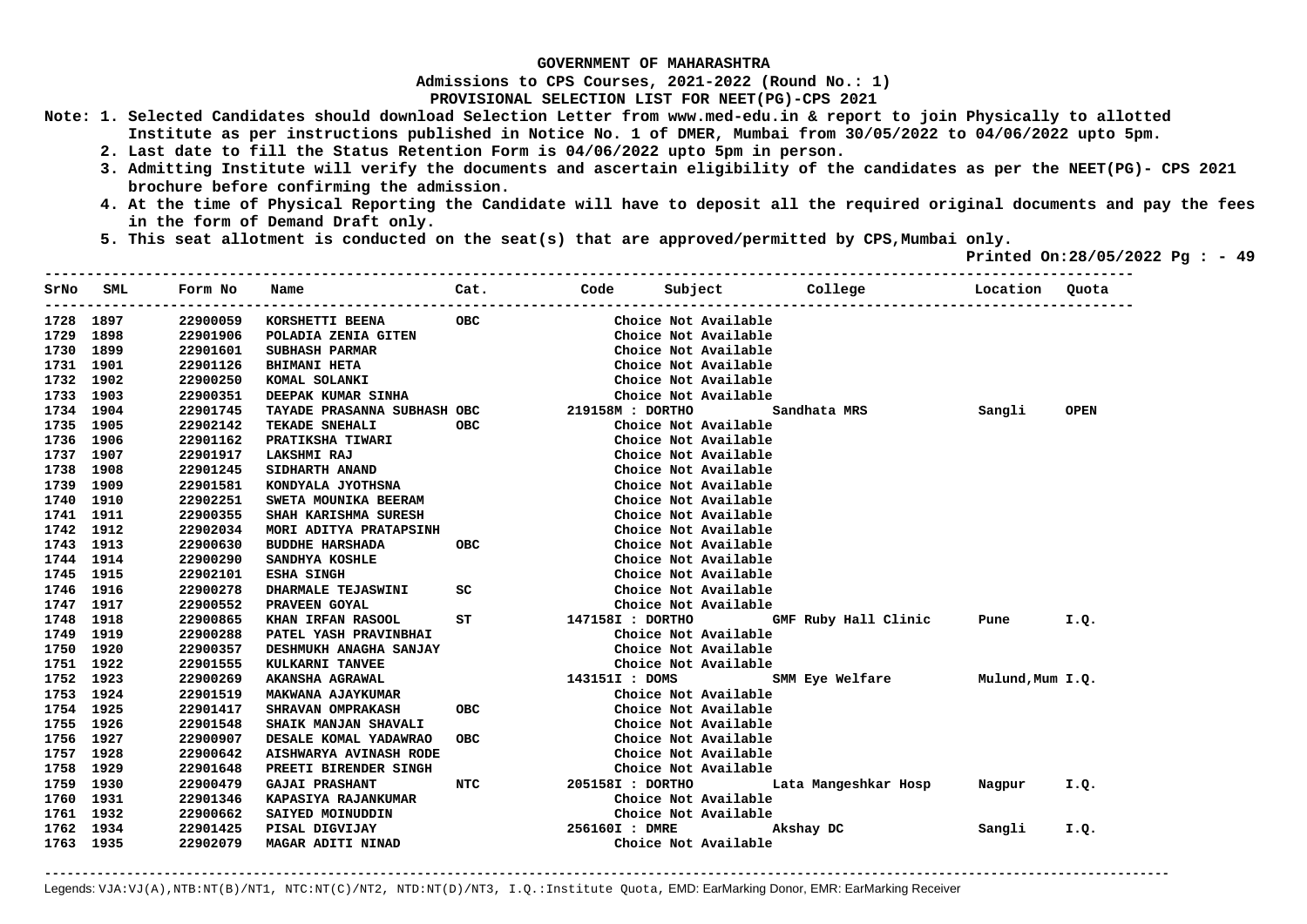**Admissions to CPS Courses, 2021-2022 (Round No.: 1)**

**PROVISIONAL SELECTION LIST FOR NEET(PG)-CPS 2021** 

- **Note: 1. Selected Candidates should download Selection Letter from www.med-edu.in & report to join Physically to allotted Institute as per instructions published in Notice No. 1 of DMER, Mumbai from 30/05/2022 to 04/06/2022 upto 5pm.** 
	- **2. Last date to fill the Status Retention Form is 04/06/2022 upto 5pm in person.**
	- **3. Admitting Institute will verify the documents and ascertain eligibility of the candidates as per the NEET(PG)- CPS 2021 brochure before confirming the admission.**
	- **4. At the time of Physical Reporting the Candidate will have to deposit all the required original documents and pay the fees in the form of Demand Draft only.**
	- **5. This seat allotment is conducted on the seat(s) that are approved/permitted by CPS,Mumbai only.**

 **Printed On:28/05/2022 Pg : - 50** 

| SrNo      | SML       | Form No  | Name                                         | Cat.       |                      |                      | Code Subject College               | Location Quota  |             |
|-----------|-----------|----------|----------------------------------------------|------------|----------------------|----------------------|------------------------------------|-----------------|-------------|
| 1764 1936 |           | 22900262 | <b>GADHIA NIDHIBEN</b>                       |            | 256160I : DMRE       |                      | Akshay DC                          | Sangli          | I.Q.        |
| 1765 1937 |           | 22901337 | YASHMI JITENDRASINH                          |            |                      | Choice Not Available |                                    |                 |             |
|           | 1766 1938 | 22901970 | PRATEEK SHARMA                               |            |                      | Choice Not Available |                                    |                 |             |
|           | 1767 1939 | 22901317 | PATIL BASVAJEET                              |            |                      | Choice Not Available |                                    |                 |             |
| 1768 1940 |           | 22900412 | SNEHA VIVEK DHORE                            | <b>OBC</b> |                      | Choice Not Available |                                    |                 |             |
|           | 1769 1941 | 22901110 | KAVISHA AGARWAL                              |            |                      | Choice Not Available |                                    |                 |             |
|           | 1770 1942 | 22901677 | SHWETALI NAGNATHRAO                          | <b>OBC</b> |                      | Choice Not Available |                                    |                 |             |
| 1771 1943 |           | 22900995 | <b>JANVIR SALONI</b>                         | VJA        |                      | Choice Not Available |                                    |                 |             |
|           | 1772 1944 | 22901660 | <b>PRAJAPATI VRUSHANK</b>                    |            |                      | Choice Not Available |                                    |                 |             |
| 1773 1945 |           | 22900568 | <b>ADITI SINGH</b>                           |            |                      | Choice Not Available |                                    |                 |             |
| 1774 1946 |           | 22900137 | XDIII DINGH<br>VARTHI MAHENDRA ST            |            | 123153S : DCH        |                      | <b>GMC</b>                         | Chandrapur ST   |             |
| 1775 1947 |           | 22900791 | <b>PRIYANKA NARAYAN</b>                      | OBC        |                      | Choice Not Available |                                    |                 |             |
|           | 1776 1948 | 22900698 | SWETA TIWARI                                 |            |                      | Choice Not Available |                                    |                 |             |
|           | 1777 1949 | 22901150 | DHAKNE RUTUJA ARUNRAO                        |            |                      | Choice Not Available |                                    |                 |             |
| 1778 1951 |           | 22901087 | BAPODRA HEENA KISHOR                         |            |                      | Choice Not Available |                                    |                 |             |
| 1779 1952 |           | 22900468 | <b>VRUSHALI GADRE</b>                        |            |                      | Choice Not Available |                                    |                 |             |
| 1780 1953 |           | 22900808 | KULWAL SHREYA OMPRAKASH                      |            |                      | Choice Not Available |                                    |                 |             |
| 1781 1955 |           | 22900349 | R.MONISHA K                                  |            |                      | Choice Not Available |                                    |                 |             |
| 1782 1956 |           | 22902263 | <b>MEMON DANISH SALIM</b>                    |            |                      | Choice Not Available |                                    |                 |             |
| 1783 1957 |           | 22900611 | <b>ANDHARE SHRADDHA</b>                      | OBC        |                      | Choice Not Available |                                    |                 |             |
| 1784 1958 |           | 22901526 | <b>NASHEETA USMAN</b>                        |            |                      | Choice Not Available |                                    |                 |             |
| 1785 1959 |           | 22901997 | KEDAR VIPUL OZA                              |            | 151151I : DOMS       |                      | National Inst                      | Pune            | I.Q.        |
| 1786 1960 |           | 22901097 | <b>MHATRE TEJASHRI HEMANT</b>                |            |                      | Choice Not Available |                                    |                 |             |
| 1787 1961 |           | 22901932 | CHALLA ALEKHYA                               |            |                      | Choice Not Available |                                    |                 |             |
|           | 1788 1962 | 22900448 | DIWTHANE HARSHAD SANJAY OBC 223158M : DORTHO |            |                      |                      | Shaikh Institute                   | Sangli          | <b>OPEN</b> |
| 1789 1963 |           | 22901327 | DR SANJEEV KUMAR SAREEN                      |            |                      | Choice Not Available |                                    |                 |             |
|           | 1790 1964 | 22900431 | <b>PRIYADARSI MAHARANA</b>                   |            | 139156I : DA         |                      | PD Hinduja Hosp                    | Khar, Mumb I.Q. |             |
| 1791 1965 |           | 22901621 | SAUDIA NAAZ                                  |            |                      | Choice Not Available |                                    |                 |             |
| 1792 1966 |           | 22900804 | <b>KUMAR ANIKET</b>                          |            |                      | Choice Not Available |                                    |                 |             |
| 1793 1967 |           | 22901683 | <b>SHALINI KAUSHIK</b>                       |            |                      | Choice Not Available |                                    |                 |             |
| 1794 1968 |           | 22900329 | MOHOD DHANASHREE                             |            | OBC 224158M : DORTHO |                      | Sarvamangal Hosp                   | Sangli          | <b>OPEN</b> |
| 1795 1970 |           | 22901853 | LONIKAR MALHAR PRAMOD                        |            |                      | Choice Not Available |                                    |                 |             |
| 1796 1971 |           | 22902227 | CHAVAN SHRIKANT SHRIRAM VJA                  |            |                      | Choice Not Available |                                    |                 |             |
| 1797 1973 |           | 22900301 | MHETRE VINAY JAYWANT                         | OBC        |                      | Choice Not Available |                                    |                 |             |
|           | 1798 1974 | 22902063 | RINKY VERMA                                  |            | 223158M : DORTHO     |                      | Shaikh Institute                   | Sangli          | <b>OPEN</b> |
| 1799 1975 |           | 22901856 | DESHMUKH VIKRANT                             |            | 262158M : DORTHO     |                      | Sushila Apang Punarvasan Baramati, |                 | <b>OPEN</b> |
|           |           |          |                                              |            |                      |                      |                                    |                 |             |

**-------------------------------------------------------------------------------------------------------------------------------------------------------**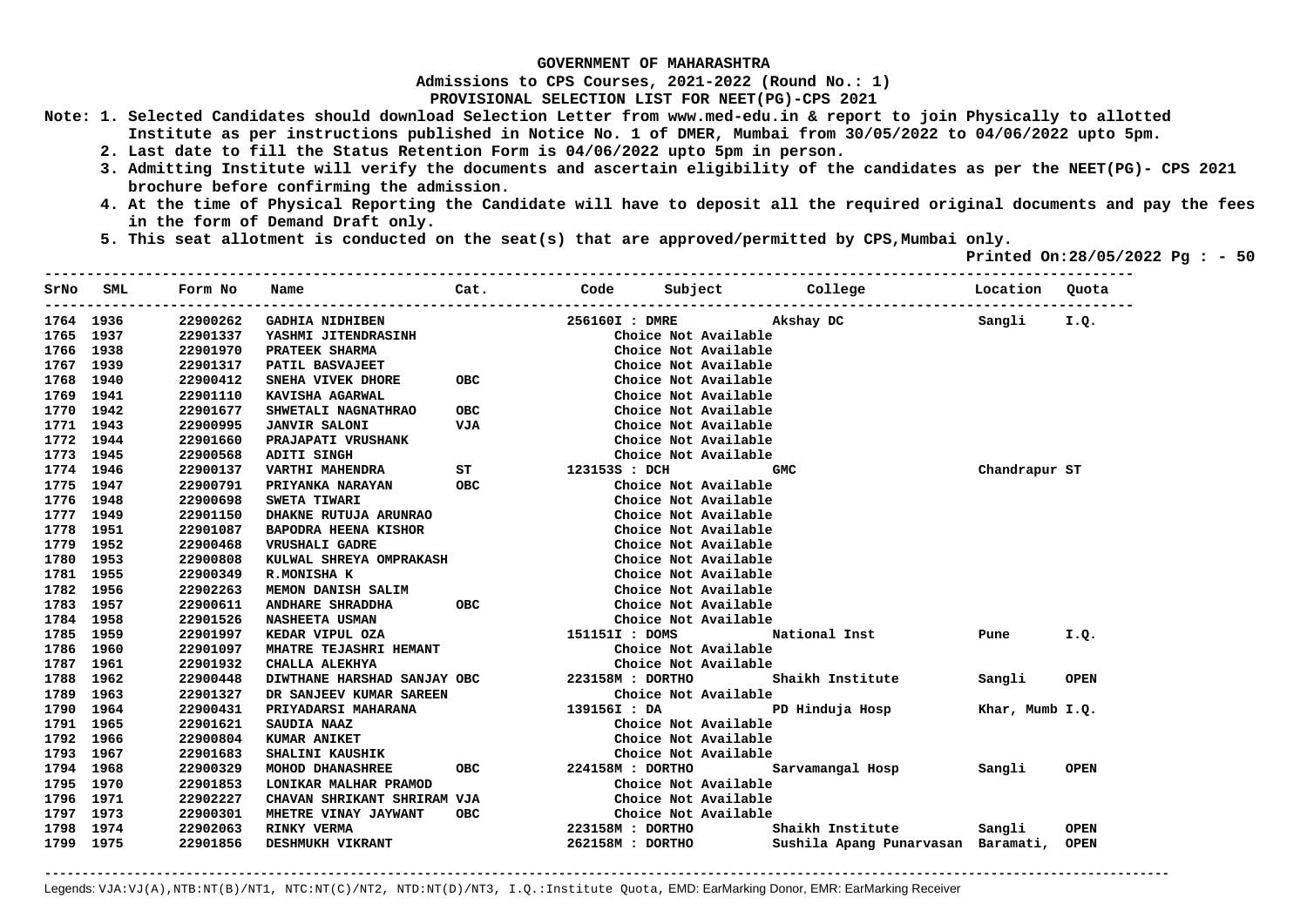**Admissions to CPS Courses, 2021-2022 (Round No.: 1)**

**PROVISIONAL SELECTION LIST FOR NEET(PG)-CPS 2021** 

- **Note: 1. Selected Candidates should download Selection Letter from www.med-edu.in & report to join Physically to allotted Institute as per instructions published in Notice No. 1 of DMER, Mumbai from 30/05/2022 to 04/06/2022 upto 5pm.** 
	- **2. Last date to fill the Status Retention Form is 04/06/2022 upto 5pm in person.**
	- **3. Admitting Institute will verify the documents and ascertain eligibility of the candidates as per the NEET(PG)- CPS 2021 brochure before confirming the admission.**
	- **4. At the time of Physical Reporting the Candidate will have to deposit all the required original documents and pay the fees in the form of Demand Draft only.**
	- **5. This seat allotment is conducted on the seat(s) that are approved/permitted by CPS,Mumbai only.**

 **Printed On:28/05/2022 Pg : - 51** 

| SrNo | <b>SML</b> | Form No  | Name                          | Cat.       |                  |                      | Code Subject College           | Location         | Quota       |
|------|------------|----------|-------------------------------|------------|------------------|----------------------|--------------------------------|------------------|-------------|
| 1800 | 1977       | 22900484 | KUGASHIYA MUKULKUMAR          |            | 248156I : DA     |                      | Terna MC                       | Nerul            | I.Q.        |
| 1801 | 1978       | 22901901 | LOLADIA NAHIDA NAZIR          |            | 136156I : DA     |                      | Masina Hosp                    | Byculla, Mu I.Q. |             |
| 1802 | 1979       | 22900935 | MANDEWAD ANIL KHANDERAO ST    |            | 128158S : DORTHO |                      | NMMC GH                        | Vashi            | ST          |
| 1803 | 1980       | 22901324 | <b>SABA RANI</b>              |            |                  | Choice Not Available |                                |                  |             |
| 1804 | 1981       | 22900464 | MADANE MANSI KONDAJI          | <b>NTC</b> | 156154I : DPB    |                      | Aditya Birla Memorial Hos Pune |                  | I.Q.        |
| 1805 | 1983       | 22901557 | SUMIT SINGH                   |            |                  | Choice Not Available |                                |                  |             |
| 1806 | 1985       | 22901632 | NAVIN DATTATRAYA UKANDE       |            |                  | Choice Not Available |                                |                  |             |
| 1807 | 1987       | 22901340 | SAGAR BARADWAJ SURAJ          |            |                  | Choice Not Available |                                |                  |             |
| 1808 | 1988       | 22902288 | <b>RATHOD CHETAN UDESING</b>  | VJA        |                  | Choice Not Available |                                |                  |             |
| 1809 | 1989       | 22901998 | YADAV BHARAT BABURAM          |            |                  | Choice Not Available |                                |                  |             |
| 1810 | 1990       | 22901934 | PARMAR NIDHIKUMARI            |            |                  | Choice Not Available |                                |                  |             |
| 1811 | 1991       | 22900704 | RAMESH SHESHDHAR MOURYA       |            |                  | Choice Not Available |                                |                  |             |
| 1812 | 1992       | 22900330 | PATEL POOJANKUMAR             |            | 147157I : DORL   |                      | GMF Ruby Hall Clinic           | Pune             | I.Q.        |
| 1813 | 1993       | 22900857 | PATEL DHARA                   |            |                  | Choice Not Available |                                |                  |             |
| 1814 | 1994       | 22900936 | <b>FATIMA RASHID</b>          |            |                  | Choice Not Available |                                |                  |             |
| 1815 | 1995       | 22900834 | TOLIA YUGMI SANJAYKUMAR       |            | 138151I : DOMS   |                      | Kenia Eye Hosp                 | Santacruz, I.Q.  |             |
| 1816 | 1996       | 22900346 | CHADALAWADA PRUDHVI           |            |                  | Choice Not Available |                                |                  |             |
| 1817 | 1997       | 22900816 | <b>ALICE KUMARI</b>           |            |                  | Choice Not Available |                                |                  |             |
| 1818 | 1999       | 22901170 | HARSHA VARDHAN A S            | <b>OBC</b> |                  | Choice Not Available |                                |                  |             |
| 1819 | 2000       | 22902312 | SABLE ASHISH RAJENDRA         | <b>OBC</b> |                  | Choice Not Available |                                |                  |             |
| 1820 | 2001       | 22900374 | PAWAR NISHIGANDHA ULHAS       | VJA        |                  | Choice Not Available |                                |                  |             |
| 1821 | 2002       | 22901059 | SUNIL SOPAN WAGHOLE           | OBC        |                  | Choice Not Available |                                |                  |             |
| 1822 | 2003       | 22900676 | BORADE MANALI RAJENDRA        | SC         |                  | Choice Not Available |                                |                  |             |
| 1823 | 2004       | 22901586 | MOHIT MADAN GIRI              | NTB        |                  | Choice Not Available |                                |                  |             |
| 1824 | 2005       | 22900053 | <b>MASRAM TUSHAR JIMNADAS</b> | ST         |                  | Choice Not Available |                                |                  |             |
| 1825 | 2006       | 22901476 | UMESH SHAMRAO BANDGAR         | NTC        |                  | Choice Not Available |                                |                  |             |
| 1826 | 2007       | 22900079 | SHINDE SACHIN SATYAPREM SC    |            | 224158M : DORTHO |                      | Sarvamangal Hosp               | Sangli           | <b>OPEN</b> |
| 1827 | 2008       | 22901498 | KOKATE SAYALI GOVIND          | NTC        | 152151I : DOMS   |                      | PBMA's HV Desai Eye Hosp Pune  |                  | I.Q.        |
| 1828 | 2009       | 22900106 | SHROTE ANJALI PRAMOD          | ST         |                  | Choice Not Available |                                |                  |             |
| 1829 | 2010       | 22902272 | <b>CHAUDHARI RUPA</b>         | <b>OBC</b> |                  | Choice Not Available |                                |                  |             |
| 1830 | 2011       | 22902066 | KALE AVINASH VASANT           | <b>NTC</b> |                  | Choice Not Available |                                |                  |             |
| 1831 | 2012       | 22901084 | <b>CHAKRE ROHINI RAOSAHEB</b> | sc         |                  | Choice Not Available |                                |                  |             |
| 1832 | 2013       | 22901202 | CHAVANKE OMKAR SHIVAJI        | <b>OBC</b> | 173158I : DORTHO |                      | RMRC Kakatkar Hosp             | Nashik           | I.Q.        |
| 1833 | 2014       | 22901060 | DHENGALE ASHISH MAHADEO       | <b>OBC</b> |                  | Choice Not Available |                                |                  |             |
| 1834 | 2015       | 22902132 | PRATIK PURANLAL PATLE         | <b>OBC</b> |                  | Choice Not Available |                                |                  |             |
| 1835 | 2016       | 22902226 | SAILI VENKATA SRI             | <b>OBC</b> |                  | Choice Not Available |                                |                  |             |
|      |            |          |                               |            |                  |                      |                                |                  |             |

**-------------------------------------------------------------------------------------------------------------------------------------------------------**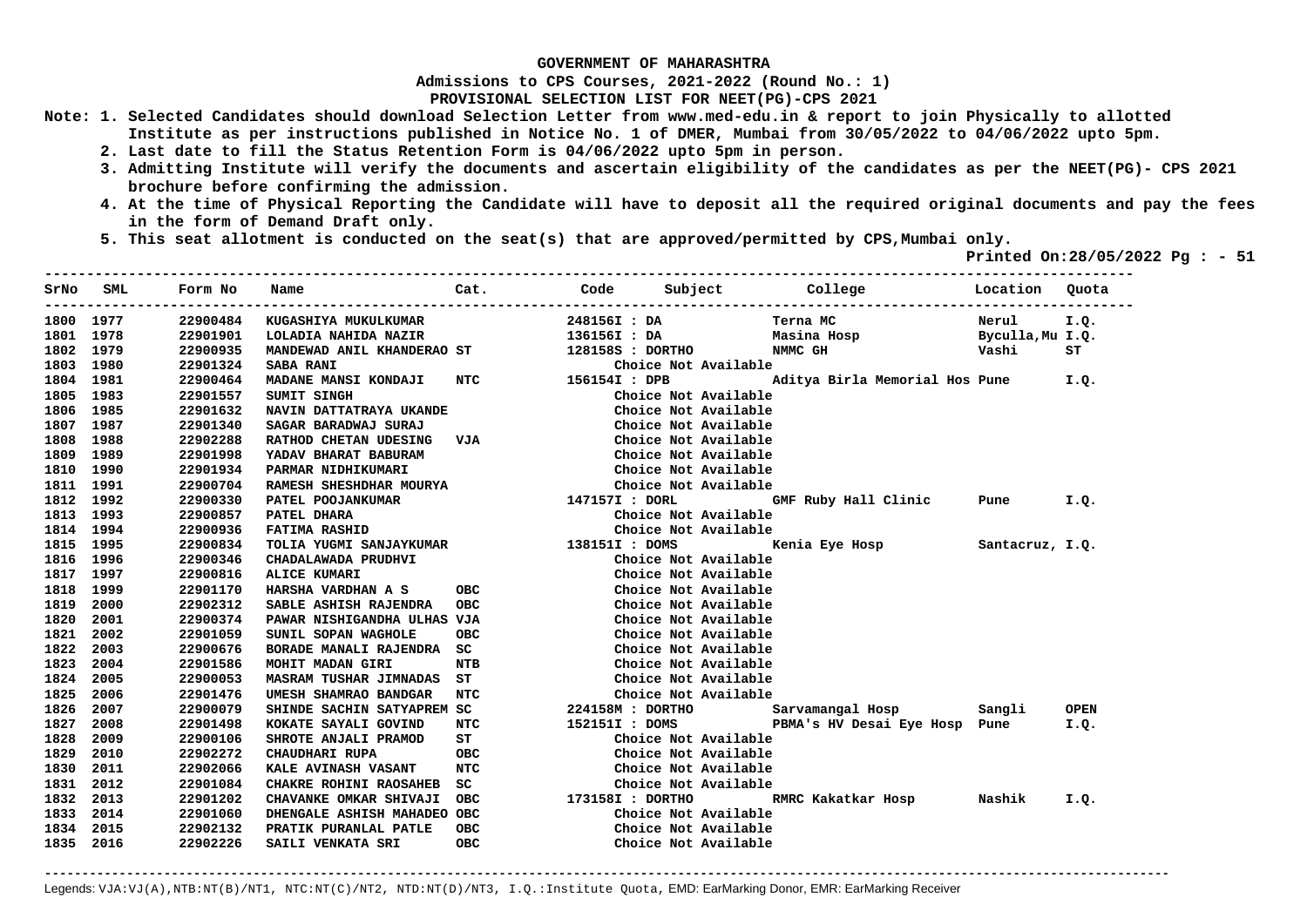**Admissions to CPS Courses, 2021-2022 (Round No.: 1)**

**PROVISIONAL SELECTION LIST FOR NEET(PG)-CPS 2021** 

- **Note: 1. Selected Candidates should download Selection Letter from www.med-edu.in & report to join Physically to allotted Institute as per instructions published in Notice No. 1 of DMER, Mumbai from 30/05/2022 to 04/06/2022 upto 5pm.** 
	- **2. Last date to fill the Status Retention Form is 04/06/2022 upto 5pm in person.**
	- **3. Admitting Institute will verify the documents and ascertain eligibility of the candidates as per the NEET(PG)- CPS 2021 brochure before confirming the admission.**
	- **4. At the time of Physical Reporting the Candidate will have to deposit all the required original documents and pay the fees in the form of Demand Draft only.**
	- **5. This seat allotment is conducted on the seat(s) that are approved/permitted by CPS,Mumbai only.**

 **Printed On:28/05/2022 Pg : - 52** 

| SrNo | SML  | Form No  | Name                        | Cat.       | Code                 | Subject |                      | College                                  | Location         | Quota |
|------|------|----------|-----------------------------|------------|----------------------|---------|----------------------|------------------------------------------|------------------|-------|
| 1836 | 2017 | 22901239 | KANCHAN SUDHAKAR            | OBC        |                      |         | Choice Not Available |                                          |                  |       |
| 1837 | 2018 | 22901812 | PRITESH GANESH              | SC         |                      |         | Choice Not Available |                                          |                  |       |
| 1838 | 2020 | 22902076 | PRAJAPATI KRISHNA KUMAR OBC |            |                      |         | Choice Not Available |                                          |                  |       |
| 1839 | 2022 | 22901795 | SYED AFNAN BADSHAH          | <b>OBC</b> |                      |         | Choice Not Available |                                          |                  |       |
| 1840 | 2025 | 22900739 | PARDHE BHUSHAN ASHOK        | SC         |                      |         | Choice Not Available |                                          |                  |       |
| 1841 | 2026 | 22900551 | <b>GONDKAR SHANTANU</b>     | OBC        | 153158I : DORTHO     |         |                      | Sachin Kamble Inst                       | Moshi, Dist I.Q. |       |
| 1842 | 2027 | 22900277 | NAGARGOJE MAROTI UTTAM      | NTD        |                      |         | Choice Not Available |                                          |                  |       |
| 1843 | 2028 | 22901995 | PARMAR RAHUL SAJANSINH      | овс        |                      |         | Choice Not Available |                                          |                  |       |
| 1844 | 2029 | 22902182 | <b>RAHIL RATHORE</b>        | <b>OBC</b> |                      |         | Choice Not Available |                                          |                  |       |
| 1845 | 2030 | 22901723 | DEVKATTE ANURADHA           | NTC        |                      |         | Choice Not Available |                                          |                  |       |
| 1846 | 2032 | 22901847 | AISHWARYA DAFDA             | SC         |                      |         | Choice Not Available |                                          |                  |       |
| 1847 | 2033 | 22900185 | JANGAM VALLABH PRAMOD       | <b>OBC</b> |                      |         | Choice Not Available |                                          |                  |       |
| 1848 | 2034 | 22901945 | MAHAGAONKAR NARAYANI        | <b>OBC</b> |                      |         | Choice Not Available |                                          |                  |       |
| 1849 | 2037 | 22901359 | ONKAR RAMCHANDRA MALI       | <b>OBC</b> | 142156I : DA         |         |                      | Zen Multispeciality Hosp Chembur, M I.Q. |                  |       |
| 1850 | 2038 | 22900893 | SURSING KONYA PAWARA        | ST         | $119105S$ : FCPS(CH) |         |                      | <b>GMC</b>                               | Jalgaon          | SТ    |
| 1851 | 2039 | 22902221 | PAWAR VIVEK SHIVRAM         | VJA        |                      |         | Choice Not Available |                                          |                  |       |
| 1852 | 2040 | 22900449 | RATHOD SACHIN GOVIND        | VJA        |                      |         | Choice Not Available |                                          |                  |       |
| 1853 | 2041 | 22900284 | AGARKAR VAIBHAV SANJAY      | NTC        | 237156I : DA         |         |                      | Ashwini Sahakari Rugnalay Solapur        |                  | I.Q.  |
| 1854 | 2042 | 22900587 | SATANKAR PANKAJ             | SC         |                      |         | Choice Not Available |                                          |                  |       |
| 1855 | 2043 | 22902141 | MAYUR DILIP SARJERAO        | овс        |                      |         | Choice Not Available |                                          |                  |       |
| 1856 | 2044 | 22901817 | SATAV AMOL VINODRAO         | <b>OBC</b> |                      |         | Choice Not Available |                                          |                  |       |
| 1857 | 2045 | 22900891 | PITLAWAR SWAPNALI           | ST         |                      |         | Choice Not Available |                                          |                  |       |
| 1858 | 2046 | 22900723 | <b>BHALE PRITI BABURAO</b>  | SC         |                      |         | Choice Not Available |                                          |                  |       |
| 1859 | 2047 | 22901665 | KATKADE PRIYANKA            | NTD        |                      |         | Choice Not Available |                                          |                  |       |
| 1860 | 2048 | 22900536 | LONDHE SAPANA POPAT         | SC         |                      |         | Choice Not Available |                                          |                  |       |
| 1861 | 2049 | 22901885 | GUTTE SUNIL DNYANESHWAR NTD |            | 119102S : FCPS(SURG) |         |                      | GMC                                      | Jalgaon          | NTD   |
| 1862 | 2050 | 22902021 | RAHATULL ZEBA               | OBC        |                      |         | Choice Not Available |                                          |                  |       |
| 1863 | 2051 | 22901778 | DARADE PRAVIN               | NTD        |                      |         | Choice Not Available |                                          |                  |       |
| 1864 | 2052 | 22901456 | PREETI TAPASH KARMAKAR      | овс        |                      |         | Choice Not Available |                                          |                  |       |
| 1865 | 2053 | 22900644 | PATIL NUPUR MILIND          | OBC        |                      |         | Choice Not Available |                                          |                  |       |
| 1866 | 2054 | 22900930 | LANJEWAR CHETAN PREMLAL OBC |            |                      |         | Choice Not Available |                                          |                  |       |
| 1867 | 2055 | 22900825 | MOKASHI SIMRAN              | <b>OBC</b> |                      |         | Choice Not Available |                                          |                  |       |
| 1868 | 2056 | 22901809 | <b>RATHOD HRIDAY</b>        | OBC        |                      |         | Choice Not Available |                                          |                  |       |
| 1869 | 2057 | 22901188 | DHOTRE TEJAS BAJARANG       | VJA        | 161158I : DORTHO     |         |                      | Noble Hosp                               | Hadapsar, P I.Q. |       |
| 1870 | 2058 | 22900736 | WAWGE POOJA PRAMOD          | OBC        | 144151I : DOMS       |         |                      | Vedanta Inst                             | Saswand, Di I.Q. |       |
| 1871 | 2059 | 22900047 | LANDGE ANKITA ASHOK         | <b>OBC</b> |                      |         | Choice Not Available |                                          |                  |       |

**-------------------------------------------------------------------------------------------------------------------------------------------------------**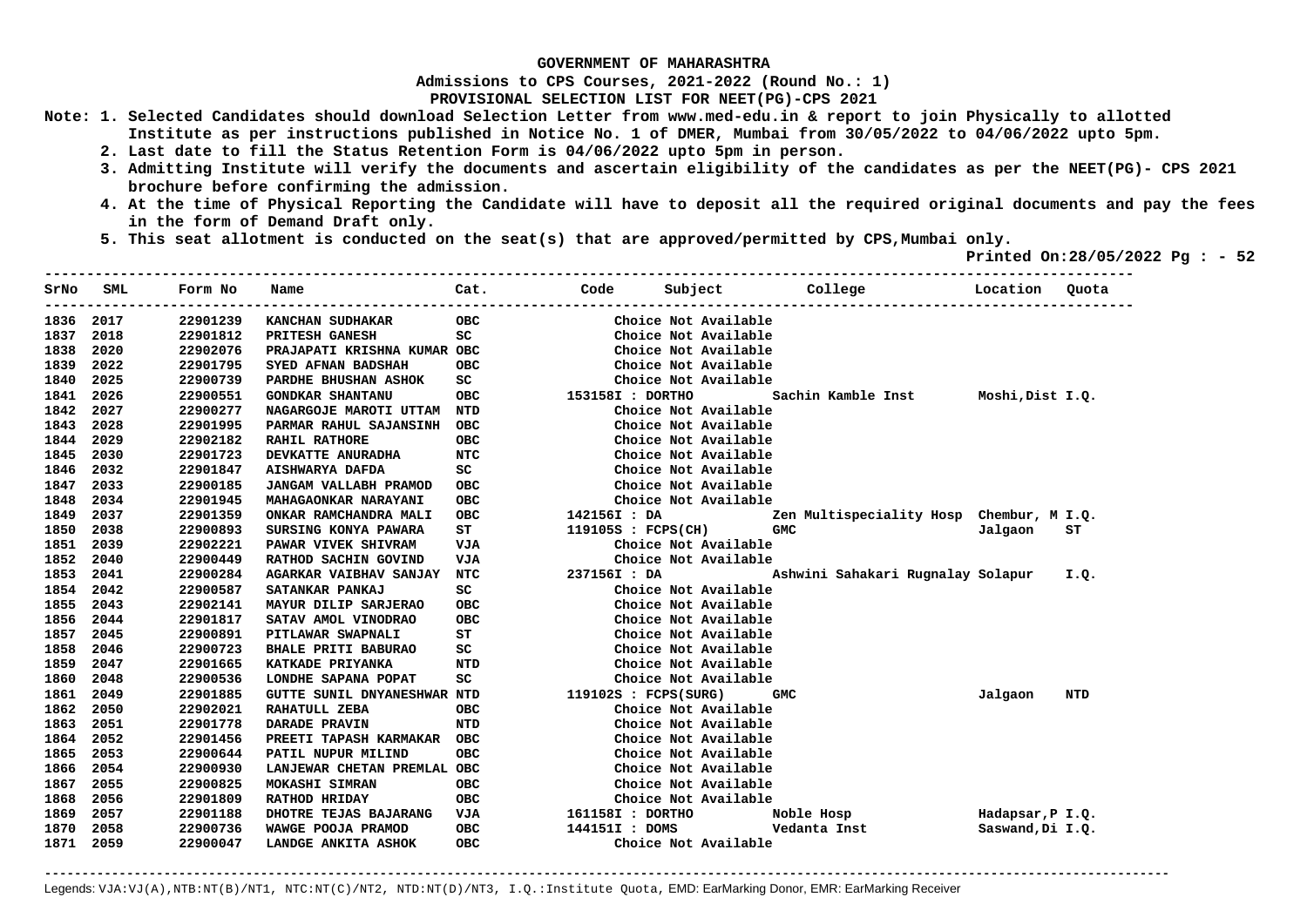**Admissions to CPS Courses, 2021-2022 (Round No.: 1)**

**PROVISIONAL SELECTION LIST FOR NEET(PG)-CPS 2021** 

- **Note: 1. Selected Candidates should download Selection Letter from www.med-edu.in & report to join Physically to allotted Institute as per instructions published in Notice No. 1 of DMER, Mumbai from 30/05/2022 to 04/06/2022 upto 5pm.** 
	- **2. Last date to fill the Status Retention Form is 04/06/2022 upto 5pm in person.**
	- **3. Admitting Institute will verify the documents and ascertain eligibility of the candidates as per the NEET(PG)- CPS 2021 brochure before confirming the admission.**
	- **4. At the time of Physical Reporting the Candidate will have to deposit all the required original documents and pay the fees in the form of Demand Draft only.**
	- **5. This seat allotment is conducted on the seat(s) that are approved/permitted by CPS,Mumbai only.**

 **Printed On:28/05/2022 Pg : - 53**   $-1.1$ 

| SrNo | SML  | Form No  | Name                        | Cat.       |                  | Code Subject College |               |                                         | Location | Quota       |
|------|------|----------|-----------------------------|------------|------------------|----------------------|---------------|-----------------------------------------|----------|-------------|
| 1872 | 2060 | 22901169 | PATIL ANAGHA SUDHIR         | <b>OBC</b> |                  | Choice Not Available |               |                                         |          |             |
| 1873 | 2062 | 22900389 | KHADE AAROHI ANIL           | SC         | 156157I : DORL   |                      |               | Aditya Birla Memorial Hos Pune          |          | I.Q.        |
| 1874 | 2063 | 22900065 | <b>AKHTAR HUSSAIN</b>       | ОВС        | 153158I : DORTHO |                      |               | Sachin Kamble Inst Moshi, Dist I.Q.     |          |             |
| 1875 | 2064 | 22900304 | JADHAV NAYANA DASHRATH OBC  |            |                  | Choice Not Available |               |                                         |          |             |
| 1876 | 2065 | 22900486 | HADBE VIJAY VINAYAK         | NTD        | 232163M : DTMH   |                      | Pratibha Hosp |                                         | Satara   | <b>OPEN</b> |
| 1877 | 2067 | 22901219 | SANGVIKAR JYOTI TRIMBAK SC  |            |                  | Choice Not Available |               |                                         |          |             |
| 1878 | 2068 | 22902177 | VISHVAM JAWLA               | овс        |                  | Choice Not Available |               |                                         |          |             |
| 1879 | 2070 | 22901459 | <b>ANJIREALAM ABUTAHER</b>  | ОВС        |                  | Choice Not Available |               |                                         |          |             |
| 1880 | 2071 | 22901695 | <b>MORE HRUSHIKESH</b>      | <b>NTB</b> |                  | Choice Not Available |               |                                         |          |             |
| 1881 | 2072 | 22900540 | <b>BALASAHEB RAMRAO</b>     | NTD        |                  | Choice Not Available |               |                                         |          |             |
| 1882 | 2073 | 22901810 | PATIL JAYPAL SUBHASH        | SC         |                  | Choice Not Available |               |                                         |          |             |
| 1883 | 2074 | 22902080 | KHANDARE PRAVIN ASHOK       | NTC        |                  | Choice Not Available |               |                                         |          |             |
| 1884 | 2075 | 22901517 | MADAVI SONU RAJESHWAR       | ST         | 119156S : DA     |                      | <b>GMC</b>    |                                         | Jalgaon  | ST          |
| 1885 | 2076 | 22902175 | <b>VYAWHARE NIKHIL</b>      | <b>OBC</b> |                  | Choice Not Available |               |                                         |          |             |
| 1886 | 2077 | 22901520 | PATIL DARSHAN DILIP         | <b>OBC</b> |                  | Choice Not Available |               |                                         |          |             |
| 1887 | 2078 | 22901024 | VAISHALI GAJBHIYE           | SC         |                  | Choice Not Available |               |                                         |          |             |
| 1888 | 2079 | 22901494 | VISPUTE ANSHULI MUKUND      | ОВС        |                  | Choice Not Available |               |                                         |          |             |
| 1889 | 2080 | 22901318 | LOKHANDE AKSHAY SUBHASH OBC |            |                  | Choice Not Available |               |                                         |          |             |
| 1890 | 2081 | 22900432 | NAIK SHRUTI PRABHAKAR       | <b>OBC</b> |                  | Choice Not Available |               |                                         |          |             |
| 1891 | 2082 | 22901214 | <b>GHONGADE TUSHAR</b>      | <b>OBC</b> |                  | Choice Not Available |               |                                         |          |             |
| 1892 | 2083 | 22902206 | PATOLIA ALOK                | OBC.       |                  | Choice Not Available |               |                                         |          |             |
| 1893 | 2084 | 22901231 | REEMA PURUSHOTTAM UMARE OBC |            |                  | Choice Not Available |               |                                         |          |             |
| 1894 | 2085 | 22900703 | LONDHE RAMDAS PRAKASH       | OBC        | 248154I : DPB    |                      | Terna MC      |                                         | Nerul    | I.Q.        |
| 1895 | 2086 | 22900643 | <b>MULLA UFRANAAZ</b>       | <b>OBC</b> |                  | Choice Not Available |               |                                         |          |             |
| 1896 | 2087 | 22901891 | KADU SHRADDHA AVINASH       | <b>OBC</b> |                  | Choice Not Available |               |                                         |          |             |
| 1897 | 2088 | 22901551 | SHAIKH SHADMAN FAROOQ       | <b>OBC</b> |                  | Choice Not Available |               |                                         |          |             |
| 1898 | 2089 | 22902067 | HOWALE ADITYA SUBODH        | SC         |                  | Choice Not Available |               |                                         |          |             |
| 1899 | 2090 | 22901957 | HRISHIKA JAISWAL            | ОВС        |                  | Choice Not Available |               |                                         |          |             |
| 1900 | 2091 | 22902314 | <b>SANATAN AKSHAYKUMAR</b>  | ОВС        |                  | Choice Not Available |               |                                         |          |             |
| 1901 | 2092 | 22901698 | WAKADE ASHISH VITTHAL       | ST         |                  | Choice Not Available |               |                                         |          |             |
| 1902 | 2093 | 22901664 | JAISWAL RAVI SURYAKANT      | OBC        |                  | Choice Not Available |               |                                         |          |             |
| 1903 | 2094 | 22901703 | SHIRBHATE ASMITA            | ОВС        |                  | Choice Not Available |               |                                         |          |             |
| 1904 | 2095 | 22901328 | KALE KALPESH WAMAN          | овс        | 161158I : DORTHO |                      |               | Noble Hosp Mode Hadapsar, P I.Q.        |          |             |
| 1905 | 2096 | 22901408 | GIRISH DILIPRAO WARBHE      | <b>OBC</b> |                  | Choice Not Available |               |                                         |          |             |
| 1906 | 2097 | 22901826 | SHRIKANT SHRIRAM JADHAV OBC |            | 195158I : DORTHO |                      |               | Kolhapur Institute of Ort Kolhapur I.Q. |          |             |
| 1907 | 2098 | 22900988 | HAZARE POOJA ANANT          | <b>OBC</b> |                  | Choice Not Available |               |                                         |          |             |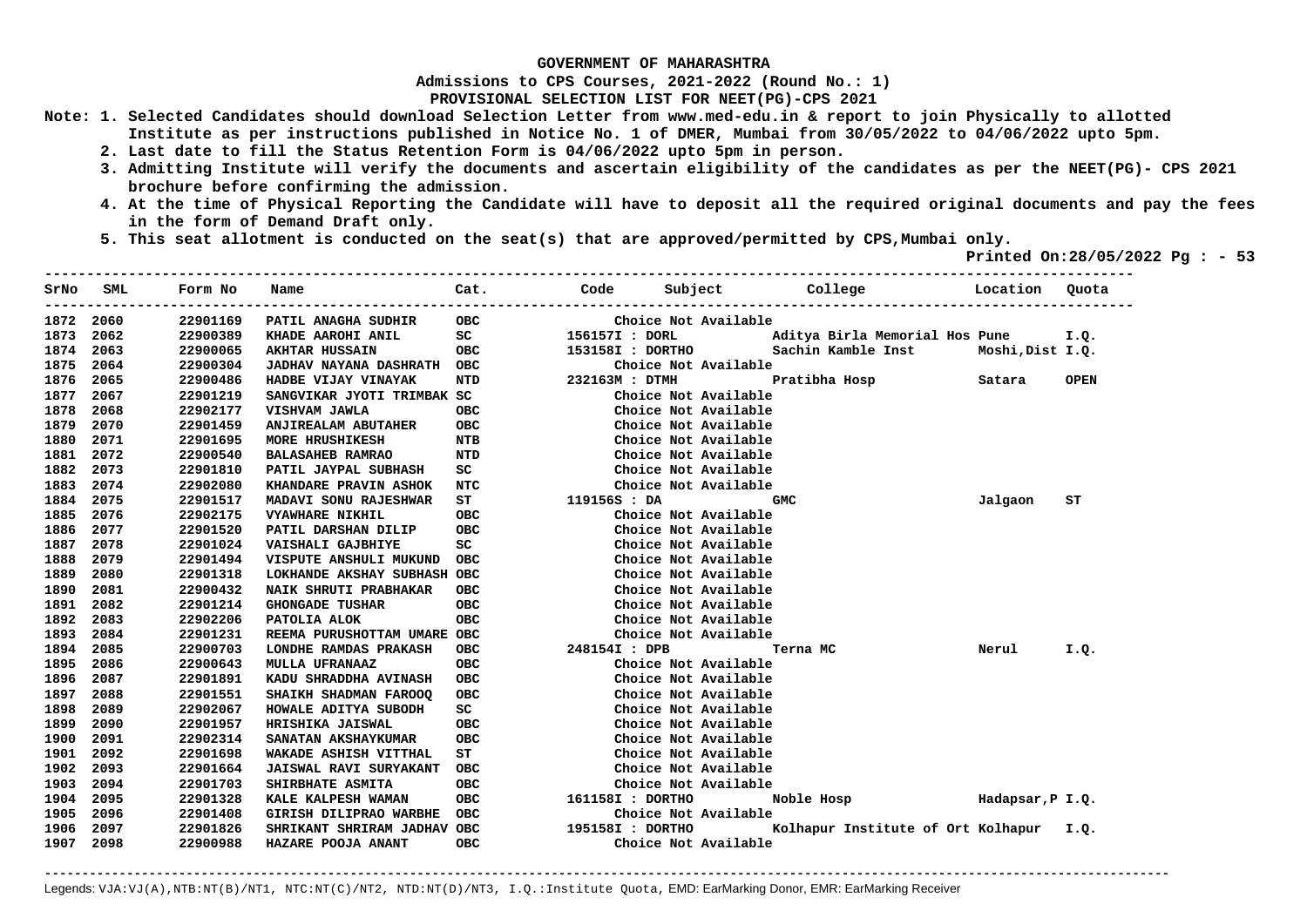**Admissions to CPS Courses, 2021-2022 (Round No.: 1)**

**PROVISIONAL SELECTION LIST FOR NEET(PG)-CPS 2021** 

- **Note: 1. Selected Candidates should download Selection Letter from www.med-edu.in & report to join Physically to allotted Institute as per instructions published in Notice No. 1 of DMER, Mumbai from 30/05/2022 to 04/06/2022 upto 5pm.** 
	- **2. Last date to fill the Status Retention Form is 04/06/2022 upto 5pm in person.**
	- **3. Admitting Institute will verify the documents and ascertain eligibility of the candidates as per the NEET(PG)- CPS 2021 brochure before confirming the admission.**
	- **4. At the time of Physical Reporting the Candidate will have to deposit all the required original documents and pay the fees in the form of Demand Draft only.**
	- **5. This seat allotment is conducted on the seat(s) that are approved/permitted by CPS,Mumbai only.**

 **Printed On:28/05/2022 Pg : - 54** 

| SrNo      | SML       | Form No  | Name                        | Cat.       | Code             | Subject              | College                                    | Location | Quota |
|-----------|-----------|----------|-----------------------------|------------|------------------|----------------------|--------------------------------------------|----------|-------|
| 1908      | 2099      | 22901808 | KAMDI NIKHIL MANOJ          | <b>OBC</b> |                  | Choice Not Available |                                            |          |       |
| 1909      | 2100      | 22901265 | SYED REHAN SYED AZHER       | NTB        |                  | Choice Not Available |                                            |          |       |
| 1910      | 2101      | 22901697 | PADALE AJINKYA SANJAY       | ОВС        | 158158I : DORTHO |                      | Deoyani Multispeciality H Kothrud, Pu I.Q. |          |       |
| 1911      | 2102      | 22902218 | NIKHADE MINAL SUNIL         | OBC        |                  | Choice Not Available |                                            |          |       |
| 1912      | 2103      | 22902115 | <b>ANIGUNTE VASUNDHARA</b>  | ST         |                  | Choice Not Available |                                            |          |       |
| 1913      | 2104      | 22901556 | VILEKAR SHWETA VIJAYRAO SC  |            |                  | Choice Not Available |                                            |          |       |
| 1914      | 2105      | 22901141 | <b>JADHAV VIKAS TUKARAM</b> | VJA        | 119154S : DPB    |                      | <b>GMC</b>                                 | Jalgaon  | VJA   |
| 1915      | 2106      | 22901961 | SAWALAKHE PANKAJ            | <b>OBC</b> |                  | Choice Not Available |                                            |          |       |
| 1916      | 2107      | 22900985 | AKSHAY PRAFULL THAKUR       | ST         |                  | Choice Not Available |                                            |          |       |
| 1917      | 2108      | 22900809 | MOMIN SOHEL MUNAF           | овс        |                  | Choice Not Available |                                            |          |       |
| 1918      | 2109      | 22902217 | PALIWAL SHALIN RAJIV        | <b>OBC</b> |                  | Choice Not Available |                                            |          |       |
| 1919      | 2110      | 22900888 | DODIYA MANSI MAHESHBHAI OBC |            |                  | Choice Not Available |                                            |          |       |
| 1920      | 2111      | 22901221 | MURTADAK SHARADCHANDRA      | NTD        |                  | Choice Not Available |                                            |          |       |
| 1921 2112 |           | 22900668 | KSHIRSAGAR KARNA            | <b>OBC</b> | 173158I : DORTHO |                      | RMRC Kakatkar Hosp                         | Nashik   | I.Q.  |
| 1922      | 2113      | 22900945 | SONAWANE KUNAL ATMARAM      | SC         |                  | Choice Not Available |                                            |          |       |
| 1923      | 2114      | 22902027 | LANJE KUNAL SURESH          | ОВС        |                  | Choice Not Available |                                            |          |       |
| 1924      | 2115      | 22901158 | <b>MUDDE ABHISHEK</b>       | ОВС        | 158158I : DORTHO |                      | Deoyani Multispeciality H Kothrud, Pu I.Q. |          |       |
| 1925      | 2116      | 22901086 | SAWANT RISHIKESH            | SC         | 195158I : DORTHO |                      | Kolhapur Institute of Ort Kolhapur I.Q.    |          |       |
| 1926      | 2117      | 22900352 | BARWAD MANOJKUMAR           | овс        |                  | Choice Not Available |                                            |          |       |
| 1927      | 2118      | 22900713 | TAYADE MADHURI ASHOKRAO OBC |            |                  | Choice Not Available |                                            |          |       |
| 1928      | 2120      | 22902049 | NEETU VERMA                 | <b>OBC</b> |                  | Choice Not Available |                                            |          |       |
| 1929      | 2121      | 22900494 | DAHARWAL RICHA              | <b>OBC</b> |                  | Choice Not Available |                                            |          |       |
| 1930      | 2122      | 22900425 | <b>DHENDE PALLAVI</b>       | SC         |                  | Choice Not Available |                                            |          |       |
| 1931      | 2124      | 22902144 | PRIYANKA GAJRE              | <b>OBC</b> |                  | Choice Not Available |                                            |          |       |
| 1932      | 2125      | 22900316 | MANE SURAJ DILIP            | SC         |                  | Choice Not Available |                                            |          |       |
|           | 1933 2126 | 22901694 | INGALE CHINMAY DILIP        | OBC        |                  | Choice Not Available |                                            |          |       |
|           | 1934 2127 | 22900382 | RAUTWAR SARIKA              | ST         |                  | Choice Not Available |                                            |          |       |
| 1935      | 2129      | 22900772 | EKLARE DIVYA PRAMOD         | OBC        | 264154I : DPB    |                      | PMC's Krsnaa DC asso with Pune             |          | I.Q.  |
| 1936      | 2130      | 22900984 | VANDANA GUNDA HATTALAGE NTB |            |                  | Choice Not Available |                                            |          |       |
| 1937      | 2131      | 22900300 | KATRE ANJALI PRASHANT       | <b>OBC</b> |                  | Choice Not Available |                                            |          |       |
| 1938      | 2132      | 22901092 | MITALI BABAJI KATHOLE       | <b>OBC</b> |                  | Choice Not Available |                                            |          |       |
| 1939      | 2133      | 22901371 | <b>JAYBHAYE SONALI</b>      | NTD        |                  | Choice Not Available |                                            |          |       |
| 1940      | 2134      | 22900593 | CHATE PALLAVI GAJANAN       | NTD        |                  | Choice Not Available |                                            |          |       |
| 1941      | 2135      | 22900281 | POOJA RAJENDRA PATIL        | OBC        |                  | Choice Not Available |                                            |          |       |
| 1942      | 2136      | 22900695 | SOMESHWAR MADHUKAR          | NTD        |                  | Choice Not Available |                                            |          |       |
|           | 1943 2137 | 22900862 | SALAM BHUSHAN SURESH        | ST         | 122151S : DOMS   |                      | YCM PCMC Hosp                              | Pune     | ST    |